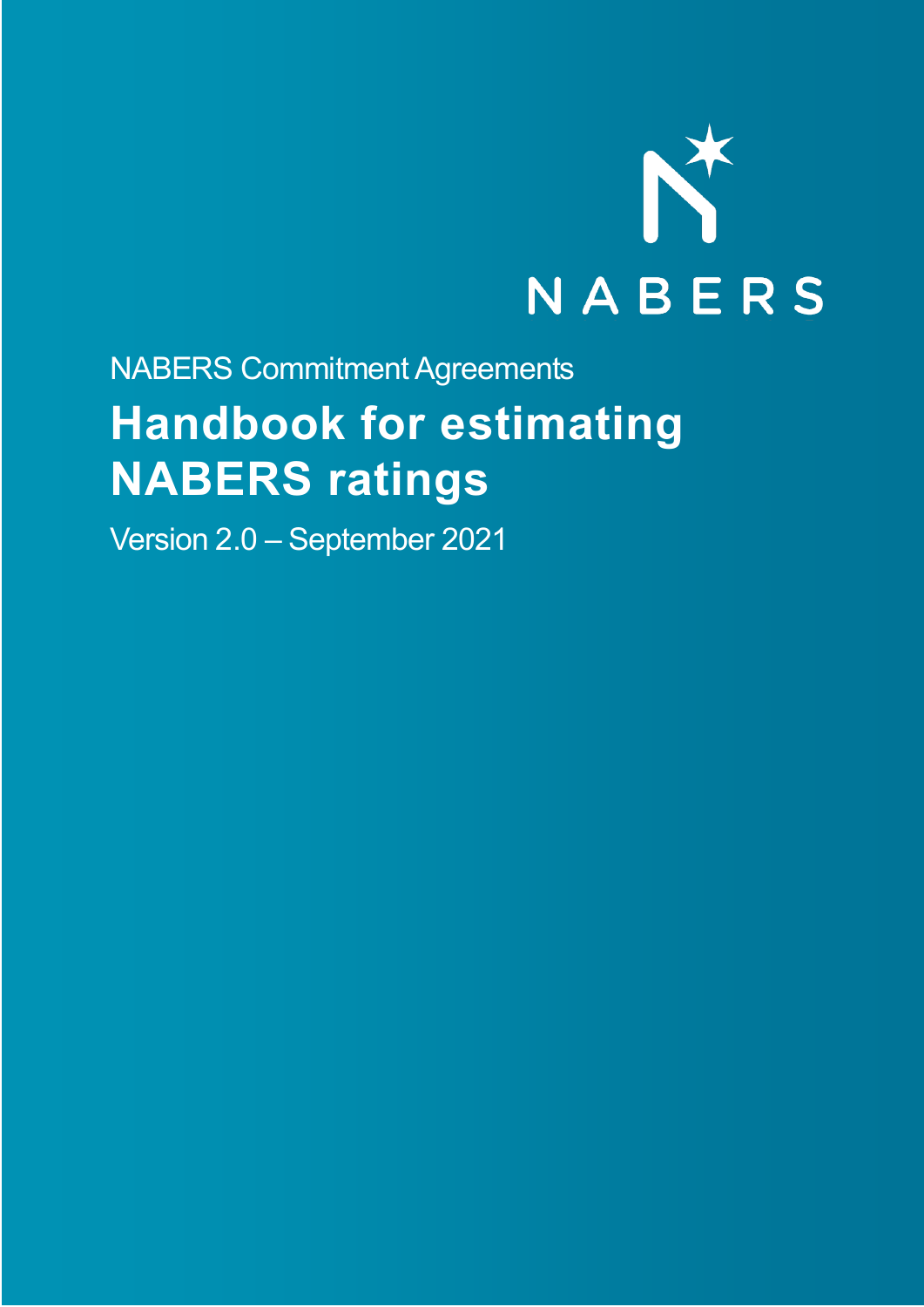#### **Formatting conventions used in this document:**

Items of significant note to the reader are highlighted with a grey tint.

Text appearing **dark blue and bold** is a defined term, as explained in Section 1.2.

The Department of Planning, Industry and Environment (DPIE) has compiled this document in good faith, exercising all due care and attention. No representation is made about the accuracy, completeness or suitability of the information in this publication for any particular purpose. DPIE shall not be liable for any damage which may occur to any person or organisation taking action or not on the basis of this publication. Readers should seek appropriate advice when applying the information to their specific needs. This document may be subject to revision without notice and readers should ensure they are using the latest version.

Published by Department of Planning, Industry and Environment 4 Parramatta Square 12 Darcy Street Parramatta NSW 2150 Ph: (02) 9995 5000 (switchboard) Ph: 131 555 (environment information and publications requests) Fax: (02) 9995 5999 TTY: 133 677 then ask for 131 555 Speak and Listen users: 1300 555 727 then ask for 131 555

Email: [nabers@environment.nsw.gov.au](mailto:nabers@environment.nsw.gov.auU) Website: www.nabers.gov.au

© 2021 State of NSW and Department of Planning, Industry and Environment

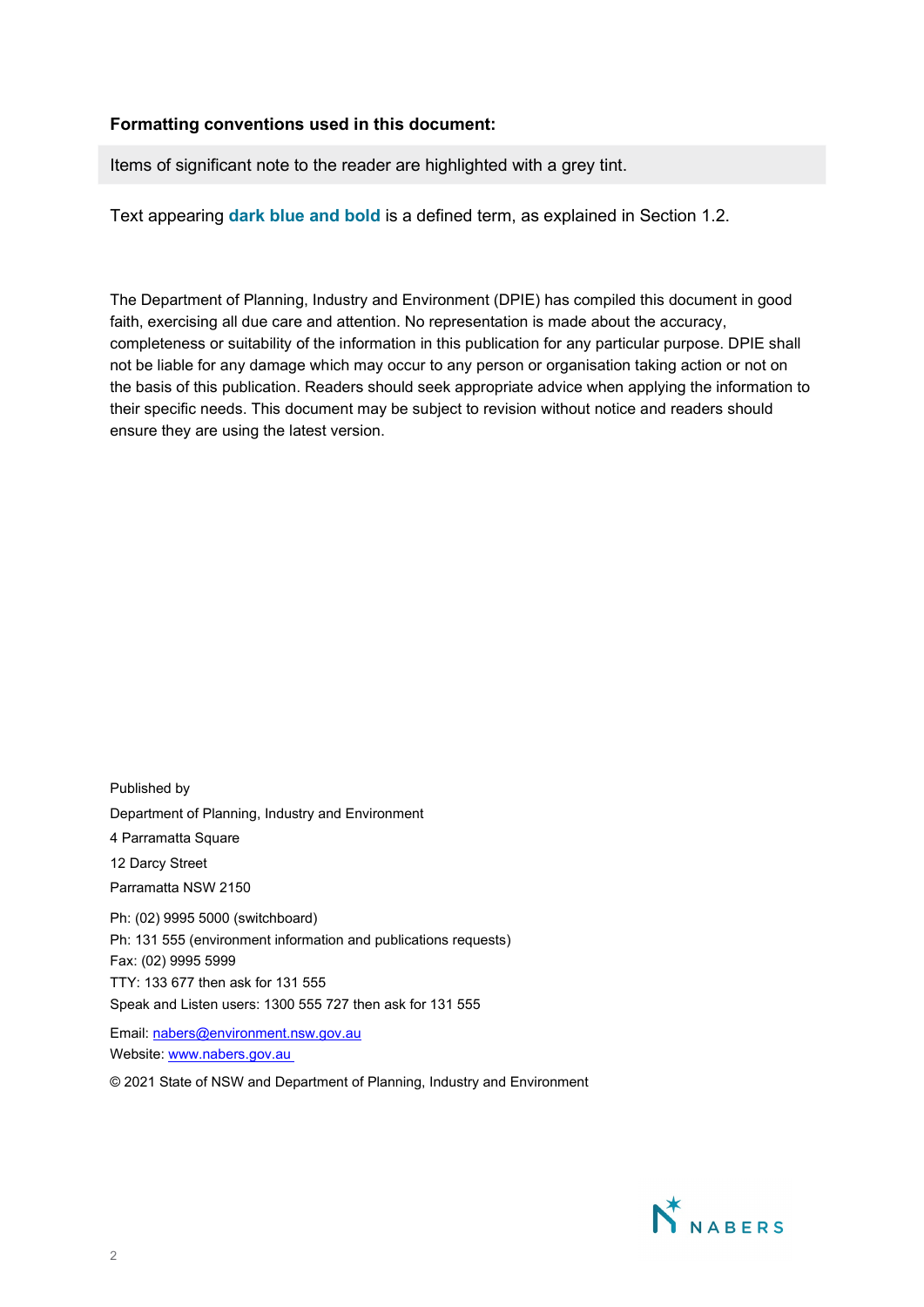# **Contents**

| 1.         | <b>Introduction</b><br>$\overline{7}$                                                                                             |  |
|------------|-----------------------------------------------------------------------------------------------------------------------------------|--|
| 1.1<br>1.2 | 1.1.1<br>1.1.2<br>1.1.3<br>1.1.4<br>1.1.5<br>Relationship to requirements by the GBCA, NCC, NatHERS and BASIX 9<br>1.1.6<br>1.1.7 |  |
| 2.         | Using NABERS Rules to determine inputs and scope<br>15                                                                            |  |
| 2.1        |                                                                                                                                   |  |
| 2.2        |                                                                                                                                   |  |
| 3.         | <b>Estimating energy using a simulation</b><br>19                                                                                 |  |
| 3.1        |                                                                                                                                   |  |
| 3.2        |                                                                                                                                   |  |
| 3.3        |                                                                                                                                   |  |
| 3.4        |                                                                                                                                   |  |
| 3.5        |                                                                                                                                   |  |
| 3.6        |                                                                                                                                   |  |
|            | 3.6.1                                                                                                                             |  |
|            | 3.6.2                                                                                                                             |  |
| 3.7        | 3.7.1                                                                                                                             |  |
|            | 3.7.2                                                                                                                             |  |
|            | 3.7.3                                                                                                                             |  |
| 3.8        |                                                                                                                                   |  |
|            | 3.8.1                                                                                                                             |  |
|            | 3.8.2                                                                                                                             |  |
|            | 3.8.3                                                                                                                             |  |
|            | 3.8.4                                                                                                                             |  |

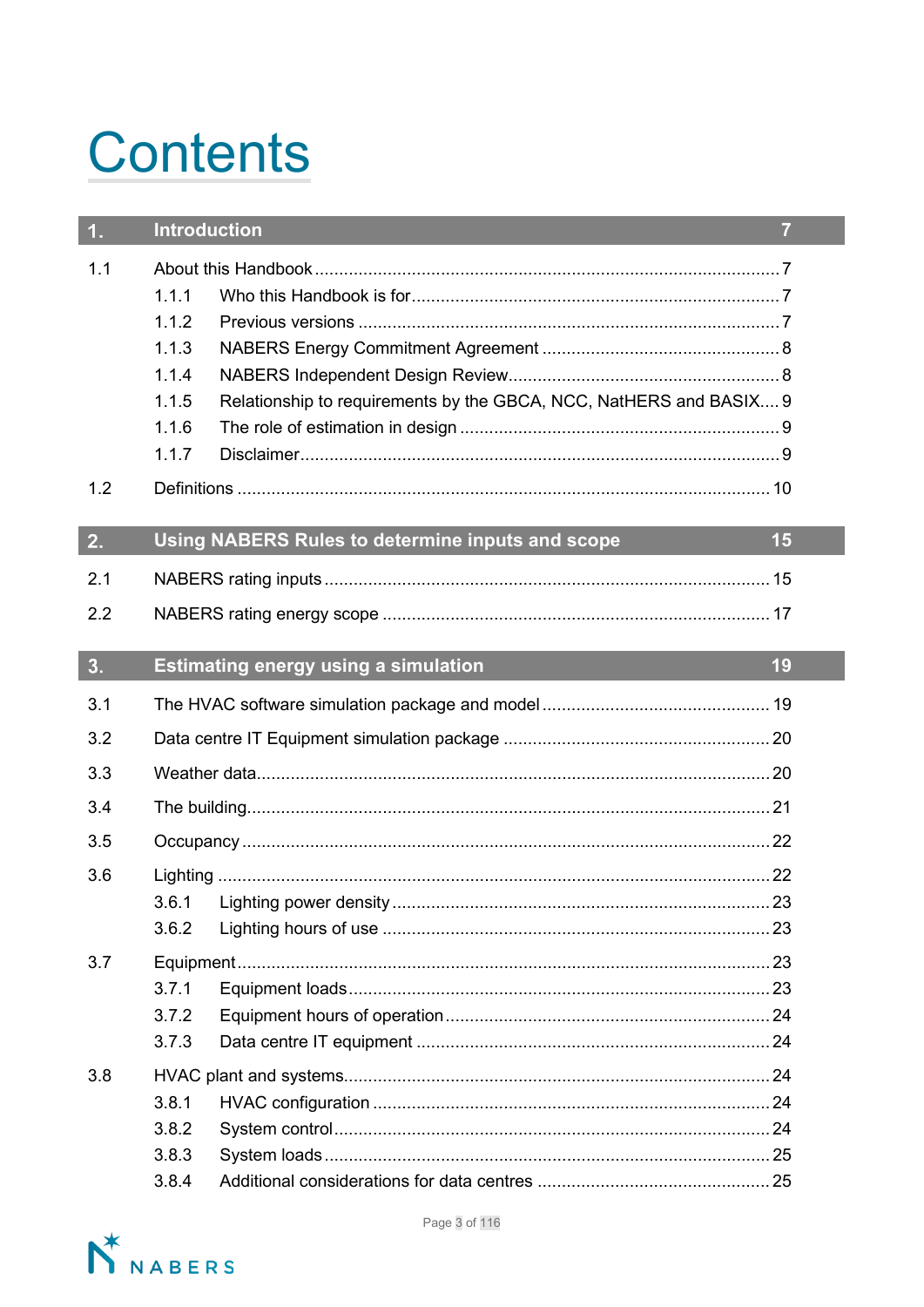$3.9$ 

I

| 3.10                                         |                                                                                               |    |  |  |  |
|----------------------------------------------|-----------------------------------------------------------------------------------------------|----|--|--|--|
| 3.11                                         |                                                                                               |    |  |  |  |
| 3.12                                         |                                                                                               |    |  |  |  |
| 3.13                                         | 3.13.1<br>3.13.2<br>3.13.3<br>3.13.4<br>3.13.5<br>3.13.6<br>3.13.7<br>3.13.8<br>3.13.9        |    |  |  |  |
|                                              |                                                                                               |    |  |  |  |
|                                              |                                                                                               |    |  |  |  |
|                                              | <b>Report requirements for Estimators</b>                                                     | 32 |  |  |  |
|                                              |                                                                                               |    |  |  |  |
| 4.3                                          | Simulation inputs and results for base case and off-axis models 38<br>4.3.1<br>4.3.2<br>4.3.3 |    |  |  |  |
|                                              |                                                                                               |    |  |  |  |
| $\overline{4}$ .<br>4.1<br>4.2<br>4.4<br>4.5 |                                                                                               |    |  |  |  |

| 5.  | <b>Report requirements for Independent Design Reviewers</b> | 43 |
|-----|-------------------------------------------------------------|----|
| 5.1 |                                                             |    |
| 5.2 |                                                             |    |
| 5.3 |                                                             |    |

#### $6.$ **Appendix - Defaults** 58  $6.1$  $6.1.1$  $6.1.2$



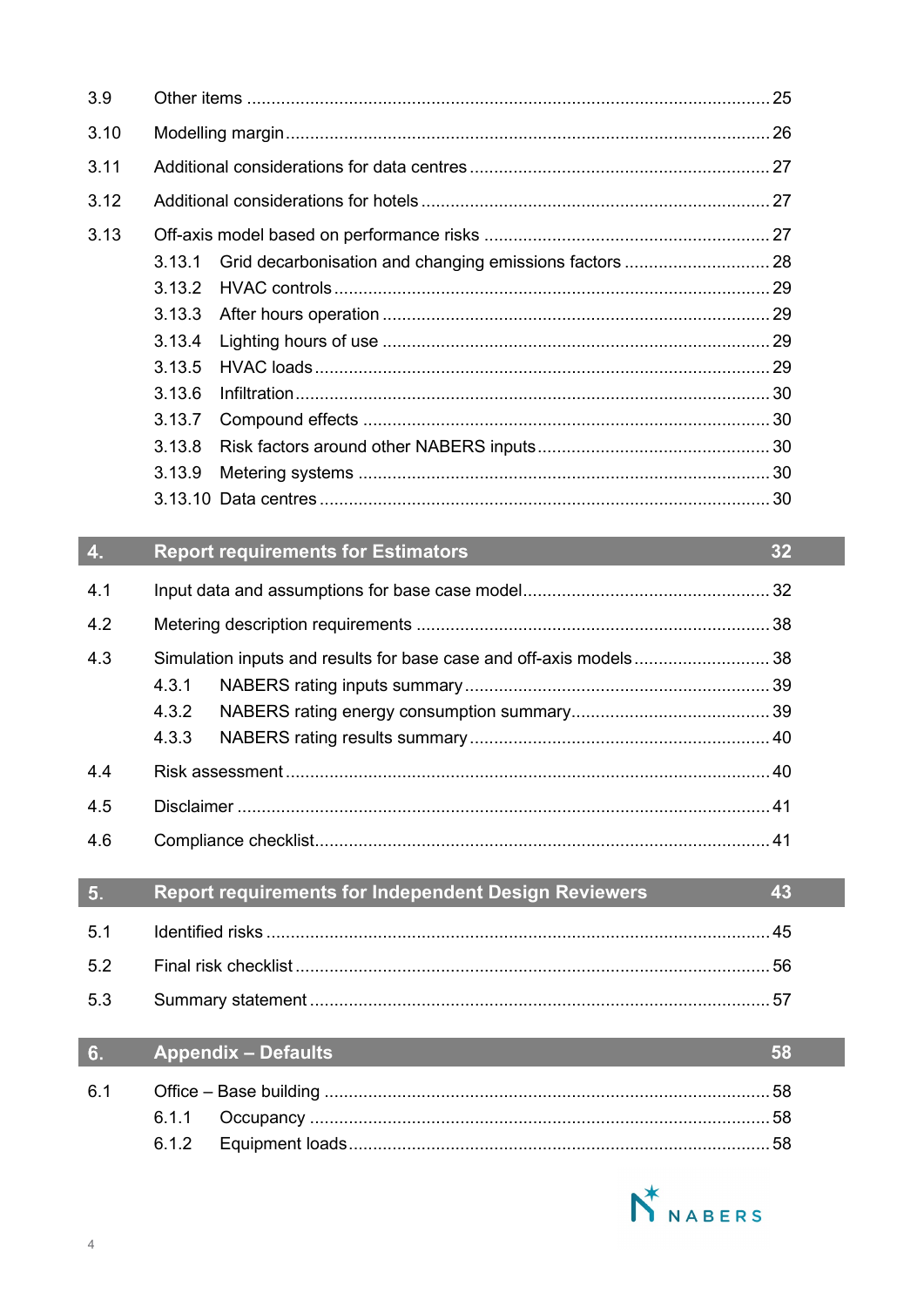|     | 6.1.3  |  |
|-----|--------|--|
|     | 6.1.4  |  |
|     | 6.1.5  |  |
|     | 6.1.6  |  |
|     | 6.1.7  |  |
|     | 6.1.8  |  |
| 6.2 |        |  |
|     | 6.2.1  |  |
|     | 6.2.2  |  |
|     | 6.2.3  |  |
|     | 6.2.4  |  |
|     | 6.2.5  |  |
|     | 6.2.6  |  |
|     | 6.2.7  |  |
| 6.3 |        |  |
| 6.4 |        |  |
|     | 6.4.1  |  |
|     | 6.4.2  |  |
|     | 6.4.3  |  |
|     | 6.4.4  |  |
|     | 6.4.5  |  |
|     | 6.4.6  |  |
|     | 6.4.7  |  |
| 6.5 |        |  |
|     | 6.5.1  |  |
|     | 6.5.2  |  |
|     | 6.5.3  |  |
|     | 6.5.4  |  |
|     | 6.5.5  |  |
|     | 6.5.6  |  |
|     | 6.5.7  |  |
|     | 6.5.8  |  |
|     | 6.5.9  |  |
|     | 6.5.10 |  |
|     | 6.5.11 |  |
| 6.6 |        |  |
|     | 6.6.1  |  |
|     | 6.6.2  |  |
|     | 6.6.3  |  |
|     | 6.6.4  |  |
|     | 6.6.5  |  |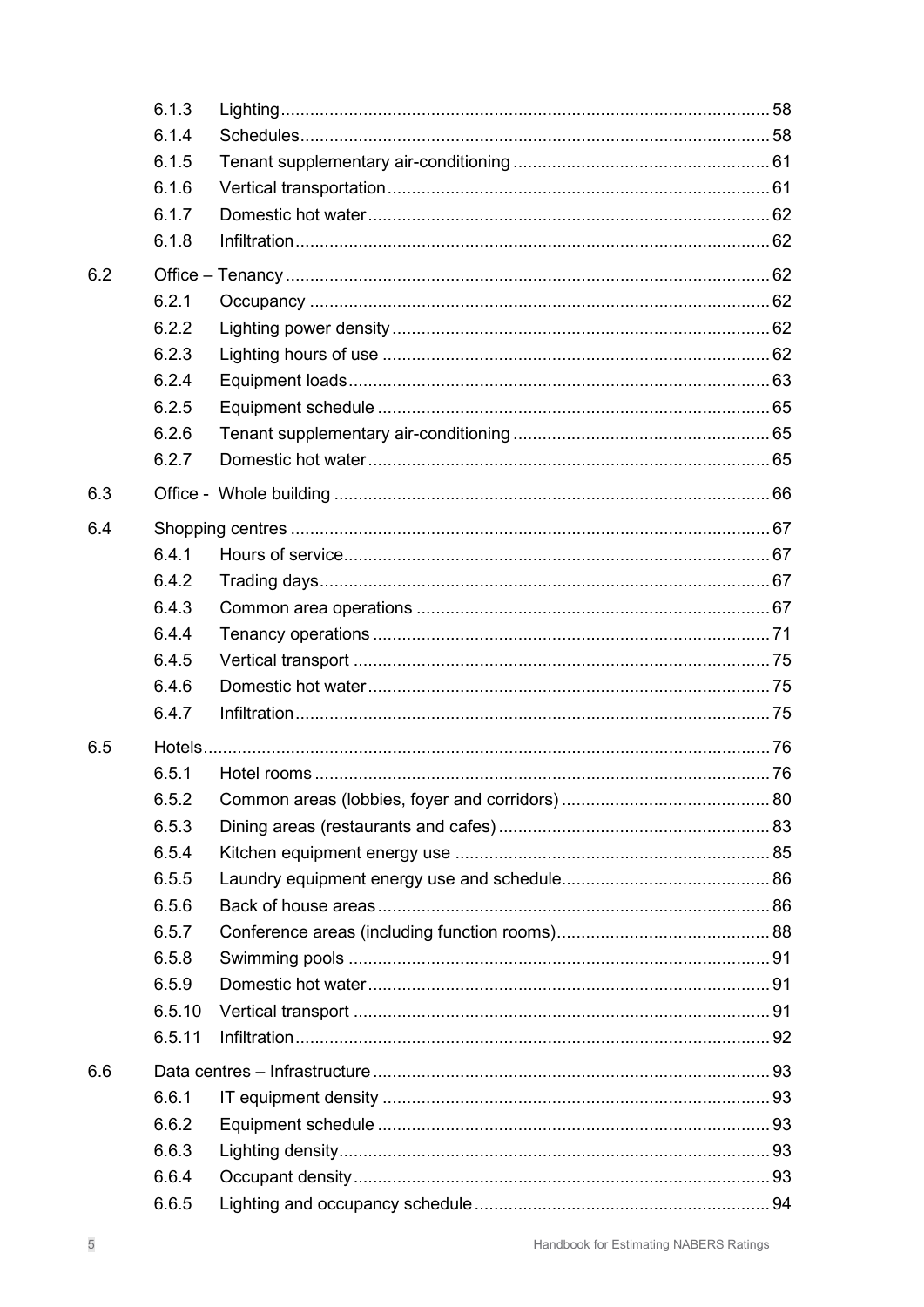| 6.7  |        |  |  |
|------|--------|--|--|
|      | 6.7.1  |  |  |
|      | 6.7.2  |  |  |
|      | 6.7.1  |  |  |
|      | 6.7.2  |  |  |
|      | 6.7.3  |  |  |
|      | 6.7.4  |  |  |
|      | 6.7.5  |  |  |
| 6.8  |        |  |  |
|      | 6.8.1  |  |  |
|      | 6.8.2  |  |  |
|      | 6.8.3  |  |  |
|      | 6.8.4  |  |  |
|      | 6.8.5  |  |  |
|      | 6.8.6  |  |  |
|      | 6.8.7  |  |  |
|      | 6.8.8  |  |  |
|      | 6.8.9  |  |  |
|      | 6.8.10 |  |  |
|      | 6.8.11 |  |  |
|      | 6.8.12 |  |  |
|      | 6.8.13 |  |  |
| 6.9  |        |  |  |
| 6.10 |        |  |  |

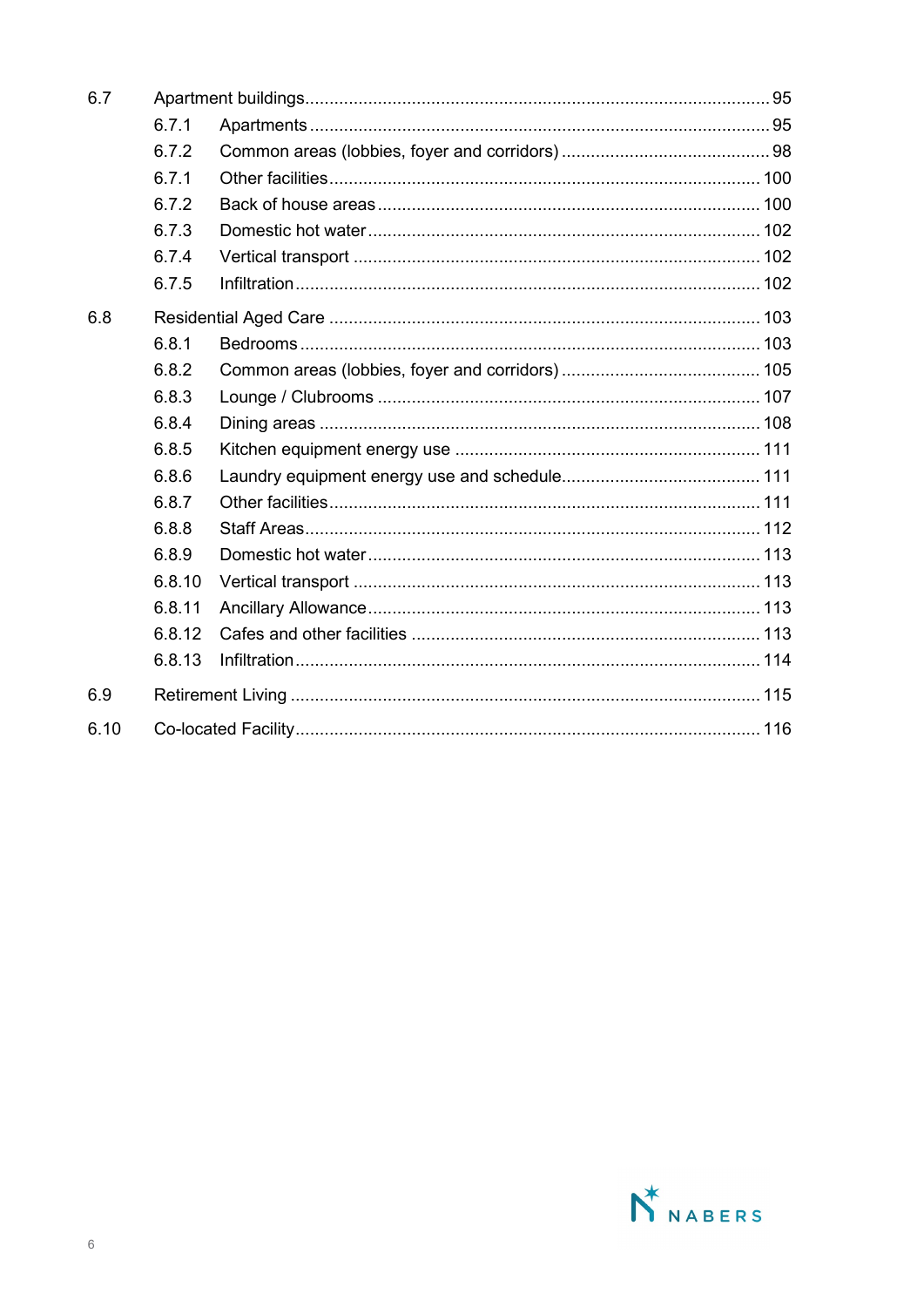## 1. Introduction

The National Australian Built Environment Rating System (NABERS) is a performancebased rating system for different **space types** like office buildings, office tenancies, shopping centres, data centres or apartment buildings.

A NABERS rating is an assessment of the actual environmental impact of the operations of a **space type**. A rating must be performed by a NABERS Accredited **Assessor** and comply with **the Rules** for it to be accredited by NABERS.

This Handbook outlines how a **space type**'s energy consumption - and therefore its NABERS performance star rating - can be estimated prior to operation. This estimation can be used in a NABERS Energy **Commitment Agreement.**

A NABERS Energy **Commitment Agreement** permits the use of the relevant NABERS Energy trademark after certain conditions have been met and prior to completing an accredited rating.

Note that estimation alone does not permit the use of NABERS trademark.

This Handbook must be read in conjunction with the latest version of the **NABERS Energy Commitment Agreement** contract, the version of **the Rules** for the relevant **space type** current at the **Date of Agreement** and any further **Rulings** for the relevant **space type**. These documents take precedent over any information provided in this handbook.

In addition, **Commitment Agreements** for Apartment Buildings and Residential Aged Care and Retirement Living are currently in pilot until June 2022. If you wish to get a **Commitment Agreement** for an Apartment Building or Residential Aged Care and Retirement Living, please contact the **National Administrator** before proceeding.

## **1.1 About this Handbook**

#### **1.1.1 Who this Handbook is for**

This Handbook is provided for those developing an **Estimate** of the energy consumption of a **space type** for a **NABERS Energy Commitment Agreement**. The person developing the **Estimate** will be known from here as 'the **Estimator**'.

If you are a developer or project manager entering into a **Commitment Agreement** and you require guidance in relation to procuring or using a NABERS **Estimate**, please refer to the information available on the NABERS website and / or your **Commitment Agreement** contract.

#### **1.1.2 Previous versions**

This Handbook replaces previous versions of the Handbook for Estimating NABERS Ratings, the NABERS Energy Guide to Building Energy estimation and the NABERS Energy Guide to Tenancy Energy estimation.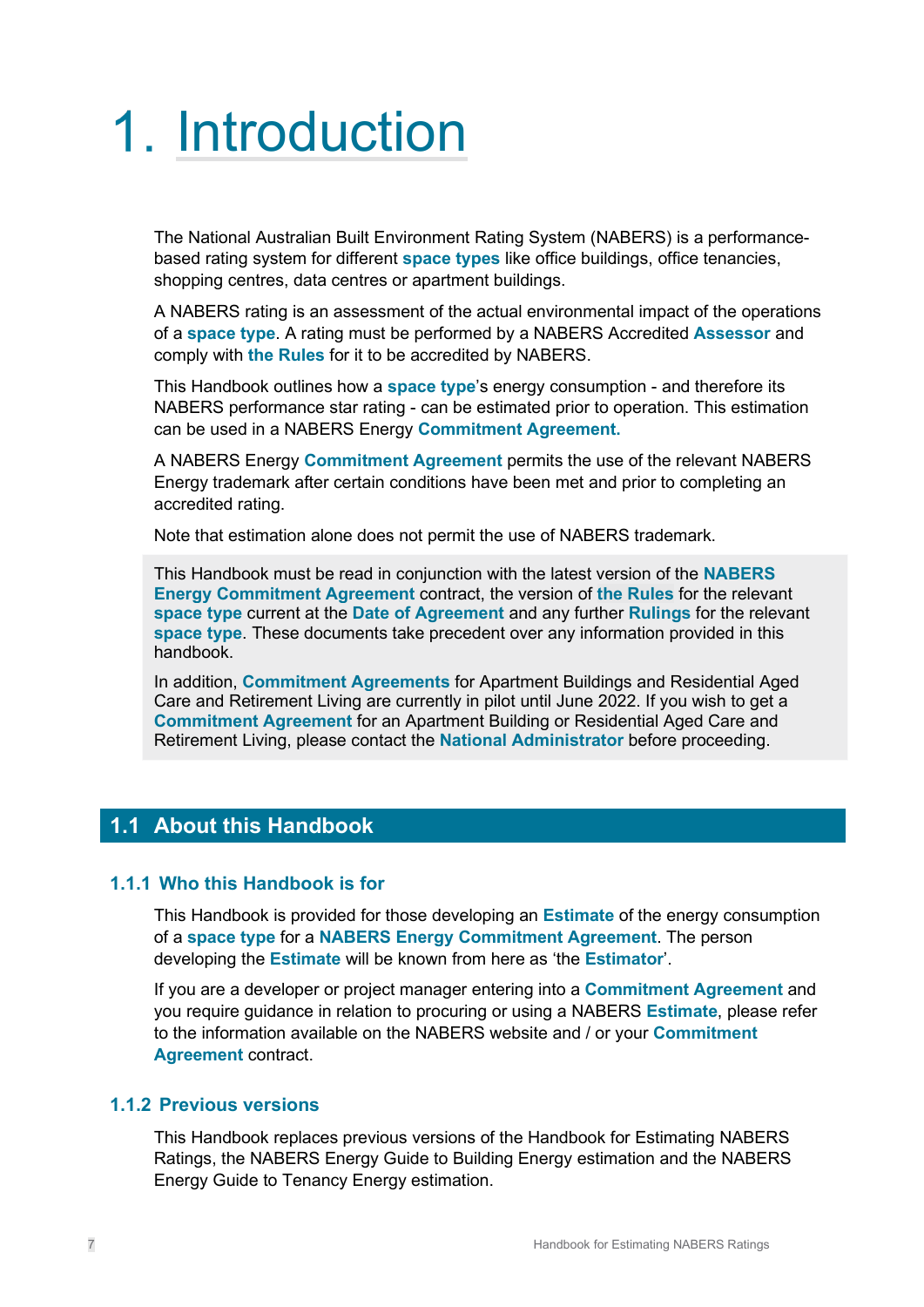#### **1.1.3 NABERS Energy Commitment Agreement**

A **Commitment Agreement** is a contract between the NABERS **National Administrator**, the Department of Planning, Industry and Environment (DPIE) and the building proponent to design, build, commission and operate the premises to achieve a NABERS Energy star rating of 4 or more without Greenpower.

For new office base buildings only, the minimum star rating target for a **Commitment Agreement** is 5 stars without Greenpower. This applies to new office construction projects only and does not include refurbishment projects. If you are using a **Commitment Agreement** to meet energy efficiency requirements in the National Construction Code, you need to sign a contract targeting 5.5 stars or above.

The contract typically spans a number of years and remains in effect until the building has received its NABERS Energy rating in operation.

The **NABERS Energy Commitment Agreement** allows developers, building owners and tenants to promote and market the expected greenhouse performance of a new or refurbished **space type** from the design stage.

NABERS Ratings currently covered under the **NABERS Energy Commitment Agreement** process are:

- Office Base Building
- Office Whole Building
- Office Tenancy
- Shopping Centre
- Hotel
- Data Centre Infrastructure
- Data Centre IT Equipment
- Data Centre Whole Facility
- Apartment Building (please contact the **National Administrator** for more information)
- Residential Aged Care (please contact the **National Administrator** for more information)
- Retirement Living (please contact the **National Administrator** for more information)
- Co-located Residential Aged Care and Retirement Living (please contact the **National Administrator** for more information).

#### **1.1.4NABERS Independent Design Review**

After entering a **Commitment Agreement**, the proponent must develop an energy **Estimate** in line with this Handbook.

This **Estimate** *must* then be reviewed by a NABERS **Independent Design Reviewer**. The **Reviewer** must be independent of the design team and the review must be undertaken sufficiently early in the design process to enable design changes to be made. The cut-off for the Independent Design Review is the granting of a Construction Certificate (or equivalent) for the project.

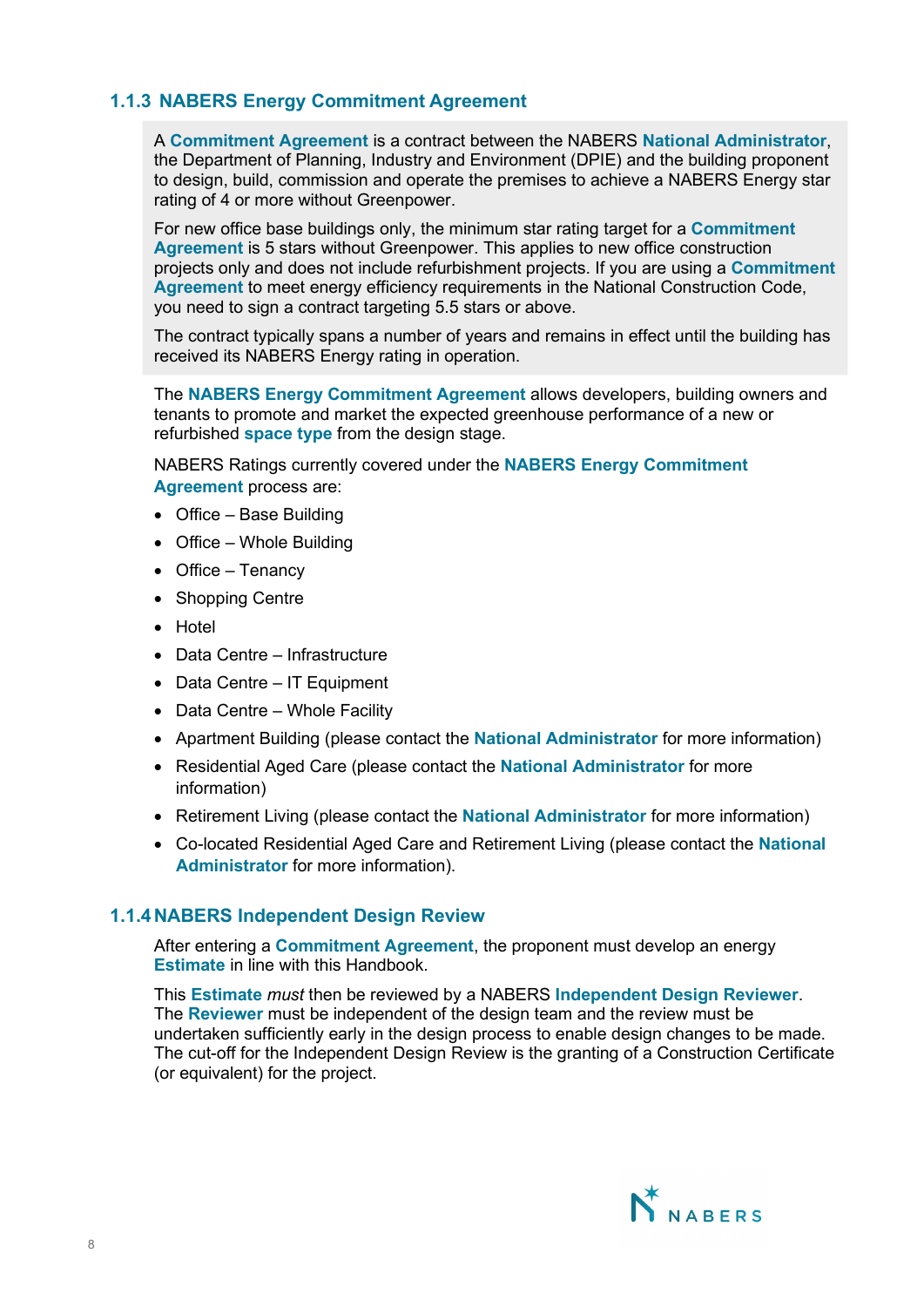The NABERS **Independent Design Reviewer** will review all aspects of the assumptions, design documentation and model used by the **Estimator** to identify risks and opportunities in relation to the NABERS rating. The **National Administrator** will review the Independent Design Review report and get back to the **Independent Design Reviewer** with any questions as part of the approval process. Based on the suggestions made by the **Independent Design Reviewer** and the **National Administrator**'s reasonable opinion, the **National Administrator** may terminate the **Commitment Agreement** or modify the star rating target.

#### **1.1.5Relationship to requirements by the GBCA, NCC, NatHERS and BASIX**

The purpose of this Handbook is to create an energy consumption **Estimate** that reflects how the **space type** is expected to operate. This is distinct from energy consumption **Estimate**s that are developed for the purpose of verifying that a design complies with the National Construction Code (NCC) or Green Star design targets.

However, where the **Estimator** reasonably believes that principles or inputs used in Green Star, Section J of the NCC, NatHERS, BASIX or elsewhere match expected operation then these may be used to **Estimate** aspects of performance for a **Commitment Agreement**.

#### **1.1.6 The role of estimation in design**

Estimation in accordance with this handbook is compulsory for all NABERS **Commitment Agreements**. A checklist for reporting the **Estimate** to **Independent Design Reviewer** can be found in section 4.6 of this Handbook.

Estimation works best when:

- 1. It is used to inform decisions from early design through to post-construction tuning
- 2. Assumptions made about the operation of systems reflect expected operation
- 3. Limitations are clearly disclosed.

The use of estimation purely for a single-point prediction of performance or compliance represents poor practice and is discouraged.

For estimations used with the **Commitment Agreement**, a range of **off-axis scenarios** must be addressed as part of an Energy Efficiency Risk Assessment. **Off-axis scenarios** test the building's response to changes in operating patterns. Minimum requirements around **off-axis scenarios** and **off-axis models** are outlined in Section 3.12 of this Handbook.

#### **1.1.7 Disclaimer**

It is the responsibility of the **Estimator** to comply with all requirements as far as is possible.

Where an issue of technical interpretation cannot be resolved between the **Estimator** and the **Independent Design Reviewer**, the NABERS **National Administrator** may be approached to resolve the issue.

No party associated in any way with the production or distribution of this Handbook accepts any liability for any loss, financial or otherwise, caused directly or indirectly in association with the use of this Handbook. In all cases, the sole responsibility for the estimation lies with the project team, not the NABERS Administrator.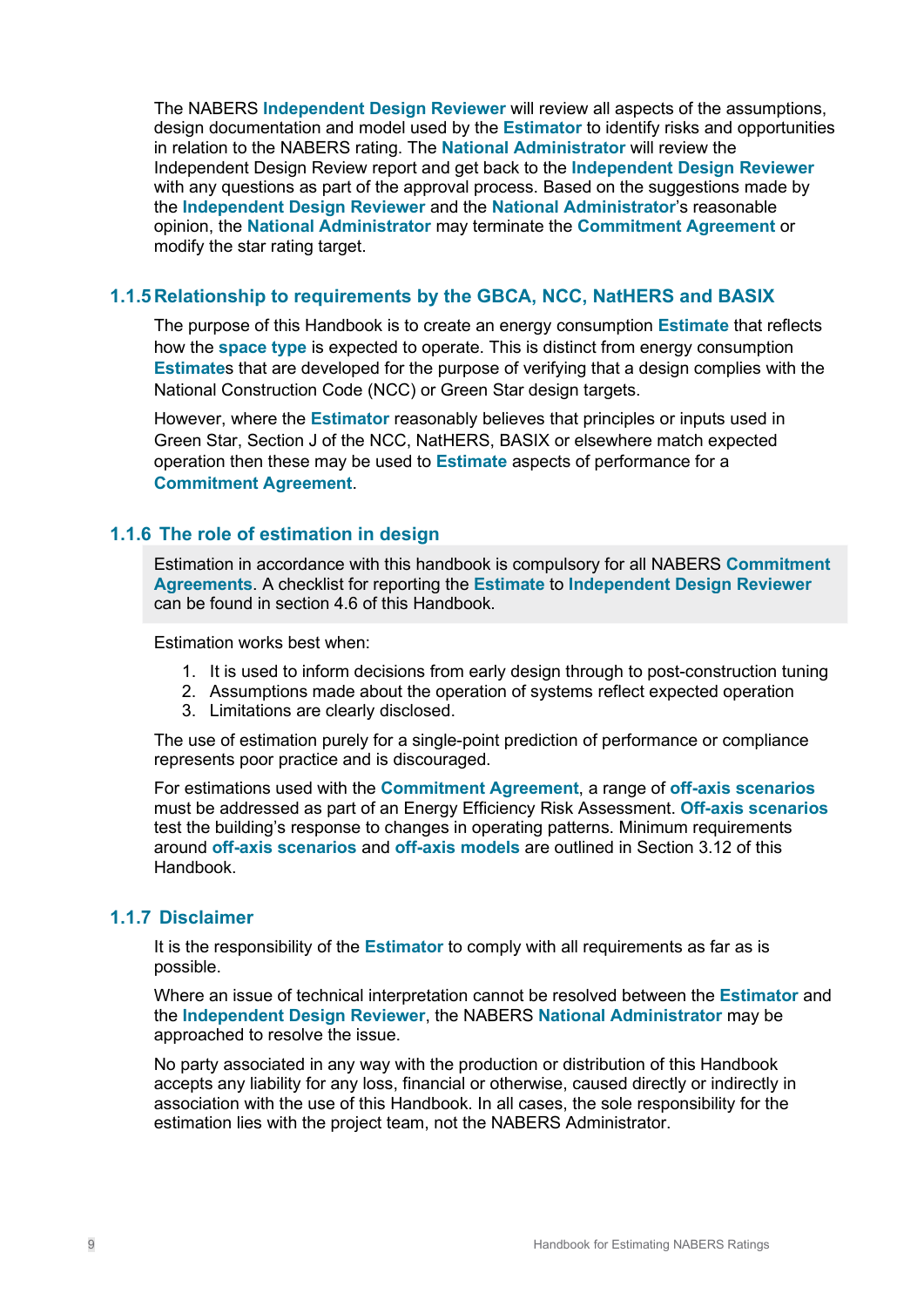Persons or organisations quoting NABERS Energy ratings that are not substantiated by a NABERS certified rating or a signed NABERS Energy **Commitment Agreement** contract are in breach of trademark and may be subject to legal proceedings. This includes advertising and/or promoting projects to achieve a NABERS rating or a specific star rating without a formal **Commitment Agreement** in place.

## **1.2 Definitions**

| <b>Term</b>                                                                                          | <b>Definition</b>                                                                                                                                                                                                                                                                                                                                                                                                                                                                                                                                              |
|------------------------------------------------------------------------------------------------------|----------------------------------------------------------------------------------------------------------------------------------------------------------------------------------------------------------------------------------------------------------------------------------------------------------------------------------------------------------------------------------------------------------------------------------------------------------------------------------------------------------------------------------------------------------------|
| <b>Assessor</b>                                                                                      | An Accredited Assessor of the NABERS scheme, authorised<br>by the National Administrator to conduct accredited ratings.                                                                                                                                                                                                                                                                                                                                                                                                                                        |
| <b>Base case model</b>                                                                               | A reference model that represents the space type as it is<br>expected to operate.                                                                                                                                                                                                                                                                                                                                                                                                                                                                              |
| <b>Co-located Residential</b><br><b>Aged Care and</b><br><b>Retirement Living</b><br><b>Facility</b> | A facility that has a residential aged care facility and<br>retirement living facility located within the same site area.                                                                                                                                                                                                                                                                                                                                                                                                                                      |
| <b>Date of Agreement</b>                                                                             | Agreement Date means the date the Commitment<br>Agreement fee payment has been received and NABERS /<br>DPIE have counter-signed the Commitment Agreement<br>contract. The Agreement Date will be designated by<br>NABERS/DPIE.                                                                                                                                                                                                                                                                                                                                |
| <b>Estimate</b>                                                                                      | A realistic Estimate of the NABERS rating of a new or<br>refurbished space type, developed in accordance with the<br>requirements of this Handbook. The Estimate does not<br>constitute a NABERS Accredited Assessment.                                                                                                                                                                                                                                                                                                                                        |
| <b>Estimator</b>                                                                                     | The person who develops the NABERS Estimate. While<br>there are no compulsory requirements for the Estimator's<br>qualifications or experience, it is recommended that the<br>Estimator's skills include:                                                                                                                                                                                                                                                                                                                                                      |
|                                                                                                      | • Ability to conduct a NABERS performance assessment<br>for the relevant project type. This could be<br>demonstrated, for example, if the Estimator is an<br><b>Accredited Assessor</b><br>• Ability to construct a thermal simulation in an<br>appropriate simulation package<br>• Ability to identify performance risks that are likely to<br>emerge for the types of building, services and<br>technology covered by the Estimate. This could be<br>demonstrated, for example, by the Estimator's<br>experience working in existing buildings of this type. |

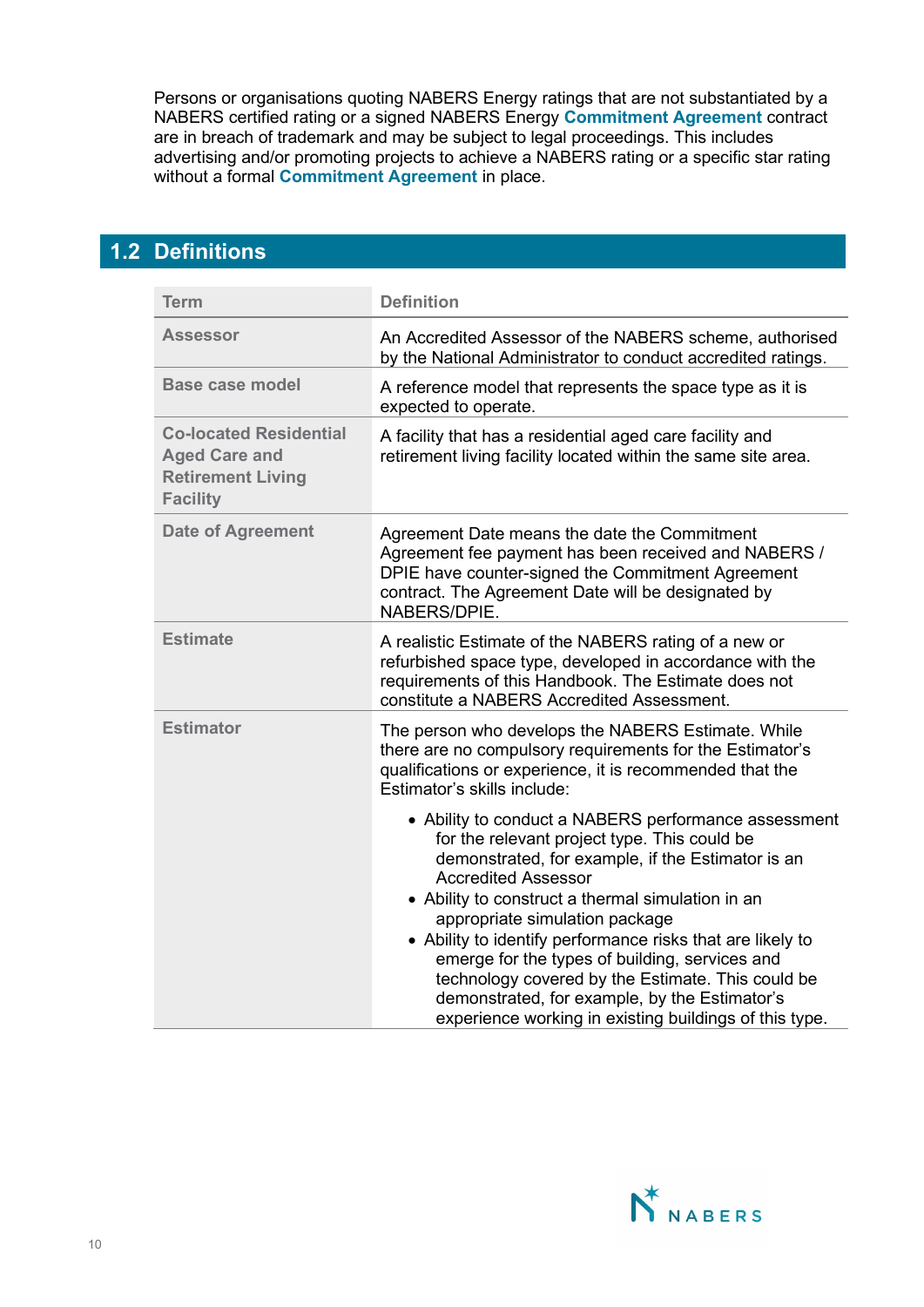| <b>Term</b>                                                                              | <b>Definition</b>                                                                                                                                                                                                                                                                                                                                                                       |
|------------------------------------------------------------------------------------------|-----------------------------------------------------------------------------------------------------------------------------------------------------------------------------------------------------------------------------------------------------------------------------------------------------------------------------------------------------------------------------------------|
| <b>Independent Design</b><br><b>Reviewer</b>                                             | A person appointed by the project proponent to review the<br>NABERS Estimate for compliance with this Handbook. The<br>Reviewer will also assess all aspects of the design,<br>documentation and project team assumptions for NABERS<br>risks and opportunities and report back to the project design<br>team.                                                                          |
|                                                                                          | The Independent Design Reviewer must be:                                                                                                                                                                                                                                                                                                                                                |
|                                                                                          | • A member of the NABERS Independent Design<br>Review panel (appointed and maintained by the<br><b>NABERS National Administrator)</b><br>• Independent of the project design team<br>• Independent of the NABERS Estimator.                                                                                                                                                             |
| <b>Metering system</b>                                                                   | Device(s) providing an individual measurement which<br>include all of the following:                                                                                                                                                                                                                                                                                                    |
|                                                                                          | • The meter<br>• The processes that convert the initial meter signal into<br>an energy reading (for example, current transformers<br>and K factors for electricity meters and pressure<br>correction factors for gas meters)<br>• The interface through which the meter reading is taken<br>(for example, manual readings, utility software or a<br><b>Building Management System).</b> |
| <b>Minimum energy</b><br>coverage                                                        | Minimum scope of energy consumption to be included in a<br>NABERS Rating. The Minimum energy coverage is defined<br>in the relevant version of The Rules.                                                                                                                                                                                                                               |
| <b>NABERS Energy</b><br><b>Commitment Agreement</b><br>or Commitment<br><b>Agreement</b> | A contract between the NABERS National Administrator, the<br>Department of Planning, Industry and Environment (DPIE))<br>and the building proponent to design, build and commission<br>the premises to achieve a NABERS Energy star rating of 4<br>or more. For office base buildings, minimum star target<br>rating is 5 stars.                                                        |
| <b>National Administrator</b>                                                            | The body responsible for administering the NABERS<br>scheme, in particular for:                                                                                                                                                                                                                                                                                                         |
|                                                                                          | • Establishing and maintaining the standards and<br>procedures<br>• Determining issues that arise during the operation of<br>the scheme and the making of ratings<br>• Accrediting assessors and awarding accredited ratings<br>in accordance with NABERS standards and<br>procedures.                                                                                                  |
| <b>Off-axis model</b>                                                                    | A model that represents the space type after factoring in a<br>minimum of four off-axis scenarios.                                                                                                                                                                                                                                                                                      |
| <b>Off-axis scenario</b>                                                                 | A scenario representing operational change/s, such as how<br>a building is occupied, controlled or maintained. off-axis<br>scenarios are designed to test a building's ability to reach<br>the targeted star rating with modelled changes to<br>assumptions and inputs.                                                                                                                 |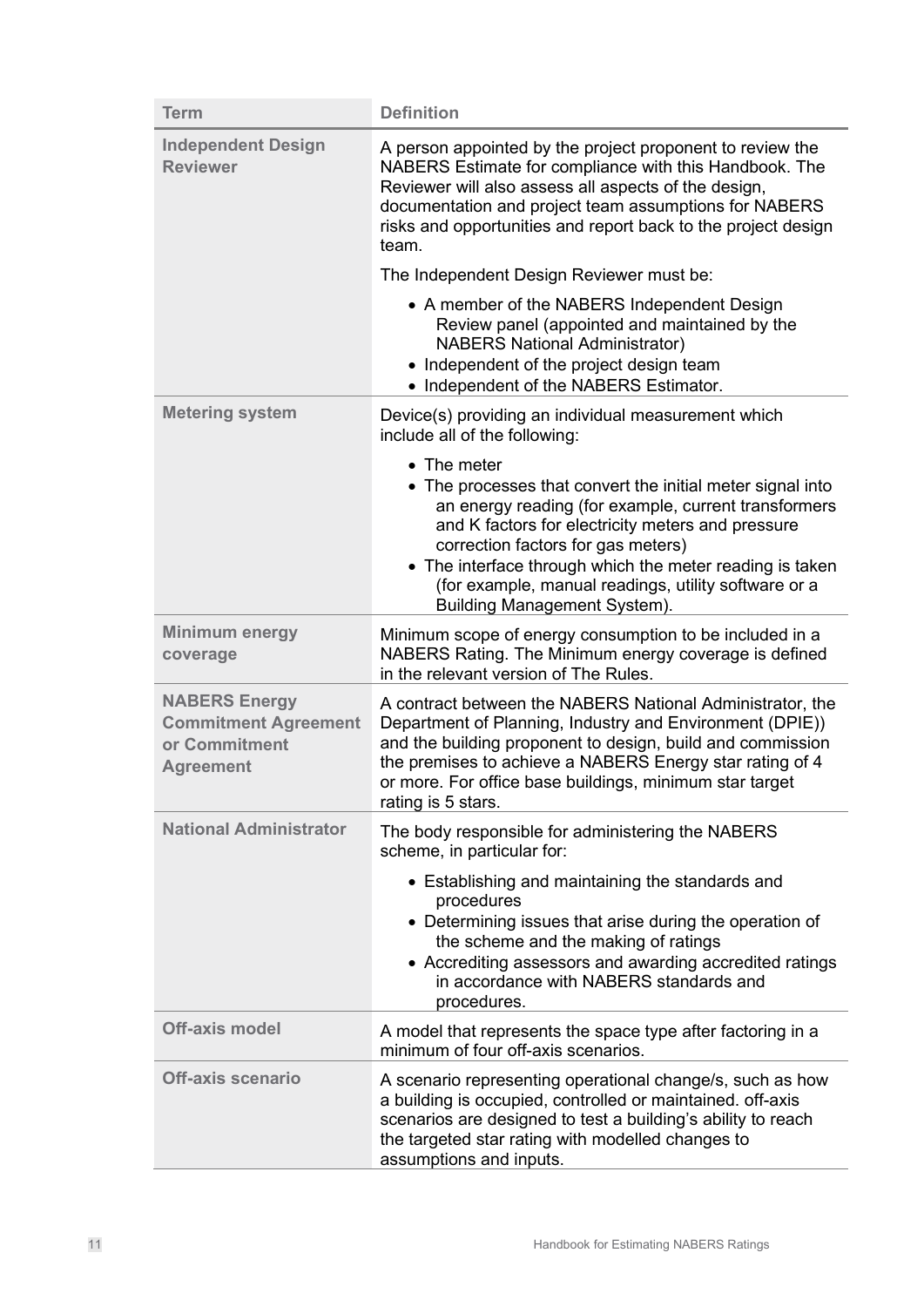| <b>Term</b>               | <b>Definition</b>                                                                                                                                                                                                                                                                                                                                                                                               |
|---------------------------|-----------------------------------------------------------------------------------------------------------------------------------------------------------------------------------------------------------------------------------------------------------------------------------------------------------------------------------------------------------------------------------------------------------------|
| <b>Online calculator</b>  | The online calculator is available on the NABERS website. It<br>allows the calculation of the star rating that would be<br>achieved given specific rating calculation inputs.                                                                                                                                                                                                                                   |
| <b>Prediction tool</b>    | A tool that estimates the potential impact on NABERS<br>Energy ratings due to forecasted National Greenhouse<br>Accounts (NGA) Emissions Factors on 1 July 2025 and 1<br><b>July 2030.</b>                                                                                                                                                                                                                      |
| <b>Rating types</b>       | The NABERS Rating types covered by the Commitment<br>Agreement process are:                                                                                                                                                                                                                                                                                                                                     |
|                           | • Office Energy - Base building, tenancy and whole<br>building<br>• Shopping Centre Energy<br>• Hotel Energy<br>• Data Centre Energy - IT equipment, infrastructure,<br>and whole facility<br>• Apartment Building (please contact the National<br>Administrator for more information)<br>• Residential Aged Care and Retirement Living (please<br>contact the National Administrator for more<br>information). |
| <b>Rating scope</b>       | The rating scope identifies what energy coverage is required<br>for a rating, and what inputs and methodologies are required<br>to calculate the rating result.<br>For Offices, rating scope can mean:                                                                                                                                                                                                          |
|                           | • Base building<br>• Tenancy<br>• Whole building.                                                                                                                                                                                                                                                                                                                                                               |
|                           | For Data Centres, rating scope can mean:                                                                                                                                                                                                                                                                                                                                                                        |
|                           | • IT equipment<br>• Infrastructure or<br>• Whole facility.                                                                                                                                                                                                                                                                                                                                                      |
|                           | For Residential Aged Care and Retirement Living, rating<br>scope can mean:                                                                                                                                                                                                                                                                                                                                      |
|                           | • Residential aged care                                                                                                                                                                                                                                                                                                                                                                                         |
|                           | • Retirement living                                                                                                                                                                                                                                                                                                                                                                                             |
|                           | • Co-located residential aged care and retirement living.                                                                                                                                                                                                                                                                                                                                                       |
| <b>Reverse calculator</b> | The reverse calculator is available on the NABERS website.<br>Reverse calculators allow the calculation of the maximum<br>amounts of energy and water a building can use to achieve<br>a star rating that is specified.                                                                                                                                                                                         |
| <b>Ruling</b>             | An authoritative decision by the NABERS National<br>Administrator which acts as an addition or amendment to the<br><b>NABERS Rules.</b>                                                                                                                                                                                                                                                                         |

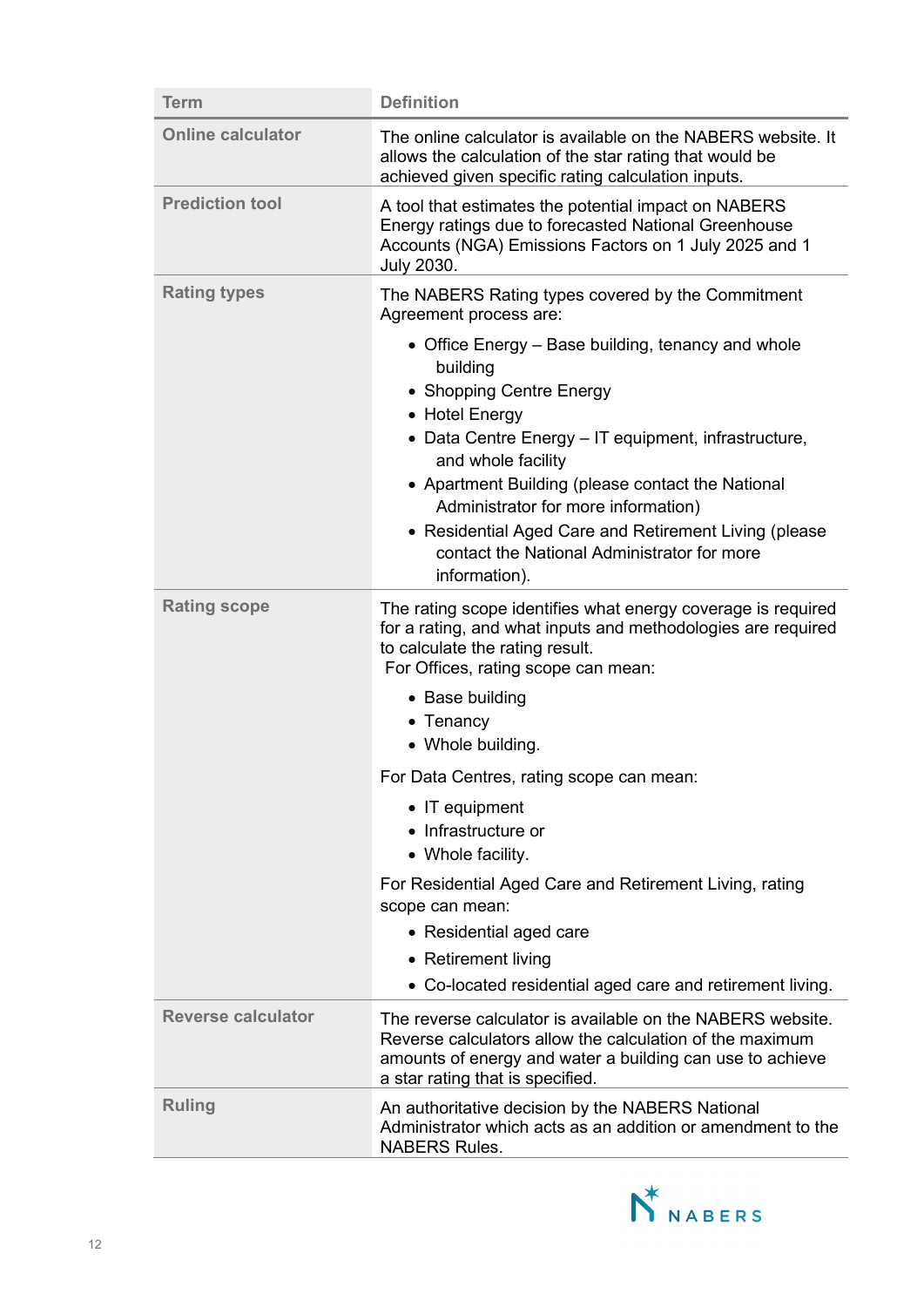| <b>Term</b>               | <b>Definition</b>                                                                                                                                                                                                                                                                                                                                                                                                                                                                                                                                                                                                                                                                                                                                                                                                              |
|---------------------------|--------------------------------------------------------------------------------------------------------------------------------------------------------------------------------------------------------------------------------------------------------------------------------------------------------------------------------------------------------------------------------------------------------------------------------------------------------------------------------------------------------------------------------------------------------------------------------------------------------------------------------------------------------------------------------------------------------------------------------------------------------------------------------------------------------------------------------|
| <b>Simulation model</b>   | An entire building energy model used to calculate the<br>thermal performance of a building in response to its external<br>environment (e.g. weather) and internal loads (e.g.<br>occupants and equipment).                                                                                                                                                                                                                                                                                                                                                                                                                                                                                                                                                                                                                     |
|                           | The calculation process must account for hourly changes in<br>loading, internal conditions, and the impact of the thermal<br>inertia of the building. Minimum outputs from the simulation<br>model include energy consumption, internal temperatures<br>achieved and plant and equipment loading.                                                                                                                                                                                                                                                                                                                                                                                                                                                                                                                              |
|                           | The thermal simulation model may be supplemented by a<br>variety of other Estimates such as simple spreadsheet<br>calculations (e.g. for lift energy) or other simulation tools<br>(such as for light levels).                                                                                                                                                                                                                                                                                                                                                                                                                                                                                                                                                                                                                 |
| <b>Simulation package</b> | A software package used to input, run and report on the<br>thermal simulation model. The simulation package must<br>meet the requirements of ANSI/ASHRAE Standard 140. The<br>simulation must contain a thermodynamic representation of<br>the building, its content and its environment. The thermal<br>simulation model may be supplemented by other simulation<br>tools (such as a simulation of light levels or data centre IT<br>equipment) for small / low energy consuming systems. All<br>large systems, such as the HVAC central plant, must be<br>modelled in an appropriate simulation package. A variety of<br>other estimation techniques may be used for small / low<br>energy consuming systems, but all methodologies and<br>assumptions must be described and disclosed for the<br>Independent Design Review. |
| <b>Space type</b>         | A building, or part of a building able to have its future<br>operational performance Estimated through a NABERS<br>Commitment Agreement. The space types covered by the<br>Commitment Agreement process are:<br>• Office<br>• Office tenancy<br>• Shopping centre<br>• Hotel<br>Data centre<br>• Apartment building<br>• Residential Aged Care and Retirement Living.<br>Some space types have multiple rating scopes available.<br>See the Rating scope definition for more details.                                                                                                                                                                                                                                                                                                                                          |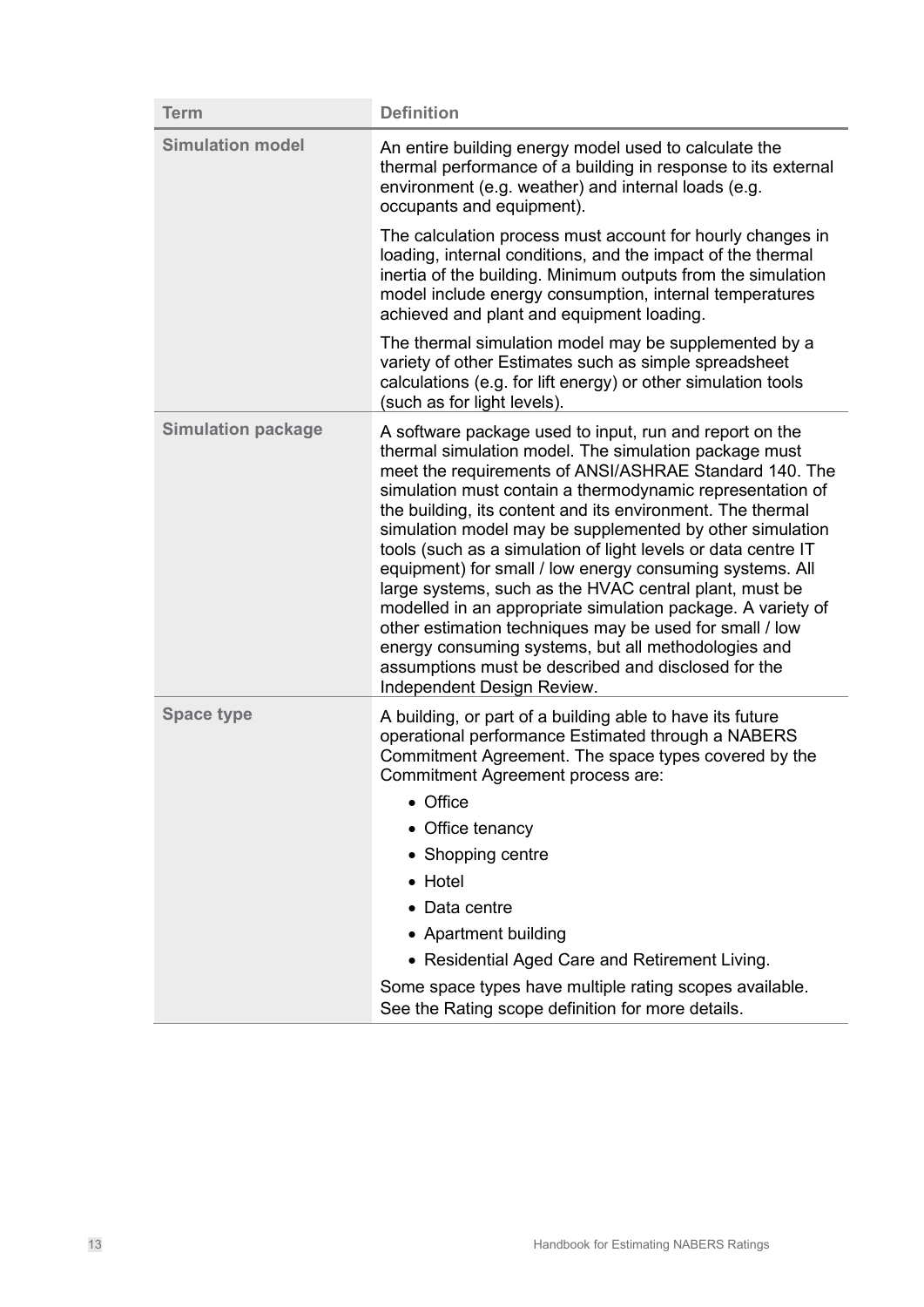| <b>Term</b>      | <b>Definition</b>                                                                                                                                             |
|------------------|---------------------------------------------------------------------------------------------------------------------------------------------------------------|
| <b>The Rules</b> | The version of the NABERS Rules that is current at the Date<br>of Agreement. Separate Rules documents are published for<br>each of the following space types: |
|                  | • Office                                                                                                                                                      |
|                  | • Shopping centre                                                                                                                                             |
|                  | $\bullet$ Hotel                                                                                                                                               |
|                  | $\bullet$ Data centre                                                                                                                                         |
|                  | • Apartment building                                                                                                                                          |
|                  | • Residential Aged Care and Retirement Living.                                                                                                                |
|                  | The latest versions can be found on the NABERS website.                                                                                                       |
|                  | The Rules must be considered together with any current<br>Rulings issued by the National Administrator.                                                       |

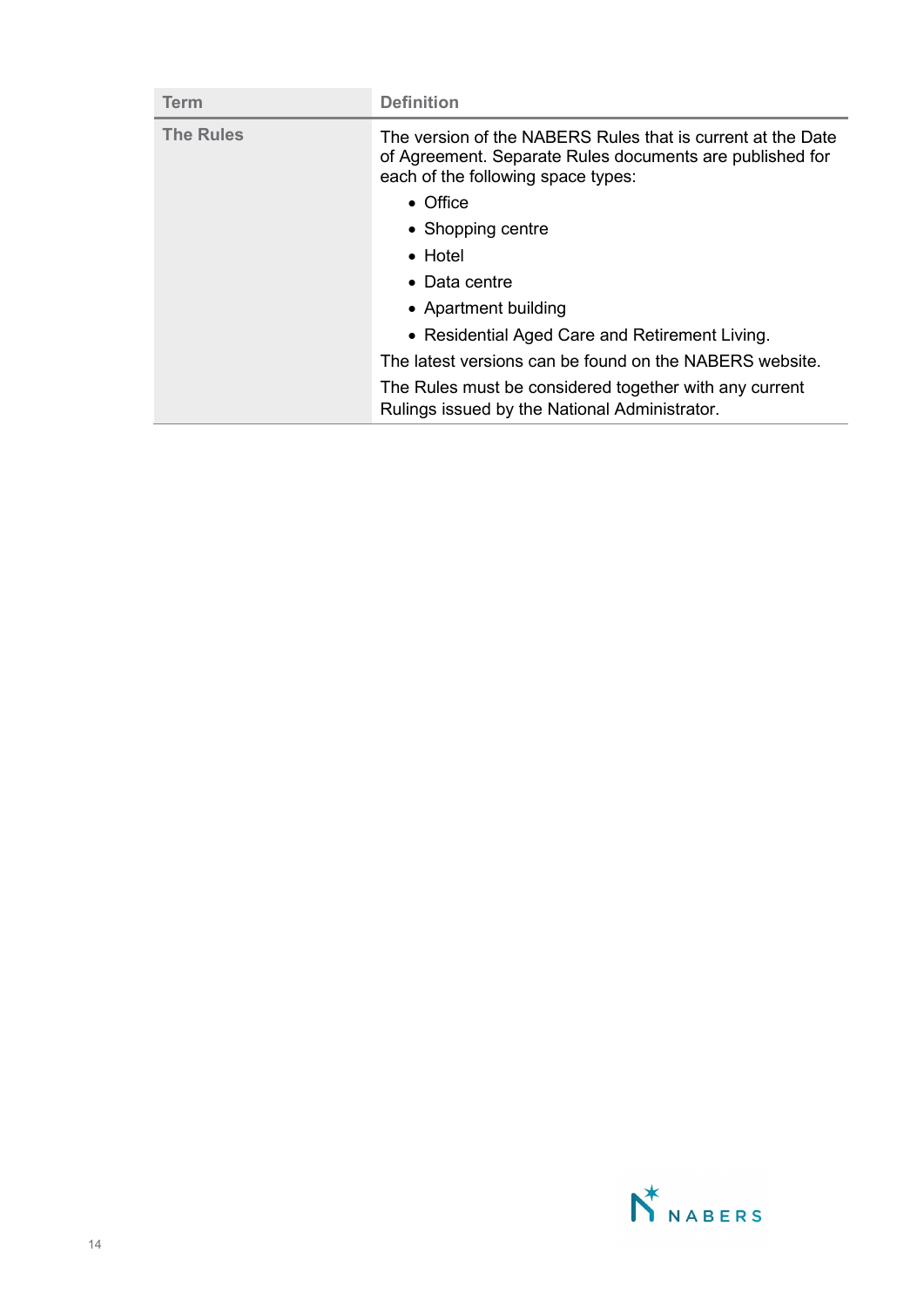## Using NABERS Rules to determine inputs and scope

NABERS Energy awards stars based on greenhouse gas performance, with a higher number of stars for better performance.

A NABERS rating estimation does not constitute an accredited NABERS rating. An accredited rating can only be provided after a period of operation and must be performed by an Accredited **Assessor**.

The NABERS **National Administrator** strongly recommends that a NABERS Accredited **Assessor** be consulted prior to the project entering into a **Commitment Agreement**.

If there is any doubt as to the application of the NABERS Energy **Rules** to the project, advice should be sought from a NABERS Accredited **Assessor**.

## **2.1 NABERS rating inputs**

An estimated NABERS Rating is calculated using an **Estimate** of energy consumption along with a number of other inputs. These inputs are then entered into the NABERS **online calculator** which can be found on the NABERS website [\(www.nabers.gov.au\)](http://www.nabers.gov.au/). A list of these inputs at the time of publishing is listed below, however the calculator should be checked for the input requirements current at the **Date of Agreement.**

**Rules** on how to calculate each of these inputs can be found in the relevant section of **The Rules** and other **Rulings** released by the **National Administrator**.

Note that for each rating input, the intended operational value should be used. Variations on these inputs, including vacancy rates, should be modelled in **off-axis scenarios**.

An estimated NABERS rating, and the performance rating used to verify the outcome of a Commitment Agreement, is always a rating calculated without Greenpower or other offsite renewable energy.

| <b>Rating type</b> | rating scope      | <b>Rating inputs</b>                                                                                                         |
|--------------------|-------------------|------------------------------------------------------------------------------------------------------------------------------|
| <b>Office</b>      | Base building     | • Address<br>$\bullet$ Postcode<br>Rated Area<br>$\bullet$<br>• Rated Hours<br>• Annual energy consumption                   |
|                    | Whole<br>building | • Address<br>$\bullet$ Postcode<br>Rated Area<br>$\bullet$<br><b>Rated Hours</b><br>$\bullet$<br>• Annual energy consumption |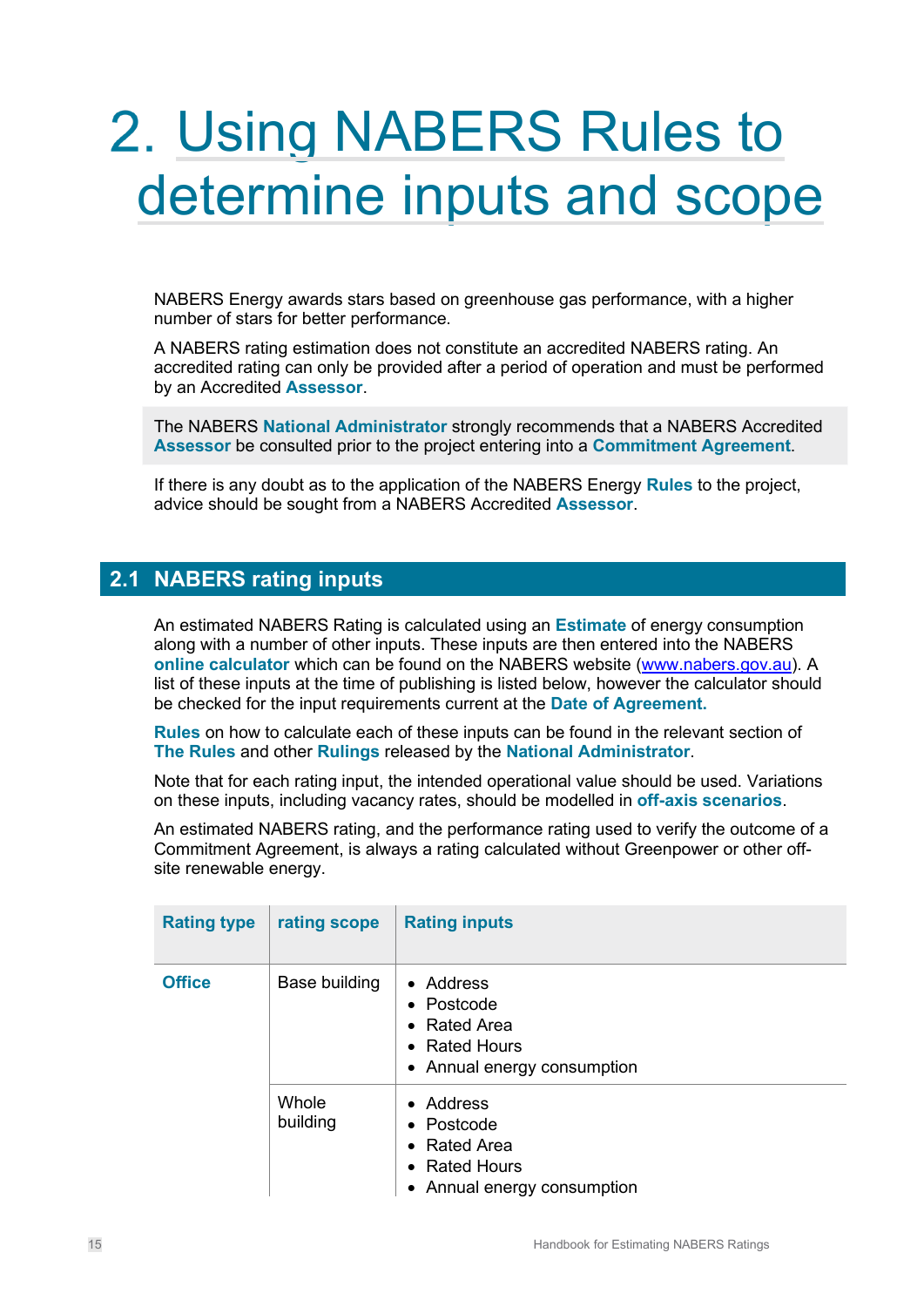| <b>Rating type</b>                  | rating scope        | <b>Rating inputs</b>                                                                                                                                                                                                                                                                                   |
|-------------------------------------|---------------------|--------------------------------------------------------------------------------------------------------------------------------------------------------------------------------------------------------------------------------------------------------------------------------------------------------|
|                                     |                     | • Computer count                                                                                                                                                                                                                                                                                       |
|                                     | Tenancy             | Address<br>Floor/level<br>Postcode<br><b>Rated Area</b><br>• Rated Hours<br>• Annual energy consumption<br>Computer count                                                                                                                                                                              |
| <b>Shopping</b><br><b>Centre</b>    | N/A                 | Address<br>Postcode<br><b>Rated Area</b><br>• Centrally serviced shopping centre area<br>• Mechanically ventilated car parking spaces<br>Naturally ventilated car parking spaces<br>• Annual number of trading days<br>• Weekly hours of service<br>• Floor configuration<br>Annual energy consumption |
| <b>Hotel</b>                        | N/A                 | Address<br>Postcode<br>• Hotel star rating<br>• Hotel rooms<br>Hotel rooms with full-service laundering<br>• Function room seats<br>• Surface area of heated pools<br>• Annual energy consumption                                                                                                      |
| <b>Data Centre</b>                  | <b>IT Equipment</b> | • Address<br>Postcode<br>• Processing capacity<br>• Storage capacity<br>• Annual energy consumption                                                                                                                                                                                                    |
|                                     | Infrastructure      | • Address<br>Postcode<br>Annual energy consumption of IT equipment<br>• Annual energy consumption of whole data centre                                                                                                                                                                                 |
|                                     | Whole facility      | Address<br>Postcode<br>• Processing capacity<br>Storage capacity<br>٠<br>• Annual energy consumption                                                                                                                                                                                                   |
| <b>Apartment</b><br><b>Building</b> | N/A                 | • Address<br>Postcode<br>Number of apartments                                                                                                                                                                                                                                                          |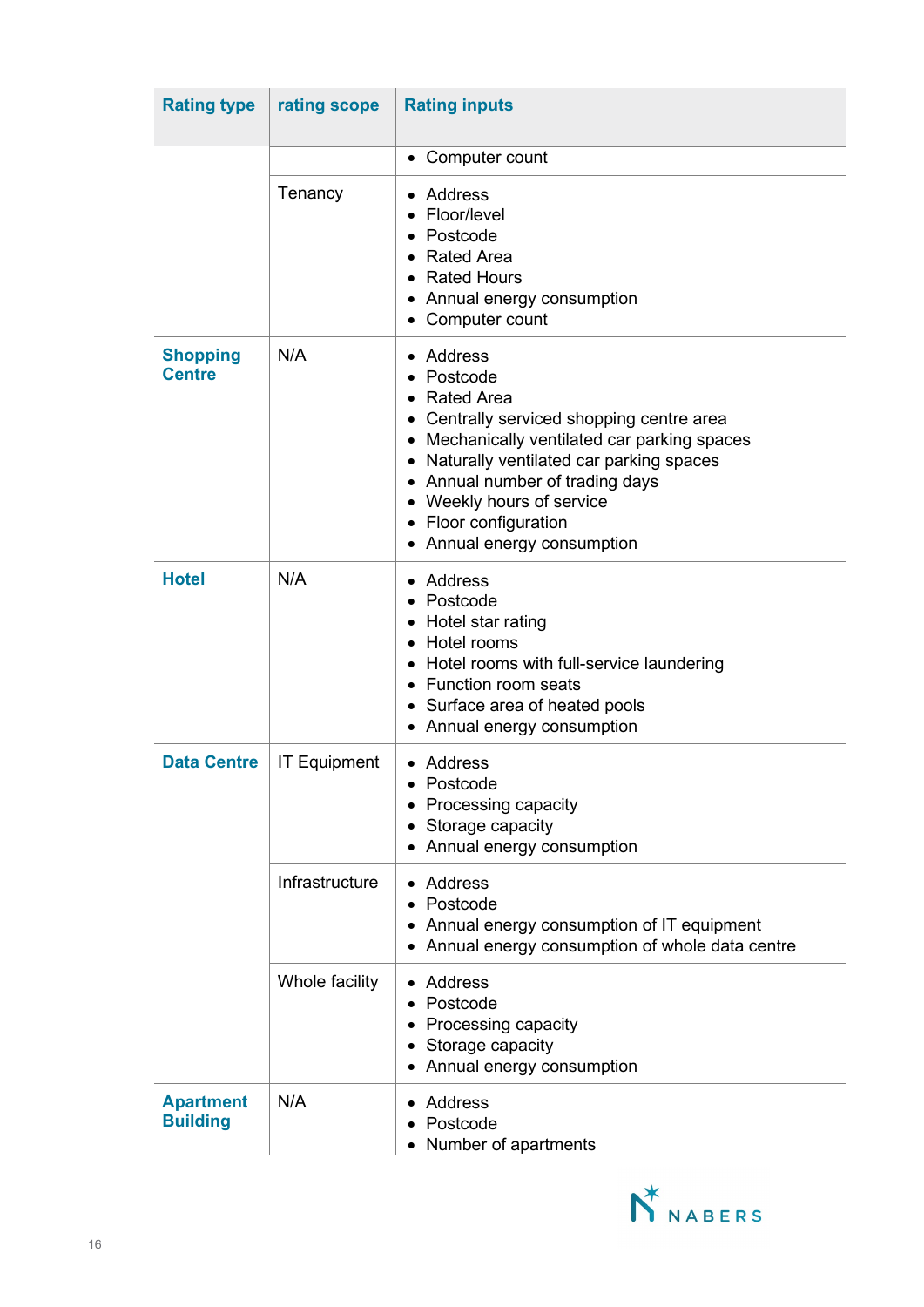| <b>Rating type</b>                                                                  | rating scope                                                       | <b>Rating inputs</b>                                                                                                                                                                                                                                                                                                                                        |
|-------------------------------------------------------------------------------------|--------------------------------------------------------------------|-------------------------------------------------------------------------------------------------------------------------------------------------------------------------------------------------------------------------------------------------------------------------------------------------------------------------------------------------------------|
|                                                                                     |                                                                    | • Service categories for energy (central air conditioning,<br>lifts, pools, gym)<br>• Car parking spaces<br>• Annual energy consumption                                                                                                                                                                                                                     |
| <b>Residential</b><br><b>Aged Care</b><br>and<br><b>Retirement</b><br><b>Living</b> | Residential<br><b>Aged Care</b>                                    | • Post Code<br>Occupied Bed Days (OBDs)<br>Heated pool surface area<br>$\bullet$<br>• Presence of on-site heavy laundry (Yes/No)<br>Number of meals cooked on-site for non-Residential<br><b>Aged Care residents</b>                                                                                                                                        |
|                                                                                     | Retirement<br>Living                                               | • Postcode<br>Average weekly meals cooked on site<br>Number of dwellings<br>Heated pool / unheated pool surface area<br>$\bullet$<br>Number of serviced apartments<br>$\bullet$<br>Site area                                                                                                                                                                |
|                                                                                     | Co-located<br>residential<br>aged care and<br>retirement<br>living | Postcode<br>$\bullet$<br>Occupied Bed Days (OBDs)<br>Presence of on-site heavy laundry (Yes/No)<br>Number of dwellings<br>$\bullet$<br><b>Heated Pool Surface area</b><br>$\bullet$<br>Site Area<br>$\bullet$<br>• Average weekly meals cooked on site for non-<br>residents<br>Average weekly meals served to Residential Living<br>$\bullet$<br>residents |

## **2.2 NABERS rating energy scope**

An **Estimate** for a rating must include all sources of external energy supplied to the rated premises and must cover all of the energy end uses specified for the **rating type** and **rating scope** in the relevant NABERS **Rules** document.

No Greenpower or other off-site renewable energy can be used when calculating an **Estimate** for a rating.

Correctly interpreting what energy consumption should be included is essential to the accuracy of the estimated NABERS Energy rating.

The sections of the **Rules** referring to the **minimum energy coverage** for each **rating type** and **rating scope** must be used to ensure all required energy is being considered.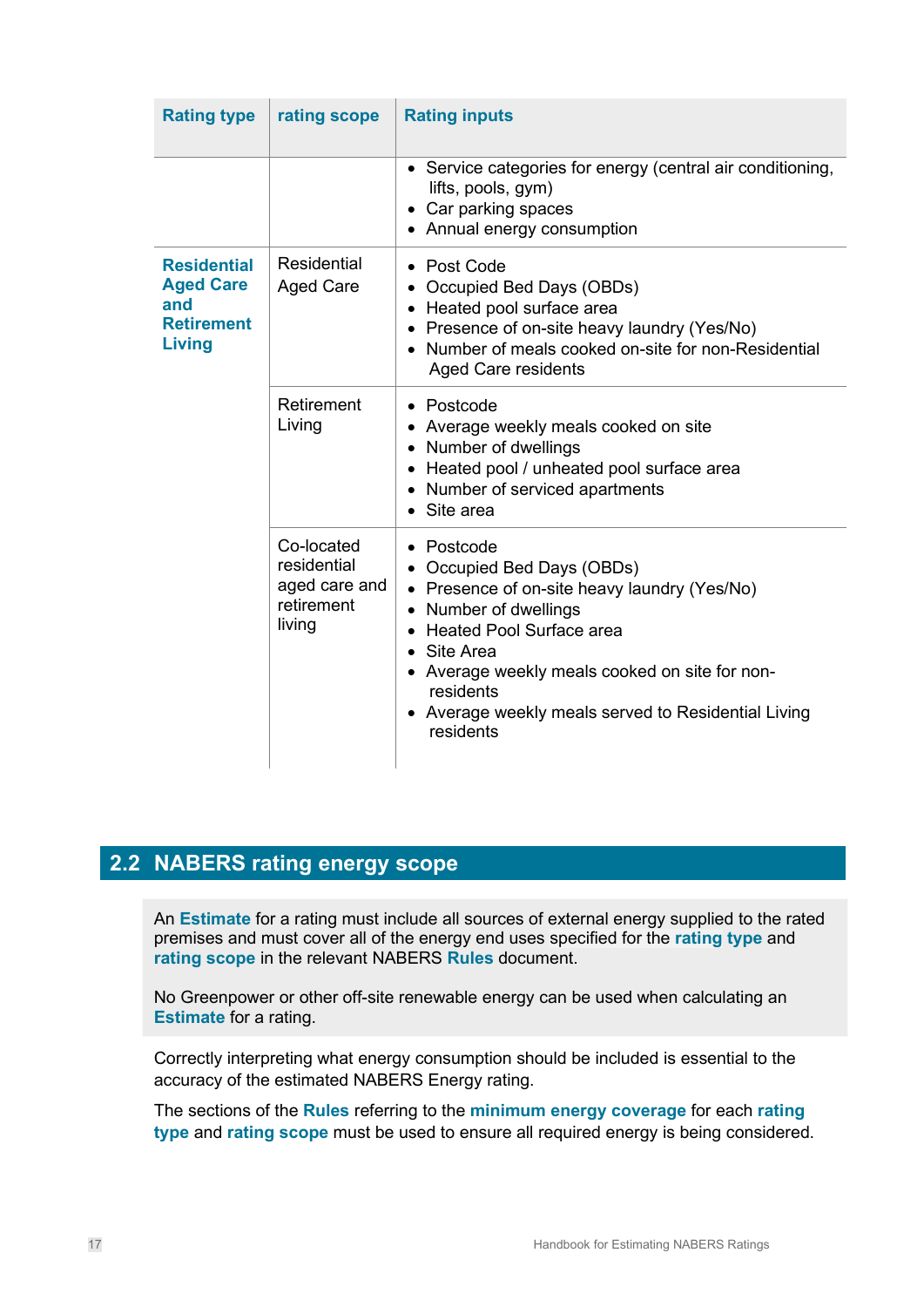Energy outside the scope of the rating may be excluded using a **metering system**. If there is any doubt as to whether certain energy should be included the **rating type** and scope targeted, it is advised that this is checked by someone with extensive experience with the appropriate NABERS **Rules**.

If energy cannot be excluded using metering, then it must be included in the estimated energy consumption. This reflects what will happen in practice when the **space type** receives an actual NABERS rating.

More information on requirements for metering can be found in the relevant **Rules**  document.

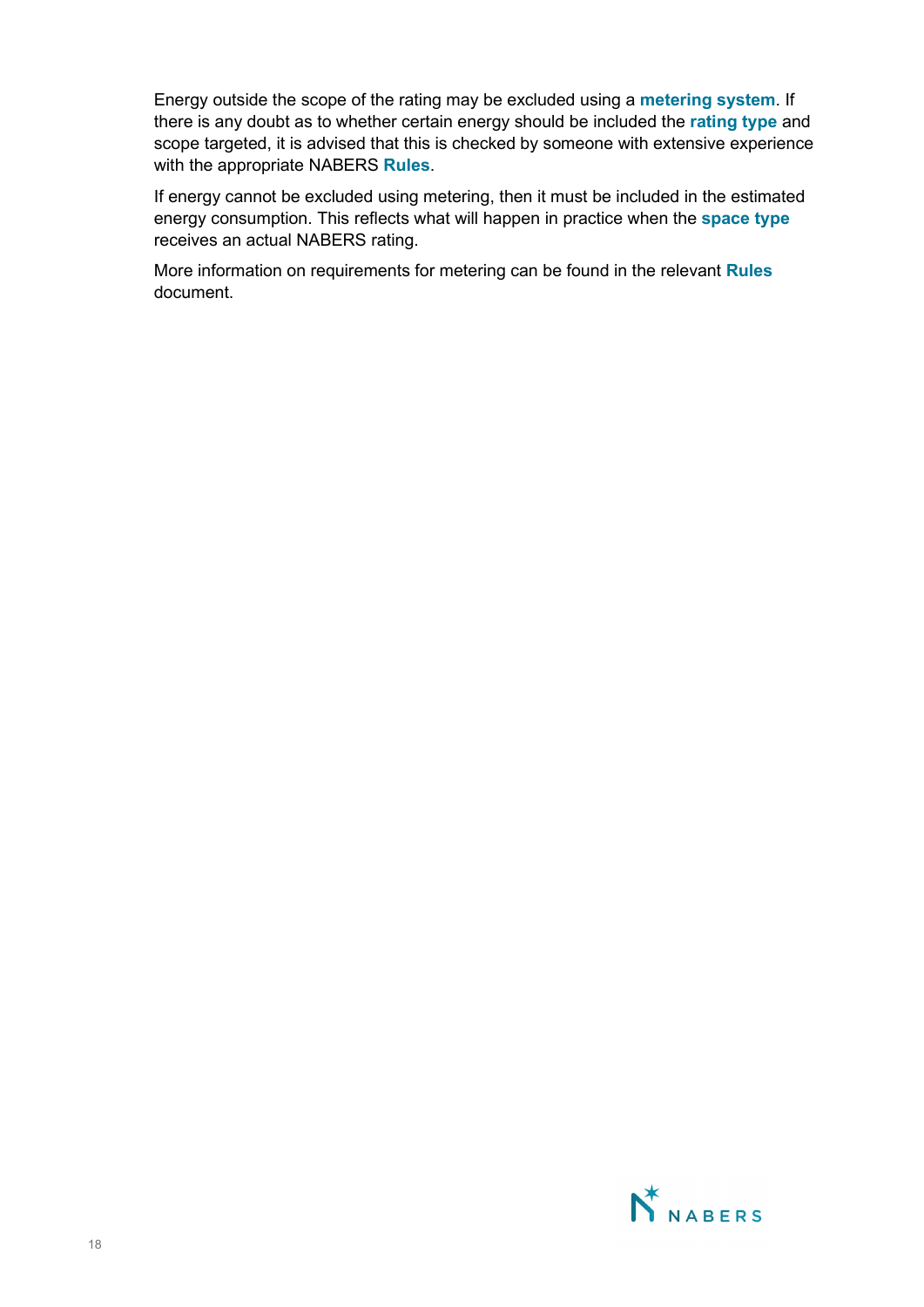## Estimating energy using a simulation

Energy consumption is to be estimated by simulating a new or refurbished **space type** as it is expected to operate using best practice inputs and principles.

Estimates for major energy systems and equipment (such as heating, ventilation and air conditioning HVAC) must be completed using a compliant dynamic **simulation software package**. However, it is recognised that for other small / low energy consuming systems, a spreadsheet will often be enough (such as for domestic hot water or back of house lighting). When supplementary manual calculations have been used, it must be disclosed for the **Independent Design Review**, along with justification for use. This should include a description of the methodology and commentary on any limitations of this calculation method. Effects on the results of the calculation must be described.

This section outlines best practice inputs and principles. **Estimator**s must address all relevant items and comply with any requirements described. If variations are necessary, they must be adequately noted and justified. **Off-axis scenarios** modelled and their impact on predicted rating results should be listed in the **Estimator**'s report. Wherever possible, the inputs to the model should reflect expected operation. If this information is not available, Section 6 of this Handbook provides guidance on defaults that can be used. Any use of defaults should be a last resort. The use of defaults must be justified by the **Estimator**.

The **Estimator** must distinguish between the energy consumed by appliances or lighting, and the HVAC heat loads produced by this equipment. The **Estimator** must ensure that each impact is treated in accordance with the NABERS **Rules**.

For example, with an office base building rating, tenant equipment loads must be considered as an HVAC load, but the actual energy consumption of the plug load is not considered. In the office whole building rating however, both the HVAC load and the plug load must be included in the **Estimate**.

In addition, note that not all sections are required for all **rating types**. For example, in Chapter 3 only Sections 3.2, 3.7 and 3.11 are relevant to a NABERS Data Centre IT equipment rating.

## **3.1 The HVAC software simulation package and model**

**Simulation packages** should be used for the calculation of all HVAC Energy.

All HVAC **simulation package**s and models have limitations. It is critical that the client and the **Estimator** understand the limitations of the simulations and any models developed in order to adequately interpret the validity of the final results.

The **Estimator** is to confirm the ability of the proposed **simulation package**s to model the **space type** as part of the report delivered to the **Independent Design Reviewer**. The **Estimator** must: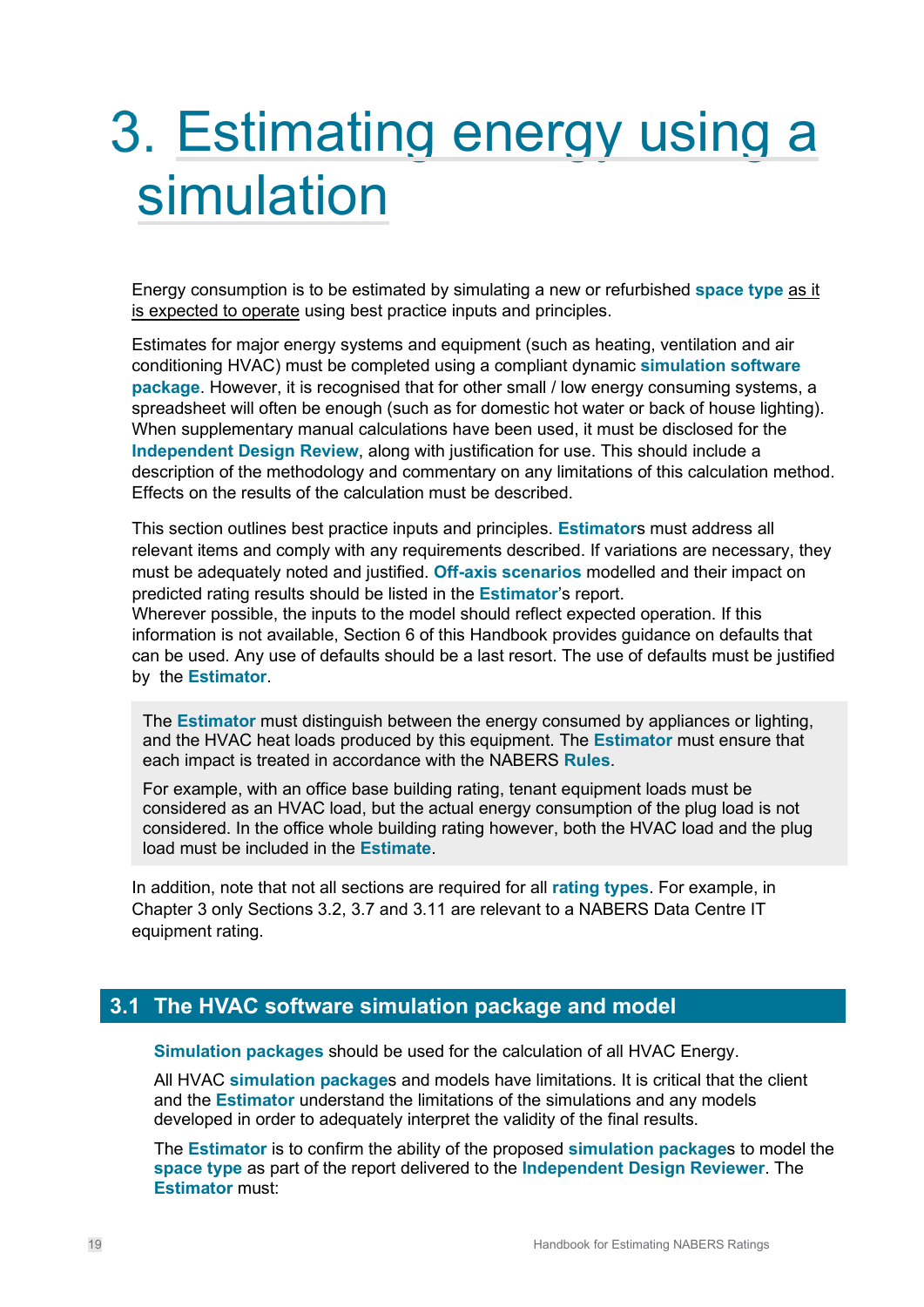- Establish that the **simulation package**/s:
	- − Support the development of a dynamic energy **simulation model**, assessing performance on an hourly basis for a full year
	- − Are validated through ANSI/ASHRAE Standard 140, Standard Method of Test for the Evaluation of Building Energy Analysis Computer Programs
- Establish that the HVAC plant and system **simulation package**/s:
	- − Represent the proposed air conditioning system and controls with reasonable accuracy
	- − Allow part load/low load performance, staging (if applicable), minimum downturn and control strategy characteristics of plant and system components to be included. Most models make compromises in this area and these can lead to significant differences between predicted (simulated) energy use and actual (operational) energy use
- Establish that the glazing or window model:
	- − Accounts for the varying angles of incidence of direct solar radiation
	- − Accounts for the total U-value and total SHGC performance
	- − Calculates daylighting effects (if applicable)
- Identify any other aspects that have not been modelled accurately or where compromises have been made.

## **3.2 Data centre IT Equipment simulation package**

When IT equipment energy use is estimated for an IT Equipment or Whole Facility **Commitment Agreement**, an appropriate Cloud **simulation package** must be used to represent the proposed hardware architecture.

This will require specialist input from a Data Centre analyst.

## **3.3 Weather data**

Weather data used in the energy estimation is to be from a weather station with a climate representative of the climate local to the **space type**. Caution is required in some cities which exhibit a range of distinct weather patterns across the urban area.

Weather data should be for a reference year dataset for a local weather station representative of local area. Weather data must use actual recorded solar radiation, temperature and humidity data from the local weather station or other site-specific source.

Climate data should be the ACADS-BSG/CSIRO Nominated Test Reference Year (TRY), a Typical Meteorological Year (TMY), variants of Weather Year for Energy Calculations (WYEC), International Weather Year for Energy Calculation (IWEC) or other standard weather year data. Considering whether current or predicted future climate files are relevant to your project or off-axis scenarios is also recommended.

If none of these climate files are available for the site, then any alternative methodology used (such as multiple years) must be justified by the **Estimator**.

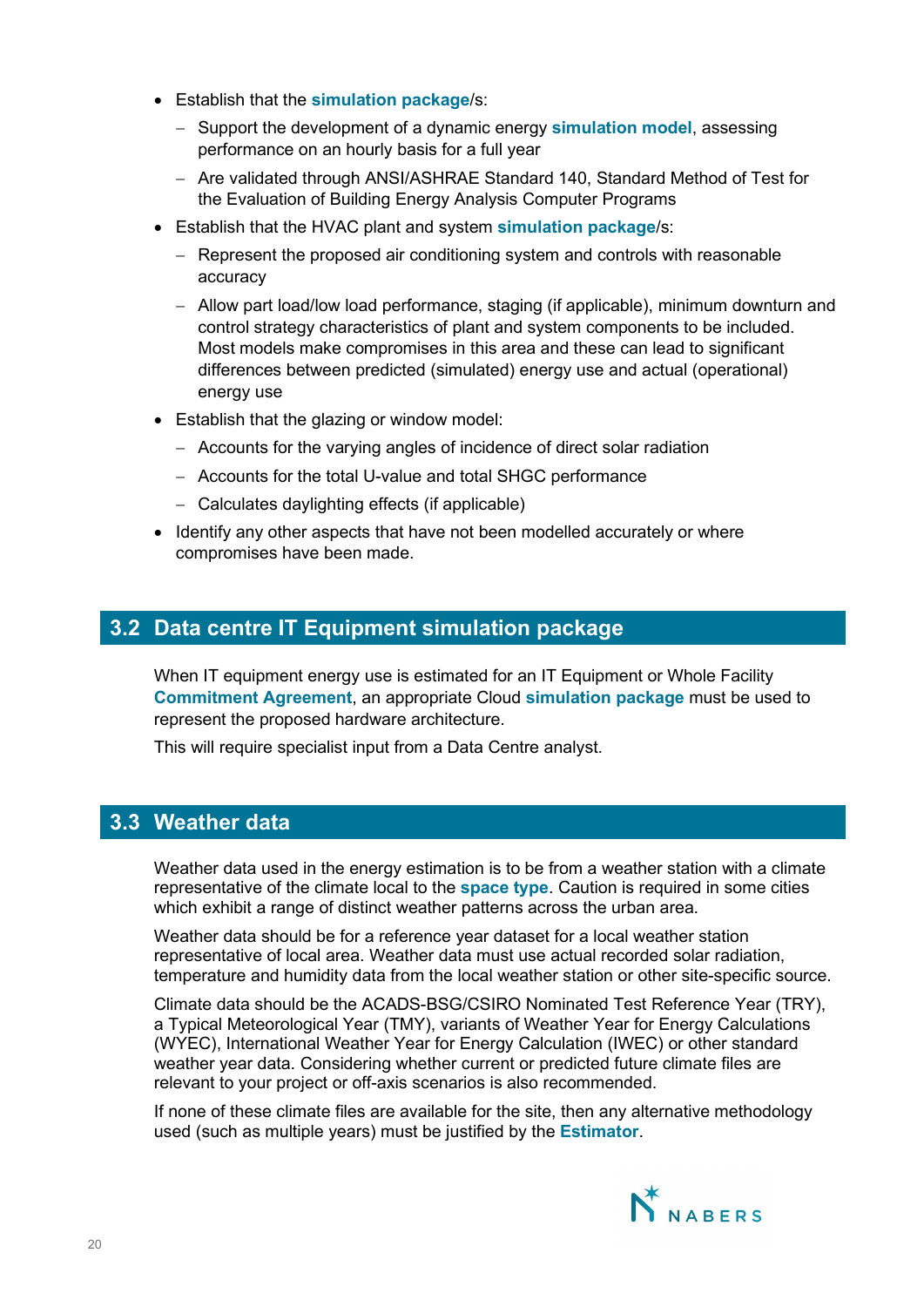Additional analysis is recommended to quantify the potential effect of non-average weather conditions and climate change on future ratings. Predictive (future) weather files have been developed and are available on the Commonwealth Scientific and Industrial Research Organisation (CSIRO) website for this purpose. Two types of weather files are being made available for modelling commercial buildings: updated 'typical meteorological year' weather files and 'predictive weather' files. The predictive weather files will allow building designs to be simulated against expected weather to test performance more accurately. The typical meteorological year weather files were developed in 2016. These files use detailed Australian weather data up to and including the year 2015 across 80 Australian locations. The CSIRO has also developed predictive weather files for commercial buildings based on the 2016 files. The CSIRO will host both sets of files, available for free, on its [Ag Climate Data Shop website.](https://acds.csiro.au/) This is the central portal for all of CSIRO's agriculture-related weather and climate data. User guide for each set of files is available in links below:

[Predictive weather files for building energy modelling. Ag Climate Data Shop \(csiro.au\)](https://acds.csiro.au/future-climate-predictive-weather)

[Typical Meteorological Year weather files for building energy modelling. Ag Climate](https://acds.csiro.au/future-climate-typical-meteorological-year)  [Data Shop \(csiro.au\)](https://acds.csiro.au/future-climate-typical-meteorological-year)

Note that care should be taken by the **Estimator** if manipulating weather data files. Changes due to climate change could potentially be modelled by using the site-specific weather data with the highest dry bulb data in the last 10 years.

## **3.4 The building**

The building model used in the simulation software is to be a close representation of the designed building's physical shape and materials. The building should be modelled in zones that are true to the operational and thermal characteristics of its location. This includes representation of the building in which a data centre or tenancy is housed. The following items are to be considered, where relevant:

- Building form: The building form is to be modelled completely, with all levels represented (for multi-storey centres).
- External shading: Shading must be represented comprehensively, including shading devices such as awnings, fins and overhangs, self-shading by parts of the structure and shading by neighbouring buildings and trees. In locations where hills cause the horizon to be substantially higher than a flat plane, additional shading or horizon modelling must be included to represent the impact of this on building performance.
- Glazing systems: Window / glazing systems must be modelled with an incident angle modifier function and should allow specification of a complex glazing system by using NFRC / AFRC product spectral data or custom measurements from an appropriate measurement laboratory. This is particularly important when the window-to-wall ratio exceeds 25%. Impact of frame U-values must also be considered.
- Insulation: Model input must account for thermal bridging effects in insulated wall, floor and ceiling systems. For further guidance on how to model thermal bridging, the **Estimator** can refer to NZS 4214 "Methods of determining the total thermal resistance of parts of buildings" or BRE "Conventions for calculating linear thermal transmittance and temperature factors".
- Orientation: The building orientation is to be correctly modelled.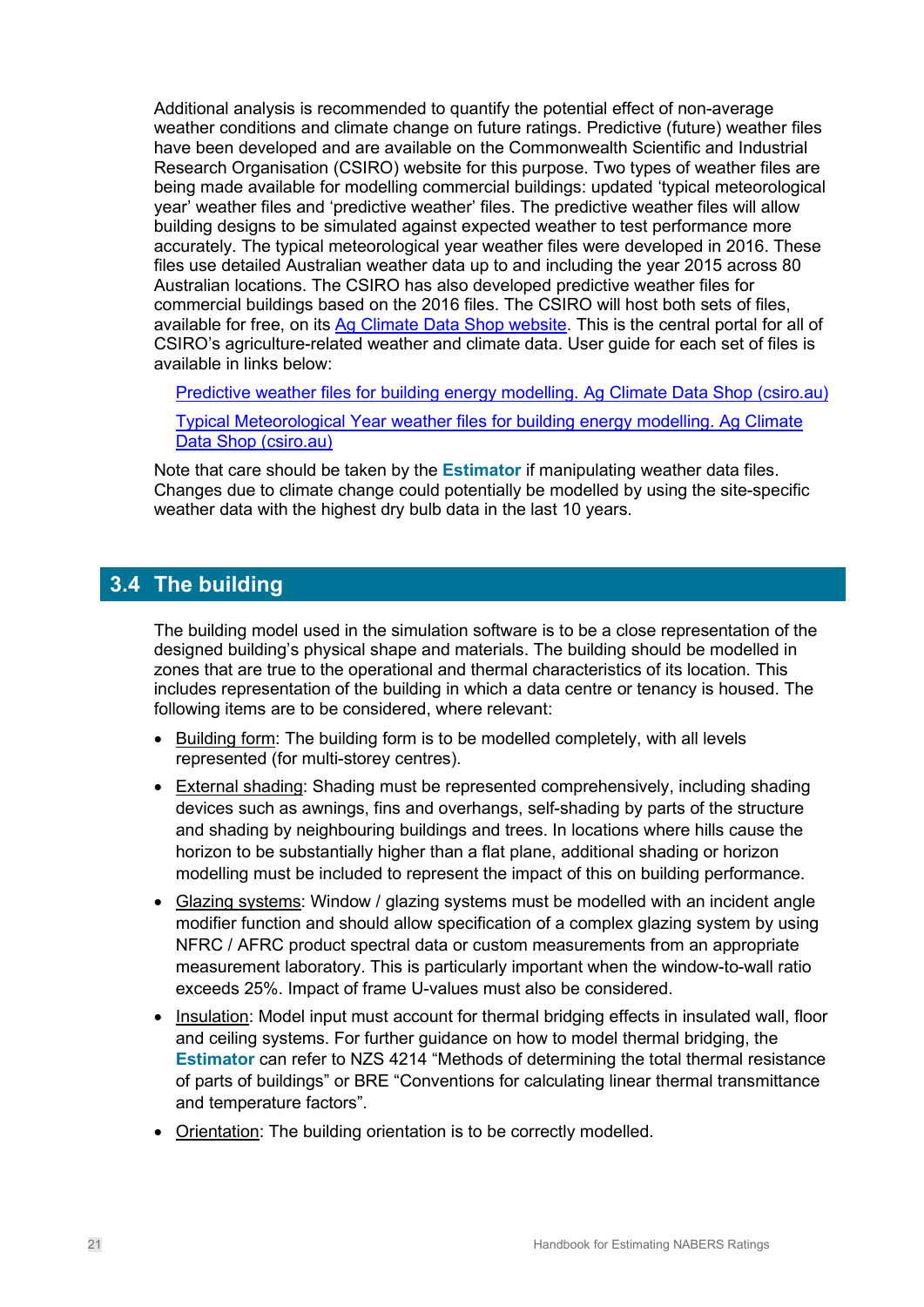- Impact of car parks on HVAC loads: Where basement parking is provided, at least one level of basement car park is to be modelled to account for heat transfer/comfort impacts between unconditioned basement and conditioned ground floor. Infiltration rates in the basement should reflect the car park ventilation system in operation.
- Car park lighting and ventilation: Where car park lighting and ventilation energy is to be estimated, schedules accounting for movement sensor lighting control and CO controlled car park ventilation should be applied if fitted.

## **3.5 Occupancy**

The modelled occupancy should reflect a realistic projection of the operating patterns of the site.

This can be based on the operating patterns of the previous site/s if such data is available. If a space is not intended for occupancy by people, such as in a data centre, then this should be modelled.

Variation in occupancy at different times of the year should be considered where appropriate, for example in summer for shopping centres. Variation throughout the week, for example due to working from home patterns, may also need to be considered for some **space types**.

Where occupation is unknown, a default value and schedule as deemed appropriate by the **Estimator** can be used. Examples of defaults are given in Section 6.

Design occupant densities should not be used as these are normally intended to be maximum loads rather than typical operational loads.

## **3.6 Lighting**

The **Estimator** should distinguish between the lighting electricity consumption and the HVAC heat load produced by the lighting, to ensure that each element is treated correctly under NABERS.

Lighting energy consumption estimates should be based on the specified design and expected operating patterns for the intended occupants.

Where the lighting design is unknown, a default value and schedule as deemed appropriate by the **Estimator** can be used. Examples of defaults are given in Section 6, however the appropriateness of these default values should be considered in relation to project specifics.

Note that lighting energy consumption should also include any exterior lighting or signage which is covered by the NABERS **Rules** under **minimum energy coverage** for the relevant **rating type** and **rating scope**.

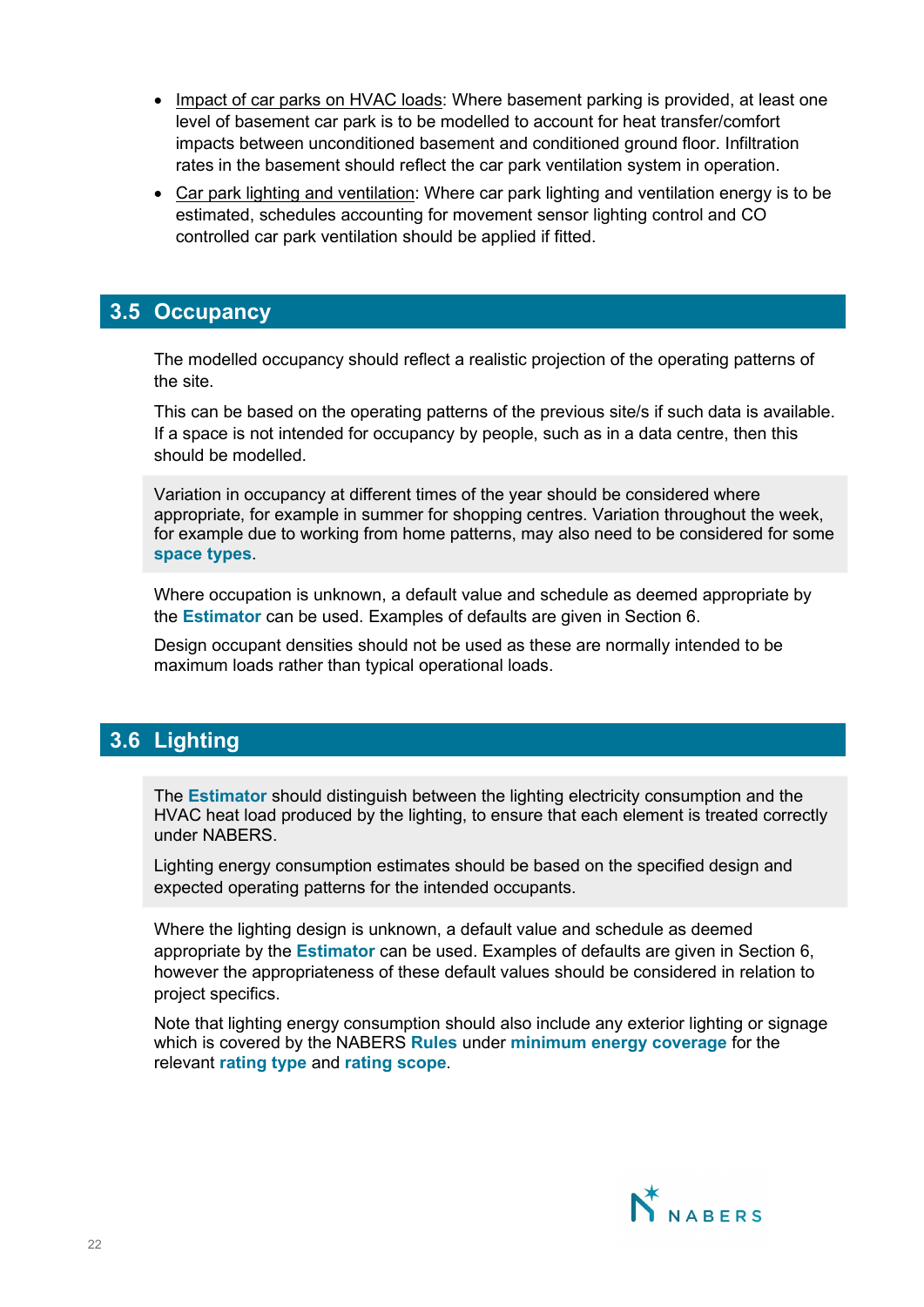#### **3.6.1 Lighting power density**

The installed lighting power should be assessed from the lighting layout drawings and luminaire schedules.

The power consumption used for individual fittings shall include the power consumption of the lamp along with any associated control gear and transformers. The total circuit watts of these components should be confirmed by manufacturers' data or by in-situ measurement.

#### **3.6.2 Lighting hours of use**

The lighting schedule should be set to represent the expected operating pattern, including the effect of automatic control systems. **Estimator**s are also advised to give particular consideration of the after-hours operation of lights for occupancy, cleaning, security and council requirements, including for external lighting.

Consideration should also be given to using different lighting schedules in the common areas used to service after hours spaces and any sections with different operating hours.

Where daylight controls are to be fitted, a **simulation package** with daylight modelling capability should be selected. If this is not available, then a separate assessment of daylighting effects should be undertaken and incorporated into the model.

Occupancy detectors will require some judgement in relation to expected occupancy patterns.

In shopping centres, hotels and residential aged care facilities in particular, there will be a degree of variation between the different areas in the buildings. Further guidance is provided in Section 6 in relation to the development and application of operating schedules for various types of spaces. It is recommended that **Estimator**s consider this information when establishing operating schedules for their **Estimate**, even where defaults are not used.

## **3.7 Equipment**

The **Estimator** should distinguish between the equipment electricity consumption and the HVAC heat load produced by the equipment, to ensure that each element is treated correctly under NABERS.

If the fit-out and occupants are known, the specified loads should be modelled. Hourly operating schedules should be developed based on the intended occupants/tenants.

Where the equipment levels are unknown, a default value and schedule as deemed appropriate by the **Estimator** can be used. Examples of defaults are given in Section 6.

Note that back of house equipment energy consumption may also need to be included.

#### **3.7.1Equipment loads**

Loads based on fit outs should be modelled on a zonal basis to ensure that the variability of loads passed through to the air-conditioning is captured.

Please also refer to the guidance in Section 3.8.3 on System Loads when modelling equipment loads.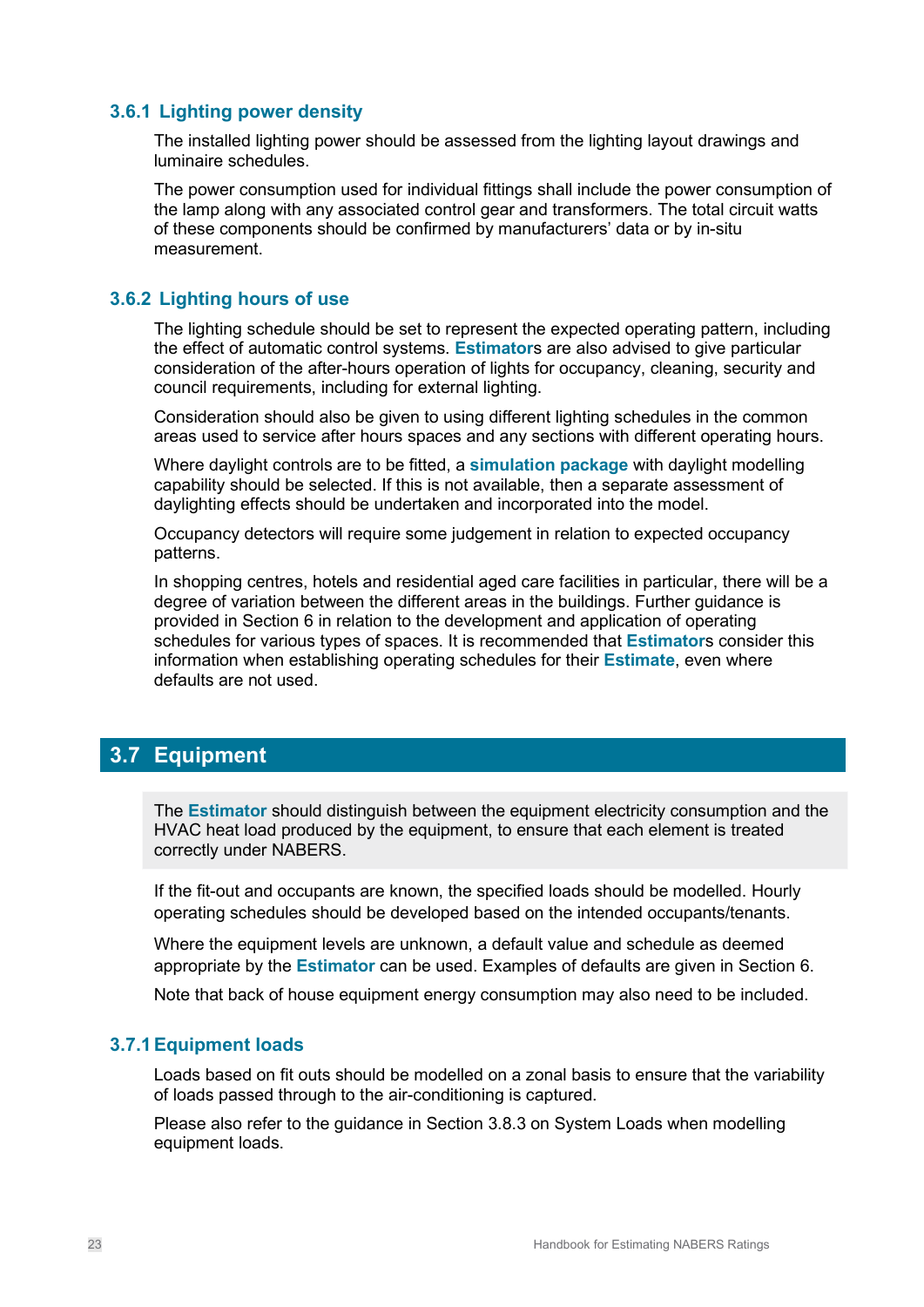#### **3.7.2Equipment hours of operation**

The equipment schedule should be set to represent the expected operating pattern. Note that it is common for a portion of equipment to be left operating overnight, or on standby.

In shopping centres and hotels in particular, there will be a degree of variation between the different areas in the buildings. Further guidance is provided in Section 6 in relation to the development and application of operating schedules for various types of spaces. It is recommended that **Estimator**s consider this information when establishing operating schedules for their **Estimate**, even where defaults are not used.

#### **3.7.3Data centre IT equipment**

As described in Section 3.2, where IT equipment is specified (for example in relation to a Whole Facility or IT equipment **Commitment Agreement**), IT equipment energy should be simulated using an appropriate Cloud **simulation package** to represent the energy consumption of the proposed hardware architecture. This will require specialist input from a Data Centre analyst.

For IT infrastructure projects, where the details of IT equipment selections are unlikely to be available, a range of equipment loads should be simulated to allow for uncertainties (for example varying from 50% to 150% of the projected load based on business forecasting). For further guidance and background information, refer to Section 6.6.2.

The **Estimate** should also represent diverse IT equipment loading across different parts of the facility in areas served from different air conditioning systems and PDUs. In particular, loading on individual air handling units (AHUs) or power distribution units (PDUs) could be varied from 10% to 100% of design loads while maintaining the overall loading in the centre at a fixed value set with reference to the business growth projection.

## **3.8 HVAC plant and systems**

#### **3.8.1HVAC configuration**

The HVAC plant and system input to the simulation program must be an accurate representation of intended operation. This includes the specified number, capacity and configuration of plant and equipment – including but not limited to chillers, boilers, cooling towers, pumps, air handling units, fan coil units and terminal units.

Default performance curves built into the **simulation package** for part load and low load operation are to be replaced by realistic performance data for the specified equipment.

**Estimator**s should also note that plant performance quoted by manufacturers is generally presented under standard condenser air and water conditions which do not correctly represent part load conditions. The **Estimator** should contact the manufacturer to request performance data that represents the intended condenser air and temperature controls.

#### **3.8.2System control**

The **Estimator** must consider how well the simulated control system actually represents the designed control system. Some key problem areas where there is often misalignment are:

• Economy cycle for an air-based system

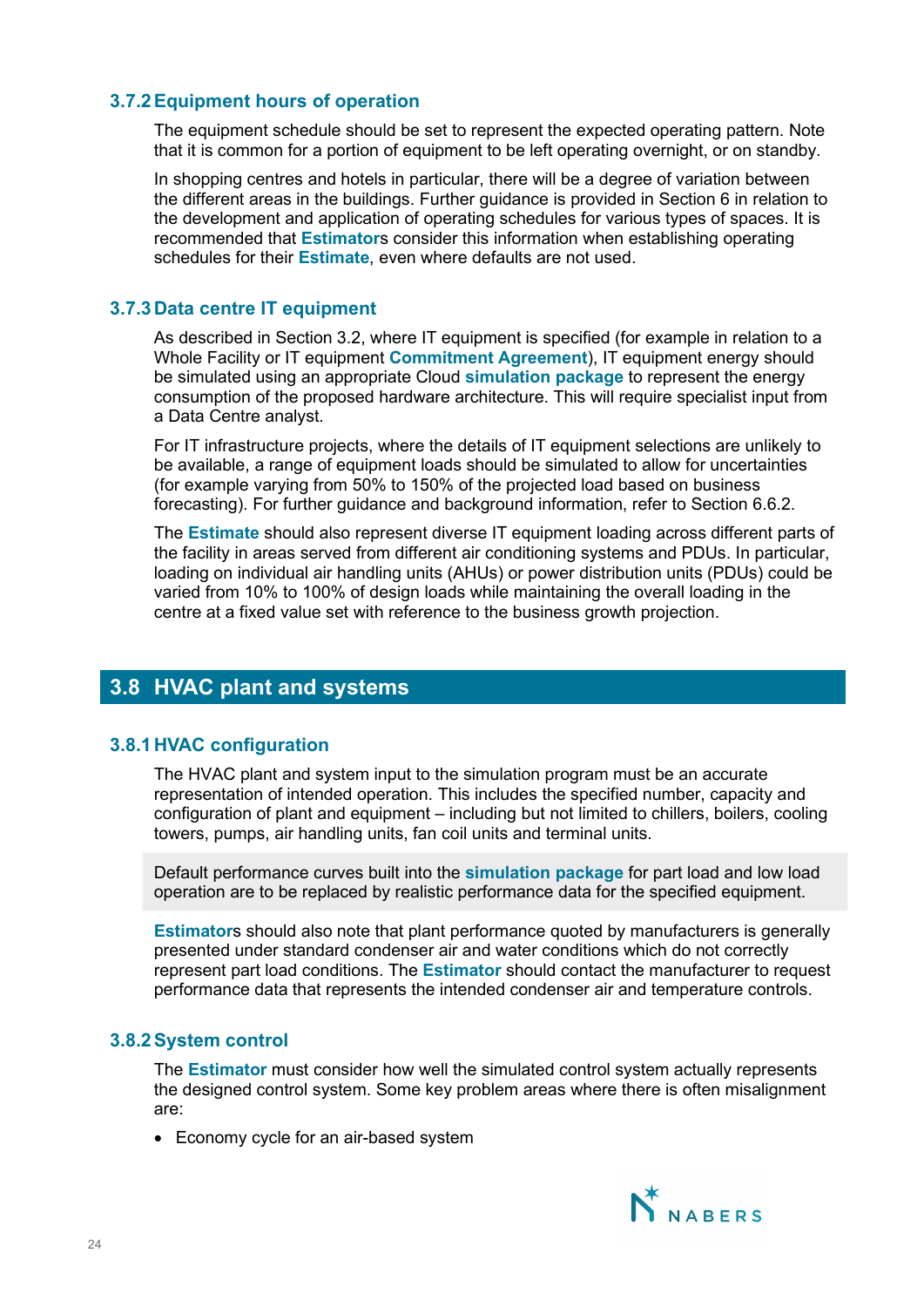- Primary duct temperature control for air-based systems
- Control of airflow for variable speed fan systems
- Chiller sequencing and part load performance for larger chilled water plant
- Turndown ratios for large equipment
- Control loop type e.g. proportional, proportional-integral (PI) or proportional-integralderivative (PID).

**Estimator**s must also consider target temperature control ranges. While there is no specific range required for NABERS, air conditioning within the conditioned space should meet requirements outlined in the NCC and also consider NABERS **Rules** requirements regarding plant warm up time before Rated Hours when the space should be safe, lit and comfortable. Temperature ranges may also differ throughout different areas of a project, for example in patient rooms in aged care facilities.

#### **3.8.3System loads**

Internal loads are not likely to be evenly distributed in the space. Zonal variation should be built into the model.

In addition, fans place a heat load on HVAC systems which must be considered in addition to their power use.

#### **3.8.4 Additional considerations for data centres**

In addition to the items listed above, the following items should be considered for data centres:

- Hot / cold aisle and UFAD representation: These types of data centre cooling systems require careful model setup. In order to represent this, the data centre space needs to be divided into multiple zones based on the hot and cold areas of the space, contrary to the "fully mixed zone" default assumption in energy **simulation model**s. This means that zoning should be set up with hot aisle, cold aisle and in-rack temperatures as appropriate.
- Electrical infrastructure efficiencies: Part-load efficiencies of Uninterruptible Power Supply (UPS) and Power Distribution Unit (PDU) components are technologydependent and should be based on manufacturer's curves or verified performance data.
- Redundancy: The model should represent the proposed redundancy configuration as this will affect the way the load is spread between the plant and electrical components.

## **3.9 Other items**

The **Estimator** must ensure that the **Estimate** covers all other energy uses within the scope of the relevant **rating type** and **rating scope**.

Calculation methods for many of these items can be found in the Green Building Council of Australia's Energy Consumption and Greenhouse Gas Emissions Calculator Guide, available on their website [www.gbca.org.au.](http://www.gbca.org.au/)

These could include:

• Supplementary air conditioning loops – note that the electrical input into supplementary units should be determined on the basis of realistic loads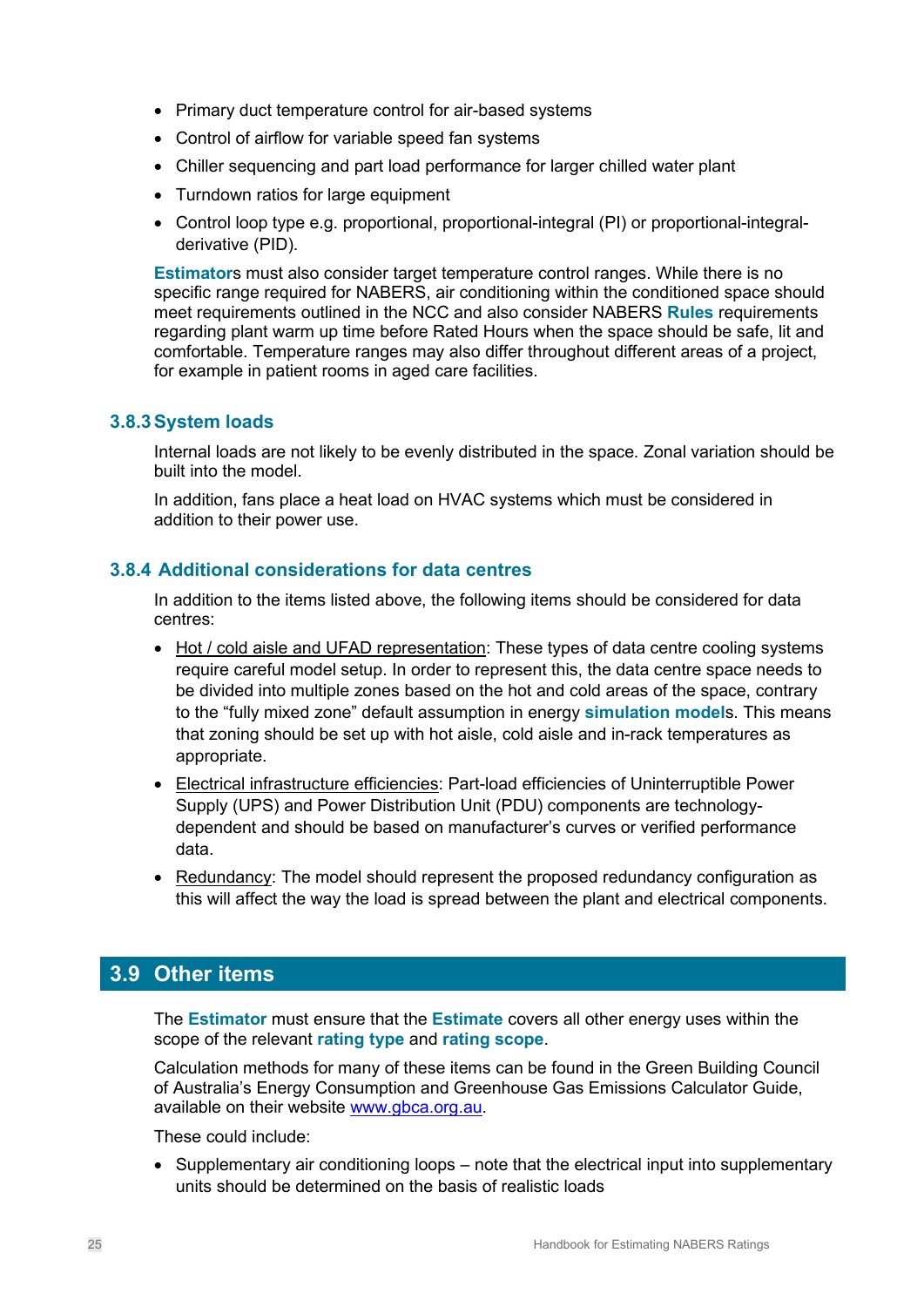- Standby system and/or generator fuel (including sump heaters and any other standing loads)
- Lifts and other vertical transport
- Domestic hot water
- Car park ventilation and lighting
- Servicing of back of house areas
- Communications equipment
- Security systems
- Fire protection systems
- Building Management System (BMS)
- Access Control systems
- Hydraulic pumps
- Other building services
- On-site generation in accordance with **the Rules**. Note that excess generation exported from the site cannot be used to improve a NABERS Rating
- Any additional energy consumption which may need to be included due to limitations of the energy **metering system**. If energy use outside the scope of the rating cannot be excluded using metering, then it must be included in the assessed energy consumption. This reflects what will happen in practice when the project receives an actual NABERS rating.

Note that no Greenpower or off-site renewable energy can be used when calculating an **Estimate** for a rating.

## **3.10 Modelling margin**

As the modelling is conducted prior to construction and operation, various factors may prevent the building from reaching the targeted rating. Modellers usually incorporate a modelling margin to account for these unforeseen circumstances.

NABERS does not recommend a specific margin but requires **Estimator**s to implement and justify an appropriate modelling margin for each project. This should be based on project specifics and related risk, including but not limited to the stage of the project, complexity of the HVAC system and level of detail / completeness of design documentation.

In cases where the Independent Design Review highlights risks associated with the modelled design, operation or control of a building, the **Independent Design Reviewer** can recommend a higher margin than the **Estimator**'s original modelling margin.

Modelling margins apply to the total estimated energy. As such, the total estimated energy with modelling margin would be calculated as follows:

*Total estimated energy with margin = total estimated energy \* (1 + margin in %)*

For the **base case model**, the estimated rating obtained with the **Online Calculator** will need to be calculated using the total estimated energy with margin figure.

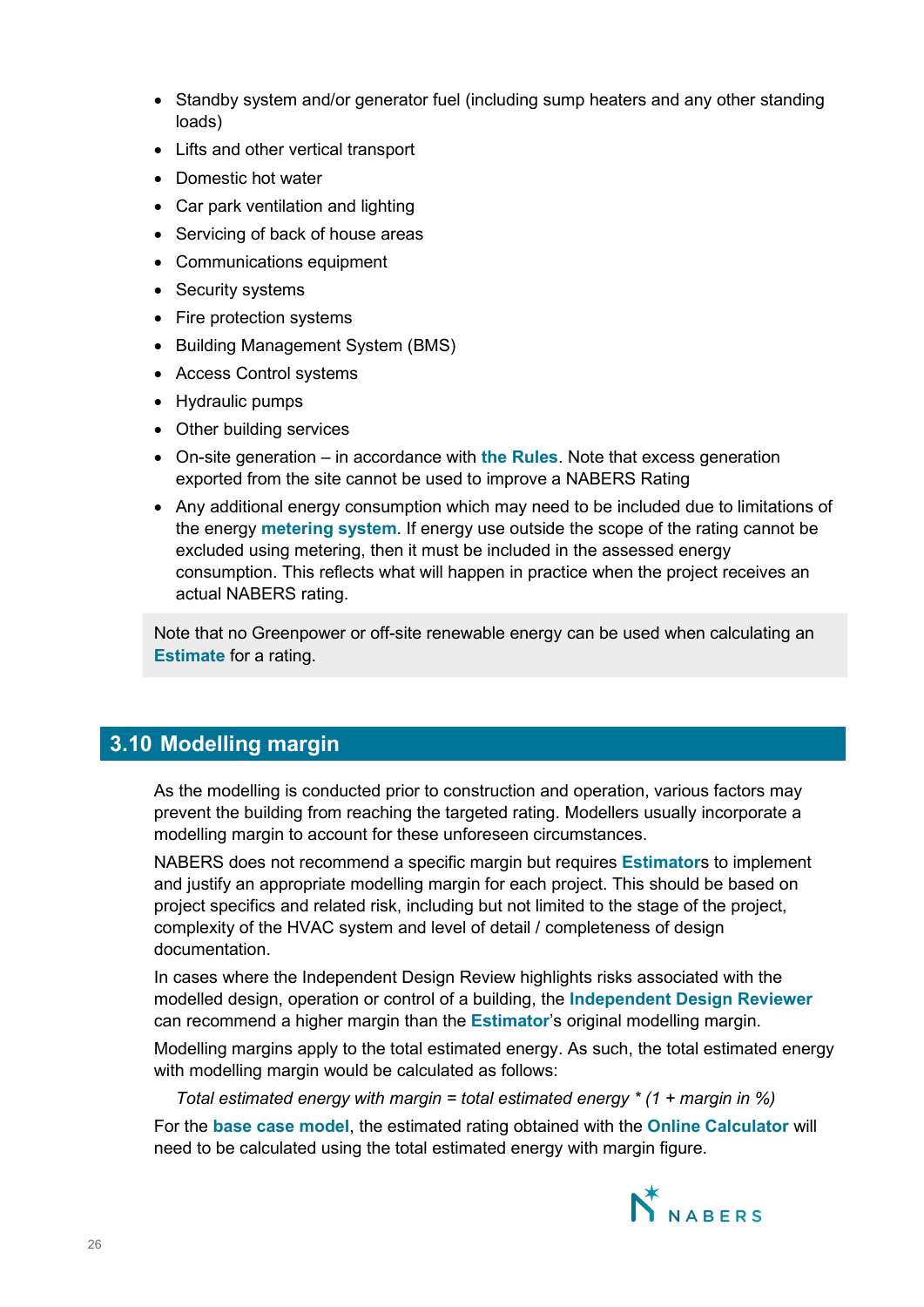The modelling margin does not need to be added to the **off-axis model** estimated energy consumption as outlined in Section 3.12. Rather, the modelling margin should be recalculated to understand the impact of each **off-axis scenario** modelled.

### **3.11 Additional considerations for data centres**

The energy use of electrical power infrastructure is significant in all data centres. Key components that should be represented include:

- Uninterruptible Power Supply (UPS) losses*:* UPS systems have good efficiency at high load but as loads reduce the fixed losses in these systems can become large as a proportion of total supply. These losses are a direct energy waste and can be a significant load on the HVAC system. Manufacturer's data on efficiency versus load characteristics for the UPS systems must be incorporated into the model, including accurate representation of efficiency at part load.
- Back-up power: Back-up systems such as generators carry some fixed losses in terms of jacket heating plus energy consumption during regular testing. These should be represented in the model as well.

There is no need to include losses from distribution unless they are expected to be unusually high. The NABERS Energy Data Centre rating already includes a default figure of 3% in its calculations.

Finally, note that if in-rack cooling fan energy is not able to be distinguished through the proposed metering arrangement, the **Estimate** must include 24/7 operation of in-rack cooling fans at full rated load.

## **3.12 Additional considerations for hotels**

Consideration should be given to the hotel grading or star rating which classifies hotels according to the level of services and facilities provided. A 2-star hotel would provide fewer amenities than a 4-star hotel. A 1-star hotel might offer more basic facilities, such as only a bed and bathroom, limited reception hours and no on-site restaurant. Ultimately, a 5-star hotel would provide more facilities and offer additional amenities such as 24-hour reception services, large screen TVs, minibar or fridges, hair dryers, heated pools or onsite gyms or fitness centres. These differences, and other project-specific ones, should be considered and taken into account when modelling energy use in all hotel projects.

## **3.13 Off-axis model based on performance risks**

The **base case model** should be varied in order to explore the building's resilience to real-world performance risks. The scenarios modelled should consider the risks most likely to impact the project. Examples of **off-axis scenarios** may include:

- Incomplete specification or substitution of equipment
- Incomplete specification or in-use change of controls
- Commissioning errors or omissions
- Changes or uncertainty in occupancy and other operating patterns including the impacts of extended low vacancies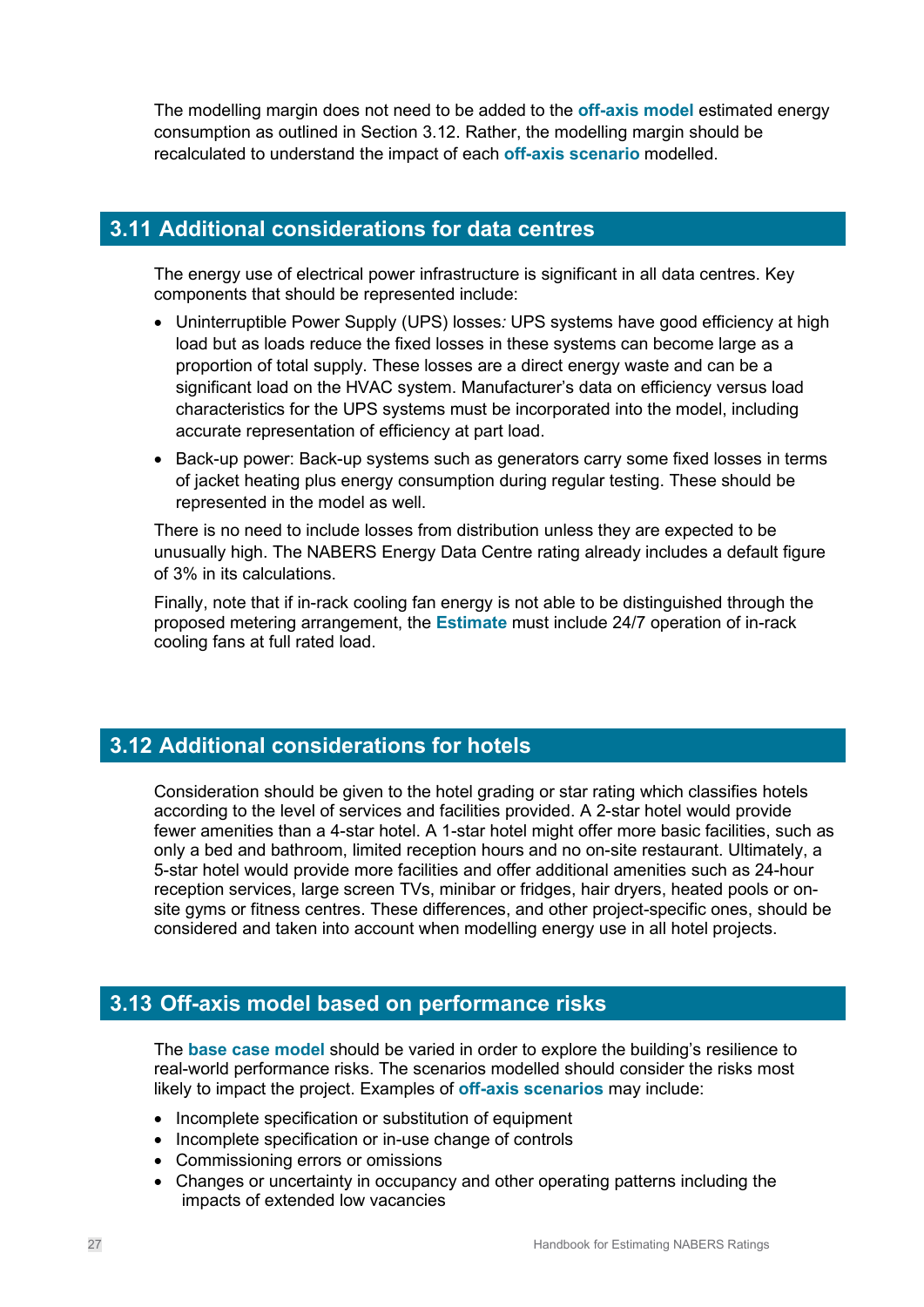- Comfort or capacity problems
- Challenges around the use of sub-meters to include or exclude energy from the rating
- Impact on the target rating of changes to emissions factors due to predicted grid decarbonisation or a rapid decarbonisation scenario.

All projects should also conduct analysis on the impact of changing emissions factors on future rating results. This is covered in more detail in Section 3.13.1. This analysis is in addition to required **off-axis scenarios**, and should be reported on in the **Estimator**'s Report.

Model variations should encompass a minimum of four changes called **off-axis scenarios**, to quantify these risks (and opportunities). This will provide valuable input to the design and delivery process, and to energy management when the building is in use.

The NABERS **National Administrator** requires an absolute minimum of two models for **Commitment Agreement**s. The first model is a **base case model** and second is an **offaxis model** incorporating a minimum of four **off axis scenarios**. Analysis on the impact of changing emissions factors is in addition to the **base case model** and **off-axis scenarios**.

The scenarios should be chosen to test the impact of parameters that are the least well defined, have the potential for high impact to a project or are deemed to have a high likelihood of occurring.

Potential parameters are listed below. These parameters apply to a variety of **space types** and **rating types**, but should be adapted based on the servicing arrangements in each individual project being assessed.

More detailed guidance around data centres is given in Section 3.13.10.

The modelling margin as outlined in Section 3.10 does not need to be applied to the **offaxis model Estimate**.

#### **3.13.1 Grid decarbonisation and changing emissions factors**

In July 2021, after extensive stakeholder consultation, NABERS updated the way that Energy ratings are calculated to reflect that the electricity grid is decarbonising. This means that Energy performance ratings will now be calculated based on greenhouse gas emissions factors that are updated every five years with the latest emissions factors. This is instead of the fixed emissions factors used when NABERS Energy ratings were first developed.

This change means that the emissions factors current at the design stage of a building may be different to the emissions factors current when the required performance rating is undertaken for the building.

To help **Estimators**, **Independent Design Reviewer**s and Building Owners understand the potential impact of these changes, NABERS has released the **Prediction Tool**.

This tool is available on the NABERS website and uses available data to provide an **Estimate** of what star ratings may be when the emissions factors are next updated. These **Estimate**s, or others deemed appropriate and justifiable by the **Estimator**, should be used to understand any impacts to future performance ratings of changing emissions factors.

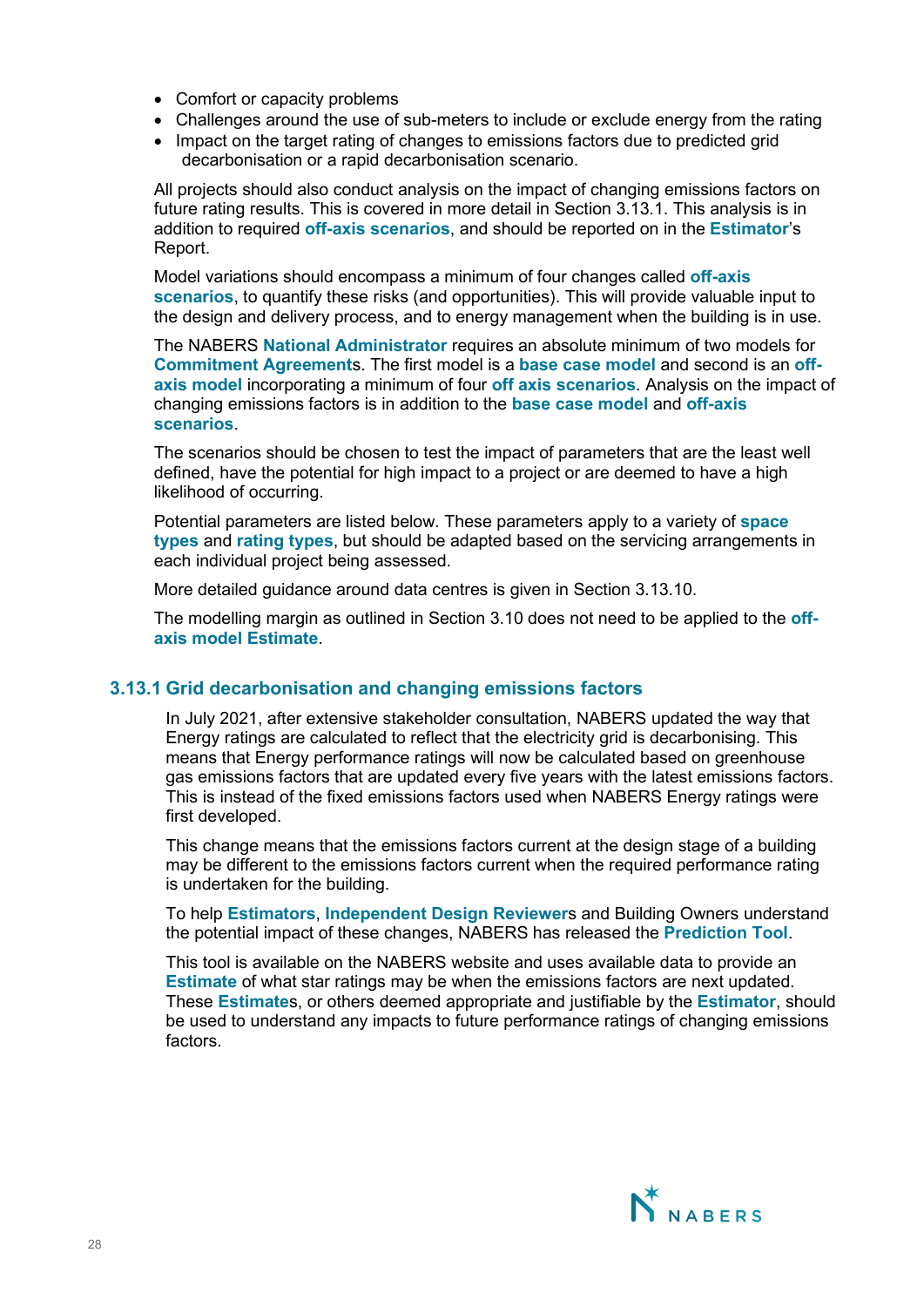As the target rating for a **Commitment Agreement** is calculated using the emission factors current at the **Date of Agreement**, there is potential uncertainty if a certified performance rating is calculated using different emission factors. As such, all **Commitment Agreement** projects retain the right to request that the achievement of a **Commitment Agreement** target rating is determined based on a rating result calculated using the emissions factors current at the time of the Agreement being signed with NABERS. All projects will still need to get a certified performance rating to verify the outcome of the target rating. However, if the target rating is not achieved in the first two ratings and the project team can demonstrate that the target rating would have been achieved using the emissions factors current at the time of the **Date of Agreement**, the **National Administrator** can approve the Agreement as being 'Achieved' on the NABERS website and provide confirmation of this to third parties if needed.

#### **3.13.2 HVAC controls**

Common control failure modes for the particular building or system configuration are to be identified. Consideration should be given to simulating the impact of control changes or failures.

Potential scenarios include:

- Increased overnight infiltration rates, for example due to failure to switch off tenant kitchen exhaust fans overnight
- Failed  $CO<sub>2</sub>$  sensors leading to the system continually operating at design ventilation rates rather than ramping down
- Failed or disabled economy mode / cycle
- Tighter control bands on temperature control, for example no deadband and heating and cooling proportional bands only 0.5°C each.

#### **3.13.3 After hours operation**

Some HVAC systems may be unable to turn down to match low occupancy or other low loads. It is particularly important to determine how efficiently the plant can respond to the low loads generated from partial or after-hours operation.

Testing the effect of significant AHAC hours for small zones, leading to the system running at low load, should be considered in addition to **base case** after-hours assumptions for relevant projects.

#### **3.13.4 Lighting hours of use**

Where there are no specific technologies in place, lighting can operate much longer than expected. The impact of these longer hours of operation on the **Estimate** should be considered.

Technology failures leading to longer lighting hours should also be considered.

#### **3.13.5 HVAC loads**

Almost all buildings will contain areas with atypical loads that can cause, for example, cooling demand in the middle of winter. The effect of this on system performance is to be considered and any inputs used or assumptions made outlined in the **Estimator**'s report for the **Independent Design Review**. Specific items may include:

• Variation in temperature set point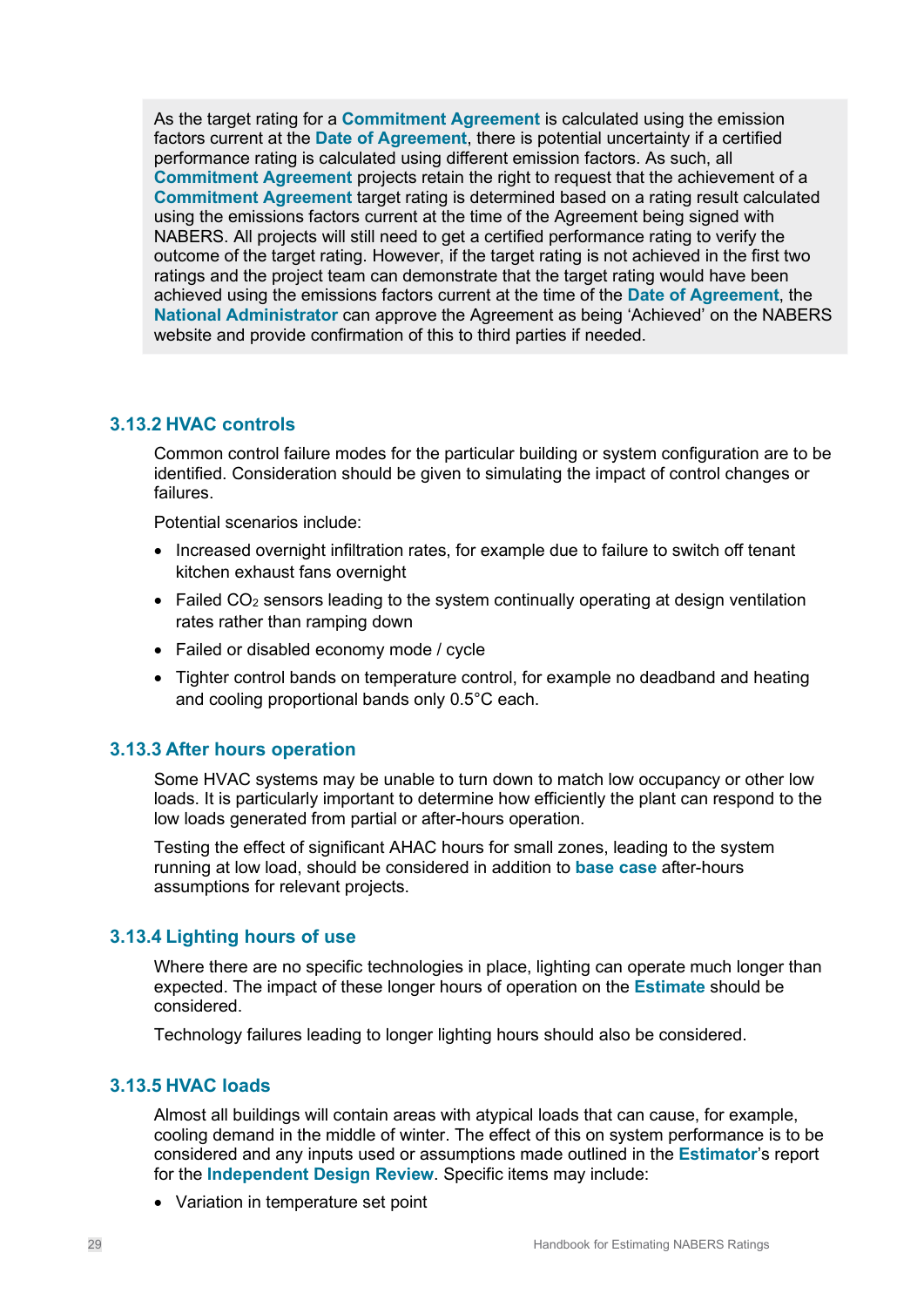- Lower or higher occupant density or other internal loads
- Failed lighting controls
- Chiller energy consumption at low level base loads (for example a 24/7 major tenant in a shopping centre)
- Fan turndown capability, and how this affects the minimum area to be served in response to an after-hours request.

#### **3.13.6 Infiltration**

Sensitivity of the model should be tested to a range of infiltration scenarios, in recognition of the difficulty of infiltration to predict. This is due to the possibility of infiltration increasing if façade construction is poor, doors are left open or exhaust fans are left running longer than expected.

#### **3.13.7 Compound effects**

Buildings, tenancies and data centres are highly interactive systems, so it is important to consider the compound effects of a single system not functioning as expected. Consider the flow-on effects to other systems to more accurately assess the total potential impacts of one system malfunctioning or functioning at lower efficiency than predicted.

The four **off-axis-scenarios** in the **off-axis model** should address the related and compound effects of each scenario on the others if relevant.

#### **3.13.8 Risk factors around other NABERS inputs**

Variability around the other NABERS inputs should also be considered, for example:

- Lower or higher NABERS Rated Area due to differences in lease rate or servicing arrangements
- Longer or shorter operating hours or trading hours
- Long periods of low occupancy during the rating period
- Changes to emissions factors impacting rating results as the grid decarbonises.

#### **3.13.9 Metering systems**

Where sub-meters (and in particular thermal meters) will be used to calculate a NABERS rating, it is important that the **Estimator** consider the associated operational risks.

The effects of sub-meters (in particular thermal meters) not functioning as designed leading to all exclusions measured by that meter being included in a rating - should be considered for projects relying on this equipment for a large proportion of exclusions.

Refer also to Section 4.2 of this Handbook.

#### **3.13.10 Data centres**

In addition to those parameters listed above, the following should also be considered for data centres:

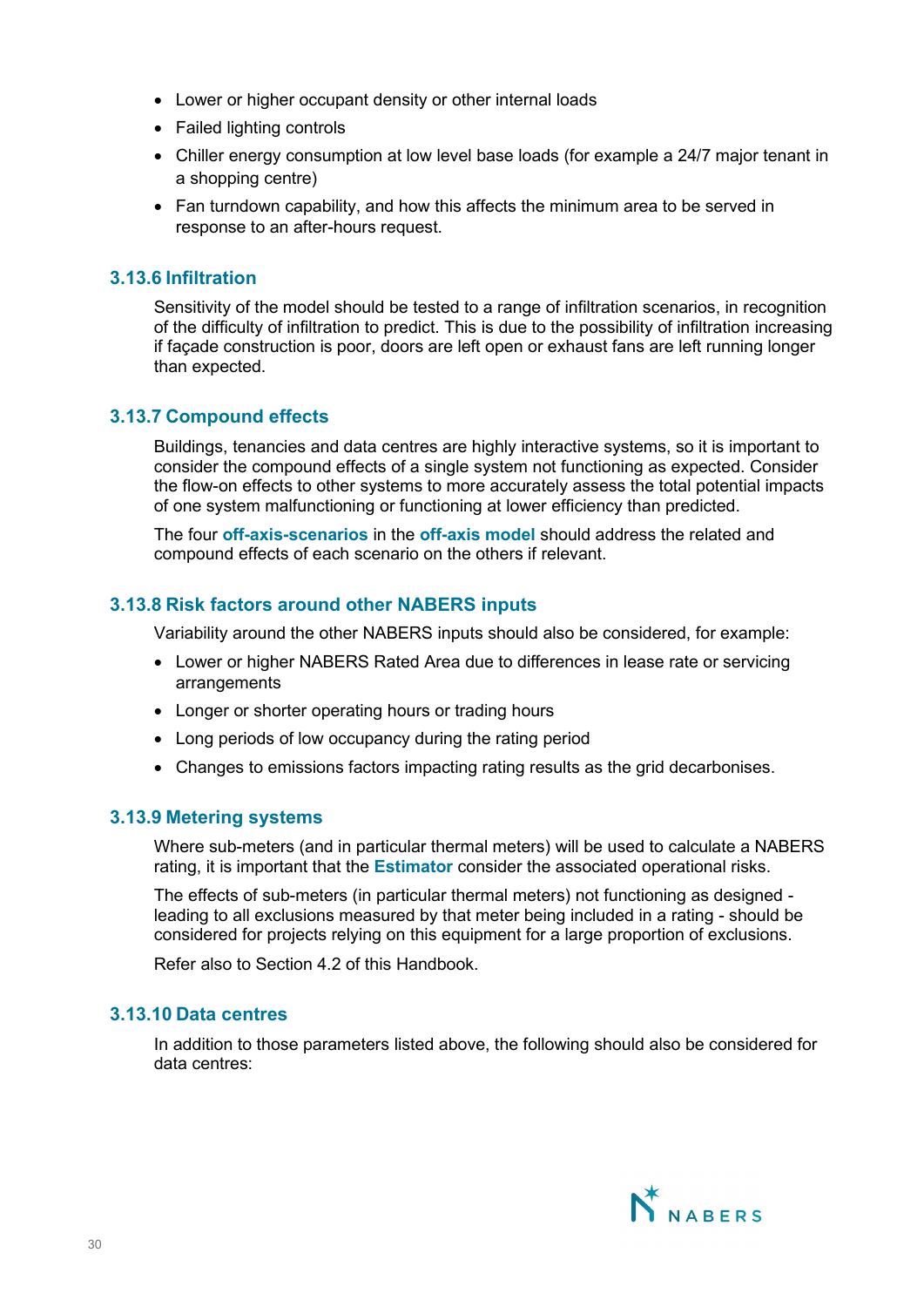- Tighter temperature and humidity control bands in the data areas. While the ASHRAE TC 9.9 White Paper issued in 2011 *recommends* a fairly wide operating temperature/moisture envelope and *allows* an even wider envelope under some circumstances, many data centres run within very tight temperature and humidity limits. (The operating envelope recommended by ASHRAE TC 9.9 is bounded by dry bulb temperatures of 18°C to 27°C dry bulb temperature, and dew points of 5.5°C to 15°C, with a RH limit of 60%).
- Greater diversity in IT equipment loading than is modelled in the **base case**  that is, with greater variations in PDU and air conditioning loads. This should allow for very low loads in some areas, for example to represent the fact that UPS systems and Computer Room Air Conditioners (CRACs) typically run at very low efficiency below 30% load.
- Failed or modified controls on occupancy sensing systems for lighting, and fresh air ventilation, if applicable.
- Failed economy cycle control.
- Increased infiltration due to poor construction quality, particularly if airtightness is not specified or tested as part of the design process.
- Poor water flow turndown for water-cooled CRACs, representing missing or poorly controlled isolating controls and head pressure controls.
- Increase fan pressure due to, for example, poor duct construction or dirty filters.
- Failed thermal metering on heat rejection systems if the data centre will reject heat into a general-purpose condenser water loop that also serves other systems in the building. In this case, the NABERS **Rules** allow the rating to proceed with an assumption that the heat rejection energy is 40 W per kW rejected.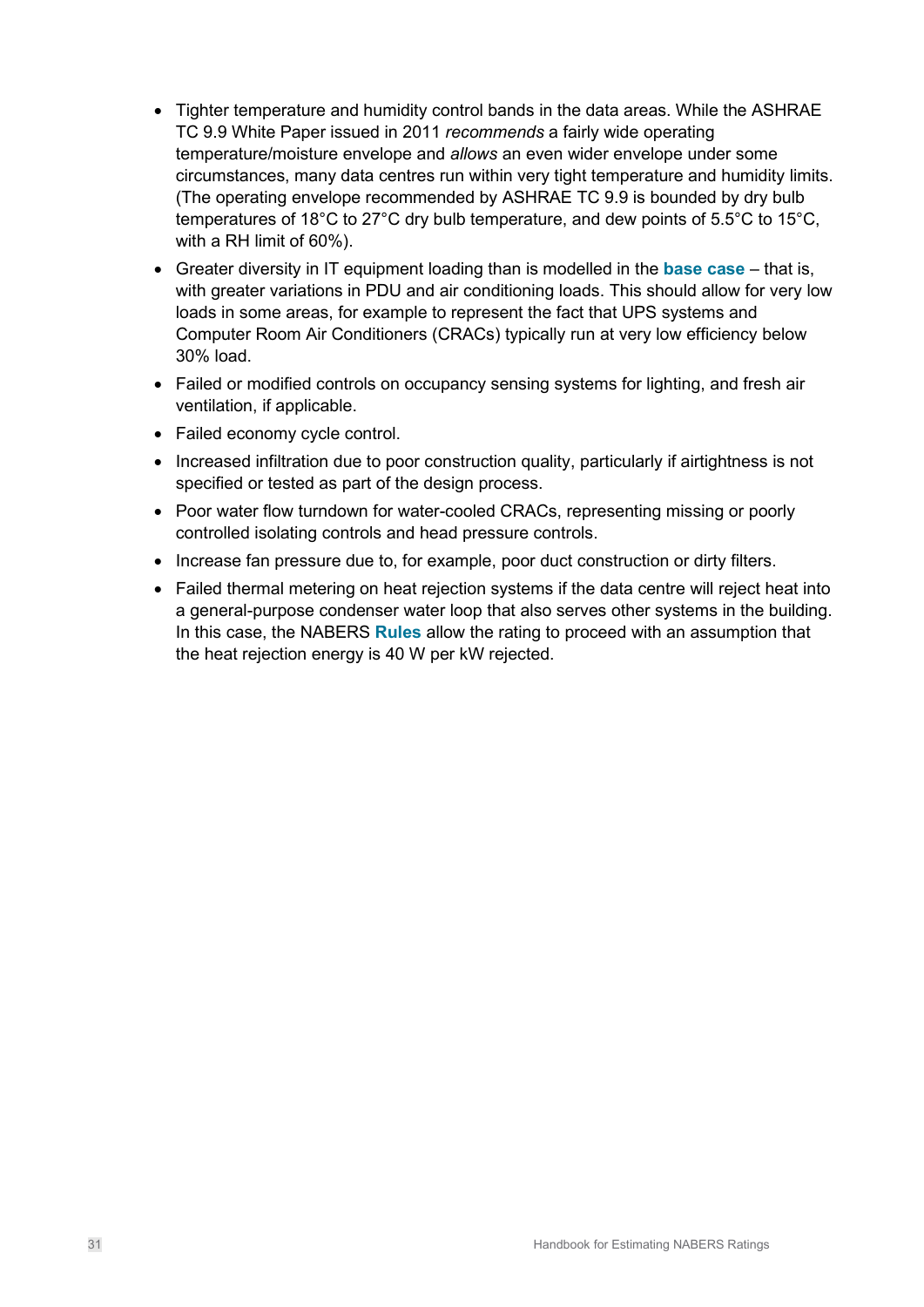## 4. Report requirements for **Estimators**

For an Estimation to comply with this Handbook, a report must be provided to the selected Independent Design Review which contains the following:

- 1. Input data and assumptions
- 2. Metering description
- 3. Simulation results including:
	- a) **off-axis scenarios** modelled and impact to the predicted rating
	- b) analysis on changing emissions factors and impact on the predicted and future ratings
- 4. Risk assessment
- 5. Disclaimer
- 6. Compliance checklist.

The format for each of these items is provided in the sections below. While exact use of the format provided is not essential, at a minimum the documentation must cover the information required in a clear and concise manner. The documentation requirements have been designed to provide a degree of error checking. The forms also provide an opportunity to list all the potential issues with the **simulation model** and the associated results.

**Estimator**s are strongly advised to be full and frank in identifying problems and compromises in the **Estimate**.

### **4.1 Input data and assumptions for base case model**

Input data, as listed below, must be outlined in the report for the **Independent Design Review** and any compromises and assumptions that have been made must be outlined and justified.

For each input, outline any differences between specification documents and what has been modelled. Provide reasons for any discrepancies and describe any measures taken to mitigate the impact of differences on **estimation** results.

This is not a comprehensive list and there may be additional information that is needed dependent on project specifics.

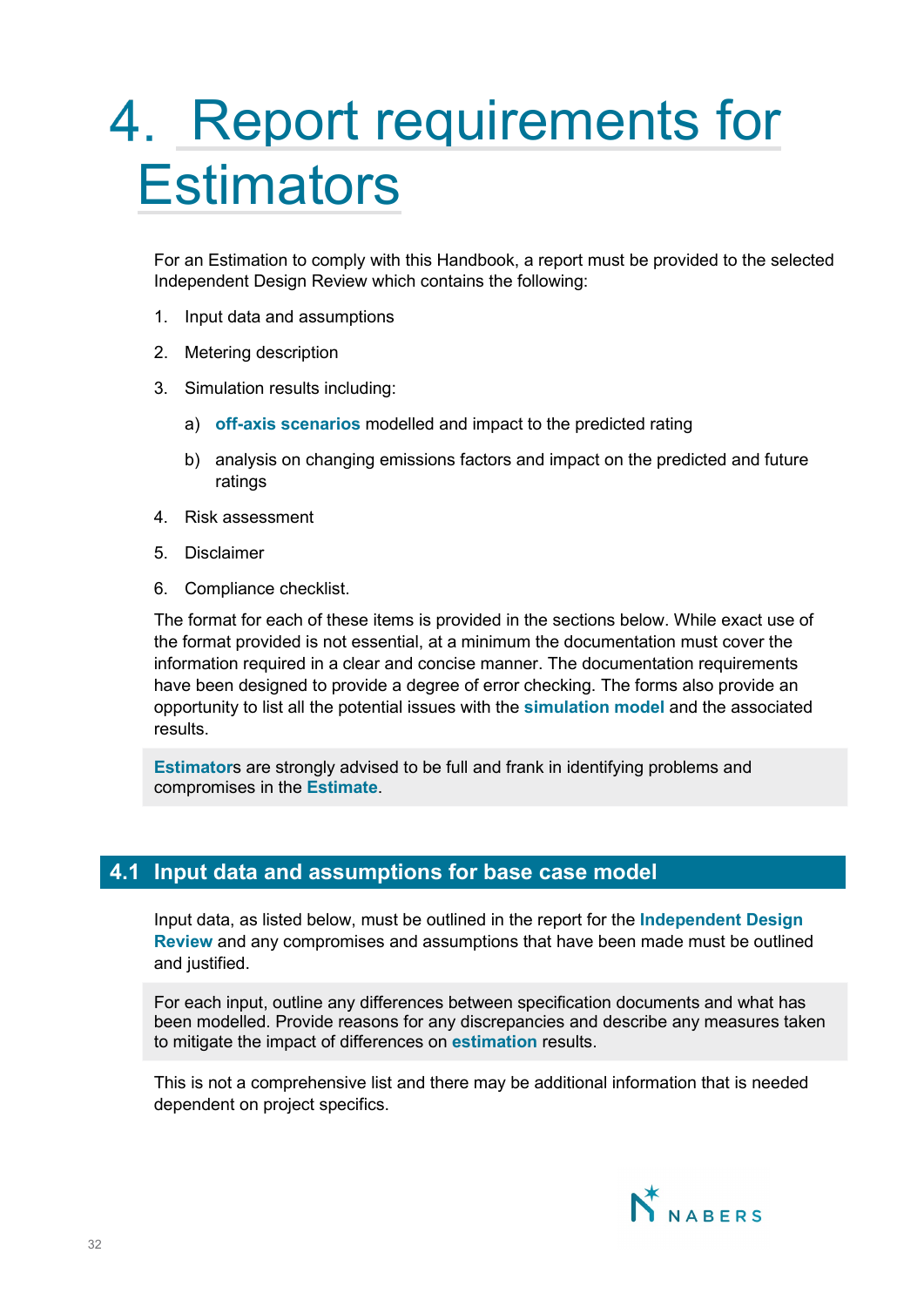| <b>Item</b>             | <b>Description</b>                                                                                                                                                                                                                                                                                                                                                                                                                                              | <b>Office Hotel</b> |   | <b>Shopping</b><br>centre | <b>Data</b><br>centre  | <b>Apartment</b><br><b>Buildings</b> | <b>Residential</b><br><b>Aged Care</b><br>and<br><b>Retirement</b><br>Living |
|-------------------------|-----------------------------------------------------------------------------------------------------------------------------------------------------------------------------------------------------------------------------------------------------------------------------------------------------------------------------------------------------------------------------------------------------------------------------------------------------------------|---------------------|---|---------------------------|------------------------|--------------------------------------|------------------------------------------------------------------------------|
| Manual<br>calculations  | Describe where computer software was used and where<br>manual calculations, such as spreadsheets, were used.<br>Provide justification and outline assumptions for any<br>manual calculations.<br>*Note that simulation software, not spreadsheets, must be<br>used for all major systems and equipment.                                                                                                                                                         | ✓                   |   |                           |                        |                                      | ✓                                                                            |
| Default inputs          | Describe where default values were used and what<br>assumptions have been used for <b>Estimates</b> in the model.<br>Outline why no better information was available for items<br>where defaults have been used.                                                                                                                                                                                                                                                | $\checkmark$        |   |                           |                        |                                      |                                                                              |
| Simulation<br>Package   | Provide an overview of the simulation package's<br>capabilities, as outlined in Section 3.1.<br>Highlight any features or characteristics which may<br>cause inaccuracies in modelled consumption and<br>describe how these have been mitigated / treated.                                                                                                                                                                                                      |                     |   | ✓                         |                        |                                      | ✓                                                                            |
| Climate data            | Describe type of data and weather station locations used.                                                                                                                                                                                                                                                                                                                                                                                                       | ✓<br>Note 1         | ✓ | ✓                         | $\checkmark$<br>Note 3 | $\checkmark$<br>Note 6               | $\checkmark$<br>Note 6                                                       |
| Energy coverage         | Describe the energy uses and types covered.<br>Describe what is covered by each meter and highlight<br>any end uses that may need to be apportioned, excluded<br>or included for a NABERS rating.<br>Highlight any use of thermal meters and energy uses<br>covered by these meters.<br>Identify any exclusions or any items outside the scope of<br>a NABERS Energy rating that have had to be included in<br>the energy coverage because of lack of metering. |                     |   |                           |                        |                                      |                                                                              |
| Document<br>referencing | List drawing and specification versions and dates used to<br>source information (for each input).                                                                                                                                                                                                                                                                                                                                                               | ✓                   |   |                           |                        |                                      | ✓                                                                            |

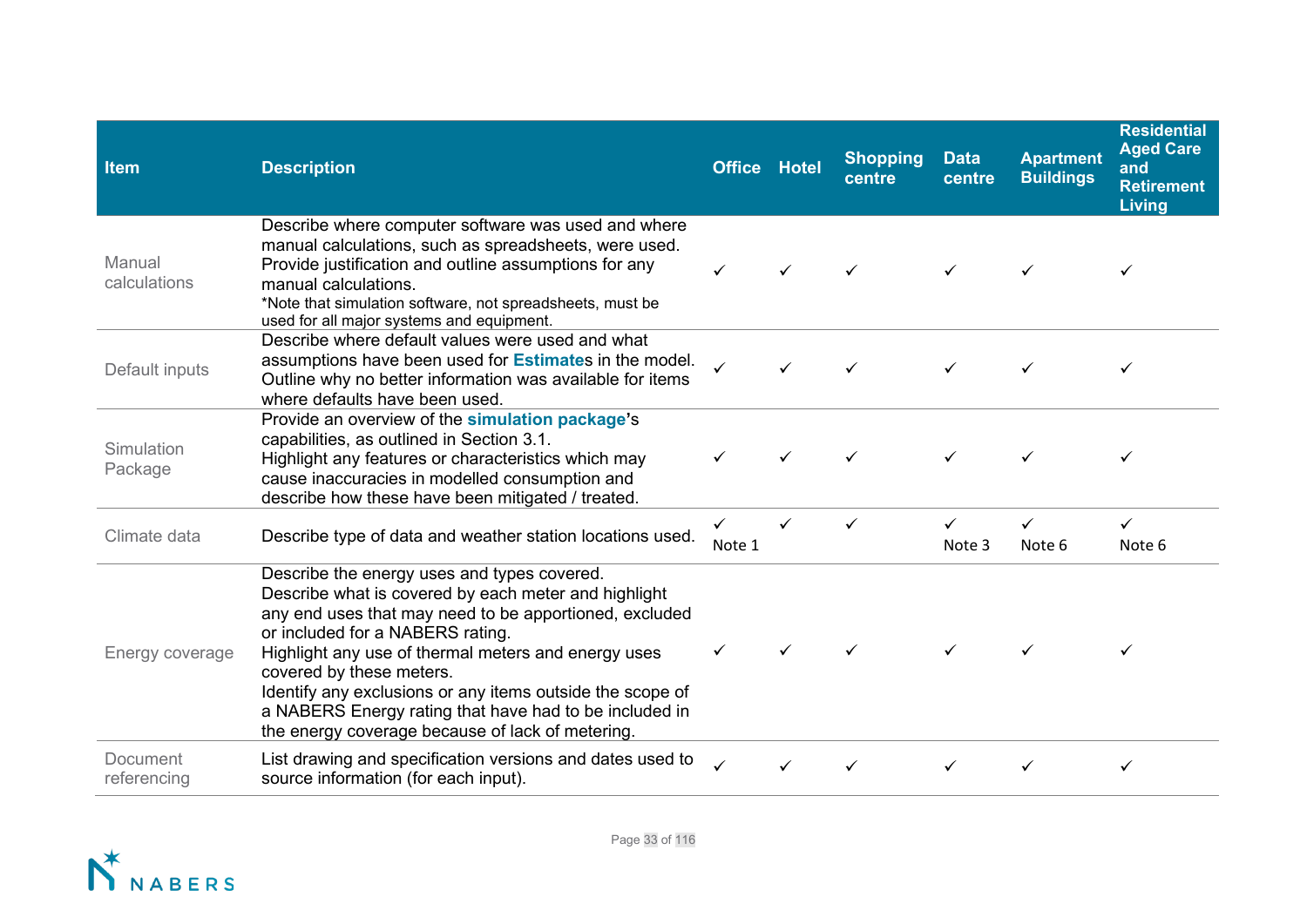| <b>Item</b>           | <b>Description</b>                                                                                                                                    | <b>Office Hotel</b> |              | <b>Shopping</b><br>centre | <b>Data</b><br>centre  | <b>Apartment</b><br><b>Buildings</b> | <b>Residential</b><br><b>Aged Care</b><br>and<br><b>Retirement</b><br>Living |
|-----------------------|-------------------------------------------------------------------------------------------------------------------------------------------------------|---------------------|--------------|---------------------------|------------------------|--------------------------------------|------------------------------------------------------------------------------|
| <b>Building form</b>  | Describe how this has been represented. Any<br>simplifications must be identified.                                                                    | ✓<br>Note 1         | $\checkmark$ | $\checkmark$              | $\checkmark$<br>Note 3 | $\checkmark$<br>Note 6               | ✓<br>Note 6                                                                  |
| <b>External shade</b> | Describe how this has been represented in the model.<br>Describe any variations from current shading to the site.                                     | ✓<br>Note 1         |              | ✓                         | ✓<br>Note 3            | Note 6                               | ✓<br>Note 6                                                                  |
| Glazing               | Describe the type of glazing and how it has been<br>represented in the model.                                                                         | ✓<br>Note 1         |              | ✓                         | ✓<br>Note 3            | ✓<br>Note 6                          | ✓<br>Note 6                                                                  |
| Insulation            | Describe how insulation levels have been modelled.                                                                                                    | ✓<br>Note 1         | $\checkmark$ | $\checkmark$              | $\checkmark$<br>Note 3 | ✓<br>Note 6                          | $\checkmark$<br>Note 6                                                       |
| Car parks             | Describe what has been modelled for car parks.                                                                                                        | Note 2              |              | ✓                         |                        |                                      | $\checkmark$                                                                 |
| Floor area            | Describe the modelled floor area, which may not be the<br>same as the rated floor area. Differences should be<br>described in the report.             | ✓                   |              | ✓                         | ✓<br>Note 3            |                                      | $\checkmark$                                                                 |
|                       | Lighting Power Density: Identify lighting power density<br>in each area of the model.                                                                 |                     |              |                           |                        |                                      |                                                                              |
| Lighting              | Lighting hours: Provide a full description of the<br>schedule. Include assumptions about the operation of<br>cleaners or after-hours workers on site. | ✓                   |              |                           | Note 3                 |                                      | $\checkmark$                                                                 |
|                       | <b>Lighting Controls: Describe controls that have been</b><br>modelled, including notes on how control effects were<br>modelled.                      |                     |              |                           |                        |                                      |                                                                              |

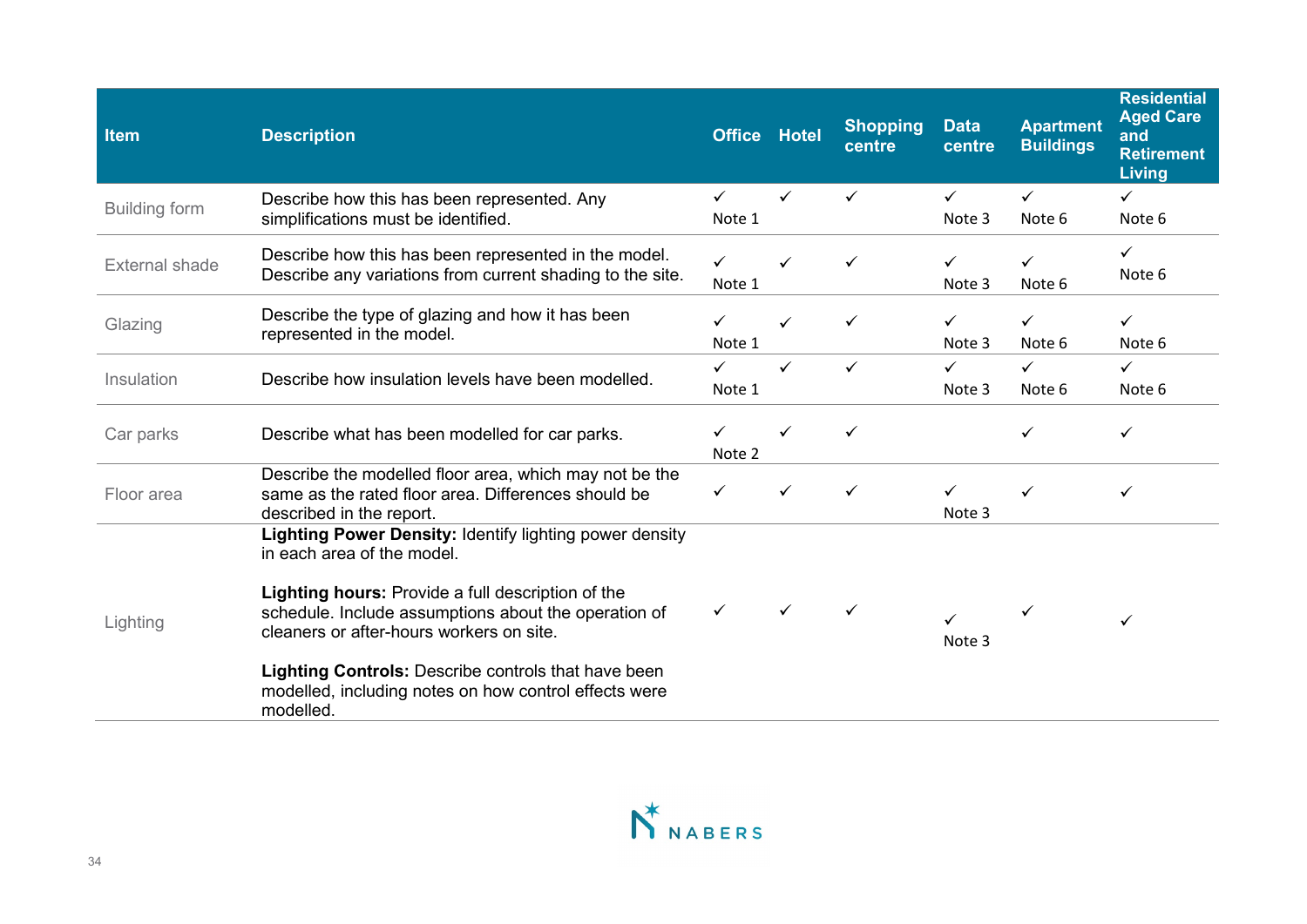| <b>Item</b>                | <b>Description</b>                                                                                                                                                                                                                                                                                                                                                                                               | <b>Office Hotel</b>    |              | <b>Shopping</b><br>centre | <b>Data</b><br>centre  | <b>Apartment</b><br><b>Buildings</b> | <b>Residential</b><br><b>Aged Care</b><br>and<br><b>Retirement</b><br><b>Living</b> |
|----------------------------|------------------------------------------------------------------------------------------------------------------------------------------------------------------------------------------------------------------------------------------------------------------------------------------------------------------------------------------------------------------------------------------------------------------|------------------------|--------------|---------------------------|------------------------|--------------------------------------|-------------------------------------------------------------------------------------|
| Equipment                  | <b>Equipment Density: Describe equipment type, power</b><br>consumption per unit and number of units (if known).<br>Include assumptions made for equipment load per<br>person or per space in the model (if applicable).<br><b>Equipment Hours:</b> Describe the pattern of equipment<br>use assumed for the model and the consequent effective<br>equipment operating hours.                                    | ✓                      |              | ✓                         |                        | ✓                                    | ✓                                                                                   |
| Occupancy                  | <b>Occupant density:</b> Describe how this figure was<br>derived, e.g. based on tenancy type or <b>space type</b> .<br><b>Occupancy hours:</b> Describe the hours for each space<br>and how this was derived and modelled.                                                                                                                                                                                       | $\checkmark$           | $\checkmark$ | ✓                         | $\checkmark$<br>Note 4 | Note 7                               | ✓<br>Note 7                                                                         |
| <b>HVAC</b> system<br>type | Describe the system that has been modelled and any<br>differences between the design and modelled systems.<br>For shopping centres and offices, the description should<br>address whether or not the area is centrally serviced.                                                                                                                                                                                 | $\checkmark$<br>Note 1 | ✓            | ✓                         | ✓<br>Note 3            | ✓<br>Note 6                          | ✓<br>Note 6                                                                         |
| <b>HVAC</b> hours          | Describe the hours of operation of the HVAC plant.                                                                                                                                                                                                                                                                                                                                                               | ✓<br>Note 1            | ✓            | $\checkmark$              |                        | $\checkmark$<br>Note 6               | $\checkmark$<br>Note 6                                                              |
| <b>HVAC</b> after-hours    | Describe the representation of after-hours operation used<br>and why this figure has been used.                                                                                                                                                                                                                                                                                                                  | $\checkmark$<br>Note 1 | $\checkmark$ | $\checkmark$              |                        | ✓<br>Note 6                          | $\checkmark$<br>Note 6                                                              |
| <b>HVAC</b> plant          | Describe the plant sizes used and specifically note any<br>areas where the simulation was allowed to default rather<br>than use data from the design.<br>Describe the chiller and boiler efficiencies.<br>Describe any miscellaneous plant items (e.g. toilet<br>exhaust systems).<br>Describe how any limitations of the selected system/s<br>have been modelled.<br>Describe how low loads have been modelled. | Note 1                 |              | ✓                         | ✓<br>Note 3            | Note 6                               | ✓<br>Note 6                                                                         |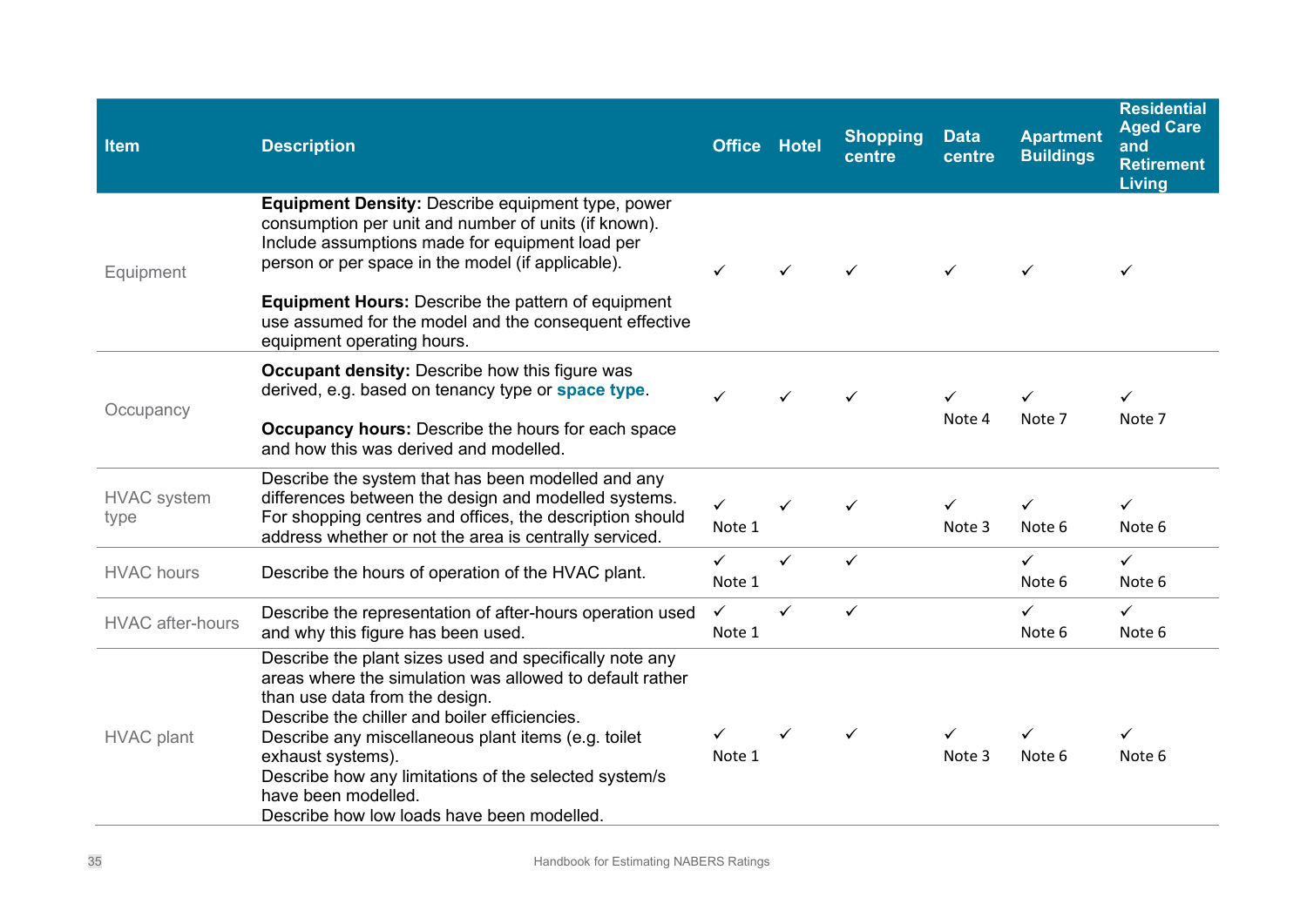| <b>Item</b>                                                | <b>Description</b>                                                                                                                                                                                                                                          | <b>Office</b>          | <b>Hotel</b> | <b>Shopping</b><br>centre | <b>Data</b><br>centre  | <b>Apartment</b><br><b>Buildings</b> | <b>Residential</b><br><b>Aged Care</b><br>and<br><b>Retirement</b><br>Living |
|------------------------------------------------------------|-------------------------------------------------------------------------------------------------------------------------------------------------------------------------------------------------------------------------------------------------------------|------------------------|--------------|---------------------------|------------------------|--------------------------------------|------------------------------------------------------------------------------|
| <b>HVAC zoning</b>                                         | Describe the zoning of the HVAC systems and identify<br>any differences between the design and the model.<br>For offices and shopping centres, describe how HVAC<br>zoning has been considered when modelling AHAC /<br>extended hours for a NABERS rating. | ✓<br>Note 1            | ✓            | ✓                         | ✓<br>Note 3            | Note 6                               | ✓<br>Note 6                                                                  |
| <b>HVAC</b> control                                        | Describe the differences between the known or likely<br>control methodologies of the actual system and those<br>modelled.                                                                                                                                   | $\checkmark$<br>Note 1 | ✓            | ✓                         | $\checkmark$<br>Note 3 | $\checkmark$<br>Note 6               | $\checkmark$<br>Note 6                                                       |
| <b>HVAC</b><br>commissioning                               | Describe any known commissioning plans or strategies.                                                                                                                                                                                                       | $\checkmark$<br>Note 1 | ✓            | $\checkmark$              | $\checkmark$<br>Note 3 | $\checkmark$<br>Note 6               | $\checkmark$<br>Note 6                                                       |
| Infiltration                                               | Describe how infiltration is modelled in internal and<br>external zones.                                                                                                                                                                                    | ✓<br>Note 1            | $\checkmark$ | $\checkmark$              | $\checkmark$<br>Note 3 | $\checkmark$<br>Note 6               | $\checkmark$<br>Note 6                                                       |
| Domestic hot<br>water                                      | Identify system type and end-use fitting selections (e.g.<br>shower heads and taps). Describe assumptions around<br>how hot water will be used (e.g. per occupant) and hot<br>water distribution losses.                                                    | $\checkmark$           | ✓<br>Note 5  | ✓                         |                        | ✓<br>Note 5                          | ✓<br>Note 5                                                                  |
| Trading days /<br>trading hours                            | Identify trading days and ensure that other schedules are<br>developed with a consideration of trading days.                                                                                                                                                |                        |              | ✓                         |                        |                                      |                                                                              |
| Room rental rate<br>and number of<br>occupants per<br>room | Described and/or build into the occupancy schedule.                                                                                                                                                                                                         |                        | ✓            |                           |                        |                                      | ✓                                                                            |
| Swimming pool<br>area and heating<br>arrangements          | Identify the area, heating hot water equipment,<br>distribution equipment and controls modelled.                                                                                                                                                            |                        | ✓            |                           |                        | Note 8                               | ✓<br>Note 8                                                                  |
| Note 1                                                     | May not be required for Estimates used with tenancy Commitment<br>Agreements if no tenant AC equipment is fitted.                                                                                                                                           |                        |              |                           |                        |                                      |                                                                              |

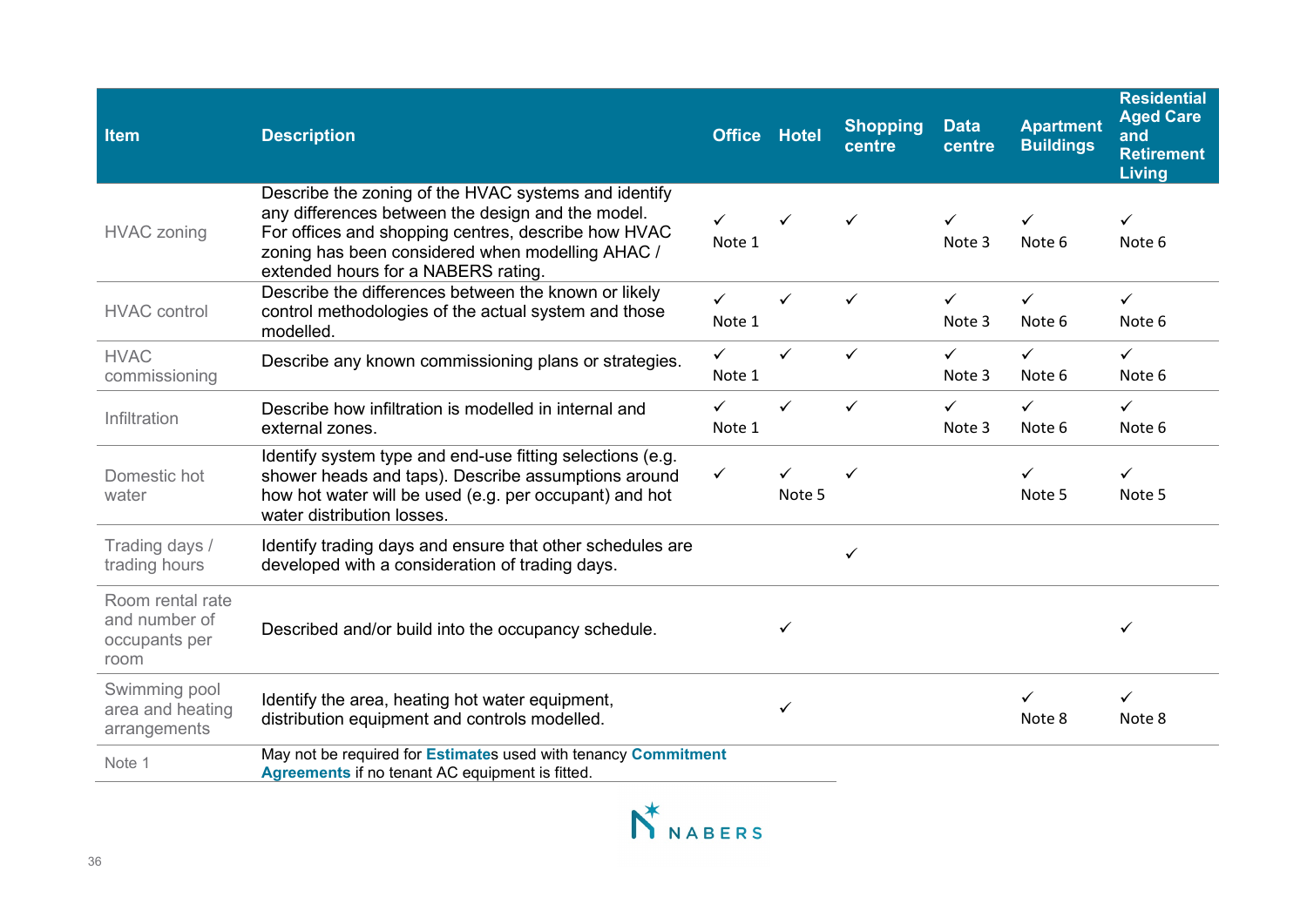| <b>Item</b> | <b>Description</b>                                                                                                                                                     | <b>Office Hotel</b> | Shopping<br>centre | <b>Data</b><br>centre | <b>Apartment</b><br><b>Buildings</b> | <b>Residential</b><br><b>Aged Care</b><br>and<br><b>Retirement</b><br>Living |
|-------------|------------------------------------------------------------------------------------------------------------------------------------------------------------------------|---------------------|--------------------|-----------------------|--------------------------------------|------------------------------------------------------------------------------|
| Note 2      | Only applies to whole building and base building ratings.                                                                                                              |                     |                    |                       |                                      |                                                                              |
| Note 3      | Only applies to infrastructure and whole facility ratings.                                                                                                             |                     |                    |                       |                                      |                                                                              |
| Note 4      | Only applies to infrastructure and whole facility ratings if there is<br>occupancy within the data halls.                                                              |                     |                    |                       |                                      |                                                                              |
| Note 5      | Hot water is typically a minor end use for this space type and an<br>appropriate default may be used.                                                                  |                     |                    |                       |                                      |                                                                              |
| Note 6      | May not be required for Apartment Building or Retirement Living<br><b>Estimates if no central HVAC system is installed.</b>                                            |                     |                    |                       |                                      |                                                                              |
| Note 7      | May not be required for Apartment Building or Retirement Living<br><b>Estimates if no occupied spaces are included in the rating, in</b><br>accordance with the Rules. |                     |                    |                       |                                      |                                                                              |
| Note 8      | May not be required if there is no pool.                                                                                                                               |                     |                    |                       |                                      |                                                                              |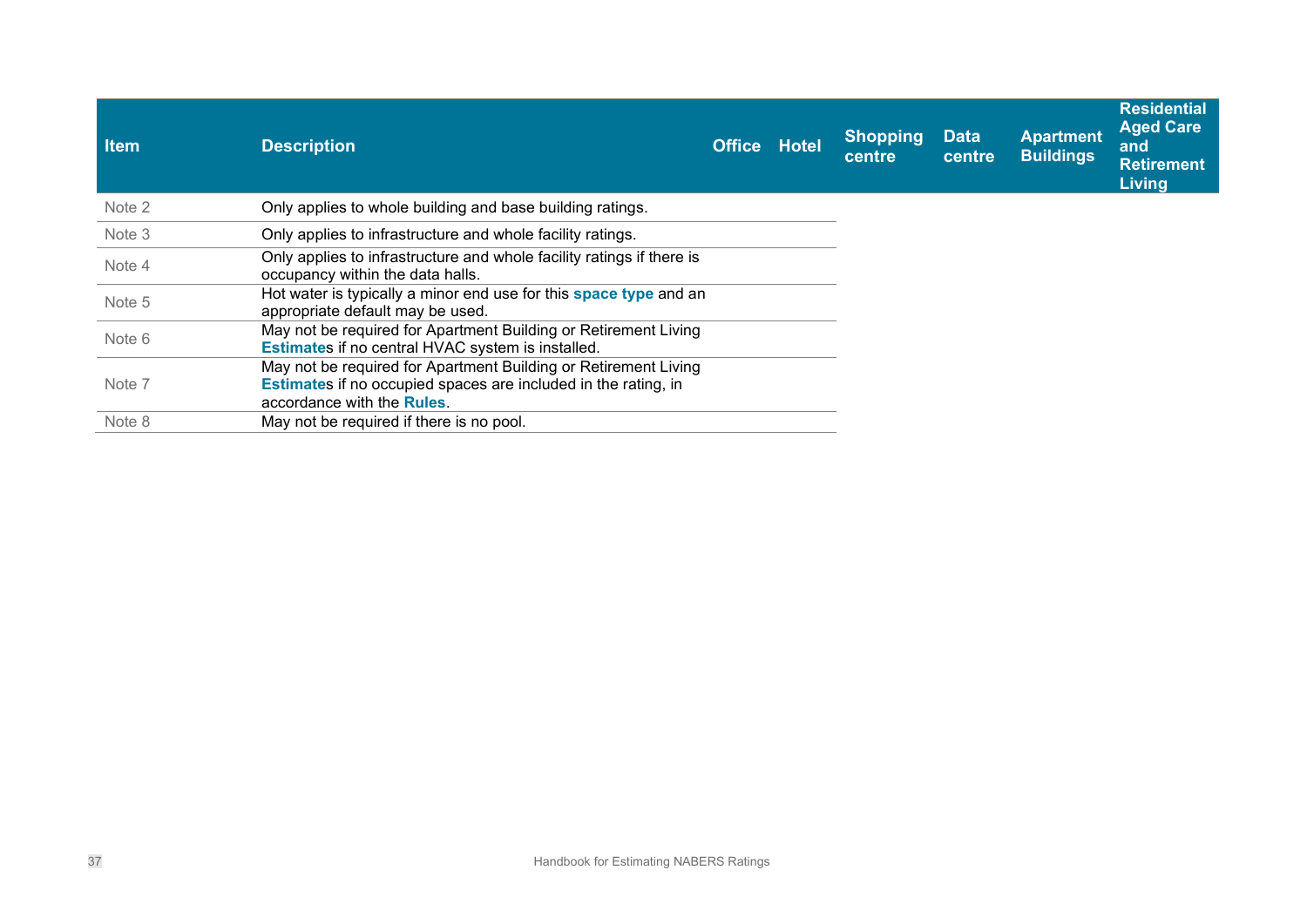## **4.2 Metering description requirements**

**[nabe](http://www.nabers.gov.au/)** required to allow the NABERS Energy rating to be conducted. Any risks around metering This table must provide a full description of the metering arrangements assumed or and the NABERS scope should be identified. In addition, if sub-meters are to [be used to](http://www.nabers.gov.au/) calculate the NABERS rating, the risks associated with this method should b[e noted](http://www.nabers.gov.au/)  (Refer to Section 3.12.8).

| <b>Metering Requirements</b>        | <b>Energy Coverage</b>                                                                                                              |
|-------------------------------------|-------------------------------------------------------------------------------------------------------------------------------------|
| Meter 1 Description and<br>Location | Describe the energy items covered by this meter.                                                                                    |
| Meter n Description and<br>Location | Repeat as necessary for additional meters. Include<br>any sub-metering required to exclude non-rated<br>energy from the assessment. |

The project team may also find it useful to have a monthly breakdown of expected energy consumption by meter or meter group for use during building operation. This may assist with fault detection.

As noted in Section 3.12.8, it is important that the **Estimator** note the operational risks associated with sub-meters. Where there are no specific risks which can be modelled, the **Estimator** may note the following in their Energy Efficiency Risk Assessment:

*There are operational risks associated with the use of sub-meters to calculate NABERS ratings, for example relating to commissioning, record-keeping, reliability and accuracy across the full load range. In general, ratings that rely on thermal metering are more likely to be problematic. A meter management plan should be developed to identify and mitigate these risks.*

## **4.3 Simulation inputs and results for base case and off-axis models**

A minimum of two models is required, the first being a **base case model** and the second being an **off-axis model** representing a minimum of four **off-axis scenarios** (i.e. four operational changes or failures).

Additional analysis on the impact of changing emission factors must also be done to understand predicted future ratings results. This includes the use of the NABERS **prediction tool** to forecast scenarios estimating the impact of different emission factors on the rating.

This section must list each scenario, identifying:

- Any changes between this scenario and the base case
- The purpose of the scenario
- Results for the scenarios and model in the format presented in the following subsections.

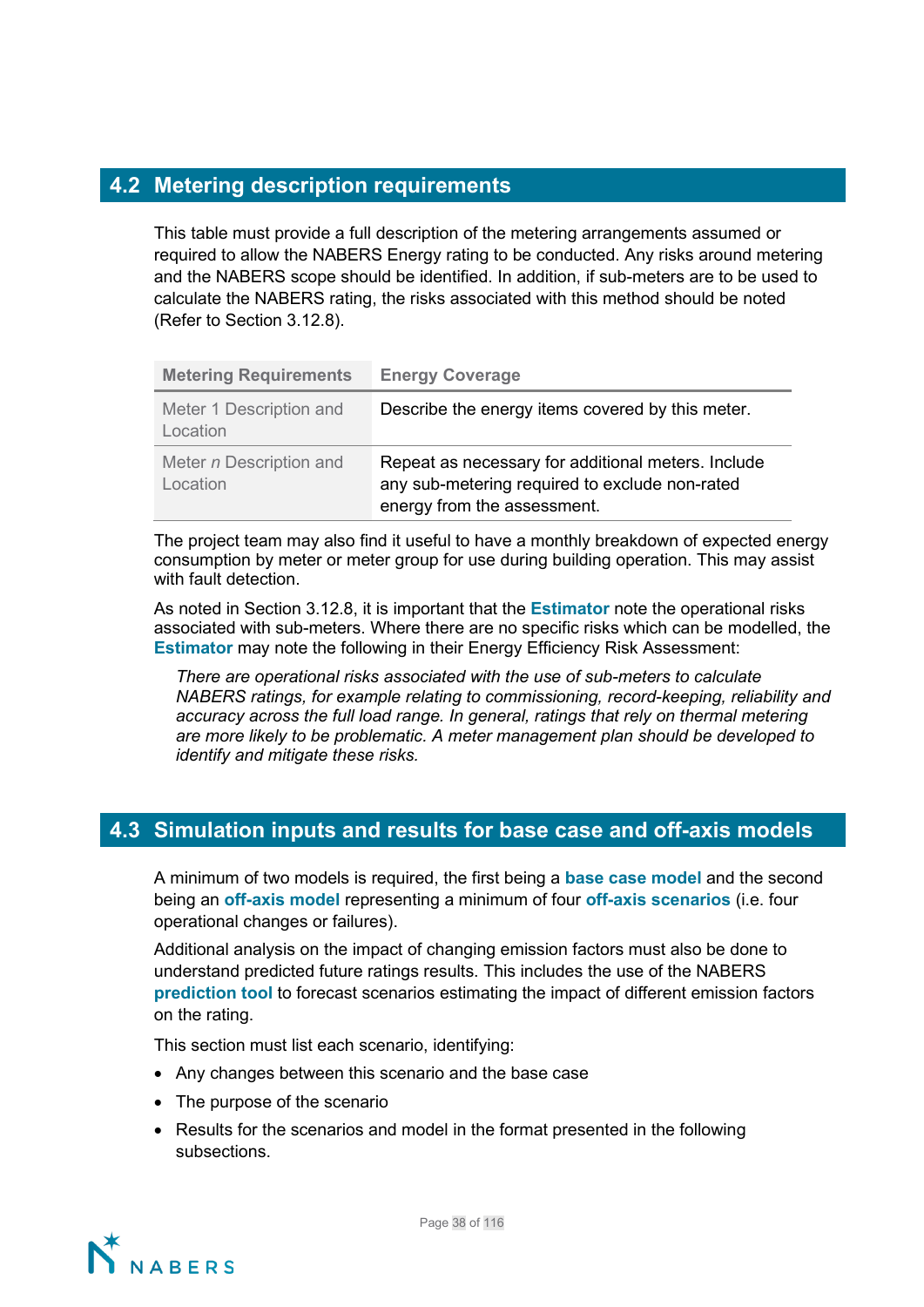For the inputs into the NABERS Energy rating calculation, refer to Section 2 and Section 3.

## **4.3.1 NABERS rating inputs summary**

The following information about each input detailed in Section 2.1 must be presented for the **base case model** and each **off-axis model**.

| <b>Item</b>                                                                                                              | <b>Figure used for</b><br><b>NABERS Rating</b> | <b>Notes</b>                               |
|--------------------------------------------------------------------------------------------------------------------------|------------------------------------------------|--------------------------------------------|
| Each input should have a<br>separate line item (e.g.<br>postcode, Rated Area, Rated<br>Hours, Computer Count<br>$etc.$ ) |                                                | Explain how this figure was<br>determined. |

Additionally, identify the modelling margin used and describe why this figure is appropriate for the building being modelled. Consider stage of design and specification drawings, any unknown factors relating to design, construction or operation and limitations of modelling **simulation software** when deciding on and describing the appropriateness of the selected modelling margin.

## **4.3.2 NABERS rating energy consumption summary**

For the energy consumption inputs, the information must be presented as follows for the base case model and each **off-axis model**.

For the **base case model**, total energy consumption and total energy consumption with margins must be clearly detailed.

| <b>Energy End</b><br><b>Use</b>                                                        | <b>Total</b><br><b>Electricity</b><br><b>Use</b> | <b>Total Gas /</b><br><b>Fuel Use</b> | <b>Electricity</b><br>included in<br>the Rating | Gas / Fuel<br>Included in<br>the Rating |
|----------------------------------------------------------------------------------------|--------------------------------------------------|---------------------------------------|-------------------------------------------------|-----------------------------------------|
| Each end use<br>should have a<br>separate line<br>(e.g. lighting,<br>equipment)        |                                                  |                                       |                                                 |                                         |
| Total for all<br><b>Energy End</b><br>uses                                             |                                                  |                                       |                                                 |                                         |
| Total for all<br><b>Energy End</b><br>uses with<br>margin (base<br>case model<br>only) |                                                  |                                       |                                                 |                                         |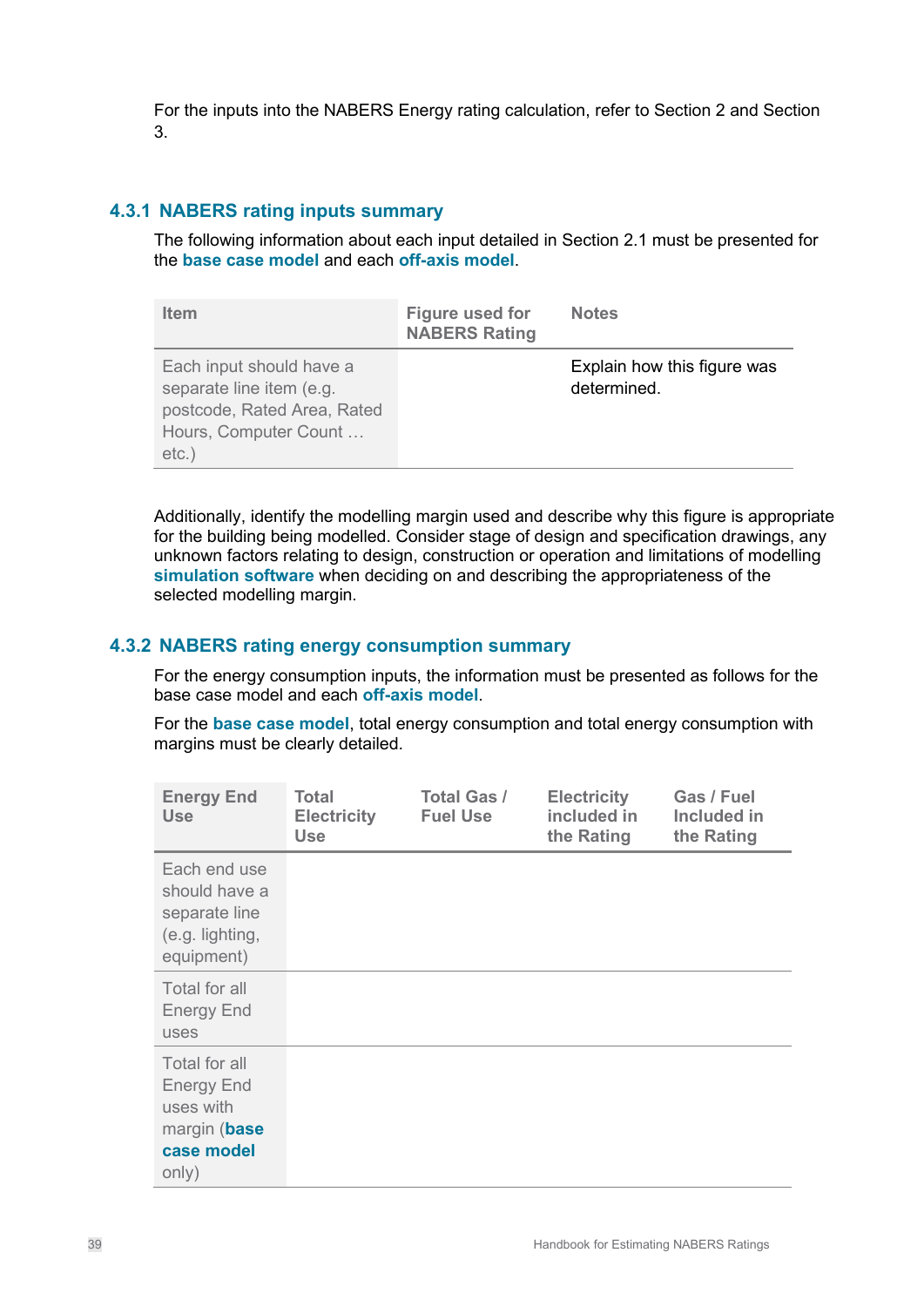## **4.3.3 NABERS rating results summary**

The estimated NABERS Rating for the **base case model** and the **off-axis model** (or each **off-axis scenario** if relevant) must be obtained using the **online calculator** and the inputs detailed in Section 4.3.1 and 4.3.2. The results obtained must be presented and include the following information:

- The NABERS Energy star rating (without Greenpower or other off-site renewable energy only)
- The performance level in MJ p.a. and kg  $CO<sub>2</sub>$ -e p.a.
- The intensity values (MJ p.a./m<sup>2</sup>, kg CO<sub>2</sub>-e p.a./m<sup>2</sup>) when relevant for the **Rating type** considered
- The modelling margin or buffer for **base case model** and each **off-axis model**
- The rating results taking into account the impact of changing emission factors (use of the NABERS **prediction tool**).

For the **base case model**, the total energy consumption with modelling margin figures should be used to obtain the estimated NABERS rating results.

## **4.4 Risk assessment**

The **Estimator** must summarise any risk factors that might prevent the project from achieving its estimated rating. These risks must include at a minimum:

- Differences between the specification documents and model
- Building design
- Materials specified
- Equipment specified
- Risks as derived from the **off-axis scenarios**
- Risks as derived from analysis of the impact of changing emissions factors
- Risks associated with changes made after the design phase
- Risks associated with commissioning and controls when in operation
- Any other risks identified through assumptions and inputs used when estimating the rating.

Other risks for a specific project must also be included in the report for the **Independent Design Reviewer**.

For each risk outlined, the **Estimator** must describe the potential impact as well as how the risk has been or might be mitigated. The table below can be used for this.

| <b>Risk</b>                                                                                 | <b>Potential Impact</b>                                                                                                                            | <b>Potential Mitigation</b>                                                                                                                                                                             |
|---------------------------------------------------------------------------------------------|----------------------------------------------------------------------------------------------------------------------------------------------------|---------------------------------------------------------------------------------------------------------------------------------------------------------------------------------------------------------|
| Describe the area of<br>risk, e.g.<br>"Mechanical<br>equipment hours of<br>use sensitivity" | Describe the potential<br>impact, e.g. "Changing<br>mechanical equipment<br>hours of use changed the<br>rating from four stars to<br>three stars." | Describe how the problem<br>might be approached, e.g.<br>"Ensure adequate plant run<br>time monitoring is in place<br>to avoid mechanical<br>equipment running<br>unintentionally or<br>unnecessarily." |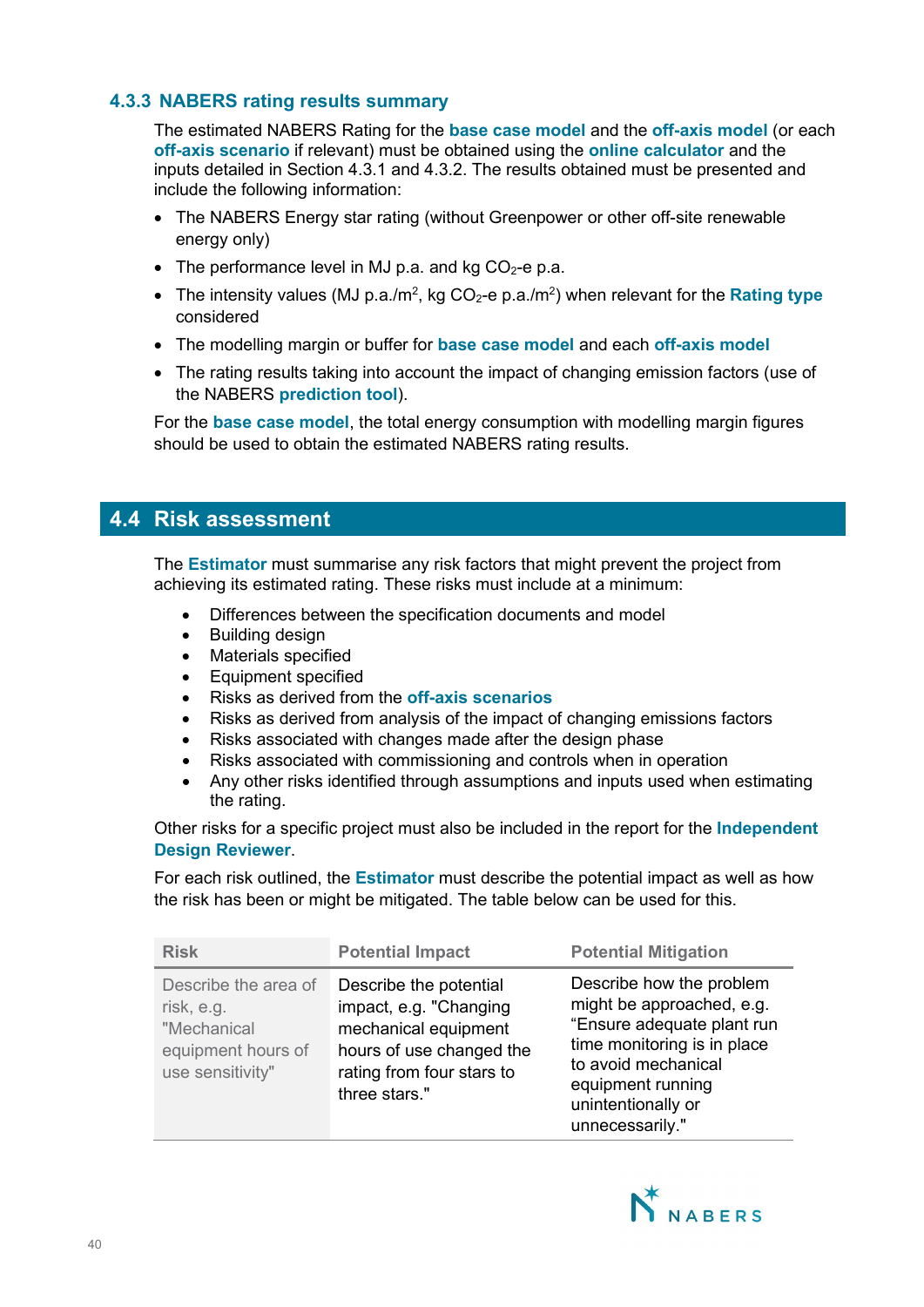Repeat as necessary.

In addition, it is required that the following information at a minimum is provided for each model (excluding NABERS Data Centre IT equipment and Apartment Building ratings where there is no central HVAC system):

- The percentage of occupied hours that any conditioned spaces lie outside the nominated control range (i.e. temperature control targets not being met)
- The percentage of plant operation hours that the HVAC plant fails to meet the system load demands (i.e. system failing to meet peak demand).

## **4.5 Disclaimer**

The report must include, as a minimum, the following disclaimer:

*Computer simulation provides an* estimate of performance. This estimate *is based on simplifications that do not and cannot fully represent all of the intricacies of performance once built. As a result, simulation results only represent an interpretation of the potential performance. No guarantee or warrantee of performance in practice can be based on simulation results alone.*

## **4.6 Compliance checklist**

This table must be completed in the report submitted to the **Independent Design Reviewer**. A complying estimation must include all the items listed in the compliance table.

| <b>Item</b>                                                                                             | Included?<br><b>Notes</b> |
|---------------------------------------------------------------------------------------------------------|---------------------------|
| Input data, including assumptions and<br>source documentation referencing for <b>base</b><br>case model | Yes / no                  |
| <b>Metering requirements</b>                                                                            | Yes / no                  |
| <b>Off-axis scenarios and off-axis model</b><br>listing                                                 | Yes / no                  |
| Analysis of the impact of changing<br>emissions factors using the NABERS<br>prediction tool             | Yes / no                  |
| NABERS rating inputs summary for base<br>case and <b>off-axis models</b>                                | Yes / no                  |
| NABERS Energy end-use summary for base<br>case and <b>off-axis models</b>                               | Yes / no                  |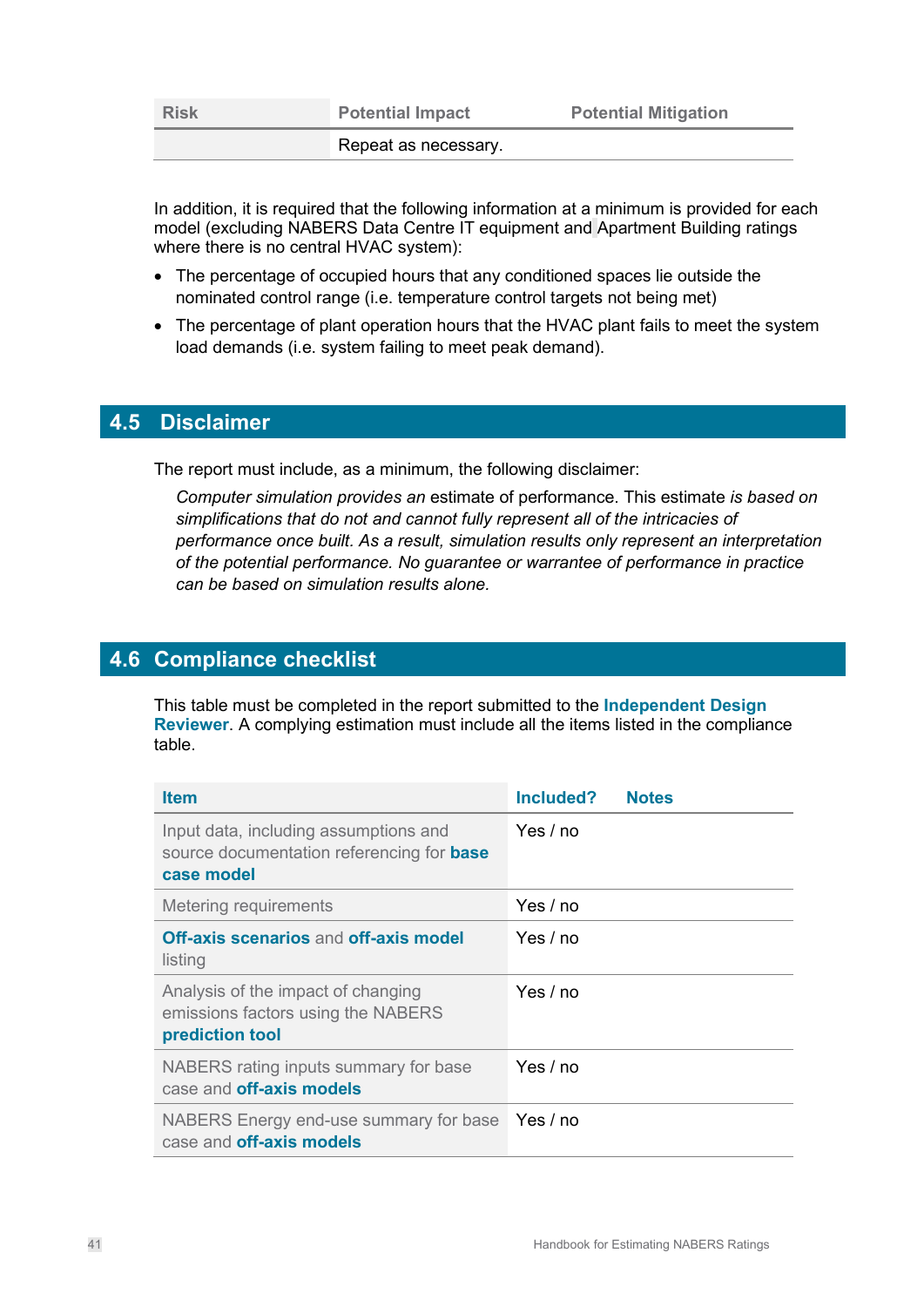| <b>Item</b>                                                                                                           | Included?<br><b>Notes</b> |
|-----------------------------------------------------------------------------------------------------------------------|---------------------------|
| NABERS rating simulation results for base<br>case, off-axis models and results based on<br>changing emissions factors | Yes / no                  |
| Risk assessment                                                                                                       | Yes / no                  |
| <b>Disclaimer</b>                                                                                                     | Yes / no                  |

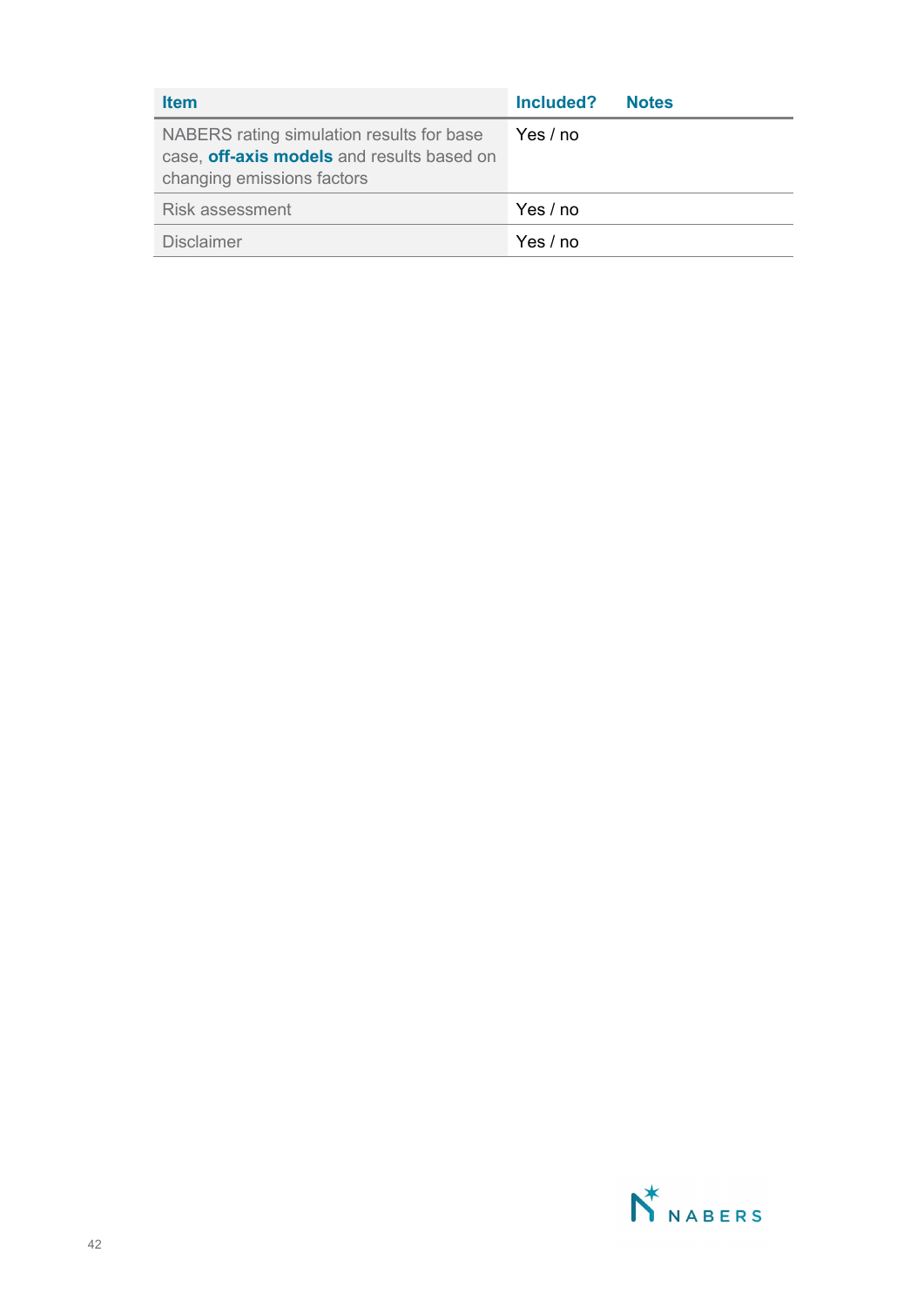# 5. Report requirements for Independent Design **Reviewers**

The role of an Independent Design Review is to provide an additional level of certainty that the assumptions, inputs and model appear reasonable for a **space type** and are likely to reflect its operational performance. To do this, the Review should include a risk assessment of the assumptions, model, design and related documentation used by the **Estimator**. The risk assessment should include a clear and detailed description of each risk to enable the design team to propose appropriate responses, actions or changes to manage identified risks. Risks identified during the Independent Design Review are for consideration by the design team, who retain responsibility for the completed **Estimate** reflecting the energy consumption of the **space type** when operational.

An Independent Design Review should also include a review of a **space type**'s design and equipment, to ensure that both are capable of achieving their intended outcomes and good environmental performance. **Off-axis scenarios** modelled and the impact of changing emissions factors and any impacts on the predicted rating results should be included in the Independent Design Review report.

Where an Independent Design Review is being undertaken in compliance with this Handbook, the Independent Design Review report must contain at a minimum:

- 1. Risk assessment for each of the following categories, as detailed in the **Estimator** report and following review of the model
	- a) Input data and assumptions for **base case model**
	- b) Metering description
	- c) Simulation results for base case and **off-axis model**
	- d) Report on buffer/margin above target for base model, **off-axis scenarios** and analysis on the impact of changing emissions factors
	- e) Design and equipment review
	- f) **Estimator**'s risk assessment
	- g) Disclaimer
	- h) Compliance checklist.
- 2. Final risk assessment checklist
- 3. Summary.

A format for each of these items is provided in the sections below. While exact use of the format provided is not essential for most items, at a minimum all items listed must be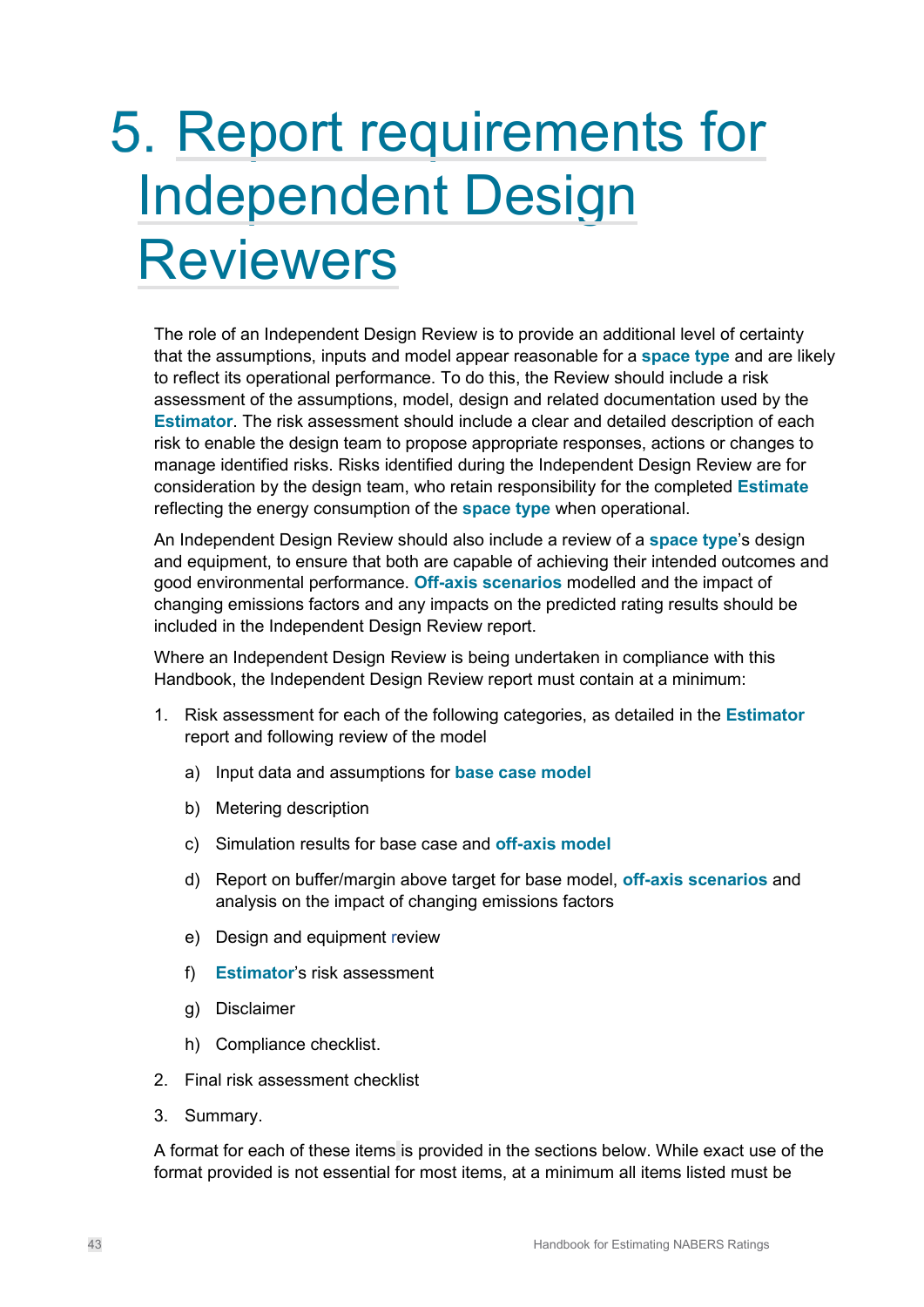reviewed. The Independent Design Review report must cover all information required in a clear and concise manner.

It is expected that Reviewers will review and assess some items covered in the table below more comprehensively than others. For example, the design and equipment review should cover more than just the points provided in the table. Reviewers must use their judgement and expertise to assess how in-depth area or topic reviews should be for a particular project.

Items needed to satisfy an **Independent Design Reviewer** that a project's assumptions, model, documentation, design features and equipment selection meet its specific requirements and are capable of achieving their intended outcomes should be reviewed and reported on, in a format the Reviewer determines to be appropriate. **Estimator**s and Reviewers are expected to work from documents that can reasonably be expected to represent the **space type** as constructed, or the most appropriate documents given the design stage of the building. Reviewers should include a risk assessment of design documentation if required for a specific project, for example on Reviews done early in the design process.

Documents that must be reviewed include at a minimum mechanical drawings and specifications, electrical drawings and specifications, control strategies documents and architectural plans and specifications. Other documents might also be reviewed dependent on the project.

If the **Estimator**'s report doesn't contain the minimum details as outlined in Section 4, missing information must be requested before the Independent Design Review report can be finalised. Similarly, any estimates or assumptions made by the **Estimator** that the Reviewer deems inaccurate or a risk to the target rating being achieved must be addressed or justified before the final Independent Design Review report is sent to NABERS.

Reviewers should send the final Independent Design Review report to NABERS via email once complete. Upon reviewing the **Independent Design Review** report, the **National Administrator** will get back to the **Reviewer** with any questions or concerns regarding the energy simulation report before formally signing off this part of the Commitment Agreement process as complete. Once the report has been signed off by NABERS, the Commitment Agreement Certificate will be sent to the Applicant.

For all **Commitment Agreement**s, the Independent Design Review must be conducted by a member of the NABERS Independent Design Review Panel, or a Reviewer who was a member at the **Date of Agreement** if contracted before membership expired. Panel members must always be independent of the design team.

The purpose of the Independent Design Review is to provide a clear indication on whether the target rating is on track to be achieved or not. The Independent Design Review report should identify inconsistencies or errors and give recommendations to ensure that the project appears to be capable of achieving the target rating.

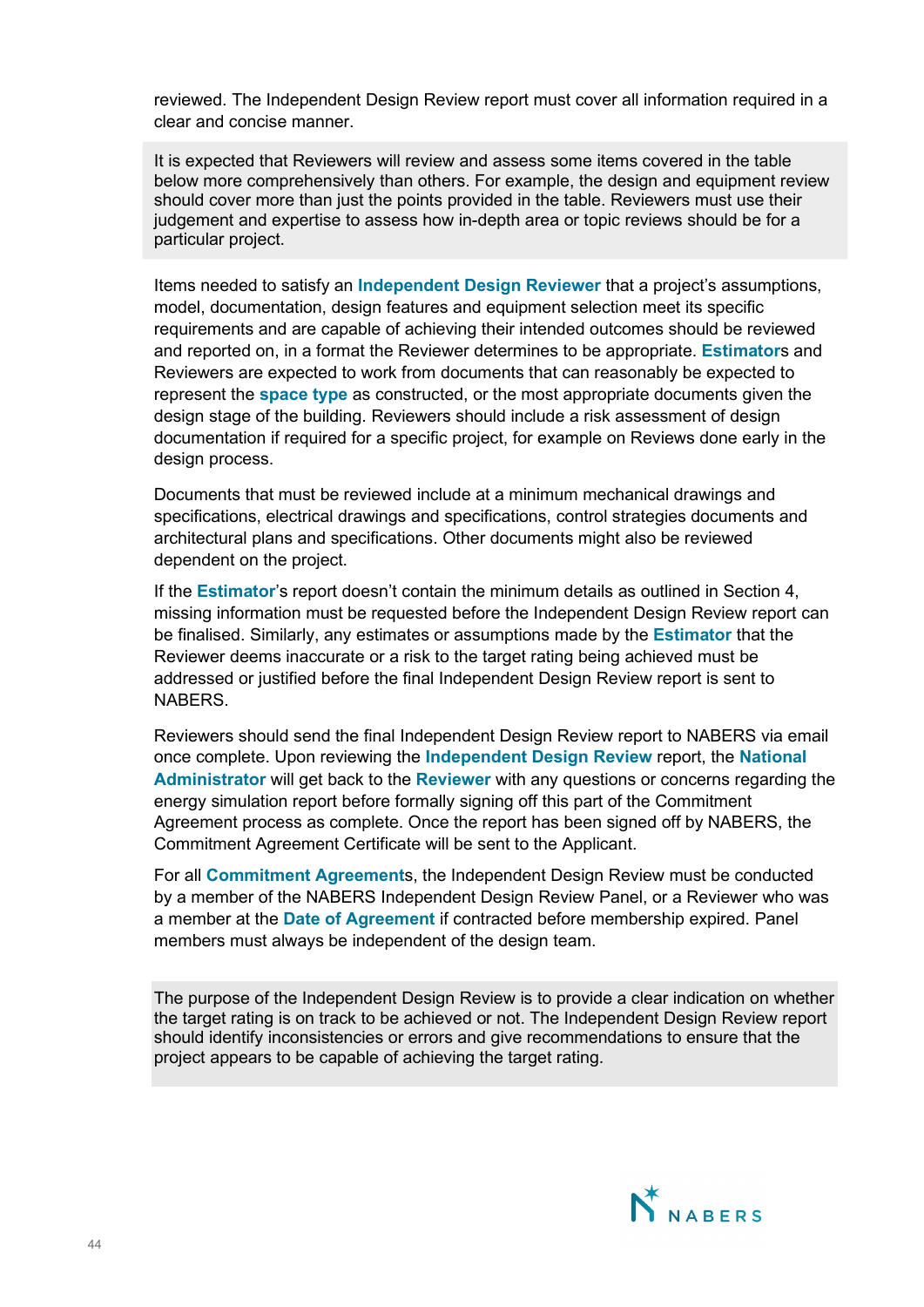## **5.1 Identified risks**

The table below outlines the minimum categories to be covered in the Independent Design Review report. The review must also cover subcategory items including, but not limited to, those listed in the table.

For each item, confirm that what has been specified in design documentation [and what has b](http://www.nabers.gov.au/)een modelled are the same. Any assumptions or simplifications should be reasonable and unlikely to create a significant dif[ference betwee](http://www.nabers.gov.au/)n modelled and operational energy use. For each item, at a minimum Reviewers should clearly identify and detail risks relating to:

- Inputs used for the design and model
- Differences between design documentation and model
- Assumptions regarding design and equipment choices
- A building's first or subsequent rating results given changes to emissions factors over time.

After the review, Reviewers should be able to make a clear statement that they are satisfied or not with:

- The model's ability to reasonably represent the building's actual energy performance
- The building's likelihood of meeting the targeted star rating.

The below format is not required for an Independent Design Review, however at a minimum all information outlined in the table below must be included in a Reviewer's Independent Design Review report in a clear and concise format.

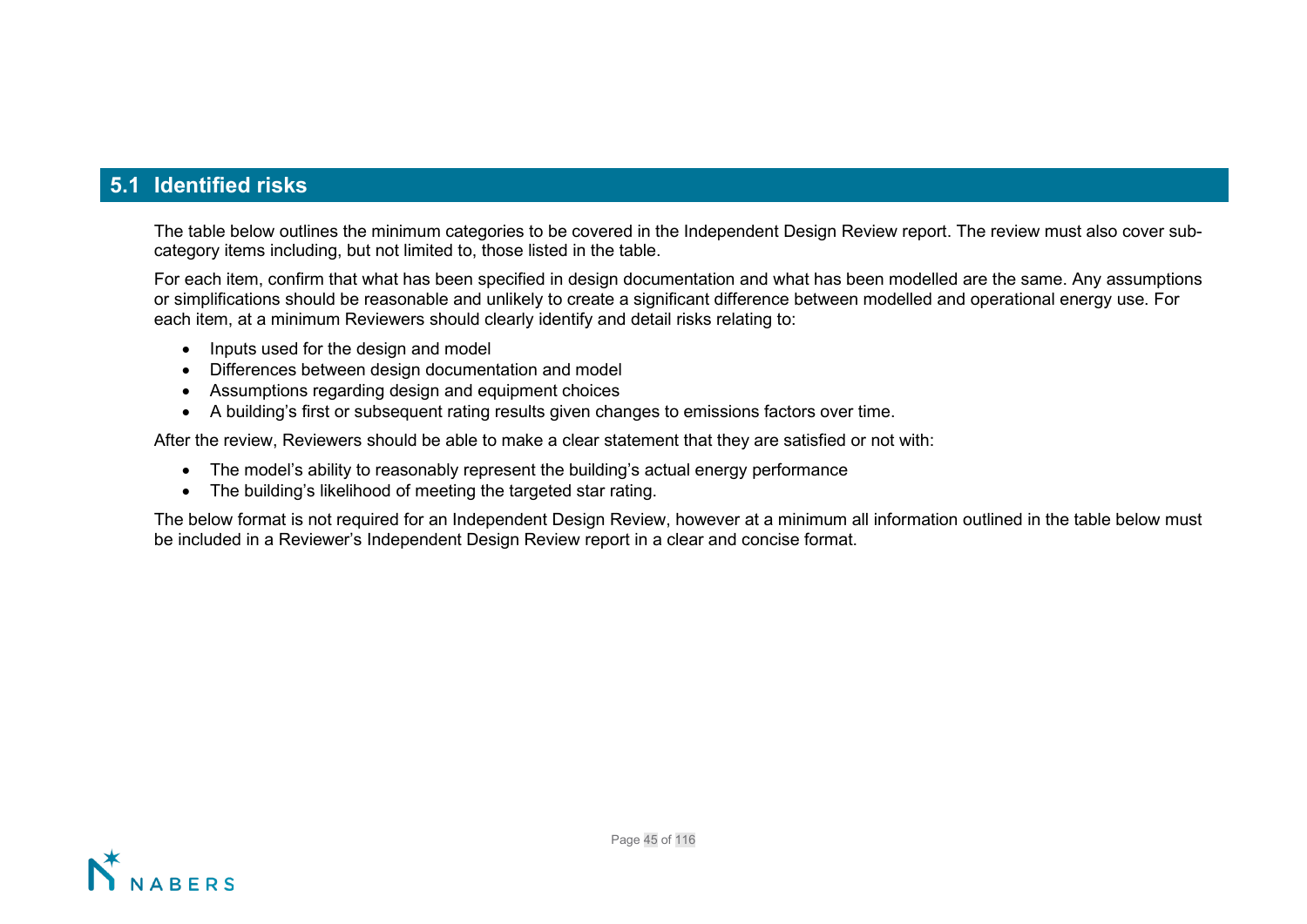| <b>Item</b>                | <b>Description</b>                                                                                                                                                                                                                                                                                                                                               | <b>Office</b> | <b>Hotel</b> | <b>Shopping</b><br>centre | <b>Data</b><br>centre | <b>Apartment</b><br><b>Buildings</b> | <b>Residential</b><br><b>Aged Care</b><br>and<br><b>Retirement</b><br>Living |  |  |
|----------------------------|------------------------------------------------------------------------------------------------------------------------------------------------------------------------------------------------------------------------------------------------------------------------------------------------------------------------------------------------------------------|---------------|--------------|---------------------------|-----------------------|--------------------------------------|------------------------------------------------------------------------------|--|--|
| Input data and assumptions |                                                                                                                                                                                                                                                                                                                                                                  |               |              |                           |                       |                                      |                                                                              |  |  |
| Manual<br>calculations     | Confirm all major systems and equipment have been<br>modelled in simulation software as opposed to manual<br>calculations being used (e.g. spreadsheets).<br>Confirm assumptions used appear reasonable and are<br>used appropriately in the building simulation.<br>Review manual calculations, such as those calculated                                        |               |              |                           |                       |                                      | ✓                                                                            |  |  |
|                            | in spreadsheets, where used.                                                                                                                                                                                                                                                                                                                                     |               |              |                           |                       |                                      |                                                                              |  |  |
| Default values             | Confirm assumptions and default values used appear<br>reasonable and are used appropriately in the building<br>simulation.                                                                                                                                                                                                                                       | $\checkmark$  | ✓            |                           | ✓                     |                                      |                                                                              |  |  |
| Simulation package         | Confirm simulation package meets the minimum<br>requirements as outlined in Section 3.1.                                                                                                                                                                                                                                                                         |               | ✓            |                           | ✓                     | ✓                                    | ✓                                                                            |  |  |
| Climate data               | Review type of data used and weather station<br>locations.                                                                                                                                                                                                                                                                                                       | Note 1        |              |                           | Note 3                | ✓<br>Note 6                          | ✓<br>Note 6                                                                  |  |  |
| Energy coverage            | Review the energy uses and fuel types covered.<br>Confirm meters and energy uses covered by each<br>simulated meter are correct according to specification<br>documents.<br>Confirm any exclusions or any items outside the scope<br>of the NABERS Energy rating that are not<br>appropriately metered have been included in energy<br>consumption calculations. |               | ✓            |                           |                       | ✓                                    | ✓                                                                            |  |  |

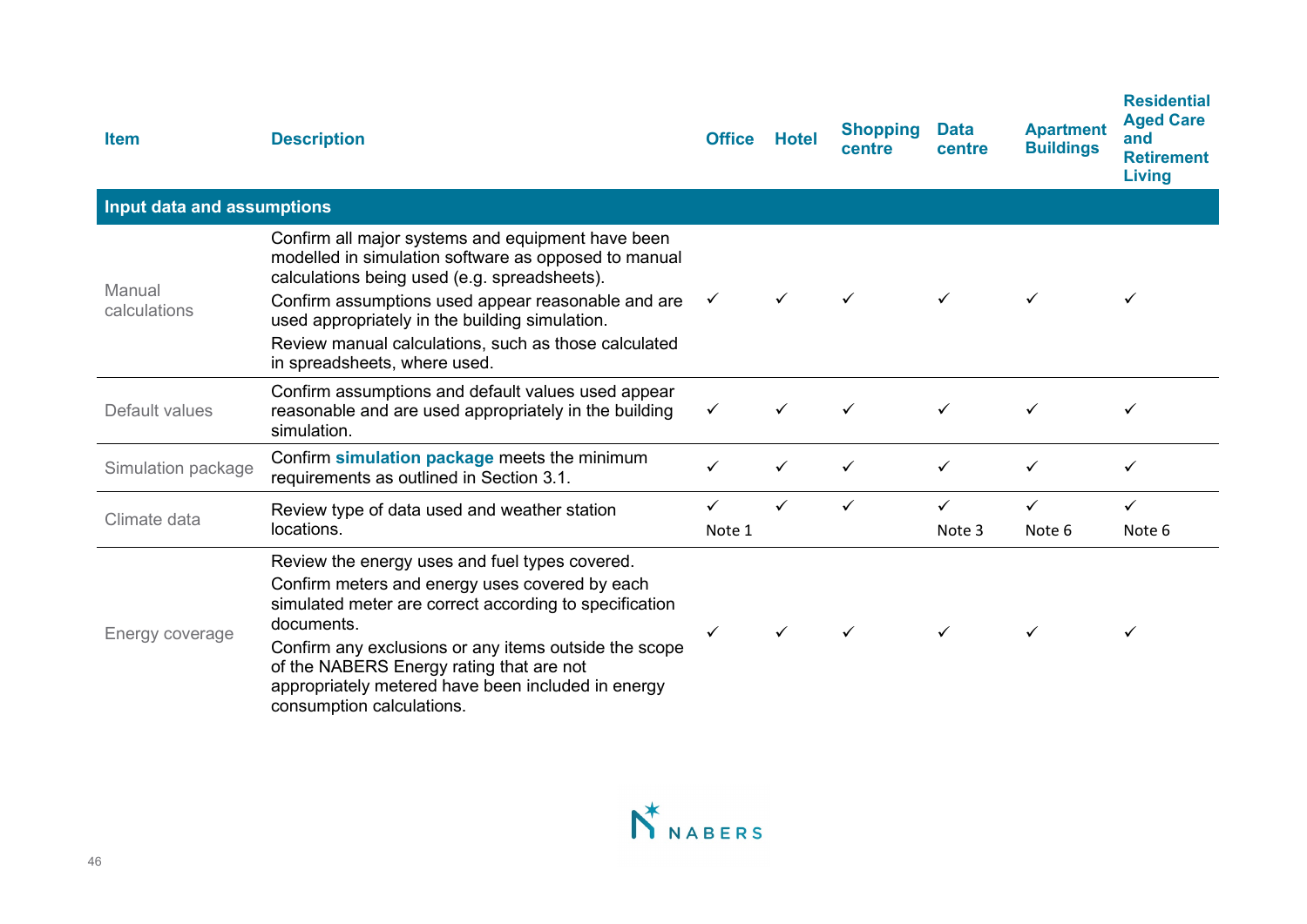| <b>Item</b>             | <b>Description</b>                                                                                                                                                                                                                    | <b>Office</b>          | Hotel        | <b>Shopping</b><br>centre | <b>Data</b><br>centre  | <b>Apartment</b><br><b>Buildings</b> | <b>Residential</b><br><b>Aged Care</b><br>and<br><b>Retirement</b><br><b>Living</b> |
|-------------------------|---------------------------------------------------------------------------------------------------------------------------------------------------------------------------------------------------------------------------------------|------------------------|--------------|---------------------------|------------------------|--------------------------------------|-------------------------------------------------------------------------------------|
| Document<br>referencing | Review all drawing and specification versions and<br>dates used to source information (for each input).<br>Confirm what has been modelled matches appropriate<br>specification documents.                                             | $\checkmark$           | ✓            | $\checkmark$              | ✓                      | ✓                                    | ✓                                                                                   |
| <b>Building form</b>    | Review representation of building.                                                                                                                                                                                                    | Note 1                 |              |                           | ✓<br>Note 3            | $\checkmark$<br>Note 6               | $\checkmark$<br>Note 6                                                              |
| <b>External shade</b>   | Review external shade representation and confirm any<br>assumptions appear reasonable.                                                                                                                                                | Note 1                 |              |                           | Note 3                 | ✓<br>Note 6                          | ✓<br>Note 6                                                                         |
| Glazing                 | Confirm that glazing and glazing thermal performance<br>have been appropriately represented in the model.                                                                                                                             | ✓<br>Note 1            |              |                           | ✓<br>Note 3            | ✓<br>Note 6                          | $\checkmark$<br>Note 6                                                              |
| Insulation              | Confirm that insulation has been appropriately<br>represented in the model for walls, roofs and floors.                                                                                                                               | $\checkmark$<br>Note 1 | $\checkmark$ | $\checkmark$              | $\checkmark$<br>Note 3 | $\checkmark$<br>Note 6               | $\checkmark$<br>Note 6                                                              |
| Car parks               | Review what has been modelled for car parks.                                                                                                                                                                                          | Note 2                 |              | $\checkmark$              |                        | ✓                                    | ✓                                                                                   |
| Floor area              | Review the modelled floor area, which may not be the<br>same as the rated floor area.<br>When appropriate for the rating type considered,<br>confirm that Rated Area assumptions are reasonable<br>and in line with the NABERS Rules. |                        |              |                           | Note 3                 | ✓                                    | ✓                                                                                   |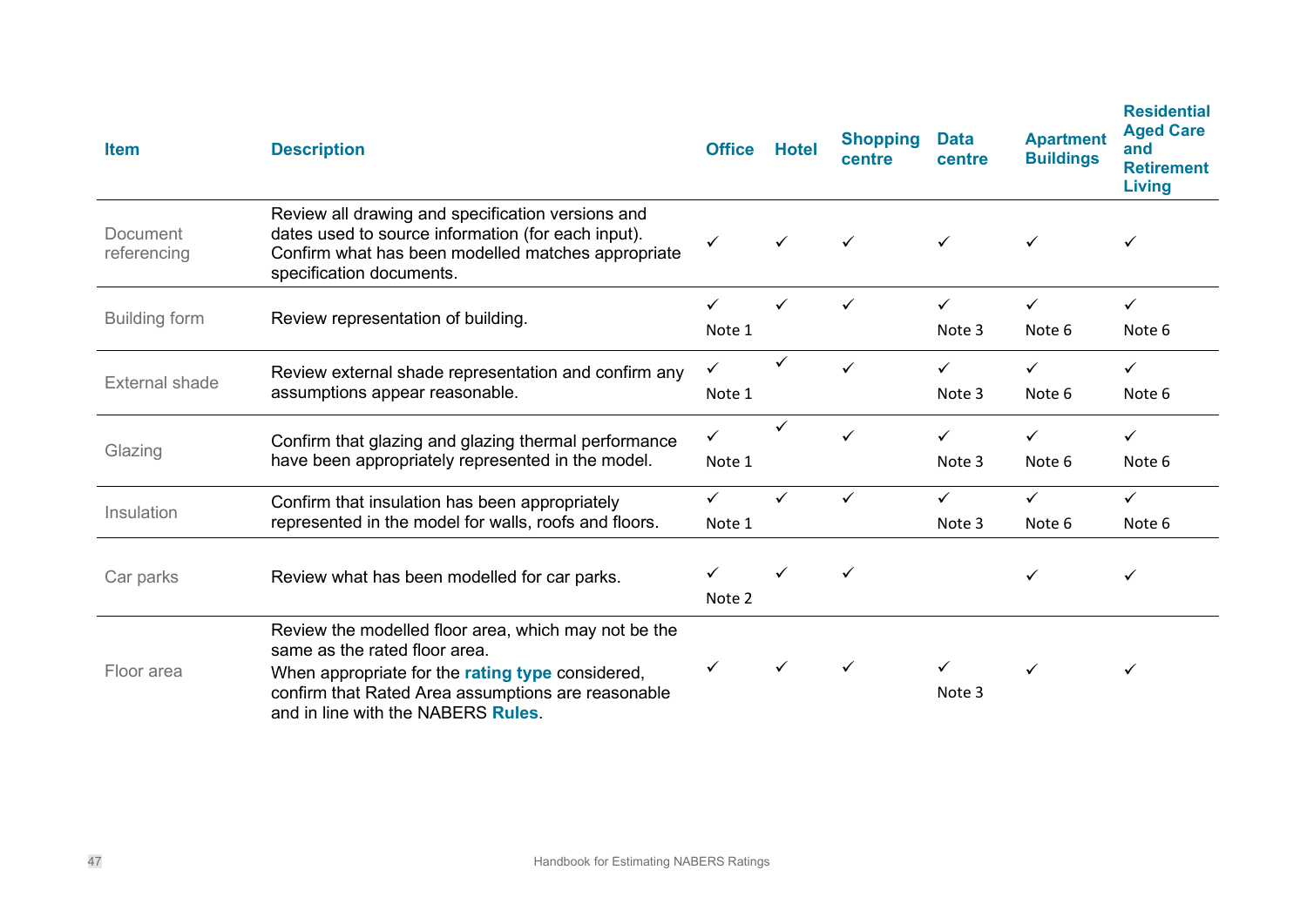| <b>Item</b> | <b>Description</b>                                                                                                                                                                                                                                                                                                                                                                                          | <b>Office</b> | <b>Hotel</b> | <b>Shopping</b><br>centre | <b>Data</b><br>centre | <b>Apartment</b><br><b>Buildings</b> | <b>Residential</b><br><b>Aged Care</b><br>and<br><b>Retirement</b><br><b>Living</b> |
|-------------|-------------------------------------------------------------------------------------------------------------------------------------------------------------------------------------------------------------------------------------------------------------------------------------------------------------------------------------------------------------------------------------------------------------|---------------|--------------|---------------------------|-----------------------|--------------------------------------|-------------------------------------------------------------------------------------|
| Lighting    | Lighting Power Density: Confirm that lighting power<br>densities have been appropriately represented in the<br>model. Confirm density used is appropriate and does<br>not have unconsidered impacts on heat loads or<br>energy estimation.                                                                                                                                                                  |               |              |                           |                       |                                      |                                                                                     |
|             | Lighting hours: Review schedule and assumptions<br>about the operation of cleaners or after-hours workers<br>on site. Confirm it has been appropriately modelled.                                                                                                                                                                                                                                           |               | ✓            |                           | Note 3                |                                      |                                                                                     |
|             | <b>Lighting Controls: Review modelled controls and</b><br>assumptions. Confirm assumptions match control brief.                                                                                                                                                                                                                                                                                             |               |              |                           |                       |                                      |                                                                                     |
| Equipment   | <b>Equipment Density: Confirm that equipment densities</b><br>have been appropriately represented in the model.<br>Confirm density assumptions have been appropriately<br>documented (equipment type, power consumption per<br>unit and number of units) and do not have further<br>impacts on energy estimation.<br>Review assumptions made for equipment load per<br>person or per space (if applicable). |               |              |                           |                       | ✓                                    | $\checkmark$                                                                        |
|             | <b>Equipment Hours: Review assumed pattern of</b><br>equipment use and the consequent effective<br>equipment operating hours.                                                                                                                                                                                                                                                                               |               |              |                           |                       |                                      |                                                                                     |

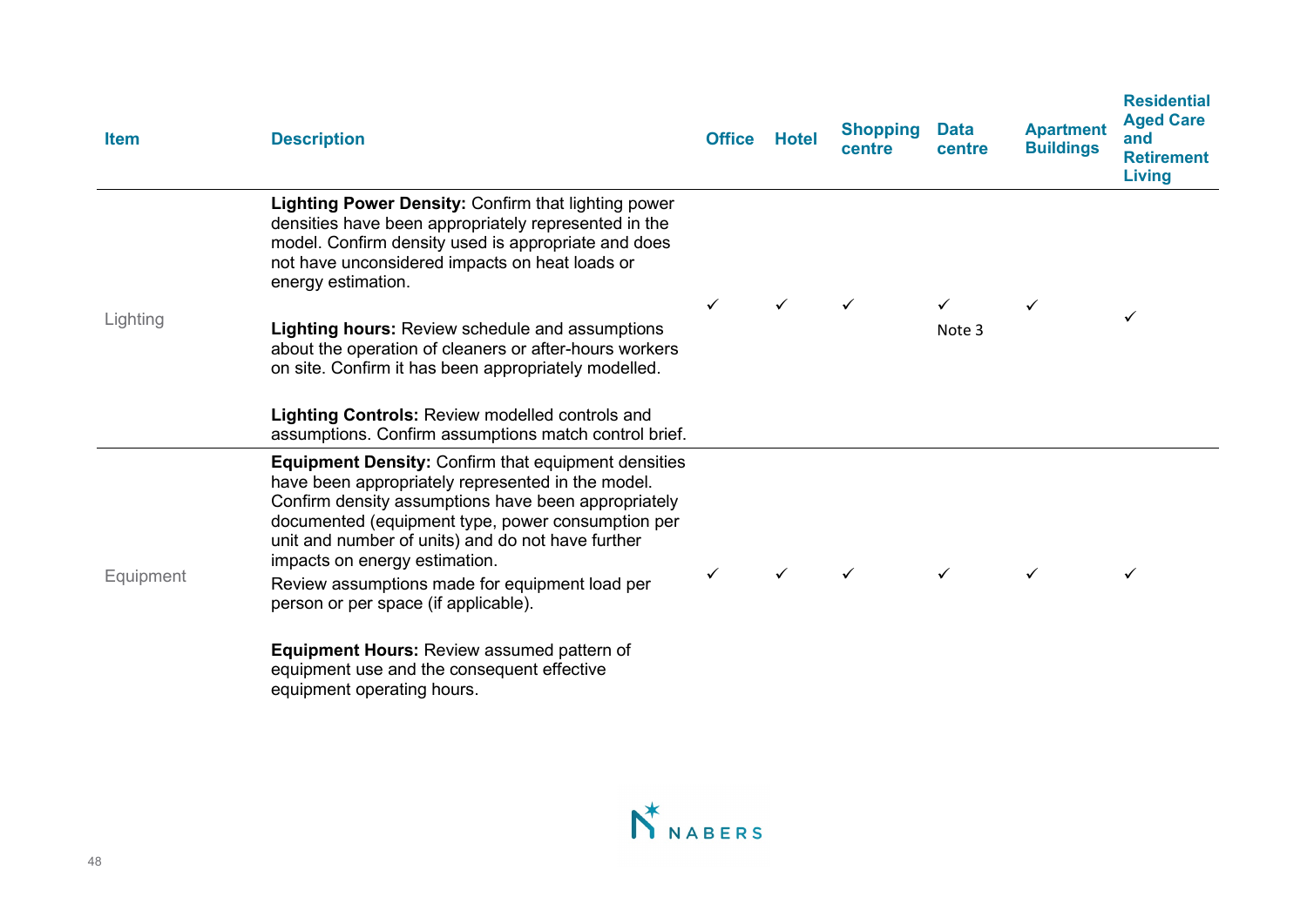| <b>Item</b>             | <b>Description</b>                                                                                                                                                                                                                                                                                                                                                                                                                                                                                                    | <b>Office</b>          | <b>Hotel</b> | <b>Shopping</b><br>centre | <b>Data</b><br>centre | <b>Apartment</b><br><b>Buildings</b> | <b>Residential</b><br><b>Aged Care</b><br>and<br><b>Retirement</b><br><b>Living</b> |
|-------------------------|-----------------------------------------------------------------------------------------------------------------------------------------------------------------------------------------------------------------------------------------------------------------------------------------------------------------------------------------------------------------------------------------------------------------------------------------------------------------------------------------------------------------------|------------------------|--------------|---------------------------|-----------------------|--------------------------------------|-------------------------------------------------------------------------------------|
| Occupancy               | <b>Occupant density: Review the figure used.</b>                                                                                                                                                                                                                                                                                                                                                                                                                                                                      |                        | ✓            | ✓                         | $\checkmark$          | ✓                                    | $\checkmark$                                                                        |
|                         | <b>Occupancy hours:</b> Review the hours assumed for<br>each space and confirm they appear reasonable.                                                                                                                                                                                                                                                                                                                                                                                                                |                        |              |                           | Note 4                | Note 7                               | Note 7                                                                              |
| HVAC system type        | Review the system that has been modelled.<br>Confirm there are no unacceptable differences<br>between modelled system and specified and/or<br>designed system.                                                                                                                                                                                                                                                                                                                                                        | $\checkmark$<br>Note 1 | ✓            |                           | ✓<br>Note 3           | ✓<br>Note 6                          | $\checkmark$<br>Note 6                                                              |
| <b>HVAC</b> hours       | Review the hours of operation of the HVAC Plant.                                                                                                                                                                                                                                                                                                                                                                                                                                                                      | ✓<br>Note 1            | ✓            |                           |                       | ✓<br>Note 6                          | $\checkmark$<br>Note 6                                                              |
| <b>HVAC</b> after-hours | Review the representation of after-hours operation<br>used and confirm it appears reasonable.                                                                                                                                                                                                                                                                                                                                                                                                                         | $\checkmark$<br>Note 1 | ✓            | ✓                         |                       | $\checkmark$<br>Note 6               | $\checkmark$<br>Note 6                                                              |
| <b>HVAC plant</b>       | Confirm that all components of HVAC plant have been<br>appropriately represented in the model. Specifically,<br>review assumptions for any areas where the simulation<br>was allowed to default rather than use data from the<br>design.<br>Review all parameters that could impact the predicted<br>energy consumption (efficiencies, plant size, capacity<br>of the system to operate at part load/low load).<br>Review all included miscellaneous plant (e.g. toilet<br>exhaust systems) and confirm completeness. | ✓<br>Note 1            |              |                           | ✓<br>Note 3           | ✓<br>Note 6                          | ✓<br>Note 6                                                                         |
| <b>HVAC zoning</b>      | Review the zoning of HVAC.<br>Confirm this has been taken into consideration when<br>estimating the AHAC hours for a NABERS rating                                                                                                                                                                                                                                                                                                                                                                                    | ✓<br>Note 1            | Note 3       |                           | ✓<br>Note 3           | ✓<br>Note 6                          | ✓<br>Note 6                                                                         |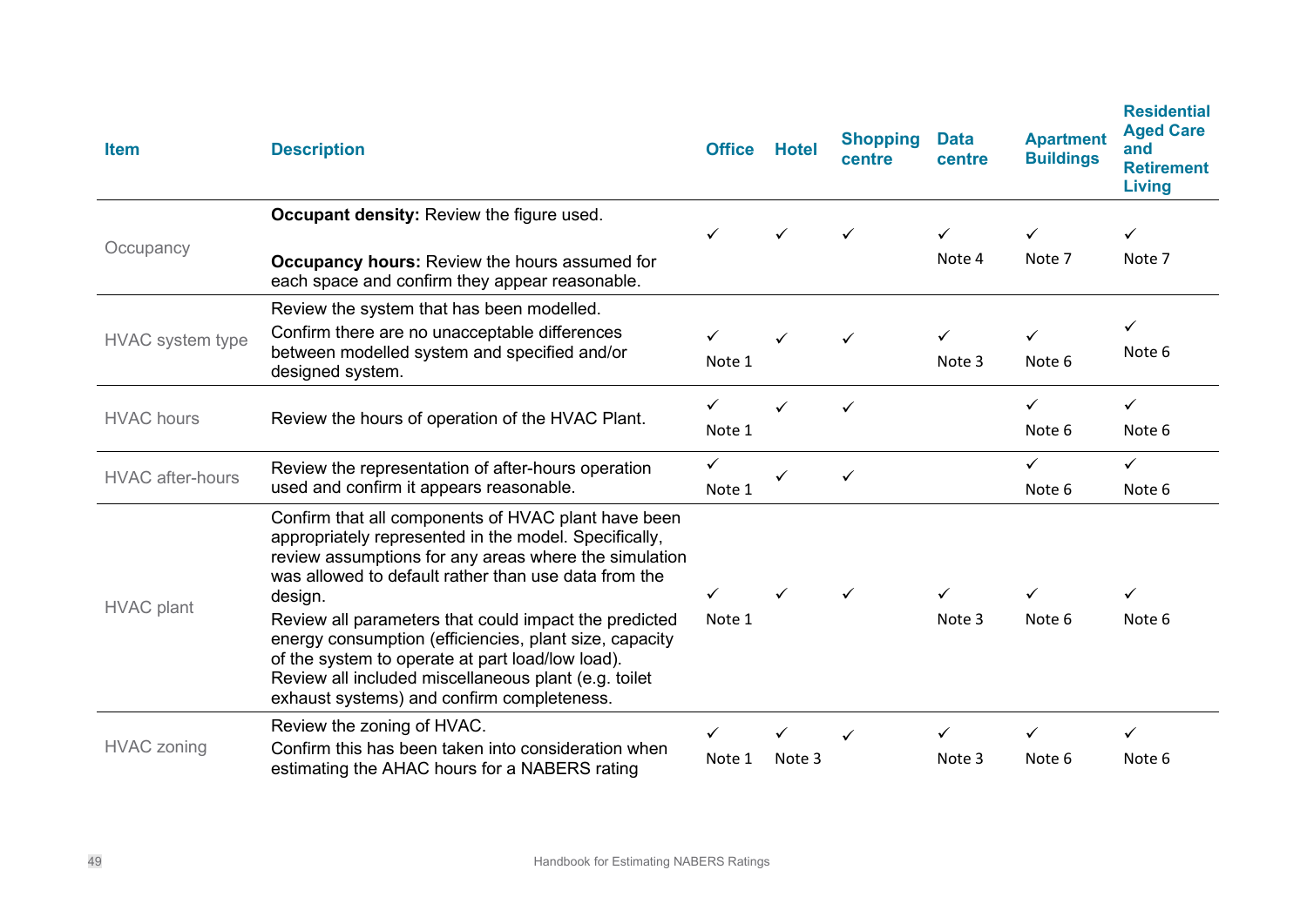| <b>Item</b>                                                 | <b>Description</b>                                                                                                                                                                                                                                            | <b>Office</b>          | <b>Hotel</b> | <b>Shopping</b><br>centre | <b>Data</b><br>centre | <b>Apartment</b><br><b>Buildings</b> | <b>Residential</b><br><b>Aged Care</b><br>and<br><b>Retirement</b><br><b>Living</b> |
|-------------------------------------------------------------|---------------------------------------------------------------------------------------------------------------------------------------------------------------------------------------------------------------------------------------------------------------|------------------------|--------------|---------------------------|-----------------------|--------------------------------------|-------------------------------------------------------------------------------------|
| <b>HVAC</b> control                                         | Review the differences between the known or likely<br>control methodologies of the actual system and those<br>modelled.<br>Confirm assumptions and modelled inputs appear<br>reasonable.<br>Confirm that modelled HVAC control is based on<br>control briefs. | $\checkmark$<br>Note 1 | ✓            | ✓                         | ✓<br>Note 3           | ✓<br>Note 6                          | $\checkmark$<br>Note 6                                                              |
| Infiltration                                                | Review how infiltration is modelled in internal and<br>external zones.<br>Confirm assumptions and modelled inputs appear<br>reasonable.                                                                                                                       | Note 1                 |              |                           | Note 3                | ✓<br>Note 6                          | ✓<br>Note 6                                                                         |
| Domestic hot water                                          | Review system type and end-use fitting selections (e.g.<br>shower heads and taps).<br>Review assumptions regarding use of hot water (e.g.<br>per occupant) and modelled hot water distribution<br>losses.                                                     |                        | ✓<br>Note 5  |                           |                       | ✓<br>Note 5                          | ✓<br>Note 5                                                                         |
| Trading days /<br>trading hours                             | Review trading days and confirm that other schedules<br>are developed with a consideration of trading days.                                                                                                                                                   |                        |              | ✓                         |                       |                                      |                                                                                     |
| Room rental rate<br>and number of<br>occupants per<br>room. | Confirm that this has been described explicitly and / or<br>built into the occupancy schedule.                                                                                                                                                                |                        |              |                           |                       |                                      | ✓                                                                                   |
| Swimming pool<br>area and heating<br>arrangements           | Review the area, heating hot water plant, distribution<br>equipment, and controls modelled.                                                                                                                                                                   |                        | ✓            |                           |                       | ✓<br>Note 8                          | ✓<br>Note 8                                                                         |

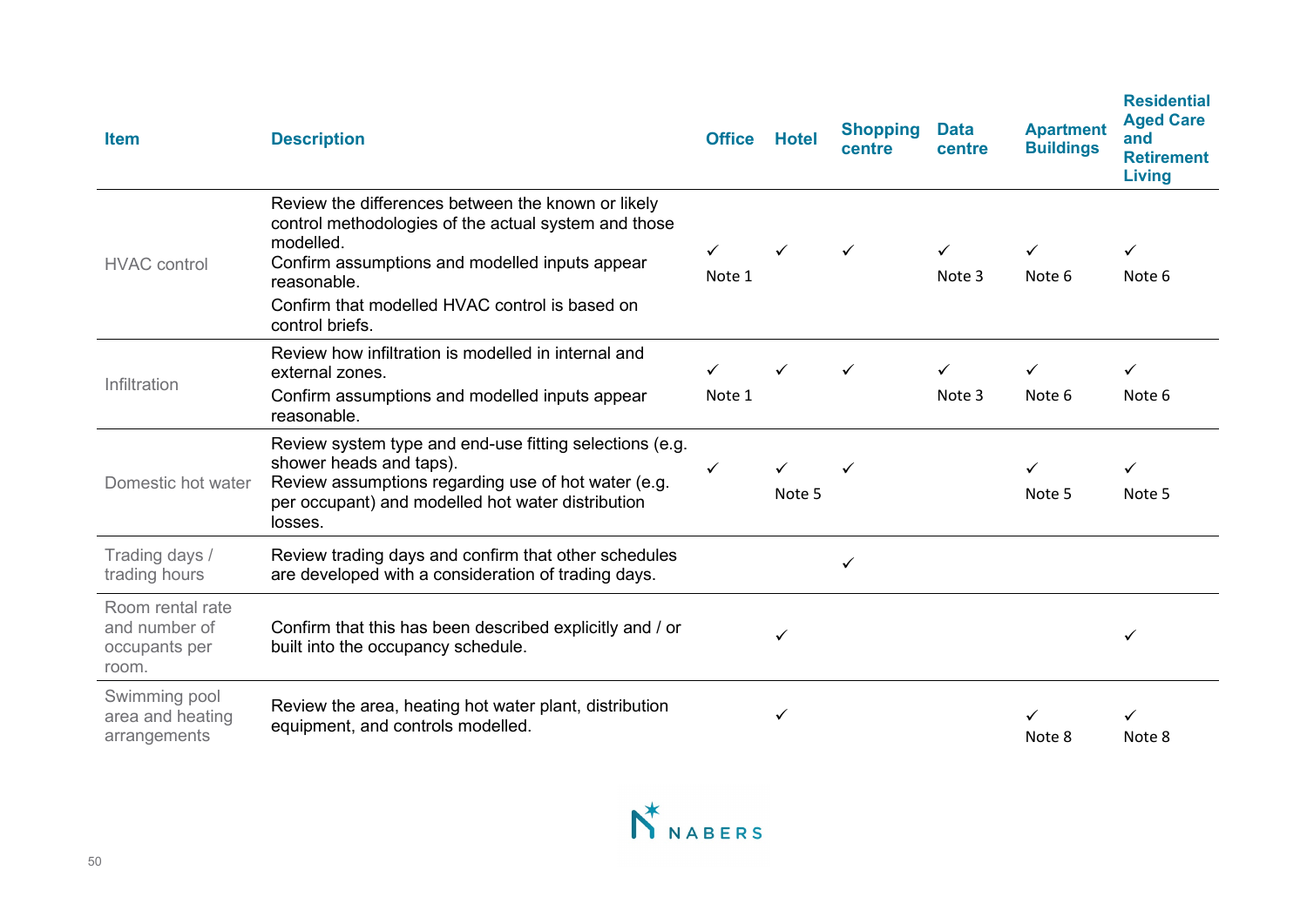| <b>Item</b>                         | <b>Description</b>                                                                                                                         | <b>Office</b> | <b>Hotel</b> | <b>Shopping</b><br>centre | Data<br>centre | <b>Apartment</b><br><b>Buildings</b> | <b>Residential</b><br><b>Aged Care</b><br>and<br><b>Retirement</b><br><b>Living</b> |
|-------------------------------------|--------------------------------------------------------------------------------------------------------------------------------------------|---------------|--------------|---------------------------|----------------|--------------------------------------|-------------------------------------------------------------------------------------|
| <b>Metering requirements</b>        |                                                                                                                                            |               |              |                           |                |                                      |                                                                                     |
|                                     | Review the locations and coverage descriptions of all<br>meters.<br>Confirm what has been modelled is specified in design<br>documents.    |               |              |                           |                |                                      |                                                                                     |
| Meter descriptions<br>and locations | Confirm arrangement of proposed meters and<br>submeters results in appropriately metered end uses<br>for the relevant NABERS rating scope. |               | $\checkmark$ | $\checkmark$              |                | $\checkmark$                         | $\checkmark$                                                                        |
|                                     | Confirm any required apportioning can be calculated in<br>line with NABERS Rules for any shared services or<br>facilities.                 |               |              |                           |                |                                      |                                                                                     |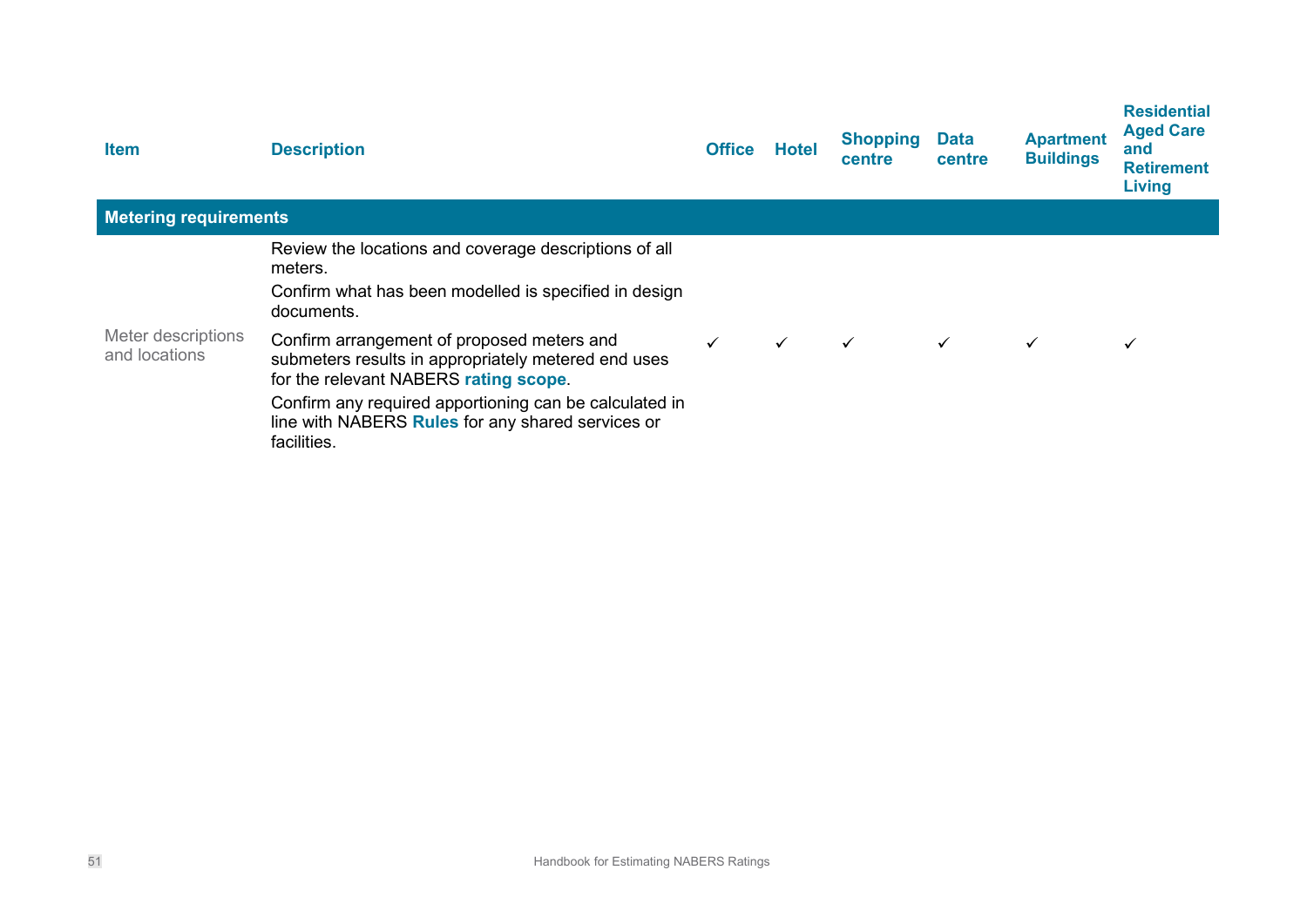| <b>Item</b>                                   | <b>Office</b><br><b>Description</b>                                                                                                                                                                                                                                                                                                                                                                      |            | Hotel                       | <b>Shopping</b><br>centre | <b>Data</b><br>centre | <b>Apartment</b><br><b>Buildings</b> | <b>Residential</b><br><b>Aged Care</b><br>and<br><b>Retirement</b><br><b>Living</b> |
|-----------------------------------------------|----------------------------------------------------------------------------------------------------------------------------------------------------------------------------------------------------------------------------------------------------------------------------------------------------------------------------------------------------------------------------------------------------------|------------|-----------------------------|---------------------------|-----------------------|--------------------------------------|-------------------------------------------------------------------------------------|
| <b>Simulation results</b>                     |                                                                                                                                                                                                                                                                                                                                                                                                          |            |                             |                           |                       |                                      |                                                                                     |
| Off-axis scenarios                            | Confirm a minimum of two models, including the base<br>case model and one off-axis model including four<br>off-axis scenarios, have been modelled.<br>Review description of <b>off-axis scenarios</b> and confirm<br>inputs and purpose are reasonable.<br>Confirm the impact on modelling margins is reasonable<br>and assess the impact of changing emission factors on<br>performance rating results. |            | ✓                           | ✓                         | $\checkmark$          | ✓                                    |                                                                                     |
| <b>NABERS</b> rating<br>inputs                | Review NABERS inputs for the base case model and<br>off-axis model. Confirm they are in accordance with<br>the Rules, and match the design documentation,<br>model inputs and the assumptions used.<br>Confirm <b>Estimates</b> or assumptions for these items are<br>reasonable.                                                                                                                        | ✓          | ✓                           | ✓                         | $\checkmark$          | ✓                                    |                                                                                     |
| <b>NABERS</b> rating<br>energy<br>consumption | Review information provided for the base case model<br>and off-axis model.<br>Confirm total included energy use figures are in<br>accordance with the model and calculation outputs.<br>Confirm a suitable modelling margin has been used for<br>the base case model.<br>Highlight any risks with the modelling margin.                                                                                  | ✓          | ✓                           |                           | $\checkmark$          | ✓                                    |                                                                                     |
| <b>NABERS</b> rating<br>results summary       | Review estimated performance in MJ / [rating unit], kg<br>CO2-e and NABERS Energy Stars.<br>Review scenarios and caveats and confirm<br>reasonable.                                                                                                                                                                                                                                                      | ✓<br>MJ/m2 | $\checkmark$<br>MJ/<br>room | ✓<br>MJ/m2                | ✓<br>Note 9           | $\checkmark$<br>MJ/<br>apartment     | MJ/m2                                                                               |

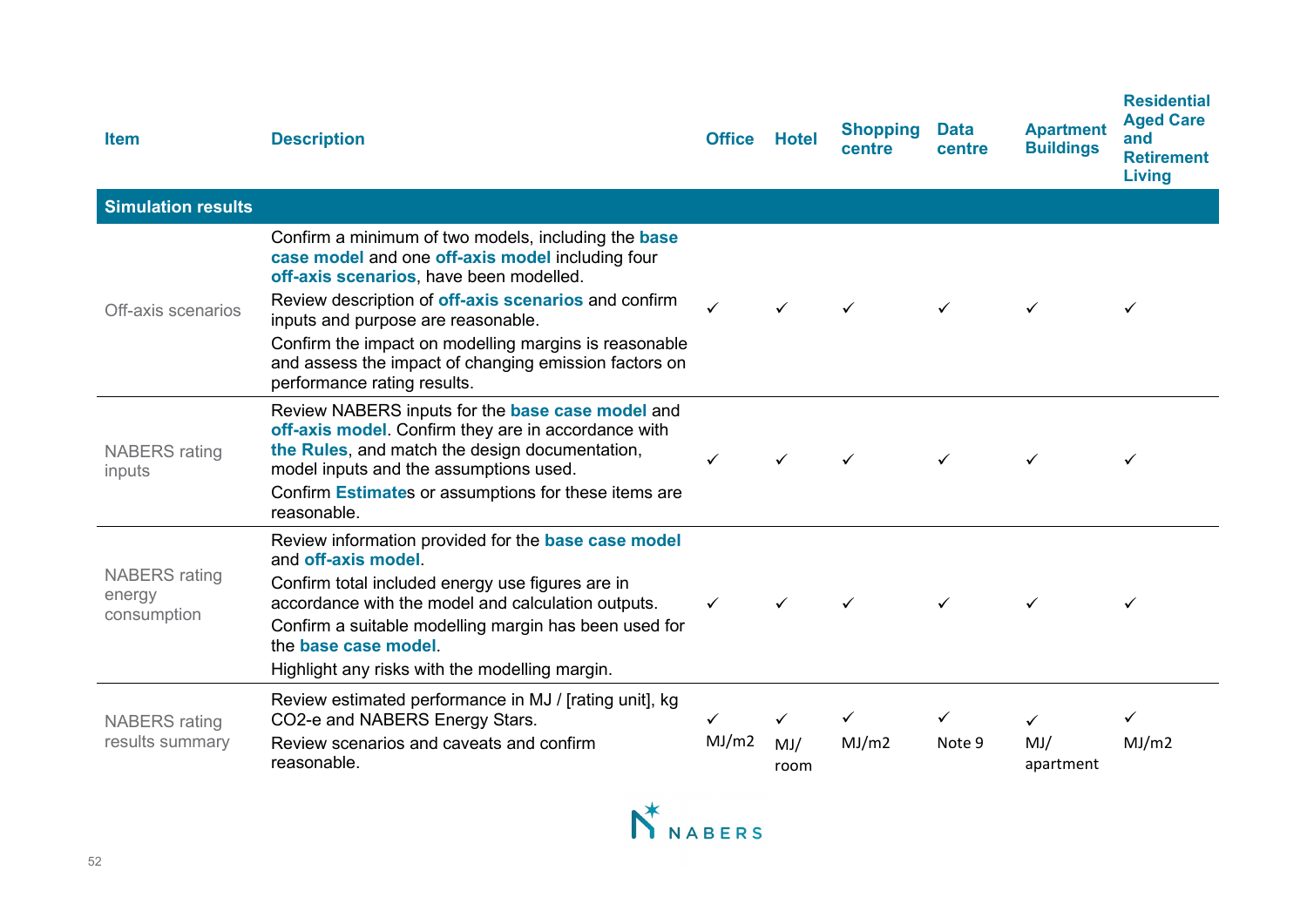| <b>Item</b>                        | <b>Description</b>                                                                                                                                                                                                                                                                                                                                                                  | <b>Office</b> | <b>Hotel</b> | <b>Shopping</b><br>centres= | <b>Data</b><br>centre | <b>Apartment</b><br><b>Building</b> | <b>Residential</b><br><b>Aged Care</b><br>and<br><b>Retirement</b><br><b>Living</b> |
|------------------------------------|-------------------------------------------------------------------------------------------------------------------------------------------------------------------------------------------------------------------------------------------------------------------------------------------------------------------------------------------------------------------------------------|---------------|--------------|-----------------------------|-----------------------|-------------------------------------|-------------------------------------------------------------------------------------|
| <b>Design and equipment review</b> |                                                                                                                                                                                                                                                                                                                                                                                     |               |              |                             |                       |                                     |                                                                                     |
| <b>Design Review</b>               | Review design features and confirm they are<br>capable of achieving project-specific requirements.<br>Review design features and confirm they are<br>capable of achieving intended outcomes and good<br>environmental performance.                                                                                                                                                  | $\checkmark$  | $\checkmark$ | $\checkmark$                |                       | $\checkmark$                        | $\checkmark$                                                                        |
| <b>Equipment review</b>            | Review equipment selection and confirm selections<br>are capable of achieving project-specific<br>requirements.<br>Review equipment selection and confirm selections<br>are capable of achieving intended outcomes and<br>good environmental performance.                                                                                                                           | ✓             |              |                             |                       |                                     | ✓                                                                                   |
| <b>Risk assessment</b>             |                                                                                                                                                                                                                                                                                                                                                                                     |               |              |                             |                       |                                     |                                                                                     |
| <b>Risk assessment</b>             | Review described risk factors, level of risk and<br>mitigation strategies and confirm that actions taken to<br>mitigate risks so far are appropriate.<br>Highlight any risks that have not been mitigated or<br>have been inappropriately mitigated.<br>Confirm stated risks are unlikely to prevent the building<br>achieving its targeted star rating if managed as<br>described. |               |              | $\checkmark$                |                       |                                     |                                                                                     |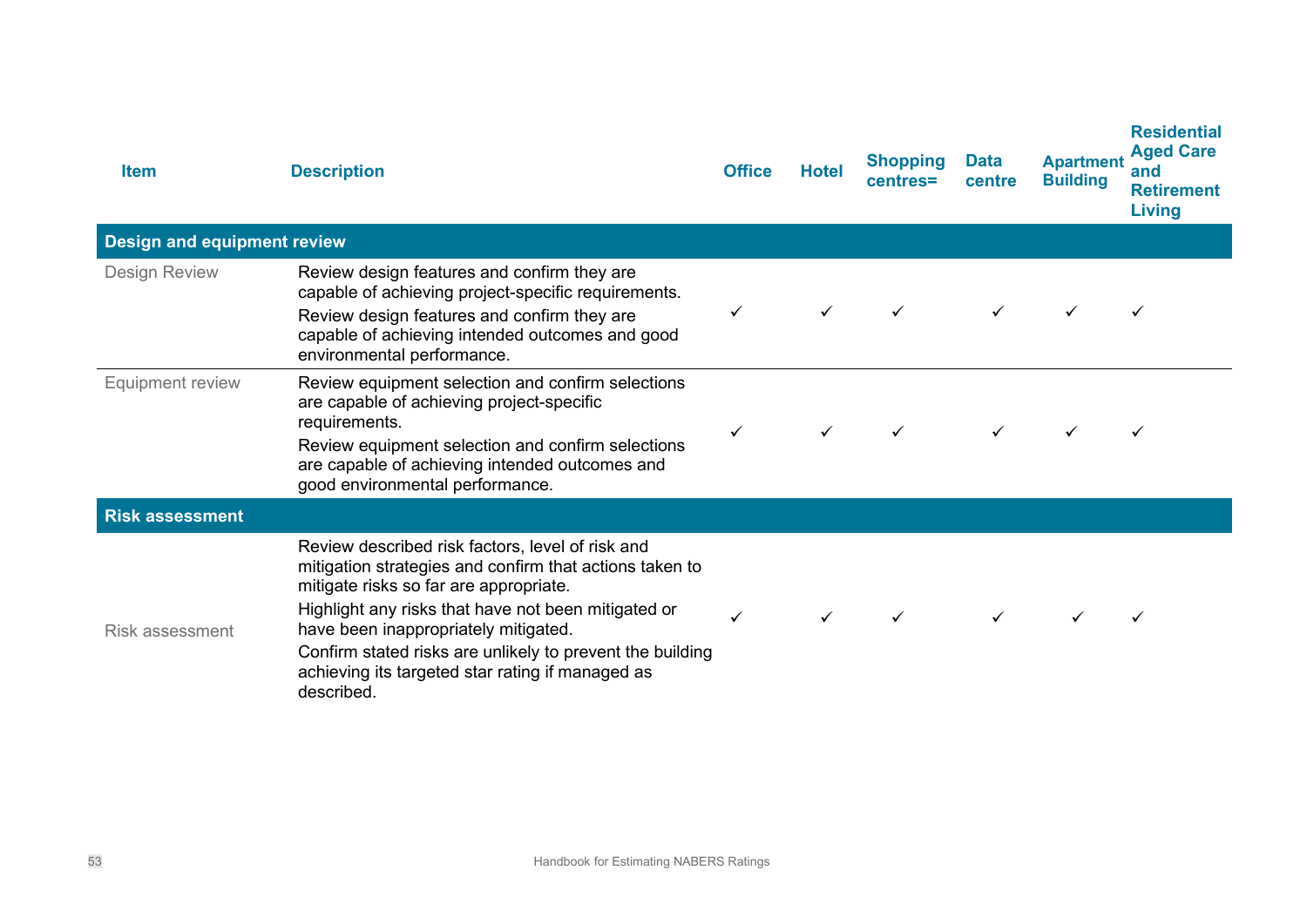|                      | Review Estimator comments on system and plant<br>performance.<br>Confirm inputs and assumptions are appropriate.<br>Review additional information provided and confirm<br>percentage hours where temperature or load demands<br>aren't met are reasonable and as expected.<br>Include a risk matrix table identifying the<br>probability/likelihood and severity of each risk factor. | ✓ | $\checkmark$ | $\checkmark$ |  | ✓ |  |
|----------------------|---------------------------------------------------------------------------------------------------------------------------------------------------------------------------------------------------------------------------------------------------------------------------------------------------------------------------------------------------------------------------------------|---|--------------|--------------|--|---|--|
| <b>Other items</b>   |                                                                                                                                                                                                                                                                                                                                                                                       |   |              |              |  |   |  |
| <b>Disclaimer</b>    | Review disclaimer in <b>Estimator</b> report and confirm it<br>meets minimum requirements and is reasonable for<br>the simulation.                                                                                                                                                                                                                                                    | ✓ |              |              |  |   |  |
| Compliance checklist | Review the compliance checklist prepared by the<br><b>Estimator</b> and confirm all items have been covered in<br>the report<br>If required, request any missing information before the<br>Independent Design Review is finalised.                                                                                                                                                    | ✓ |              |              |  |   |  |
| Commissioning plans  | Review commissioning plans and confirm they appear<br>to be good practice. If no commissioning plans are<br>available, assess risk for the project and recommend<br>future commissioning if required.                                                                                                                                                                                 |   | ✓            |              |  |   |  |
| <b>Notes</b>         |                                                                                                                                                                                                                                                                                                                                                                                       |   |              |              |  |   |  |
| Note 1               | May not be required for Independent Design Reviews used<br>with tenancy Commitment Agreements if no tenant AC<br>equipment is fitted.                                                                                                                                                                                                                                                 |   |              |              |  |   |  |
| Note 2               | Only applies to whole building and base building ratings.                                                                                                                                                                                                                                                                                                                             |   |              |              |  |   |  |
| Note 3               | Only applies to infrastructure and whole facility ratings.                                                                                                                                                                                                                                                                                                                            |   |              |              |  |   |  |
| Note 4               | Only applies to infrastructure and whole facility ratings if<br>there is occupancy within the data halls.                                                                                                                                                                                                                                                                             |   |              |              |  |   |  |

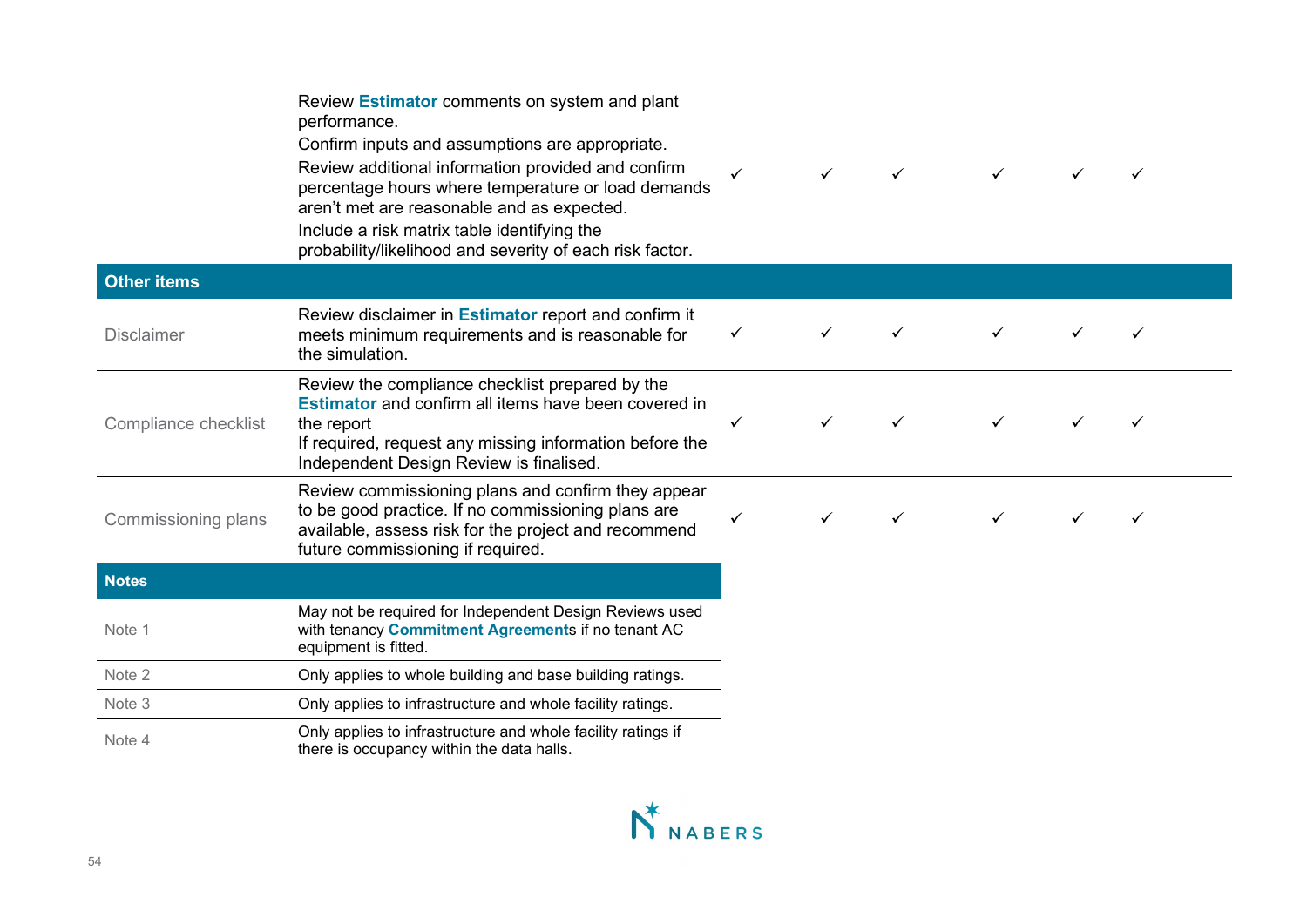| Note 5 | Hot water is typically a minor end use for this space type<br>and an appropriate default may be used.                                                      |
|--------|------------------------------------------------------------------------------------------------------------------------------------------------------------|
| Note 6 | May not be required for Apartment Building or Retirement<br>Living IDRs if no common area HVAC system is installed.                                        |
| Note 7 | May not be required for Apartment Building or Retirement<br>Living IDRs if no occupied spaces are included in the rating,<br>in accordance with The Rules. |
| Note 8 | May not be required if no pool is included in the rating.                                                                                                  |
| Note 9 | kWh/GHz for IT equipment and whole facility ratings and<br>PUE for infrastructure ratings.                                                                 |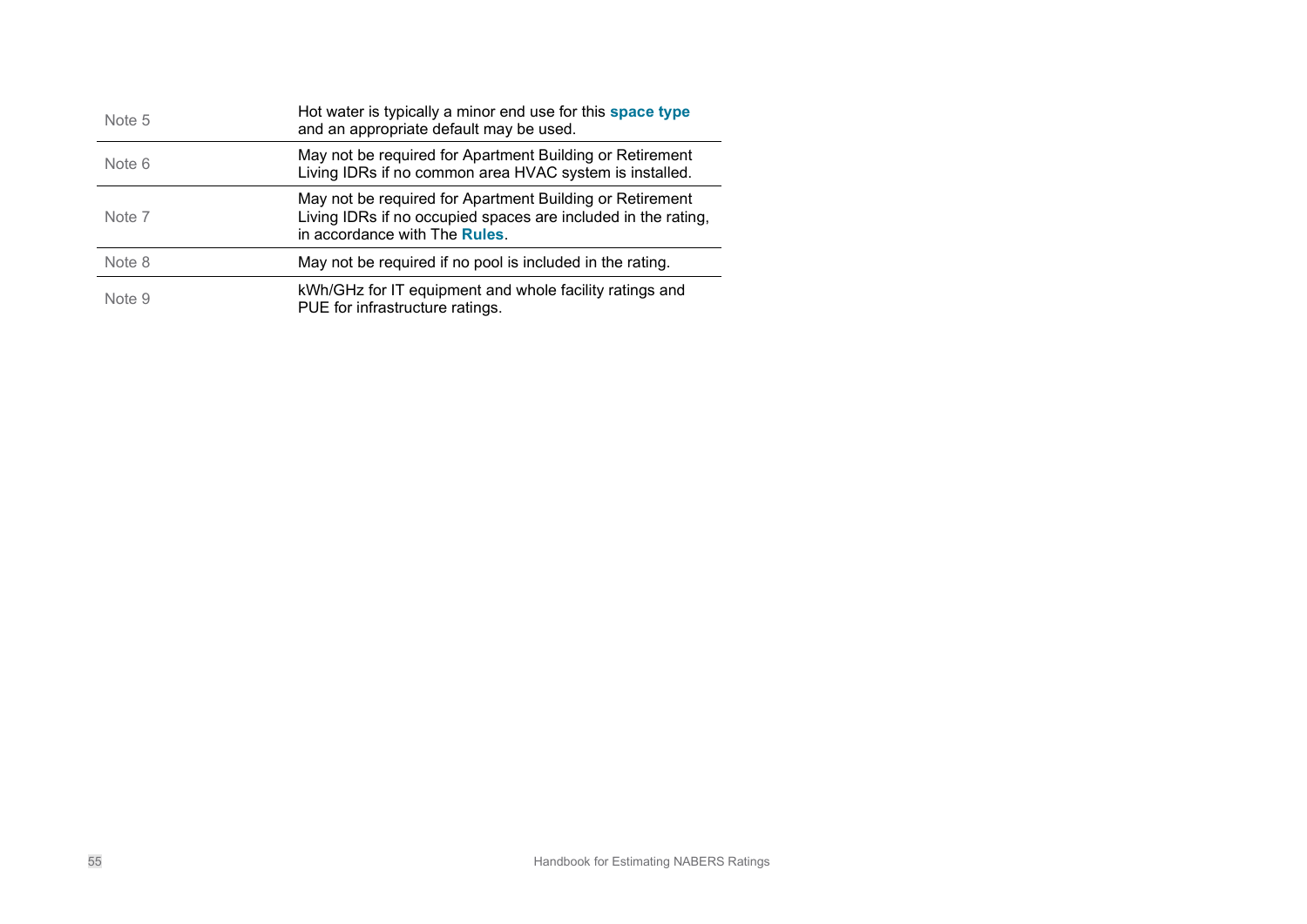## **5.2 Final risk checklist**

**[nabe](http://www.nabers.gov.au/)** table is intended to clearly summarise results of the review and clearly identify and detail Following the risk assessment process, Reviewers should complete the table below. The the risks that could prevent the project from achieving its targeted star rating. [Each risk](http://www.nabers.gov.au/)  should be detailed enough to enable the design team to clearly understand t[he issue and](http://www.nabers.gov.au/)  propose an action to address the issue or mitigate the risk. Reviewers can also propose potential mitigations or provide guidance on how the design could be made more efficient.

Risks that could jeopardise a model's ability to accurately represent the **space type** as designed and specified, or a design's ability to meet the star rating targeted, should be located at the top of the table for clarity and marked as 'high risk'.

This table is required to be included in all Independent Design Review reports to make it clear what the largest risks to achieving the target rating are and how these risks are being addressed. Reviewers may also choose to add a column to indicate the likelihood of a risk occurring so that high risk, high likelihood issues can be addressed as a priority.

| <b>Risk</b>                                                                                                                                             | <b>Comment</b>                                                                                                                                                                                                                                                                                                                                                                                                                                                                                                                 | <b>Potential mitigation</b><br>(optional)                                                                                                                                               | <b>Risk category</b> |
|---------------------------------------------------------------------------------------------------------------------------------------------------------|--------------------------------------------------------------------------------------------------------------------------------------------------------------------------------------------------------------------------------------------------------------------------------------------------------------------------------------------------------------------------------------------------------------------------------------------------------------------------------------------------------------------------------|-----------------------------------------------------------------------------------------------------------------------------------------------------------------------------------------|----------------------|
| Describe the identified<br>risk, e.g. "Modelled<br>hours of 70<br>hours/week are<br>unlikely to be accurate<br>and give a misleading<br>rating result." | Make any necessary<br>comments, e.g. "The<br>design team should<br>consider alternative<br>ways of reducing<br>energy consumption<br>in the building if more<br>appropriate rated<br>hours in the model<br>result in a decreased<br>rating result or a result<br>below the targeted<br>modelling margin. If<br>lower modelled hours<br>result in a decreased<br>rating result or a result<br>below the targeted<br>modelling margin,<br>there is a high risk the<br>building will not<br>achieve the targeted<br>star rating." | Describe a potential<br>solution, e.g.<br>"Consider modelling<br>rated hours of 45<br>hours/week and<br>ensuring that updated<br>results maintain the<br>targeted modelling<br>margin." | High                 |

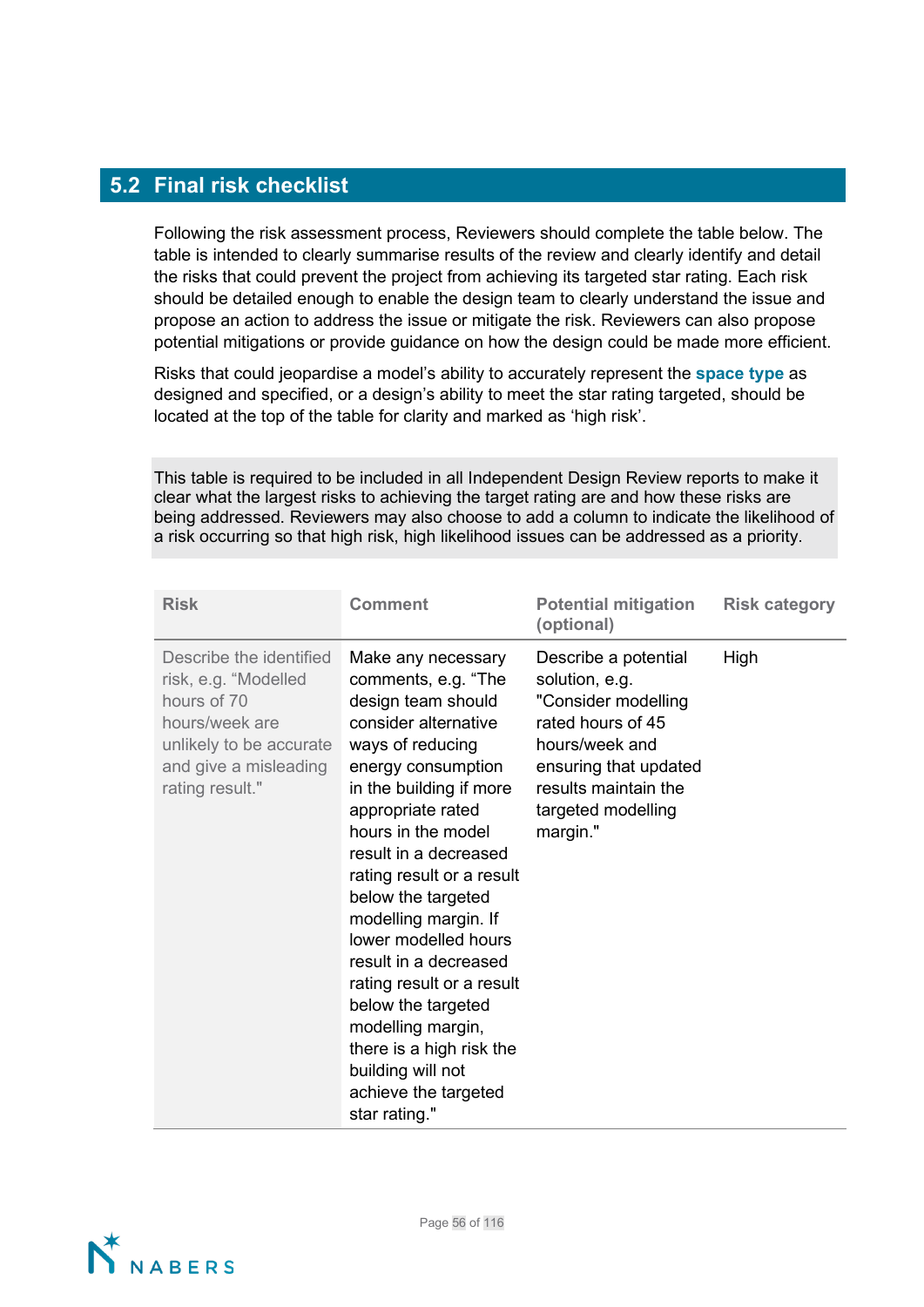| <b>Risk</b>                                                                                                                                                                                                                                                        | <b>Comment</b>                                                                                                                                                                                     | <b>Potential mitigation</b><br>(optional)                                                                                                                                                                                       | <b>Risk category</b> |
|--------------------------------------------------------------------------------------------------------------------------------------------------------------------------------------------------------------------------------------------------------------------|----------------------------------------------------------------------------------------------------------------------------------------------------------------------------------------------------|---------------------------------------------------------------------------------------------------------------------------------------------------------------------------------------------------------------------------------|----------------------|
| Describe the identified<br>risk, e.g. "Modelled<br>chilled water<br>efficiency at low load<br>is unlikely to be<br>accurate and may<br>give a misleading<br>rating result."                                                                                        | Make any necessary<br>comments, e.g.<br>"Chilled water system<br>efficiency modelled at<br>low loads appears<br>optimistic given the<br>current arrangement<br>of equally sized<br>chillers."      | Describe a potential<br>solution, e.g.<br>"Readjust model to<br>accurately represent<br>operation of specified<br>system. Consider<br>reviewing the chiller<br>arrangement or<br>staging to improve<br>efficiency at low load." | Medium               |
| Describe the identified<br>risk, e.g. "Design<br>documentation<br>specifies an optimum<br>start strategy for<br>mechanical<br>equipment, which has<br>not been effectively<br>modelled to<br>incorporate longer<br>pre-start periods on<br>very hot or cold days." | Make any necessary<br>comments, e.g. "The<br><b>Estimator should</b><br>model variable start<br>up conditions that<br>account for longer<br>pre-start periods for<br>key mechanical<br>equipment." | Describe a potential<br>solution, e.g.<br>"Consider 60-90<br>minute pre-start<br>periods in the middle<br>of summer and winter,<br>decreasing to 30-45<br>minutes in shoulder<br>seasons."                                      | Medium               |
|                                                                                                                                                                                                                                                                    | Repeat as necessary.                                                                                                                                                                               |                                                                                                                                                                                                                                 |                      |

## **5.3 Summary statement**

After completing the risk checklist, Reviewers must provide a clear, short summary in their report for the project stating that they are satisfied or not that the project is likely to achieve the targeted star rating. Reviewers can add conditions to this statement, based on the risks identified and suggestions made. Conditions could include that:

- Key or all identified risks are addressed
- Key or all suggestions are actioned
- Any other reasonable conditions are met.

If the Reviewer has significant doubts or concerns about a project reaching the targeted star rating, any steps that the Reviewer believes need to be taken to rectify the issue/s must be outlined to the applicant. Where necessary, a change to the star rating target could be considered by the applicant and discussed with the **National Administrator** before the Independent Design Review report is finalised and issued.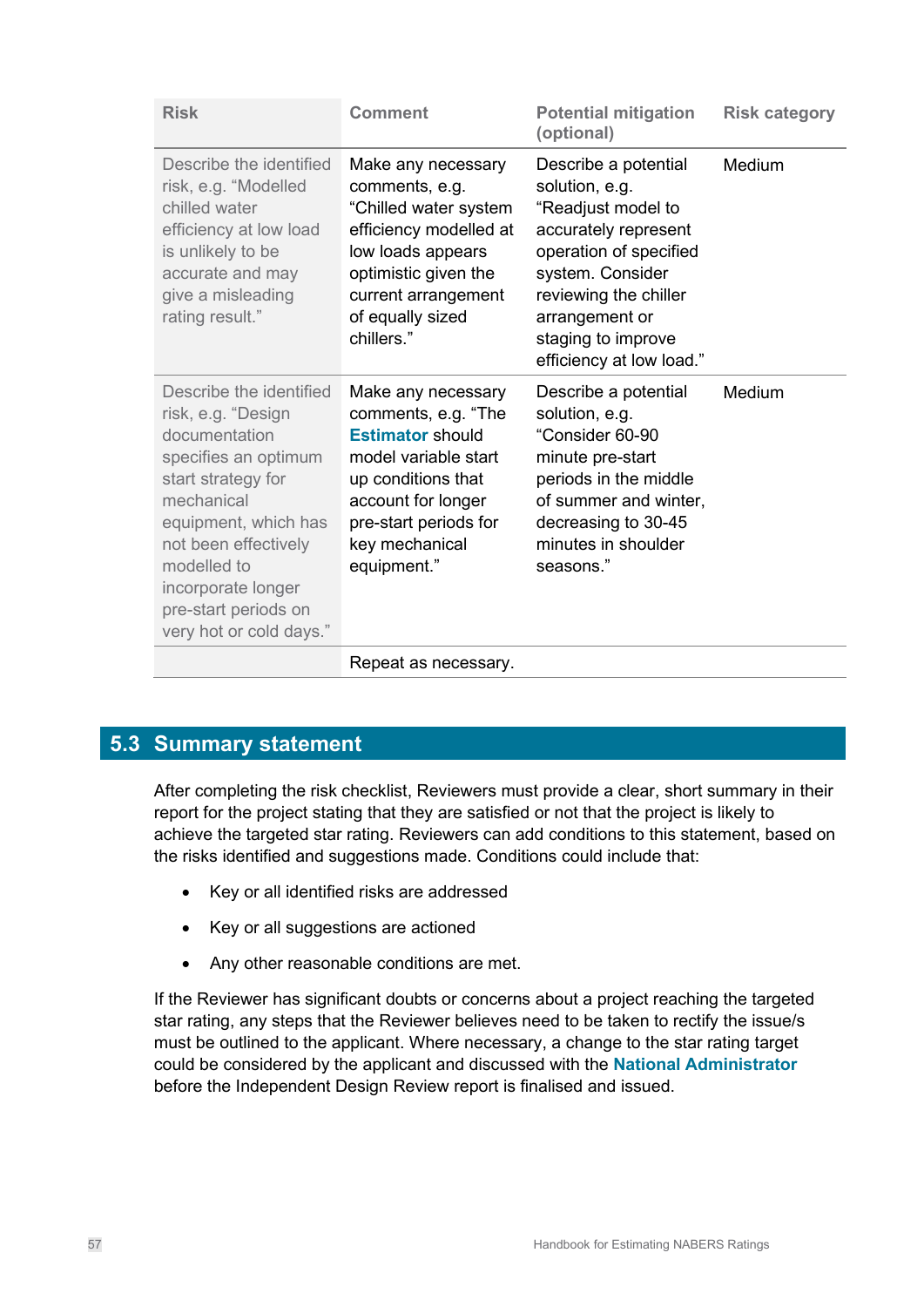# Appendix – Defaults

**Wherever possible, Estimates must include data from the design and expected operation of the space type being modelled.**

Where this is not available, the following defaults or other appropriate defaults [can be](http://www.nabers.gov.au/)  used. The **Estimator** must explain and justify any use of defaults.

## **6.1 Office – Base building**

## **6.1.1Occupancy**

Default peak occupancy can be set at 1 per 10 m². However, the maximum typical occupancy is 70% of the peak, as listed in the default schedule in Section 6.1.4.

## **6.1.2Equipment loads**

Installed equipment loads are likely to vary from zone-to-zone and this should be represented in the model. By default, zone loads should be set at 50%, 70%, and 90% of design equipment loads in ratios of 1:2:1 to give an average load of approximately 70% of the design equipment load. If the design equipment load is unknown, a default of 15 W/m2 should be used.

## **6.1.3Lighting**

The default lighting load in tenancies can be set at the relevant minimum compliance value as detailed in the National Construction Code.

#### **6.1.4 Schedules**

Default Schedules which can be used are provided below.

The schedules correspond notionally to a 50 hour a week schedule. However, this is sensitive to the relative size of the after-hours zones.

The "Saturdays (after-hours zones)" schedule (which operates the HVAC from 9.00am – midday on Saturday) can be applied to a single after-hours zone of the building (for example, the smaller of 10% of the building, one storey, or an individual and distinct tenancy with area greater than 5% of the total building).

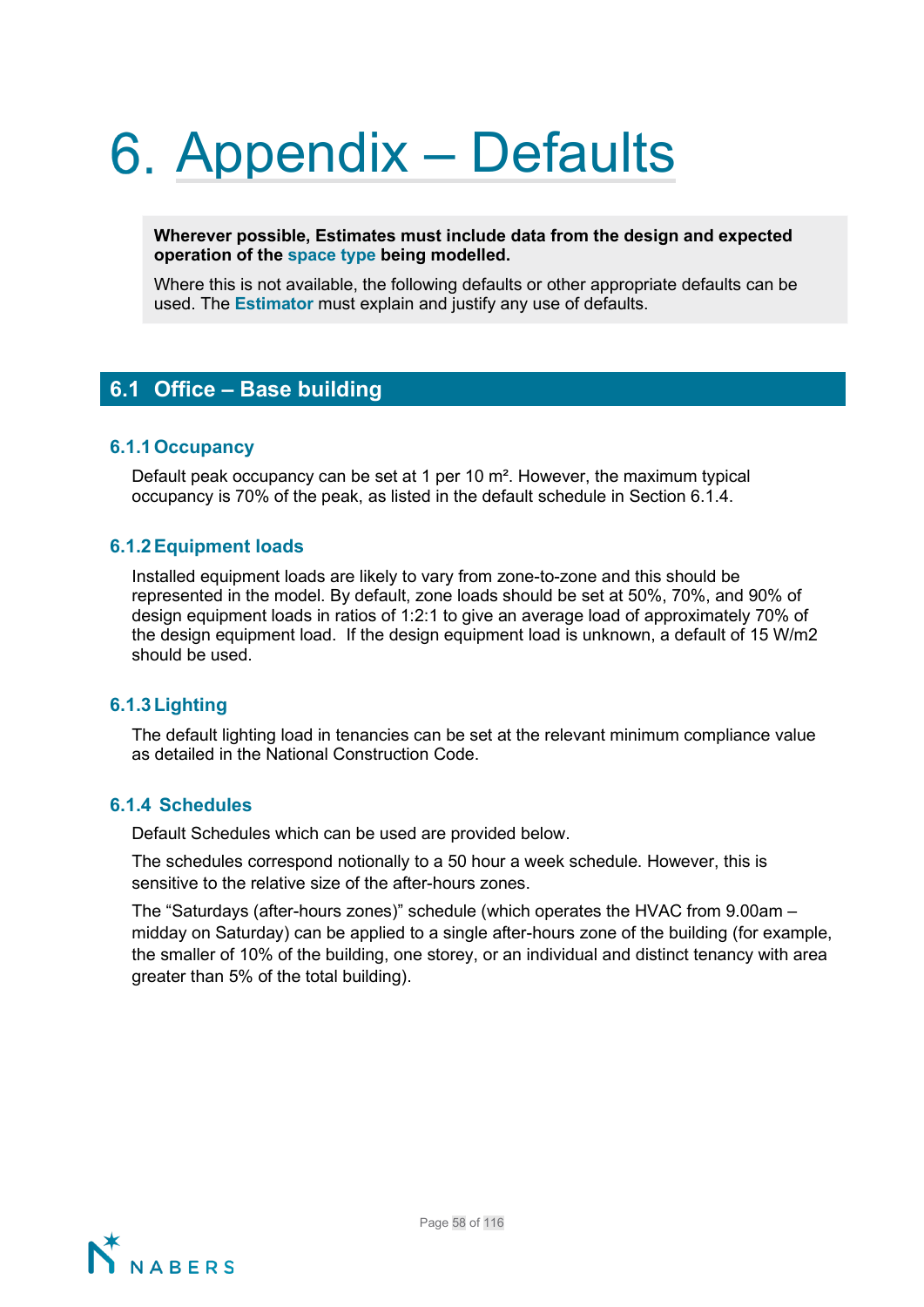## **Weekdays (All Zones)**

| <b>Time period</b> | <b>Occupancy</b> | <b>Lighting</b><br>(Automated<br>time of use<br>control) | <b>Lighting</b><br>(limited<br>control) | <b>Equipment</b> | <b>HVAC</b><br><b>Operation</b> |
|--------------------|------------------|----------------------------------------------------------|-----------------------------------------|------------------|---------------------------------|
| 0000-0100          | 0%               | 5%                                                       | 15%                                     | 25%              | Off                             |
| 0100-0200          | 0%               | 5%                                                       | 15%                                     | 25%              | Off                             |
| 0200-0300          | 0%               | 5%                                                       | 15%                                     | 25%              | Off                             |
| 0300-0400          | 0%               | 5%                                                       | 15%                                     | 25%              | Off                             |
| 0400-0500          | 0%               | 5%                                                       | 15%                                     | 25%              | Off                             |
| 0500-0600          | 0%               | 5%                                                       | 15%                                     | 25%              | Off                             |
| 0600-0700          | 0%               | 5%                                                       | 15%                                     | 25%              | Off                             |
| 0700-0800          | 10%              | 30%                                                      | 40%                                     | 65%              | On                              |
| 0800-0900          | 20%              | 75%                                                      | 90%                                     | 80%              | On                              |
| 0900-1000          | 70%              | 100%                                                     | 100%                                    | 100%             | On                              |
| 1000-1100          | 70%              | 100%                                                     | 100%                                    | 100%             | On                              |
| 1100-1200          | 70%              | 100%                                                     | 100%                                    | 100%             | On                              |
| 1200-1300          | 70%              | 100%                                                     | 100%                                    | 100%             | On                              |
| 1300-1400          | 70%              | 100%                                                     | 100%                                    | 100%             | On                              |
| 1400-1500          | 70%              | 100%                                                     | 100%                                    | 100%             | On                              |
| 1500-1600          | 70%              | 100%                                                     | 100%                                    | 100%             | On                              |
| 1600-1700          | 70%              | 100%                                                     | 100%                                    | 100%             | On                              |
| 1700-1800          | 35%              | 75%                                                      | 80%                                     | 80%              | On                              |
| 1800-1900          | 10%              | 25%                                                      | 60%                                     | 65%              | Off                             |
| 1900-2000          | 5%               | 15%                                                      | 60%                                     | 55%              | Off                             |
| 2000-2100          | 5%               | 15%                                                      | 50%                                     | 25%              | Off                             |
| 2100-2200          | 0%               | 5%                                                       | 15%                                     | 25%              | Off                             |
| 2200-2300          | 0%               | 5%                                                       | 15%                                     | 25%              | Off                             |
| 2300-2400          | 0%               | 5%                                                       | 15%                                     | 25%              | Off                             |

## **Saturdays (after-hours zones)**

The below schedule (which operates the HVAC from 9.00am – midday on Saturday) can be applied to a single after-hours zone of the building (for example, the smaller of 10% of the building, one storey, or an individual and distinct tenancy with area greater than 5% of the total building).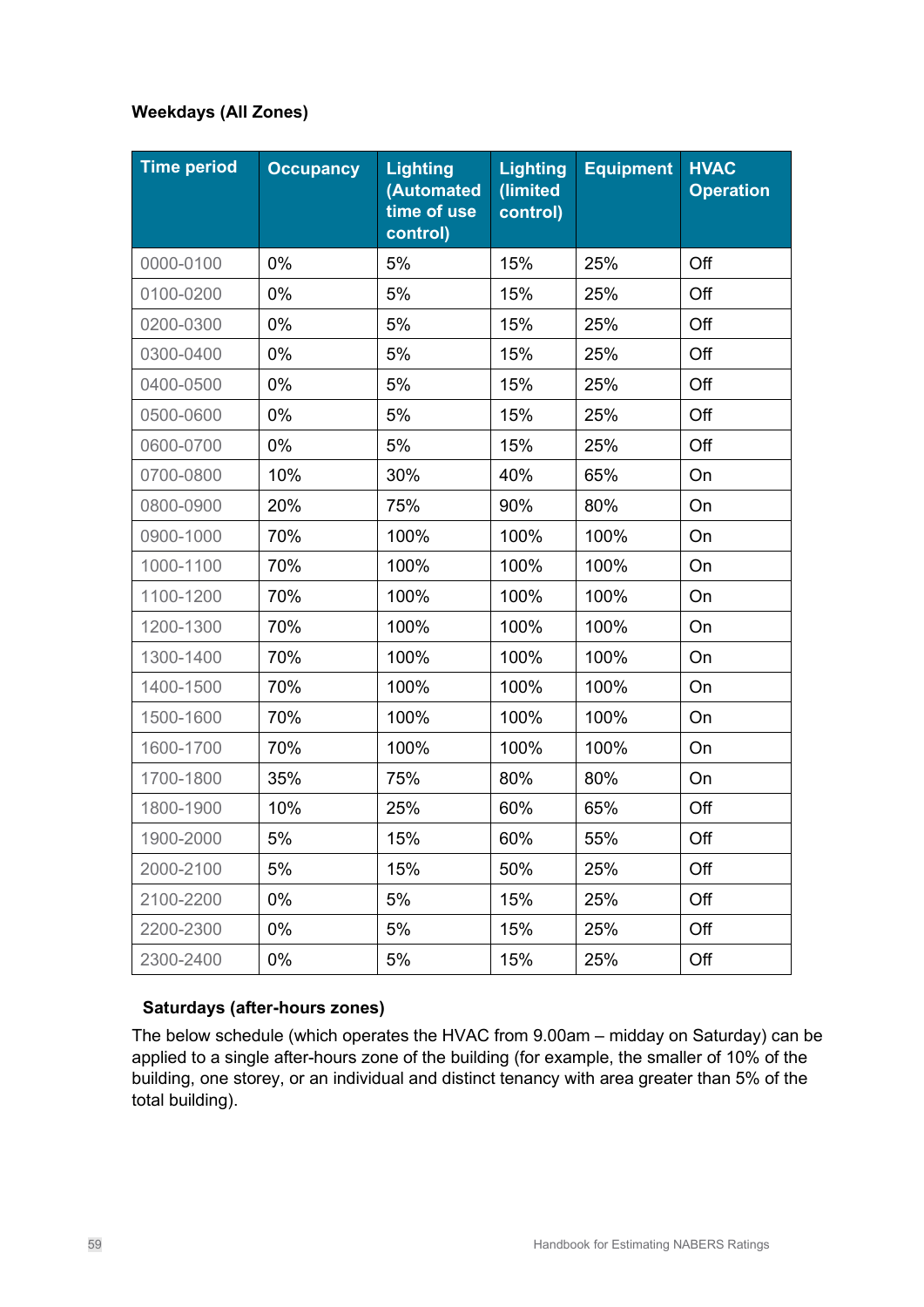| <b>Time period</b> | <b>Occupancy</b> | <b>Lighting</b><br>(Automated<br>time of use<br>control) | <b>Lighting</b><br>(limited<br>control) | <b>Equipment</b> | <b>HVAC</b><br><b>Operation</b> |
|--------------------|------------------|----------------------------------------------------------|-----------------------------------------|------------------|---------------------------------|
| 0000-0100          | 0%               | 5%                                                       | 15%                                     | 25%              | Off                             |
| 0100-0200          | 0%               | 5%                                                       | 15%                                     | 25%              | Off                             |
| 0200-0300          | 0%               | 5%                                                       | 15%                                     | 25%              | Off                             |
| 0300-0400          | 0%               | 5%                                                       | 15%                                     | 25%              | Off                             |
| 0400-0500          | 0%               | 5%                                                       | 15%                                     | 25%              | Off                             |
| 0500-0600          | 0%               | 5%                                                       | 15%                                     | 25%              | Off                             |
| 0600-0700          | 0%               | 5%                                                       | 15%                                     | 25%              | Off                             |
| 0700-0800          | 0%               | 5%                                                       | 15%                                     | 25%              | Off                             |
| 0800-0900          | 5%               | 40%                                                      | 25%                                     | 25%              | Off                             |
| 0900-1000          | 15%              | 40%                                                      | 40%                                     | 25%              | On                              |
| 1000-1100          | 15%              | 40%                                                      | 40%                                     | 25%              | On                              |
| 1100-1200          | 15%              | 40%                                                      | 40%                                     | 25%              | On                              |
| 1200-1300          | 5%               | 15%                                                      | 25%                                     | 25%              | Off                             |
| 1300-1400          | 5%               | 15%                                                      | 25%                                     | 25%              | Off                             |
| 1400-1500          | 5%               | 15%                                                      | 25%                                     | 25%              | Off                             |
| 1500-1600          | 5%               | 15%                                                      | 25%                                     | 25%              | Off                             |
| 1600-1700          | 5%               | 15%                                                      | 25%                                     | 25%              | Off                             |
| 1700-1800          | 0%               | 5%                                                       | 15%                                     | 25%              | Off                             |
| 1800-1900          | 0%               | 5%                                                       | 15%                                     | 25%              | Off                             |
| 1900-2000          | 0%               | 5%                                                       | 15%                                     | 25%              | Off                             |
| 2000-2100          | 0%               | 5%                                                       | 15%                                     | 25%              | Off                             |
| 2100-2200          | 0%               | 5%                                                       | 15%                                     | 25%              | Off                             |
| 2200-2300          | 0%               | 5%                                                       | 15%                                     | 25%              | Off                             |
| 2300-2400          | 0%               | 5%                                                       | 15%                                     | 25%              | Off                             |

**Weekends and Holidays (Non-after-hours zones) and Sundays and Holidays (Afterhours zones)**

| <b>Time</b><br>period | <b>Occupancy</b> | Lighting<br>(Automated<br>time of use<br>control) | <b>Lighting</b><br>(limited<br>control) | <b>Equipment</b> | <b>HVAC</b><br><b>Operation</b> |
|-----------------------|------------------|---------------------------------------------------|-----------------------------------------|------------------|---------------------------------|
| 0000-0100             | 0%               | 5%                                                | 15%                                     | 25%              | Off                             |
| 0100-0200             | 0%               | 5%                                                | 15%                                     | 25%              | Off                             |

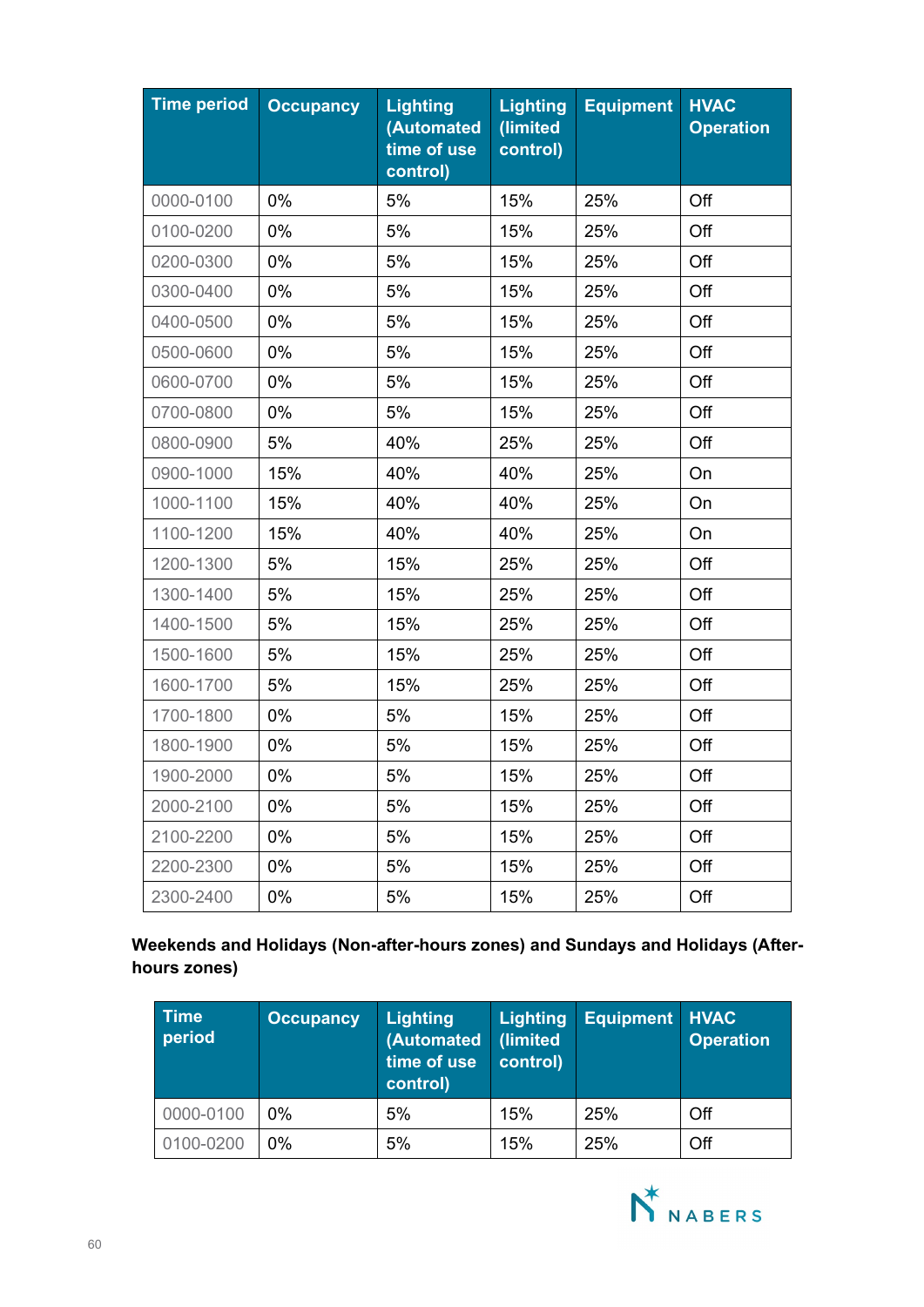| 0200-0300 | 0%    | 5%  | 15% | 25% | Off |
|-----------|-------|-----|-----|-----|-----|
| 0300-0400 | 0%    | 5%  | 15% | 25% | Off |
| 0400-0500 | 0%    | 5%  | 15% | 25% | Off |
| 0500-0600 | 0%    | 5%  | 15% | 25% | Off |
| 0600-0700 | 0%    | 5%  | 15% | 25% | Off |
| 0700-0800 | 0%    | 5%  | 15% | 25% | Off |
| 0800-0900 | 5%    | 15% | 25% | 25% | Off |
| 0900-1000 | 5%    | 15% | 25% | 25% | Off |
| 1000-1100 | 5%    | 15% | 25% | 25% | Off |
| 1100-1200 | 5%    | 15% | 25% | 25% | Off |
| 1200-1300 | 5%    | 15% | 25% | 25% | Off |
| 1300-1400 | 5%    | 15% | 25% | 25% | Off |
| 1400-1500 | 5%    | 15% | 25% | 25% | Off |
| 1500-1600 | 5%    | 15% | 25% | 25% | Off |
| 1600-1700 | 5%    | 15% | 25% | 25% | Off |
| 1700-1800 | $0\%$ | 5%  | 15% | 25% | Off |
| 1800-1900 | 0%    | 5%  | 15% | 25% | Off |
| 1900-2000 | 0%    | 5%  | 15% | 25% | Off |
| 2000-2100 | $0\%$ | 5%  | 15% | 25% | Off |
| 2100-2200 | 0%    | 5%  | 15% | 25% | Off |
| 2200-2300 | 0%    | 5%  | 15% | 25% | Off |
| 2300-2400 | 0%    | 5%  | 15% | 25% | Off |
|           |       |     |     |     |     |

## **6.1.5Tenant supplementary air-conditioning**

Where the tenant is unknown, the energy use can be estimated based on the following:

- COP as required by the Mandatory Energy Performance Standards (MEPS)
- Cooling loads at 50% of the system capacity for 10 hours each day
- Cooling loads at 20% of the system capacity for the remainder of the time.

Where the tenant is known, the energy use of the tenant units shall be derived on the basis described in Section 6.2. This can be used as an input to reasonable modelling of the cooling tower and pump operation.

## **6.1.6Vertical transportation**

Lift energy can be calculated using ISO 25745-2 (2015). Where this is impractical or unsuitable, the GBCA's Energy Consumption and Greenhouse Gas Emissions Calculator Guide available from [www.gbca.org.au](http://www.gbca.org.au/) can be used.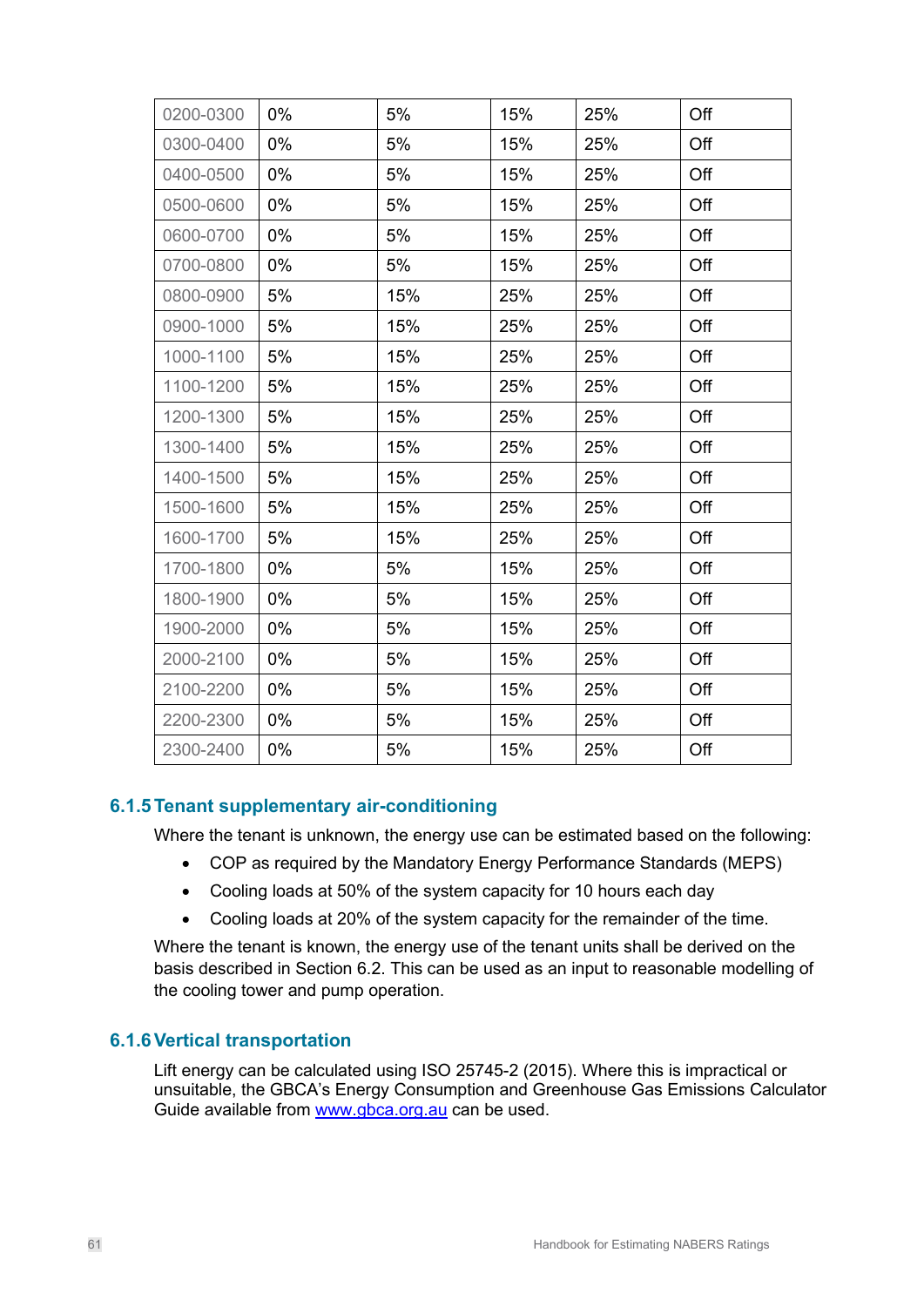## **6.1.7Domestic hot water**

A default which can be used for domestic hot water demand is 4L/person/day. If there are no end-of-trip facilities and if basin taps are WELS 4 star or above, it may be appropriate to use a lower demand **Estimate**. To convert the hot water demand **Estimate** to an energy consumption **Estimate**, the **Estimator** will need to consider distribution and generation losses. this can be done using the domestic hot water calculation method in the GBCA's Energy Consumption and Greenhouse Gas Emissions Calculator Guide available from [www.gbca.org.au.](http://www.gbca.org.au/)

## **6.1.8 Infiltration**

Where no envelope air tightness testing data is available (for example in a refurbished building or from a similar building), use 0.7 air changes per hour throughout all zones during hours when the zone has no mechanically supplied outside air and 0.35 air changes per hour at all other times.

## **6.2 Office – Tenancy**

## **6.2.1Occupancy**

The occupant density can be modelled as one person per workstation. The default schedule for occupancy is in Section 6.1.4.

## **6.2.2 Lighting power density**

The lighting power density must be modelled as per the tenancy fit out. No alternative is acceptable.

## **6.2.3 Lighting hours of use**

Lighting as per the expected operation should be modelled, with detailed assessment of the effectiveness of the intended controls.

By way of guidance:

- De-rate operating power from 100% to 90% where motion detectors control an area of 200 m2 or less, and motion sensors control groups of more than 6 fittings.
- De-rate operating power from 100% to 70% where motion detectors control groups of 3-6 light fittings
- De-rate operating power from 100% to 55% where motion detectors control groups of 2 or fewer light fittings.
- During daylight hours, de-rate operating power from 100% to 50% for light fittings adjacent to windows or roof lights that are controlled by daylight sensors.

Where daylight linking is claimed, daylight modelling should be used to demonstrate the percentage reduction in use.

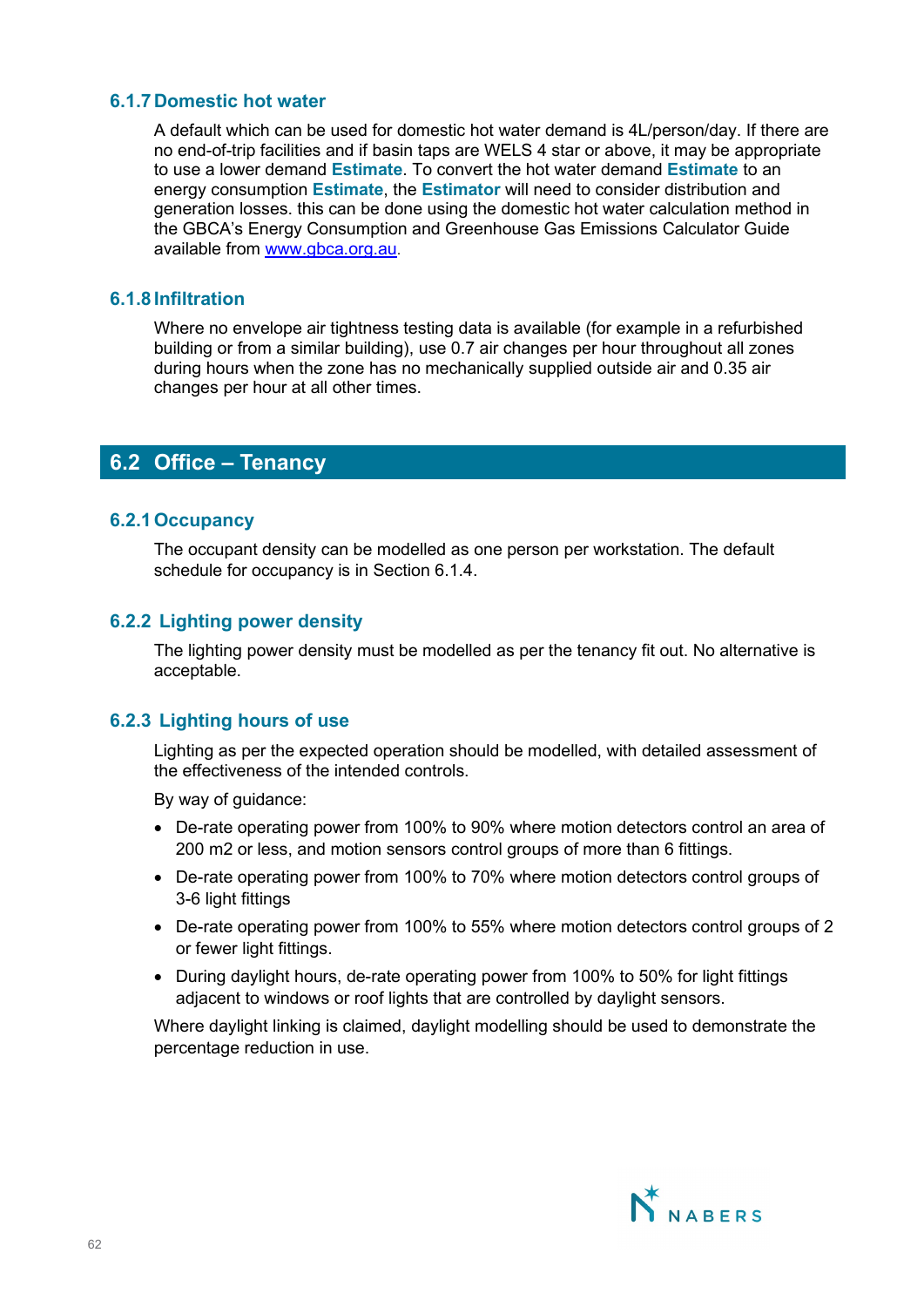## **6.2.4 Equipment loads**

The energy associated with equipment use in the tenancy should refer to the actual expected equipment use. where required, the following tables can be used to estimate inuse and standby equipment loads for each item.

### **Computers**

Actual measurements should be used to establish equipment loads for installed computers in use and in standby mode. The methodology used for such estimates is to be clearly documented.

Where actual measurements are unavailable (for example at the early stage of a project), the following data can be used:

| Case                                                          | Operating mode (W/unit) | Standby mode (W/unit) |
|---------------------------------------------------------------|-------------------------|-----------------------|
| Standard desktop computer,<br>unknown screen type             | 120W                    | 8W                    |
| Standard desktop computer,<br>LCD screen                      | 90W                     | 5W                    |
| Laptop computer using inbuilt<br>screen                       | 35W                     | 3W                    |
| Laptop computer using external<br>LCD screen only 50W         | 50W                     | 5W                    |
| Laptop computer using both<br>inbuilt and external LCD screen | 65W                     | 5W                    |

The number of computers per workstation modelled should be in accordance with **the Rules**.

#### **Server Rooms**

Server room energy use can be estimated either by:

- Measurement of in-situ energy consumption or where this is unavailable
- 140W per server room computer, plus 4.5W per computer for all computers in the tenancy or
- Estimated lump consumption of the server room energy use. The methodology used for this estimate is to be clearly documented.

## **Refrigerators, freezers, refrigerated drink dispensers and hot water/chilled water units**

Refrigerator/freezer energy consumption shall be referenced to the annual energy consumption shown on the Energy Rating label (see [www.energyrating.gov.au\)](http://www.energyrating.gov.au/) or, if not available, determined by measurement or by default set at 32+0.1Vr Watts where Vr is the number of litres of refrigerated storage plus 38+0.2Vf Watts where Vf is the number of litres of freezer storage.

Refrigerated drink dispensers can be set to 110W continuous.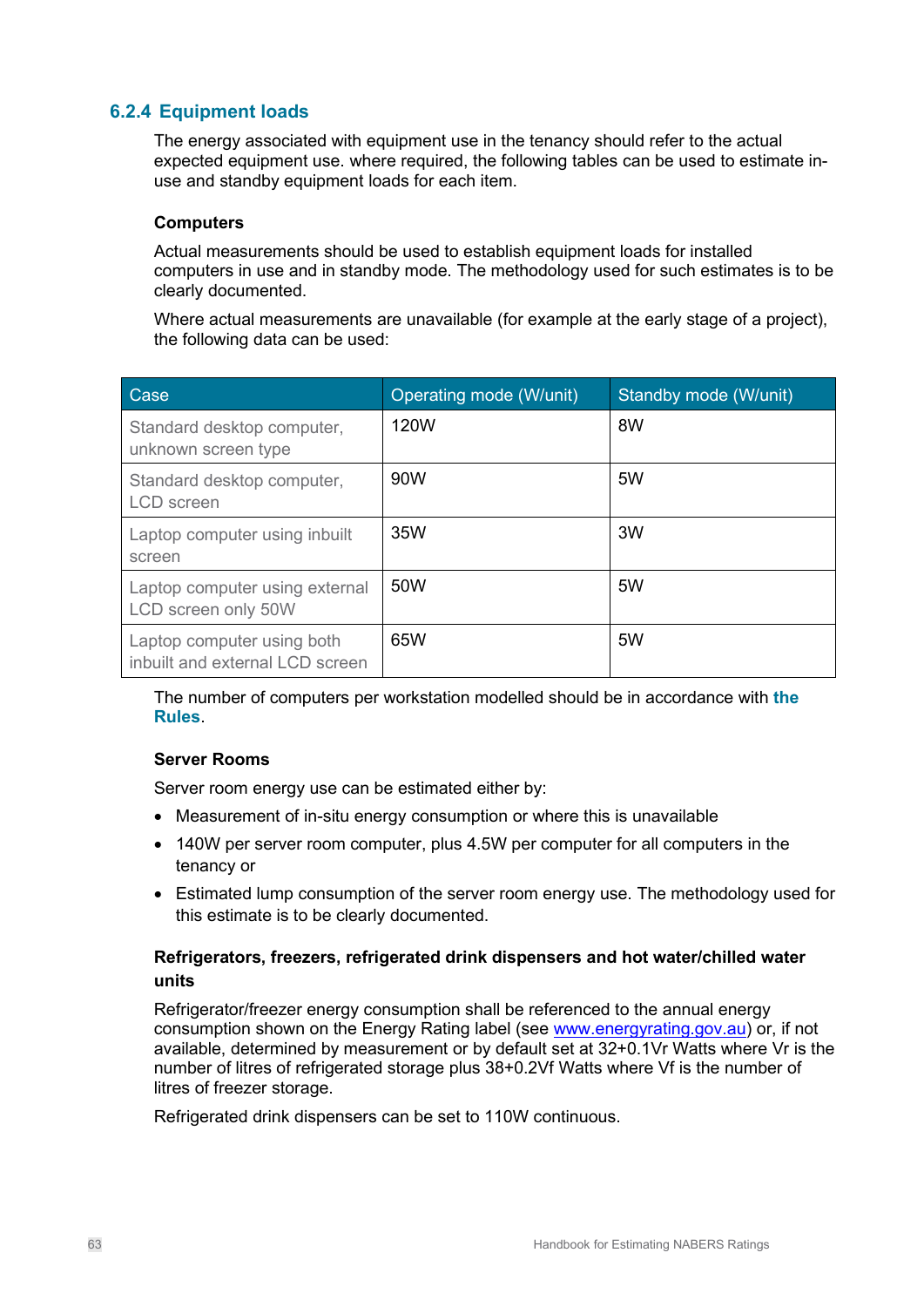Hot water units can be assessed on the basis of manufacturer's data for standing losses, in-situ measured data for standing loss or 100W default standing loss plus 12.5 kWh (equivalent to 5W per person for 10 hours a day) per person per annum served by the unit. Chilled water units can be assessed on the basis of the manufacturer's data for energy use in standing loss, in-situ measured data for standing loss or 50W default. Where the unit is operated by a timeclock, the standing losses shall be limited to 70 hours a week.

## **Other equipment**

Energy use associated with other equipment can be referenced to the annual energy consumption shown on the Energy Rating label (see [www.energyrating.gov.au\)](http://www.energyrating.gov.au/) if available. Alternatively, measurements of the equipment to be installed can be used to verify energy consumption in use and after-hours (standby). Alternatively, use the following table to estimate the energy use for each item. If an item is not listed, an alternative figure could be obtained preferably through in-situ measurements. The methodology used for such estimates is to be clearly documented.

| Item                                                     | <b>Operating mode (W/unit)</b> | <b>Standby mode (W/unit)</b> |  |
|----------------------------------------------------------|--------------------------------|------------------------------|--|
| A4 laser printer                                         | 110                            | 22                           |  |
| Fax/inkjet printer                                       | 20                             | 5                            |  |
| Copier                                                   | 150                            | 5                            |  |
| TV                                                       | 65                             | 5                            |  |
| Shredder                                                 | 10                             | $\overline{2}$               |  |
| Electronic whiteboard                                    | 10                             | $\overline{2}$               |  |
| Scanner                                                  | 8                              | 8                            |  |
| Laminator                                                | 65                             | 37.2                         |  |
| <b>Binder</b>                                            | 8                              | $\overline{2}$               |  |
| <b>Dishwasher</b>                                        | 46                             | $\mathbf 0$                  |  |
| Oven                                                     | 60                             | $\mathbf 0$                  |  |
| Microwave                                                | 62                             | $\overline{2}$               |  |
| Small kitchen appliances<br>(e.g. jug, toaster, griller) | 100                            | $\mathbf 0$                  |  |
| Coffee machine                                           | 150                            | $\mathbf 0$                  |  |
| Hot water service, showers                               | 200                            | 200                          |  |

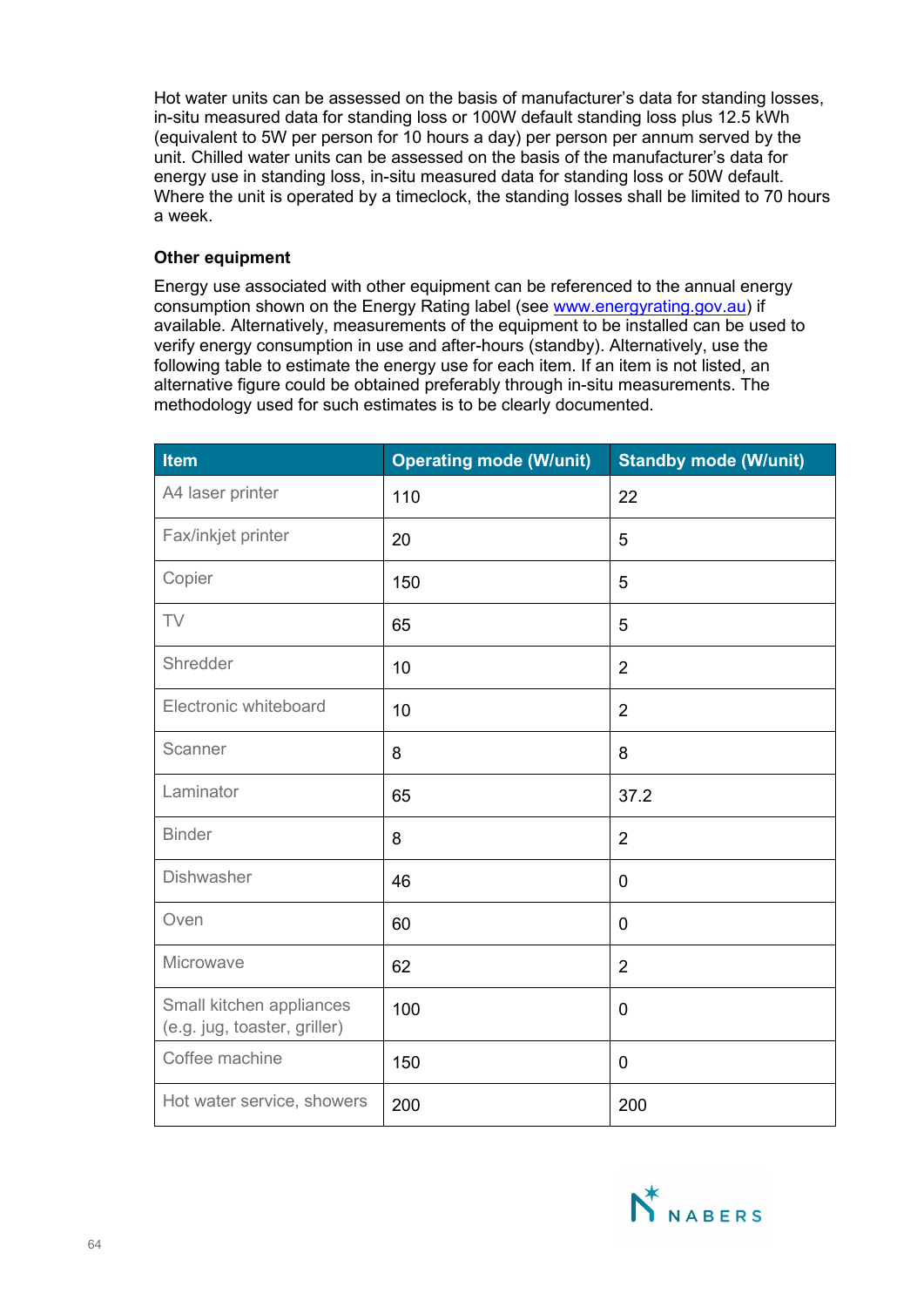## **6.2.5 Equipment schedule**

The default schedule for equipment loads is in Section 6.1.4. The schedules outline the proportion of computers and equipment operating in "operating" mode. The remainder of the equipment can be modelled as operating in "standby" mode.

When developing schedules, consider operational control of equipment to determine the likelihood of certain equipment operating during core hours and after-hours. Poor / low level control implies that efficiency is reliant on individual tenant behaviour, which often sees equipment left on after hours and overnight. "Good control" implies that systems are in place that will ensure (independent of tenant behaviour) that the equipment will switch off or move into a hibernation / sleep mode when not in use or after hours. Strategies to ensure this may include:

- Settings that cannot be changed by staff that guarantee sleep / hibernate mode operation during non-occupancy hours for all computers and office equipment (with the contract for IT staff stipulating this requirement)
- A software program is implemented to initiate automatic shutdown procedure to the computers after-hours (with the contract for IT staff stipulating this requirement)
- A hard-wired electrical relay isolates power to office equipment and computers.

## **6.2.6Tenant supplementary air-conditioning**

The default methodology for the calculation of tenant loads attributable to supplementary air-conditioning is as follows:

- a) Where the total design cooling load by supplementary systems for the tenancy is less than 100kW of cooling:
	- i Air conditioning for server, communication and other rooms with continuous loads shall operate at 75% of full design cooling load 24 hours a day. If dehumidification is installed, reheat elements shall be counted as operating at 15% duty 24 hours a day. Such systems may, at the energy modeller's discretion, be modelled under the provisions of (b) below.
	- ii Air-conditioning for other spaces shall be assumed to operate at full load for 2 hours per day if provided with demand-based switching. If not provided with demand-based switching, such systems shall be assumed to operate at full load 4 hours a day and fan-only for 6 hours a day.
- b) Where the total cooling load from supplementary systems for the tenancy is greater than 100kW of cooling, the energy use of the system shall be modelled with a thermal **simulation package** meeting the requirements of this Handbook.

In either (a) or (b), the calculation can be based on the intended control arrangement, including staging, the running of redundant units, fan energy, fresh air inputs and lighting energy in the space.

#### **6.2.7Domestic hot water**

Where domestic hot water is included within the domain of the tenant metering, the energy used by the domestic hot water can be based on a demand of 2kWh/m<sup>2</sup> plus storage and circulation losses.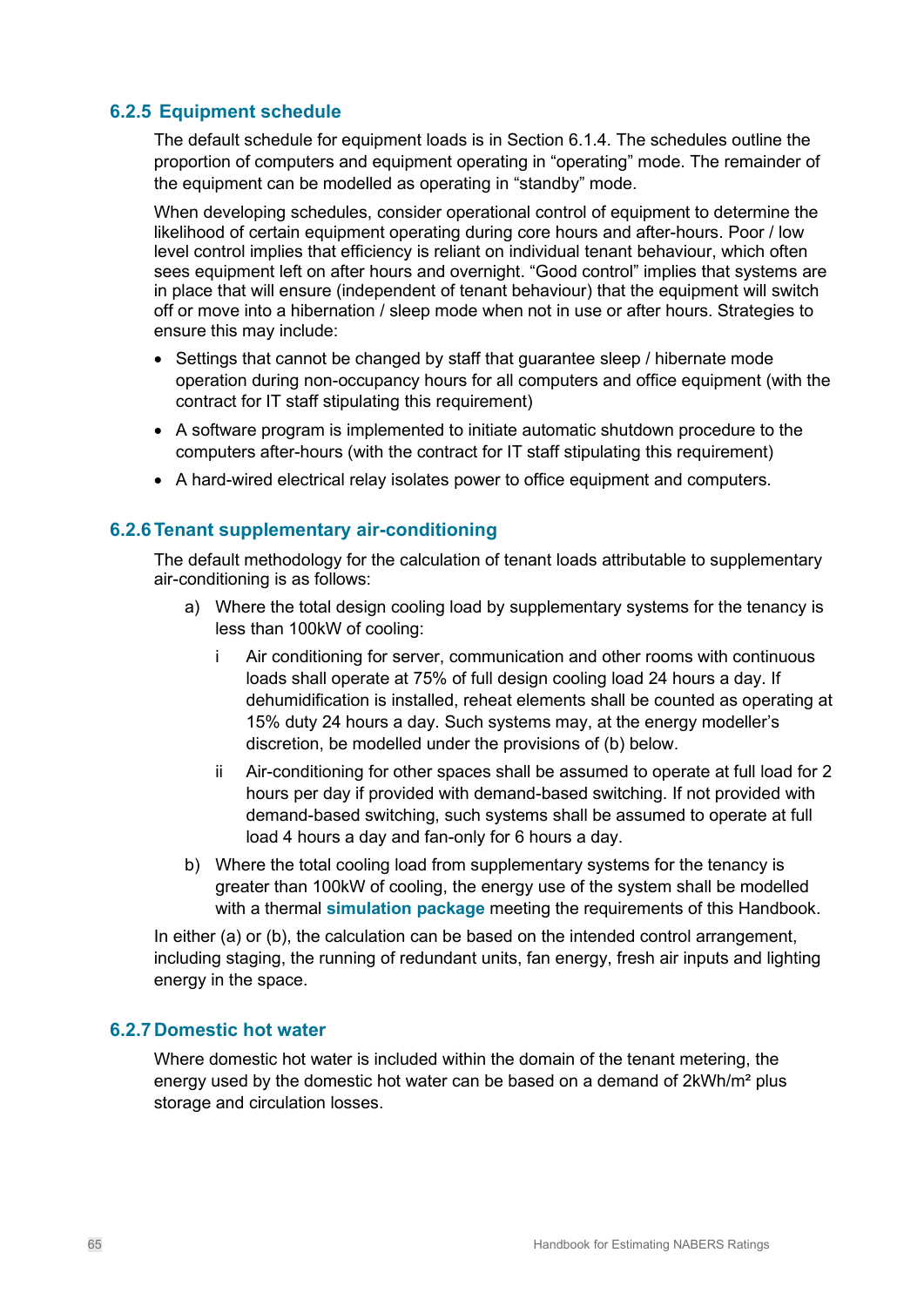## **6.3 Office - Whole building**

A whole building rating is the combination of Base Building rating and Tenancy rating. Refer to Sections 6.1 and 6.2 for details.

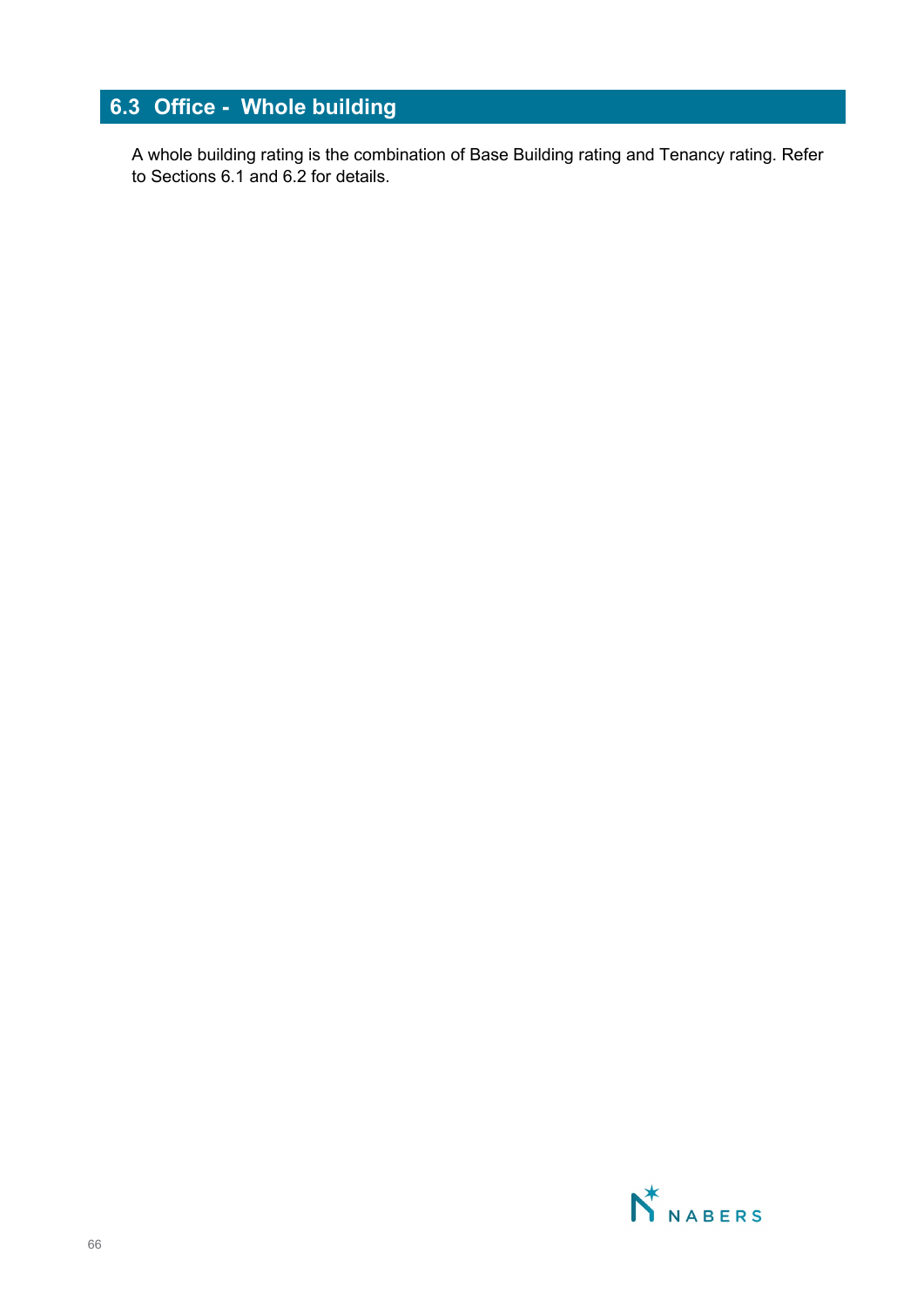## **6.4 Shopping centres**

## **6.4.1Hours of service**

No default hours of service are provided – this item is expected to be known by the developer. Note that hours vary significantly in different jurisdictions.

### **6.4.2Trading days**

No default trading days are provided – this item is expected to be known by the developer.

#### **6.4.3Common area operations**

#### **Occupant density**

The default peak occupancy rates for common areas are generally based on NCC egress requirements as below:

- General mall areas:  $3.5 \text{ m}^2$  per person on ground floor and  $5 \text{ m}^2$  per person on other floors
- Food court areas:  $1 \text{ m}^2$  per person

However, typical maximum occupancy is well under peak occupancy, as defined in the following schedules.

#### **Occupancy schedule**

Shopping centre occupancy has a significant impact on energy use by the HVAC system, as people contribute heating loads, both sensible and latent. Outcomes become even more sensitive to occupancy schedules when fresh air controls are linked to occupant numbers. Therefore, it is critical that the design team takes special effort to understand the operation and occupancy of the proposed shopping centre.

"Occupancy" in this instance refers to the number of shoppers visiting the shopping centre and is represented as a percentage of the design occupancy.

For example, many shopping centres have 'late night trading' on a given weekday, and slightly shorter trading hours on a Sunday. Fridays and Saturdays often seem to have higher occupancy. With these considerations, and example 'typical week' occupancy schedule is provided below.

| <b>Hour</b><br>beginning | <b>Hour</b><br>ending | <b>Percentage of peak occupancy</b> |       |       |            |            |  |
|--------------------------|-----------------------|-------------------------------------|-------|-------|------------|------------|--|
|                          |                       | Mon-<br><b>Wed</b>                  | Thu   | Fri   | <b>Sat</b> | <b>Sun</b> |  |
| 0                        | 1                     | 0%                                  | 0%    | 0%    | 0%         | $0\%$      |  |
| 1                        | $\overline{2}$        | 0%                                  | 0%    | 0%    | 0%         | $0\%$      |  |
| $\overline{2}$           | 3                     | $0\%$                               | $0\%$ | $0\%$ | $0\%$      | $0\%$      |  |
| 3                        | $\overline{4}$        | 0%                                  | 0%    | 0%    | 0%         | $0\%$      |  |
| 4                        | 5                     | 0%                                  | 0%    | 0%    | 0%         | $0\%$      |  |
| 5                        | 6                     | 0%                                  | 0%    | 0%    | 0%         | 0%         |  |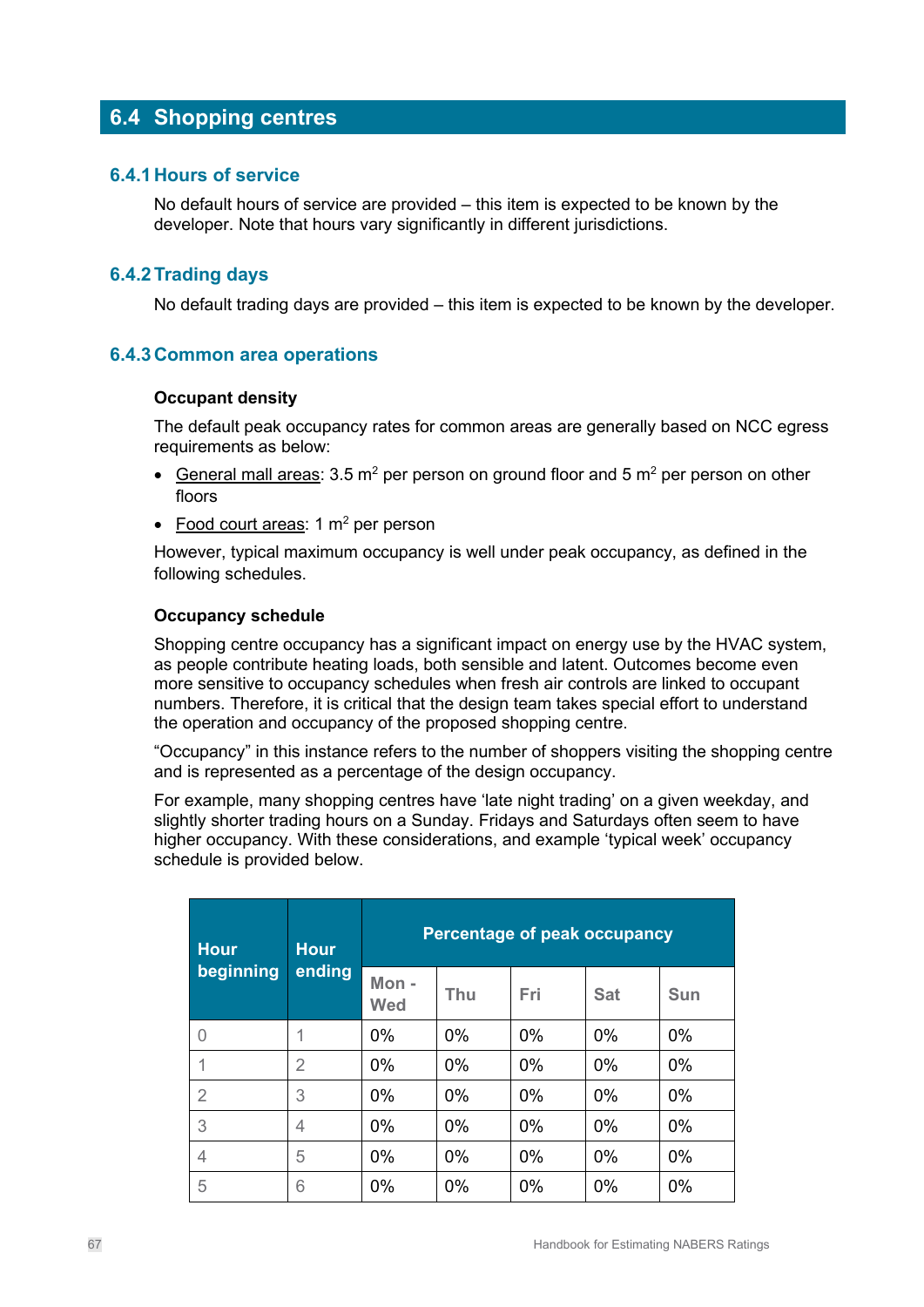| <b>Hour</b>    | <b>Hour</b><br>ending | Percentage of peak occupancy |     |     |            |            |  |
|----------------|-----------------------|------------------------------|-----|-----|------------|------------|--|
| beginning      |                       | Mon-<br>Wed                  | Thu | Fri | <b>Sat</b> | <b>Sun</b> |  |
| 6              | $\overline{7}$        | 1%                           | 1%  | 1%  | 1%         | 1%         |  |
| $\overline{7}$ | 8                     | 3%                           | 3%  | 3%  | 3%         | 2%         |  |
| 8              | 9                     | 8%                           | 12% | 12% | 9%         | 5%         |  |
| 9              | 10                    | 16%                          | 22% | 22% | 20%        | 13%        |  |
| 10             | 11                    | 20%                          | 23% | 23% | 27%        | 20%        |  |
| 11             | 12                    | 24%                          | 25% | 28% | 30%        | 21%        |  |
| 12             | 13                    | 20%                          | 24% | 25% | 26%        | 18%        |  |
| 13             | 14                    | 18%                          | 23% | 22% | 22%        | 16%        |  |
| 14             | 15                    | 16%                          | 22% | 21% | 18%        | 13%        |  |
| 15             | 16                    | 14%                          | 21% | 20% | 14%        | 10%        |  |
| 16             | 17                    | 12%                          | 18% | 16% | 10%        | 6%         |  |
| 17             | 18                    | 6%                           | 12% | 8%  | 5%         | 4%         |  |
| 18             | 19                    | 3%                           | 8%  | 3%  | 3%         | 2%         |  |
| 19             | 20                    | 1%                           | 5%  | 1%  | 1%         | 1%         |  |
| 20             | 21                    | 0%                           | 3%  | 0%  | 0%         | 0%         |  |
| 21             | 22                    | 0%                           | 1%  | 0%  | 0%         | 0%         |  |
| 22             | 23                    | 0%                           | 0%  | 0%  | 0%         | 0%         |  |
| 23             | 24                    | 0%                           | 0%  | 0%  | 0%         | 0%         |  |

This 'typical week' occupancy schedule is to be modified for periods of known higher occupancy. For example, in school holiday periods and the Easter break, occupancy is typically higher than usual. The weeks before and after Christmas/New Year usually have the highest occupancy in the year. Therefore, a multiplication factor of two could be used for the school holiday and Easter periods a multiplication factor of three could be used for the two weeks around Christmas and New Year.

It is reiterated that the project modelling team must review these default schedules for relevance to their proposed shopping centre design. The schedules should be modified as appropriate, and documentation of these assumptions must be included in the report.

#### **Lighting density**

No default lighting density is provided for common area lighting – this item is expected to be known by the developer.

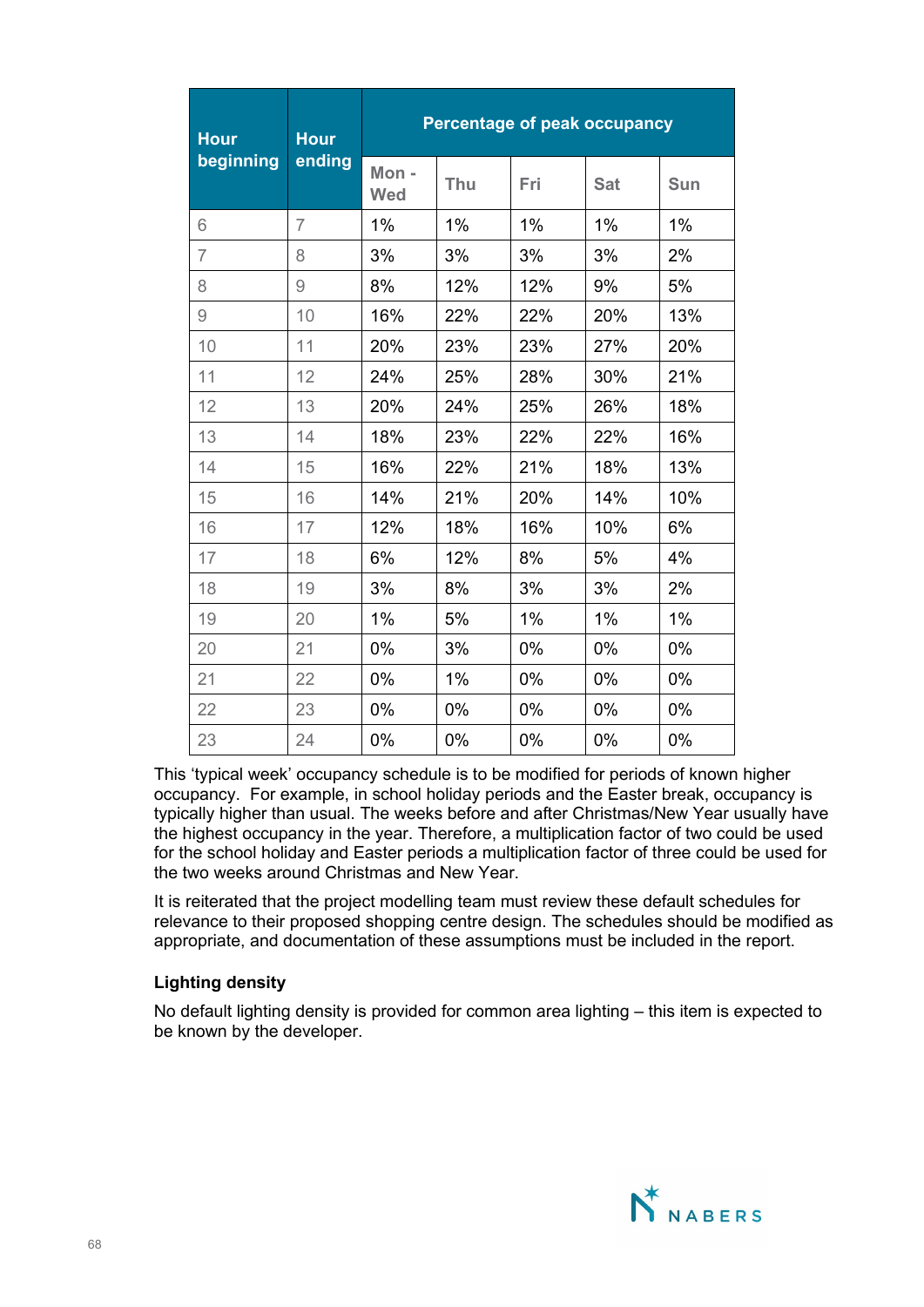## **Lighting schedule**

The following default schedules are provided based on observed common area lighting operating hours in existing centres. Schedules are defined in relation to centre trading hours, noting that these may vary in different locations. Note that controls arrangements vary significantly from centre to centre, for example with overnight lighting operation varying from 10% to 90% of daytime loads across the selection of centres sampled (typically in the range of 33% - 50%).

In the event that more advanced controls are used, shorter operating hours may be justified.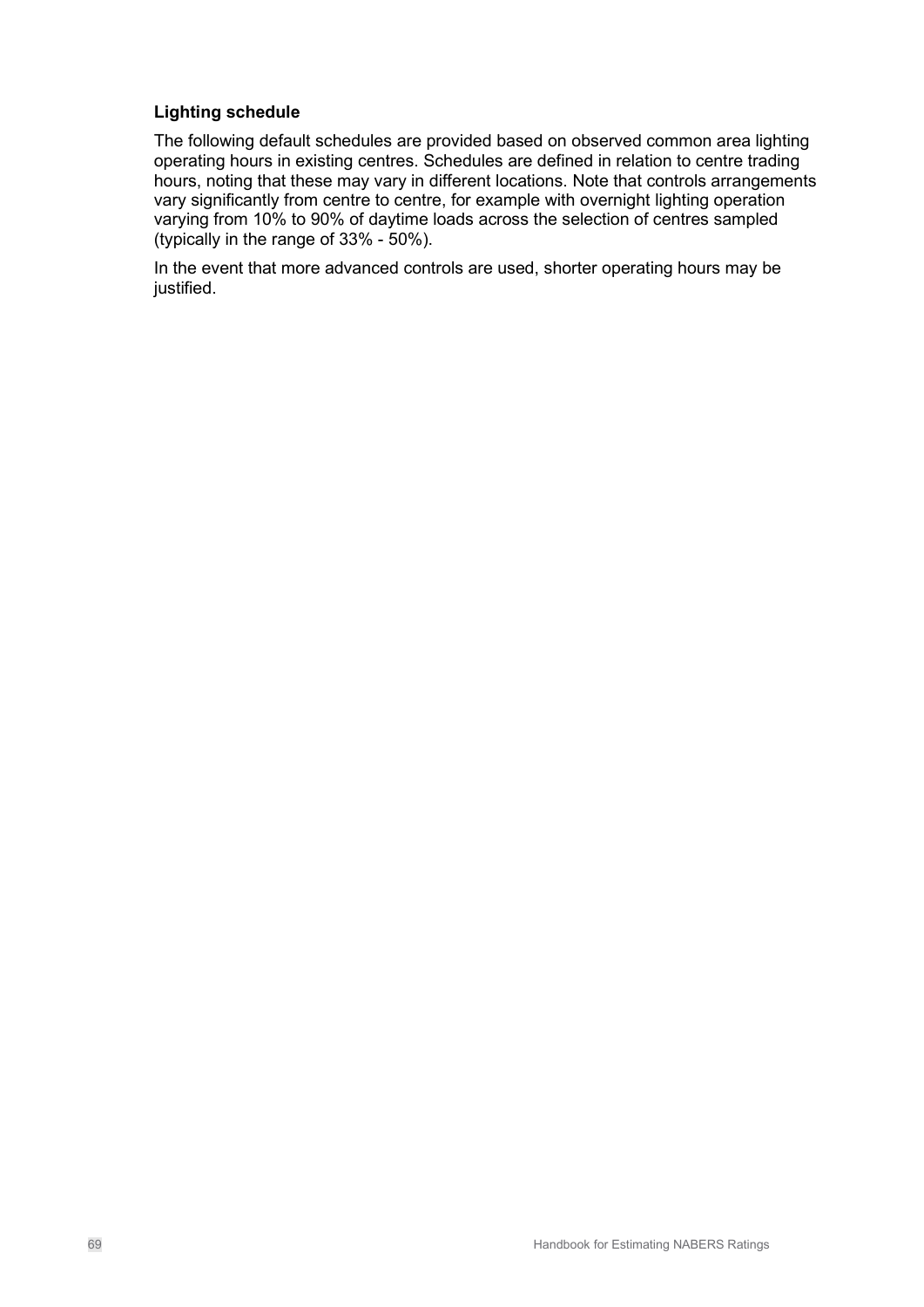|                                                 | Over-<br>night<br>baseload | 3 hours<br>before<br>opening | 2 hours<br>before<br>opening | <b>Last hour</b><br>before<br>opening | <b>Normal trading hours</b>                                                                                                  | 1st <sub>, 2nd</sub> , 3rd<br>hour after<br>closing | 4 <sup>th</sup> , 5 <sup>th</sup> hour after<br>closing |
|-------------------------------------------------|----------------------------|------------------------------|------------------------------|---------------------------------------|------------------------------------------------------------------------------------------------------------------------------|-----------------------------------------------------|---------------------------------------------------------|
| General mall<br>lighting                        | 45%                        | 75%                          | 85%                          | 100%                                  | 100%                                                                                                                         | 90%                                                 | 75%                                                     |
| <b>Toilets</b>                                  | 20%                        | 70%                          | 90%                          | 100%                                  | 100%                                                                                                                         | 95%                                                 | 65%                                                     |
| Car park<br>lighting<br>(internal)              | 20%                        | 60%                          | 65%                          | 65%                                   | 100% in areas with minimal<br>daylight access. Otherwise,<br>reduce in line with<br>expected daylight switching<br>patterns. | 100%                                                | 100%                                                    |
| Car park<br>lighting<br>(external)              | 50%                        | 50%                          | 20%                          | 10%                                   | Through to 6pm: 0% if<br>daylight sensing control is<br>installed. Otherwise 5%.<br>After 6pm: 100%                          | 100% after<br>6pm                                   | 90%                                                     |
| Back of house<br>lighting (e.g.<br>plant rooms) | 5%                         | 5%                           | 5%                           | 15%                                   | 15%                                                                                                                          | 15%                                                 | 5%                                                      |

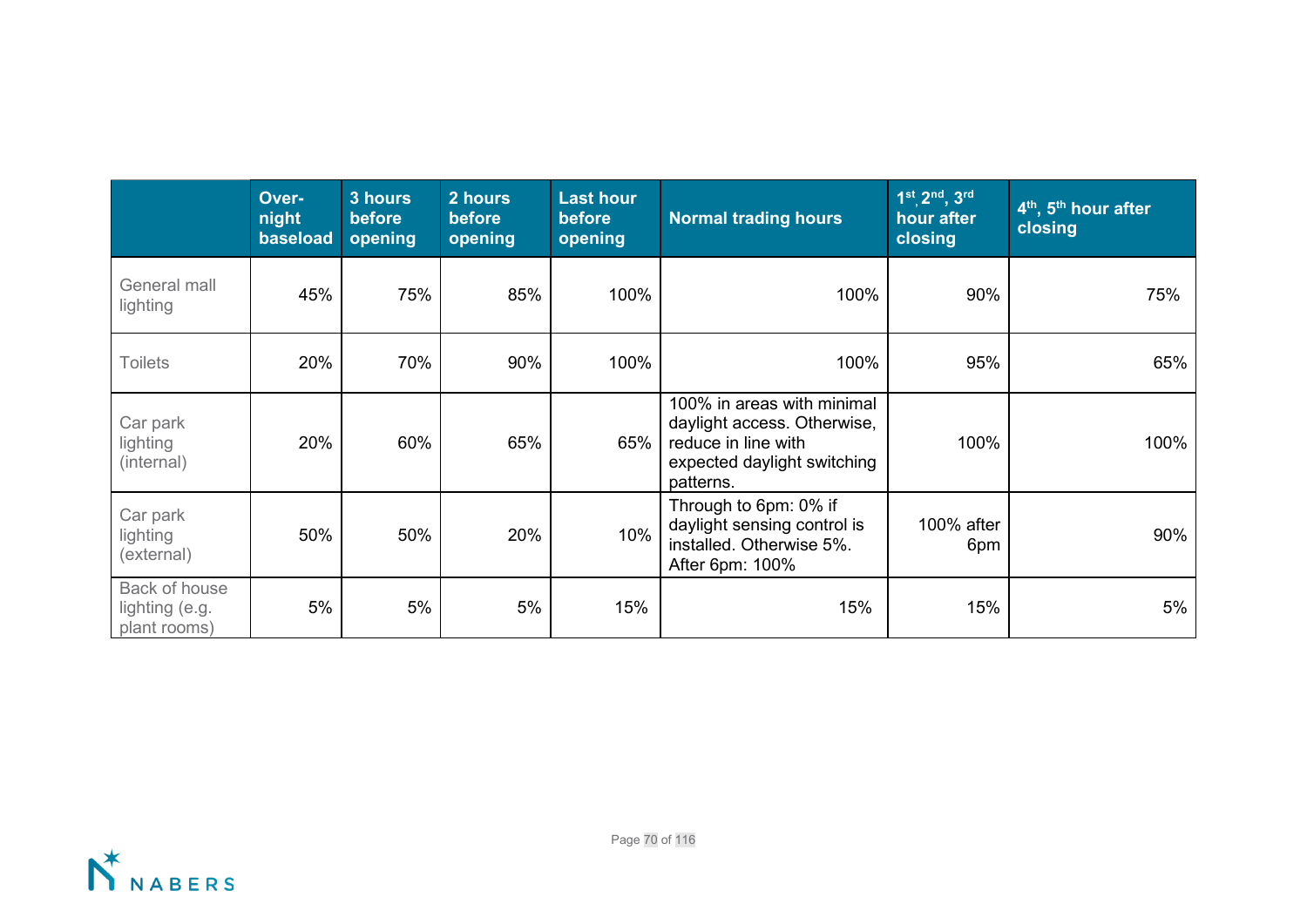## **Equipment density**

No default equipment density is provided for common area equipment – this item is expected to be known by the developer.

#### **Equipment schedule**

By default:

- Advertising displays are assumed to run at normal daytime operating load [throughout](http://www.nabers.gov.au/)  the centre during opening hours and at 50% overnight.
- Hand-dryer operating loads are assumed to vary in line with occupancy rates throughout normal centre operating hours.
- Toilet exhaust fans are assumed to run whenever the centre is open and for 2 hours before opening and 2 hours after closing. Toilets near 'major' tenants could use ventilation fan operating hours that match the trading hours of the major tenant (plus 2 hours before opening and 2 hours after closing).

## **6.4.4Tenancy operations**

#### **Occupant density**

- The default peak occupant density in general retail tenancies is  $5 \text{ m}^2$  per person
- The default peak occupancy in restaurants and cafes is 1  $m<sup>2</sup>$  per person.

These values are based on egress provisions of the NCC and peak occupancy rates established in Appendix of AS1668.2 - 2012.

#### **Occupancy schedule**

Occupant density within tenancies is assumed to vary in line with general variations in occupancy throughout the shopping centre.

#### **Light and power density**

No default installed light and power density is set. Please refer to the hourly schedules below which define total tenancy operating loads.

#### **Light and power schedule**

Default schedules listed in Table 1 represent operating loads (as opposed to installed loads) in a variety of tenancy types (other than prepared food sales, which are set out in Table 3). The schedules are defined relative to the opening hours of the Centre and should be adjusted to recognise extended trading hours at peak times (for example around Christmas).

If tenancy types aren't known, **Estimators** should use a variety of tenancy types and also test different tenancy types through an **off-axis model** covering four **off-axis scenarios**.

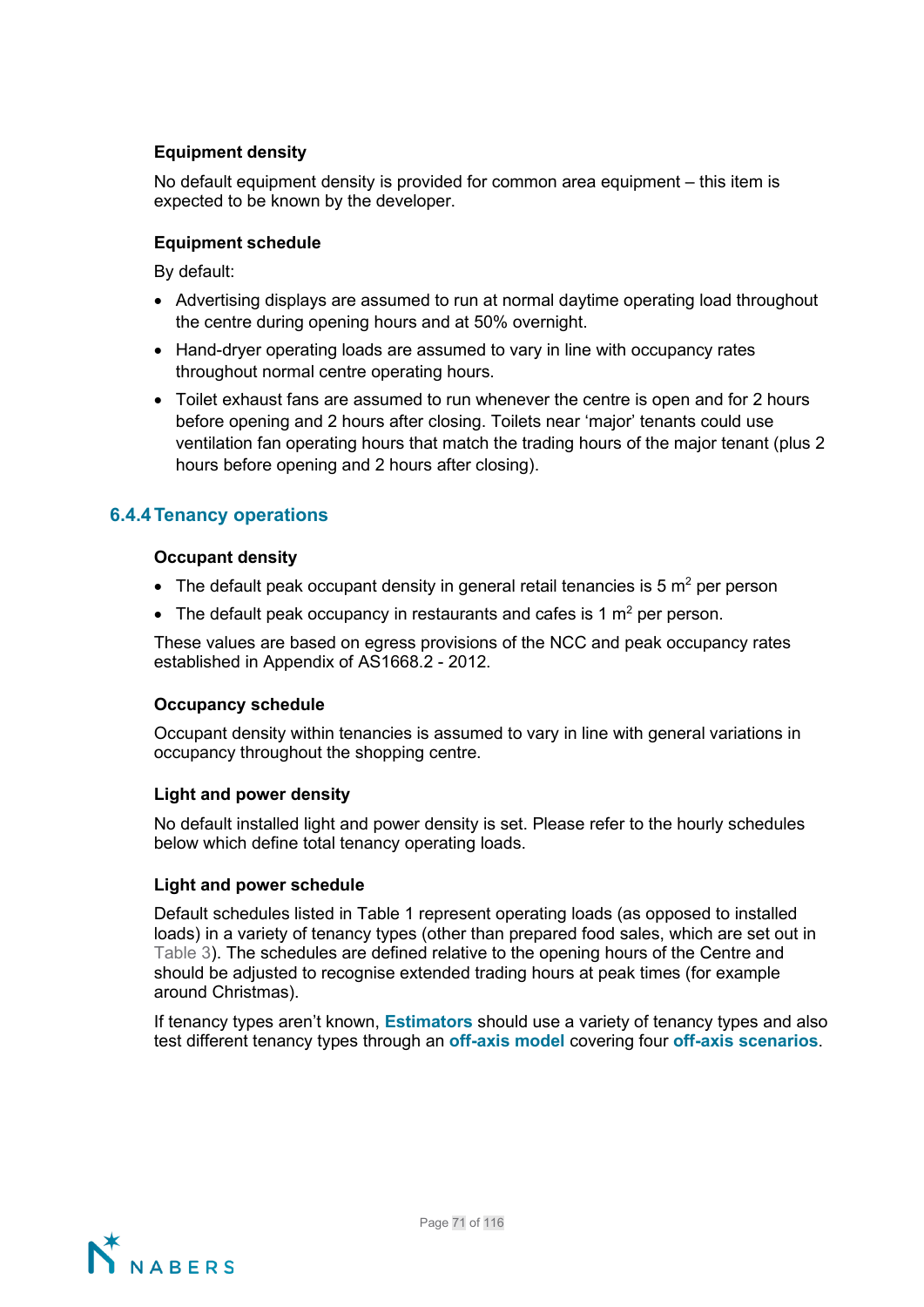**Table 1: Lighting and equipment load – speciality goods, fresh food, and services tenancies**

|                                                                         | Lighting and equipment load in each time period (W/m <sup>2</sup> of<br>tenancy area) |                                    |                                       |                                                          |  |  |  |
|-------------------------------------------------------------------------|---------------------------------------------------------------------------------------|------------------------------------|---------------------------------------|----------------------------------------------------------|--|--|--|
| <b>Tenancy type</b>                                                     | <b>Within centre</b><br>trading hours                                                 | <b>First hour</b><br>after closing | <b>Last hour</b><br>before<br>opening | <b>Other times</b><br>outside<br>centre trading<br>hours |  |  |  |
| Bags & Luggage                                                          | 11                                                                                    | 8                                  | $\overline{2}$                        | $\mathbf{1}$                                             |  |  |  |
| Banks & other<br>financial, government<br>or administrative<br>services | 11                                                                                    | 9                                  | 9                                     | $\overline{4}$                                           |  |  |  |
| Communication,<br>Electronics & Games                                   | 11                                                                                    | 10                                 | $\overline{7}$                        | 5                                                        |  |  |  |
| Fashion, Accessories<br>and Footwear                                    | 12                                                                                    | 13                                 | 3                                     | 1                                                        |  |  |  |
| Fresh Food                                                              | 35                                                                                    | 33                                 | 23                                    | 19                                                       |  |  |  |
| <b>Gifts &amp; Flowers</b>                                              | 8                                                                                     | 9                                  | 3                                     | 3                                                        |  |  |  |
| Hair, Beauty &<br>Massage                                               | 10                                                                                    | 9                                  | $\overline{4}$                        | $\overline{2}$                                           |  |  |  |
| Homewares                                                               | $\overline{7}$                                                                        | $\overline{7}$                     | $\mathbf{1}$                          | $\mathbf{1}$                                             |  |  |  |
| Newsagent &<br>Stationary                                               | 6                                                                                     | $\overline{2}$                     | 13                                    | $\overline{2}$                                           |  |  |  |
| <b>Optometrist &amp; Health</b><br>services                             | 17                                                                                    | 13                                 | 9                                     | 5                                                        |  |  |  |
| Pharmacy & Health<br>retail                                             | 8                                                                                     | 5                                  | $\overline{7}$                        | $\overline{2}$                                           |  |  |  |

Some examples of how this schedule is applied in a centre with standard NSW trading hours (as summarised below) are shown in Table 2:

- Monday to Wednesday, Friday: 09:00 17.30
- Thursday  $09:00 21:00$
- Saturday  $09:00 17.00$
- Sunday 10:00 16:00

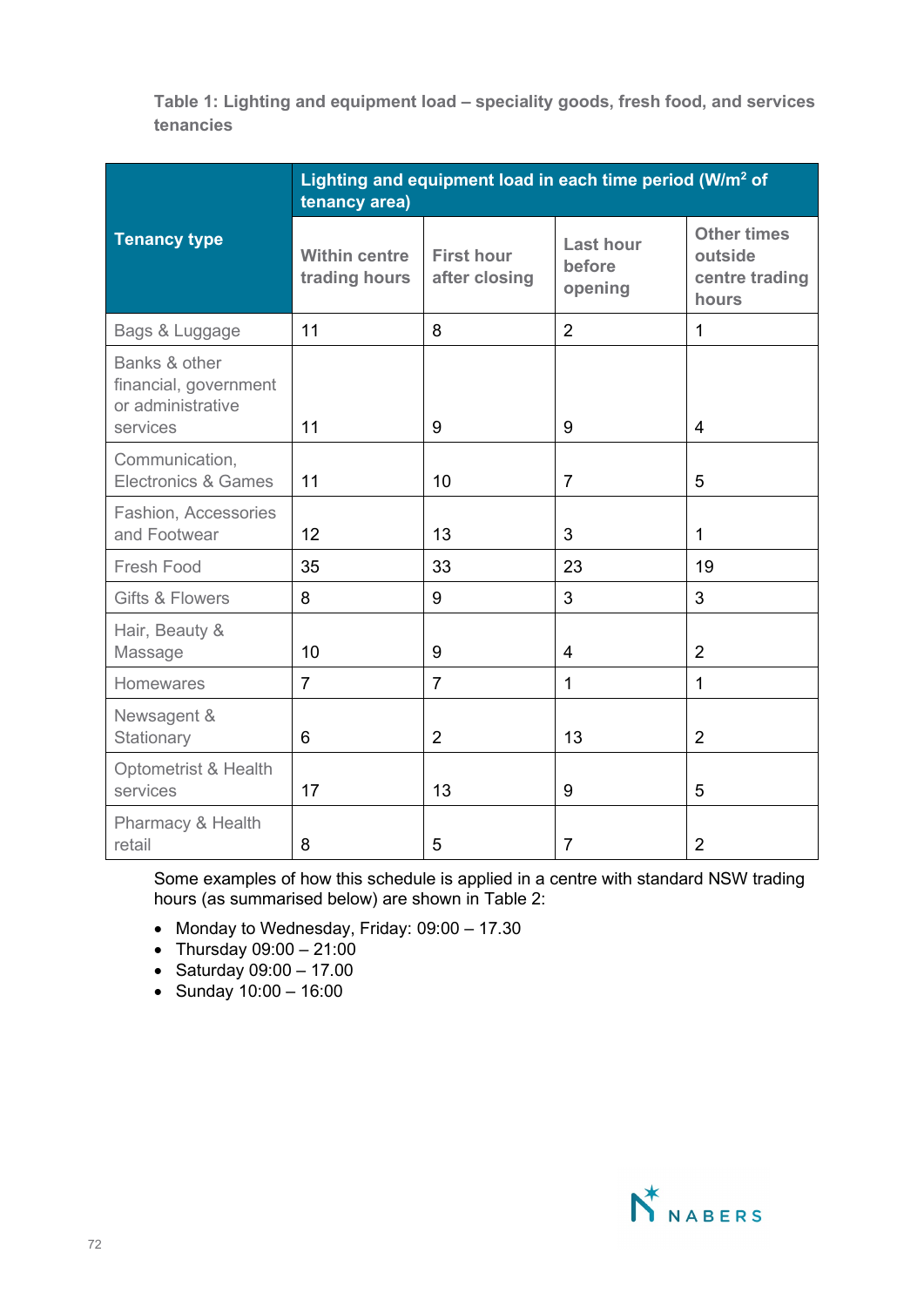**Table 2: Examples of tenancy lighting and equipment schedules applied to NSW standard trading hours**

| <b>Time</b> | <b>Bags &amp; Luggage -</b><br>lighting and equipment<br>load, W/m <sup>2</sup> |                |                |                | <b>Banks &amp; other financial,</b><br>government or<br>administrative services<br>- lighting and equipment<br>load, $W/m2$ |                |                         | <b>Communication,</b><br><b>Electronics &amp; Games -</b><br>lighting and equipment<br>load, W/m <sup>2</sup> |                     |     |            |            |
|-------------|---------------------------------------------------------------------------------|----------------|----------------|----------------|-----------------------------------------------------------------------------------------------------------------------------|----------------|-------------------------|---------------------------------------------------------------------------------------------------------------|---------------------|-----|------------|------------|
|             | Mon-<br>Wed,<br>Fri                                                             | Thu            | <b>Sat</b>     | <b>Sun</b>     | Mon-<br>Wed,<br>Fri                                                                                                         | Thu            | <b>Sat</b>              | Sun                                                                                                           | Mon-<br>Wed,<br>Fri | Thu | <b>Sat</b> | <b>Sun</b> |
| 0:00        | 1                                                                               | $\mathbf{1}$   | 1              | 1              | $\overline{4}$                                                                                                              | $\overline{4}$ | 4                       | $\overline{4}$                                                                                                | 5                   | 5   | 5          | 5          |
| 1:00        | 1                                                                               | $\mathbf{1}$   | 1              | 1              | $\overline{4}$                                                                                                              | $\overline{4}$ | $\overline{\mathbf{4}}$ | $\overline{4}$                                                                                                | 5                   | 5   | 5          | 5          |
| 2:00        | $\mathbf{1}$                                                                    | 1              | $\mathbf{1}$   | $\mathbf{1}$   | $\overline{4}$                                                                                                              | $\overline{4}$ | $\overline{\mathbf{4}}$ | $\overline{4}$                                                                                                | 5                   | 5   | 5          | 5          |
| 3:00        | 1                                                                               | $\mathbf{1}$   | 1              | $\mathbf 1$    | $\overline{4}$                                                                                                              | $\overline{4}$ | $\overline{4}$          | $\overline{4}$                                                                                                | 5                   | 5   | 5          | 5          |
| 4:00        | 1                                                                               | $\mathbf 1$    | 1              | 1              | $\overline{4}$                                                                                                              | $\overline{4}$ | 4                       | $\overline{4}$                                                                                                | 5                   | 5   | 5          | 5          |
| 5:00        | 1                                                                               | 1              | $\mathbf{1}$   | $\mathbf 1$    | $\overline{4}$                                                                                                              | $\overline{4}$ | $\overline{4}$          | $\overline{4}$                                                                                                | 5                   | 5   | 5          | 5          |
| 6:00        | $\mathbf{1}$                                                                    | 1              | 1              | 1              | $\overline{4}$                                                                                                              | $\overline{4}$ | $\overline{\mathbf{4}}$ | $\overline{4}$                                                                                                | 5                   | 5   | 5          | 5          |
| 7:00        | 1                                                                               | 1              | $\mathbf{1}$   | $\mathbf 1$    | $\overline{4}$                                                                                                              | $\overline{4}$ | $\overline{4}$          | $\overline{4}$                                                                                                | 5                   | 5   | 5          | 5          |
| 8:00        | $\overline{2}$                                                                  | $\overline{2}$ | $\overline{2}$ | 1              | 9                                                                                                                           | 9              | $\boldsymbol{9}$        | $\overline{4}$                                                                                                | 5                   | 5   | 5          | 5          |
| 9:00        | 11                                                                              | 11             | 11             | $\overline{2}$ | 11                                                                                                                          | 11             | 11                      | 9                                                                                                             | 11                  | 11  | 11         | 5          |
| 10:00       | 11                                                                              | 11             | 11             | 11             | 11                                                                                                                          | 11             | 11                      | 11                                                                                                            | 11                  | 11  | 11         | 11         |
| 11:00       | 11                                                                              | 11             | 11             | 11             | 11                                                                                                                          | 11             | 11                      | 11                                                                                                            | 11                  | 11  | 11         | 11         |
| 12:00       | 11                                                                              | 11             | 11             | 11             | 11                                                                                                                          | 11             | 11                      | 11                                                                                                            | 11                  | 11  | 11         | 11         |
| 13:00       | 11                                                                              | 11             | 11             | 11             | 11                                                                                                                          | 11             | 11                      | 11                                                                                                            | 11                  | 11  | 11         | 11         |
| 14:00       | 11                                                                              | 11             | 11             | 11             | 11                                                                                                                          | 11             | 11                      | 11                                                                                                            | 11                  | 11  | 11         | 11         |
| 15:00       | 11                                                                              | 11             | 11             | 11             | 11                                                                                                                          | 11             | 11                      | 11                                                                                                            | 11                  | 11  | 11         | 11         |
| 16:00       | 11                                                                              | 11             | 11             | 8              | 11                                                                                                                          | 11             | 11                      | $\boldsymbol{9}$                                                                                              | 11                  | 11  | 11         | 10         |
| 17:00       | 9.5                                                                             | 11             | 8              | $\mathbf{1}$   | 10                                                                                                                          | 11             | 9                       | $\overline{4}$                                                                                                | 10.5                | 11  | 10         | 5          |
| 18:00       | 4.5                                                                             | 11             | 1              | $\mathbf{1}$   | 6.5                                                                                                                         | 11             | 4                       | 4                                                                                                             | 7.5                 | 11  | 5          | 5          |
| 19:00       | $\mathbf{1}$                                                                    | 11             | 1              | $\mathbf{1}$   | $\overline{4}$                                                                                                              | 11             | 4                       | $\overline{4}$                                                                                                | 5                   | 11  | 5          | 5          |
| 20:00       | $\mathbf{1}$                                                                    | 11             | 1              | $\mathbf{1}$   | $\overline{4}$                                                                                                              | 11             | 4                       | $\overline{\mathbf{4}}$                                                                                       | 5                   | 11  | 5          | 5          |
| 21:00       | $\mathbf{1}$                                                                    | 8              | $\mathbf{1}$   | $\mathbf{1}$   | $\overline{4}$                                                                                                              | 9              | 4                       | 4                                                                                                             | 5                   | 10  | 5          | 5          |
| 22:00       | $\mathbf{1}$                                                                    | $\mathbf{1}$   | $\mathbf{1}$   | 1              | $\overline{4}$                                                                                                              | $\overline{4}$ | 4                       | $\overline{4}$                                                                                                | 5                   | 5   | 5          | 5          |
| 23:00       | $\mathbf{1}$                                                                    | $\mathbf 1$    | $\mathbf 1$    | $\mathbf 1$    | 4                                                                                                                           | $\overline{4}$ | 4                       | $\overline{4}$                                                                                                | 5                   | 5   | 5          | 5          |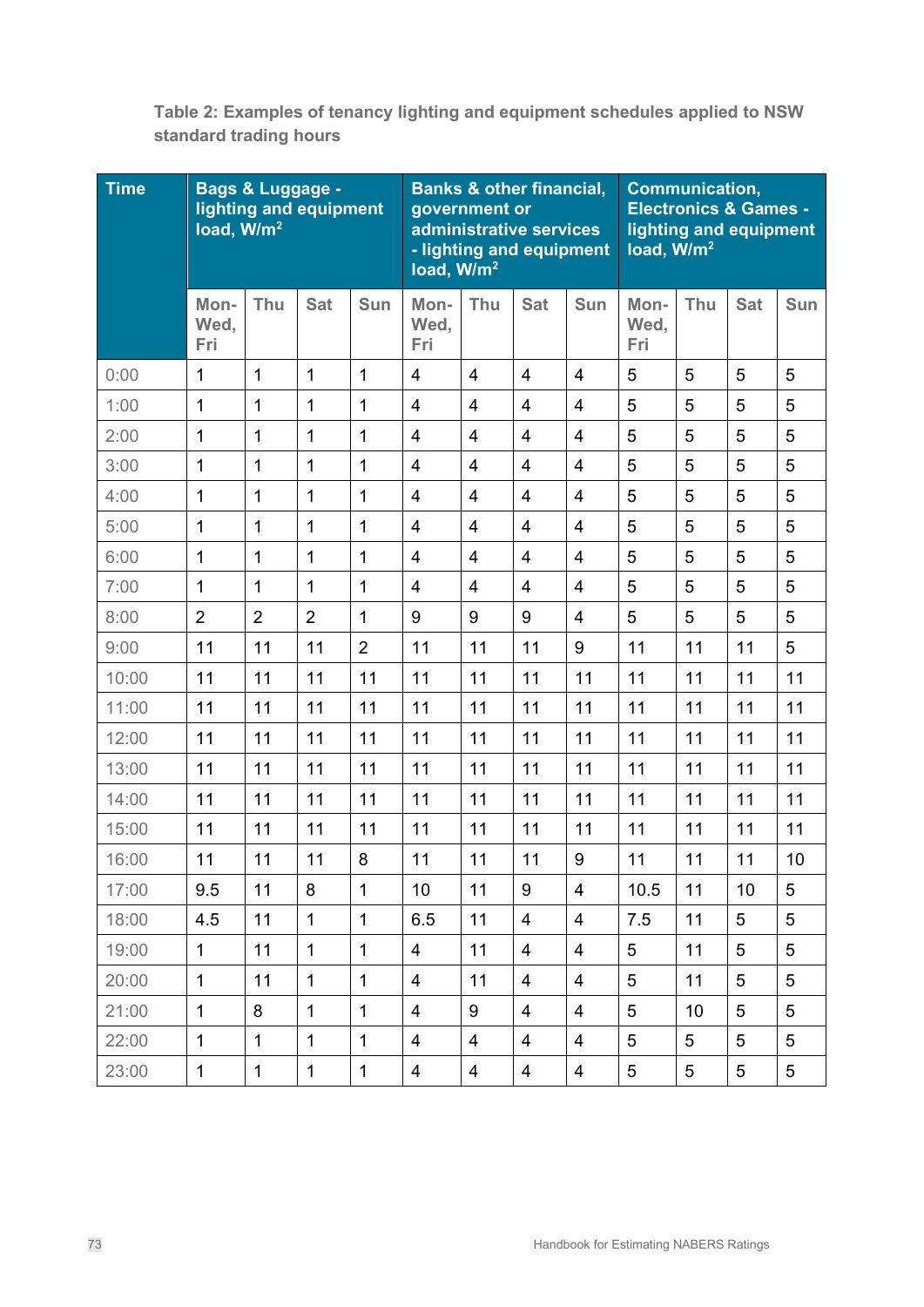Operating light and equipment loads for food tenancies are listed in Table 3. The hours are defined with respect to the trading hours of the tenancy, in recognition that the operating hours of these tenancies may differ from the general centre trading hours – particularly where the tenancy has its own external access and may provide a dinner service as well as a lunch service. The default assumption could be that only a lunch service is provided, with the lunchtime peak period defined as 11.30am to 3pm. Dinner service can be assumed to run from 5pm to 8pm if the tenancy is open for evening trading.

It is also noted that a large proportion of the daytime electrical loads set out in Table 3 will be associated with cooking, washing and exhaust fans. Much of the heat associated with these items is directly extracted (for example through the range hood or to the sewer), rather than introduced or recirculated as a heat load to the space. It is therefore suggested that only 50% of the load above the baseload is applied to the HVAC heat loads.

Similarly, gas consumption is not considered, in recognition that gas cooking equipment will be located under hoods and therefore the extent of heat introduced to the space will be minimal.

|                                                              | Lighting and equipment load in each time period $(W/m2$ of<br>tenancy area) |                                                         |                                                             |                                                                                                          |  |  |  |
|--------------------------------------------------------------|-----------------------------------------------------------------------------|---------------------------------------------------------|-------------------------------------------------------------|----------------------------------------------------------------------------------------------------------|--|--|--|
| <b>Tenancy type</b>                                          | Overnight<br>baseload                                                       | Peak meal<br>service<br>periods (e.g.<br>lunch, dinner) | <b>Other trading</b><br>hours outside<br>of peak<br>periods | <b>Prep period</b><br>(2 hours<br>before<br>opening)<br>clean up<br>period (2<br>hours after<br>closing) |  |  |  |
| Cafes and<br>Restaurants (with<br>seating within<br>tenancy) | 18                                                                          | 70                                                      | 50                                                          | 40                                                                                                       |  |  |  |
| Food court and<br>takeaway (no seating<br>within tenancy)    | 11                                                                          | 85                                                      | 70                                                          | 40                                                                                                       |  |  |  |

**Table 3: Lighting and equipment loads in pre-prepared food tenancies (cafes, restaurants and takeaways)**

It is noted that the above figures are based on fully centrally serviced tenants and therefore do not include any energy consumption associated with tenant-fitted fan coil supply fans. Energy consumption of these fans needs to be included in the heat load calculation where chilled water or heating water is supplied to the tenancies. This could be based on design selection, or, where this information is unavailable, the default figure is 2.5 W/m² based on 5 l/s/m² air delivery at 250 Pa total pressure rise and 50% total efficiency including fan and motor losses.

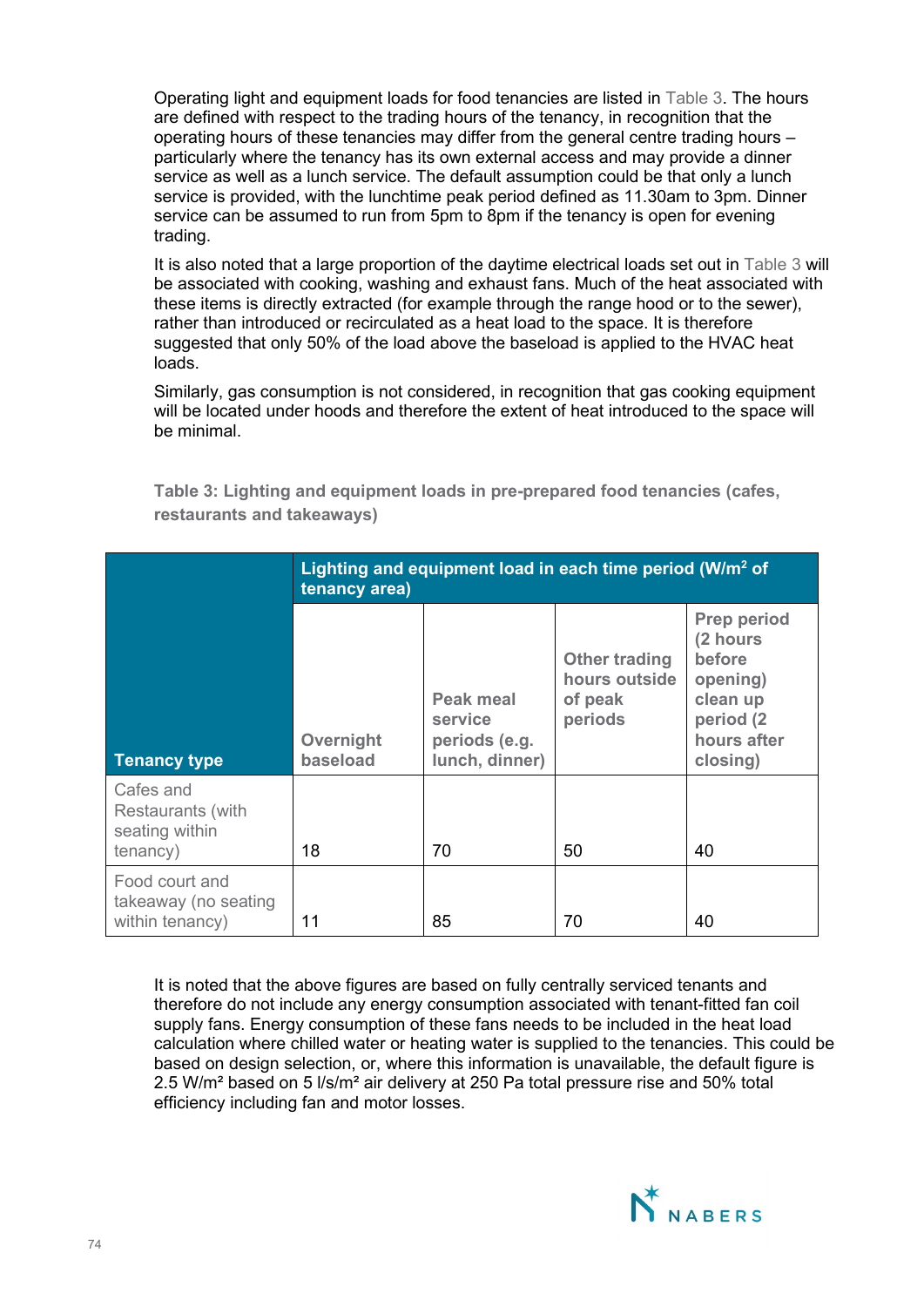# **6.4.5 Vertical transport**

Lift energy can be calculated using ISO 25745-2 (2015). Where this is impractical or unsuitable, the GBCA's Energy Consumption and Greenhouse Gas Emissions Calculator Guide available from [www.gbca.org.au](http://www.gbca.org.au/) can be used.

The following annual default can also be used: 1.5 kWh / average m² of GLAR per floor. Average GLAR per floor can be calculated by dividing GLAR served by the lift by the number of floors served by the lift.

# **6.4.6 Domestic hot water**

No default allowance is made for showering and sinks within tenancies or hot water associated with cleaning and dishwashing in food tenancies since water heating for use in these applications will in most cases be on the tenant's meter.

In the event that domestic hot water is provided to these spaces through the landlord's meter, the hot water use can be estimated using the Green Star Potable Water Calculator, available on the GBCA's website [www.gbca.org.au.](http://www.gbca.org.au/)

Basin tap hot water use in mall bathroom and baby care rooms can be estimated based on:

- Hot water use (I / hour) = 0.26 (tap uses / hour) x number of occupants in the building x 20 (seconds per use) x tap flow rate, where:
	- − The number of occupants in the building is determined based on the design occupant density, de-rated using the appropriate schedule. Note that this assessment should consider all spaces in the building, including spaces that are not centrally serviced. Cinema and gymnasium occupants can be excluded if these spaces provide their own toilets for patrons and staff.
- 0.26 tap uses/hour is the value assumed in the Green Star Potable Water Calculator across commercial **space type**s.

To convert the hot water consumption figure to energy consumption, the GBCA's Energy Consumption and Greenhouse Gas Emissions Calculator Guide available from [www.gbca.org.au](http://www.gbca.org.au/) can be used.

The following parameters can also be used if required: a delivered temperature of 42°C and an average distribution system efficiency of 90%.

# **6.4.7 Infiltration**

Infiltration schedules for modelling should be based on the typology of the shopping centre. Large, covered shopping centres with a limited number of access doorways (particularly with motorised doors) will have limited infiltration deep in the centre.

The manner in which the model has been divided into thermal zones will also impact infiltration. Zones near the perimeter will have higher infiltration rates compared to zones located in the interior.

The preferred method of modelling is to simulate openings based on wind direction and speed, i.e. using air network method or similar.

Alternatively, a simple default value of 0.7 air changes per hour throughout all zones during hours when the zone has no mechanically supplied outside air and 0.35 air changes per hour at all other times can be used. This number should be reviewed and increased for shopping centres that have a more "village"-like design, with many buildings that have exposure to the outside.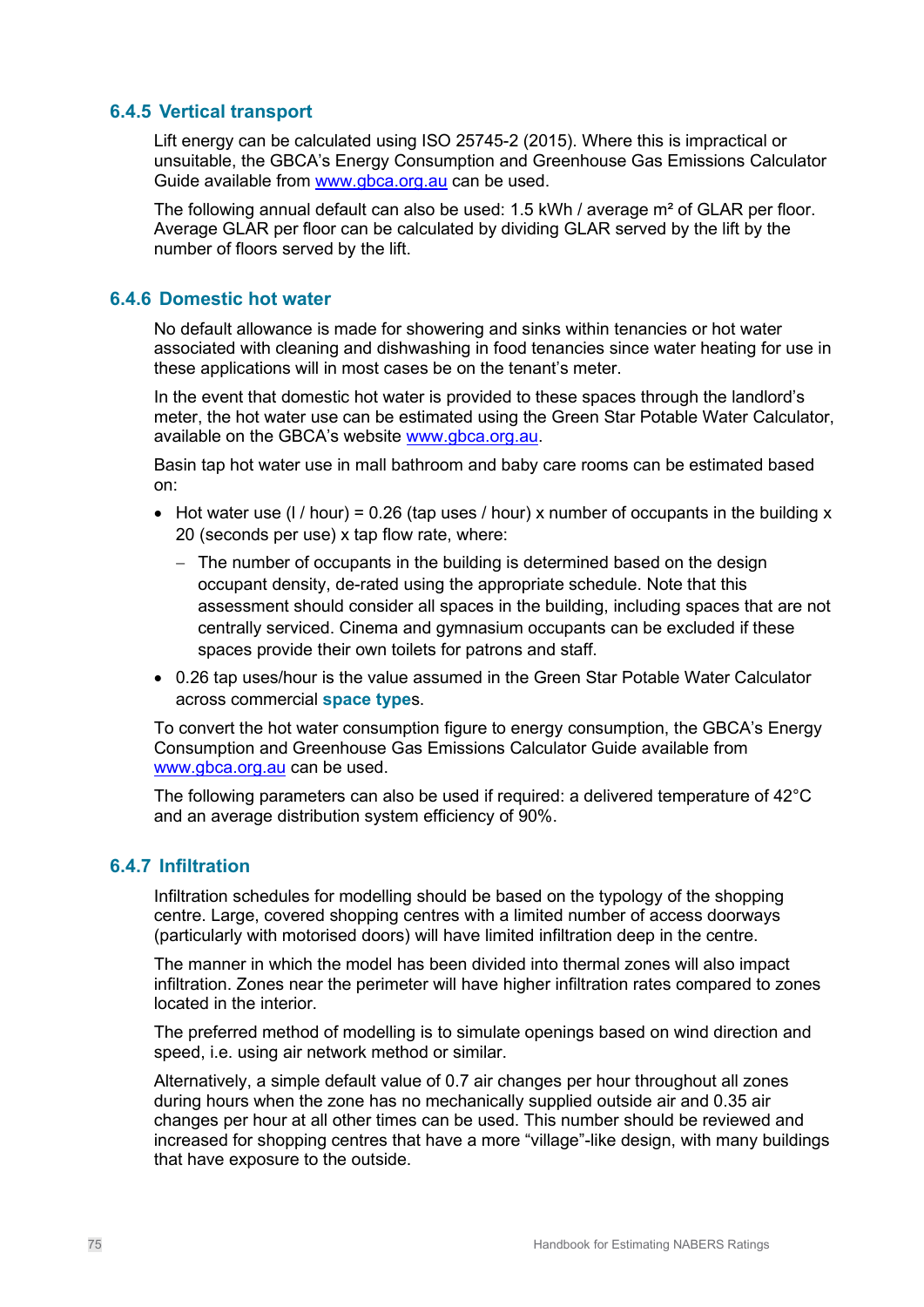# **6.5 Hotels**

Where no site-specific information is available, the following default values are recommended.

The following defaults do not account for variations in occupancy at different times of the year or different days of the week. These patterns are expected to be different for CBD business hotels than hotels that are orientated towards the leisure market (for example in regional locations) and need to be assessed on a case-by-case basis.

Consideration should also be given to the hotel grading or star rating (from 1 star to 5 stars) which classifies hotels according to the services and facilities provided. These services and facilities will influence equipment and operation, and these variations should be taken into account.

The **Estimator** should ensure that any default used are appropriate for the hotel being modelled. These values should be used only if actual schedules are not known.

# **6.5.1Hotel rooms**

#### **Occupant density**

The default number of occupants per guest room is 1.6.

#### **Light and power density**

No default lighting density is provided for hotel rooms – this should be set as per design.

Equipment loads should be established based on the planned fit out of each space. A small additional allowance should be made for guest IT equipment such as phones and laptops that are likely to be charged and used within the rooms.

In the event that the fit out is not known, a default load figure of 160W per room should be used (excluding fridge). 70 W (continuous) should be added for bar fridges where present, 150W for TVs and 50W for guest IT equipment.

#### **Schedules**

The default occupancy schedules for occupancy, equipment and lighting operation in guest rooms are outlined below.

Note that the percentages in the equipment schedule are expressed as a proportion of the inroom equipment load, including an allowance for guest IT equipment. The installed load associated with irons, kettles, hair dryers, microwaves and other small, high-power devices does not need to be explicitly considered when calculating the room equipment load (for example, if a room has 200 W of IT, TV and audio equipment, plus a 1.5 kW hair dryer, then room load is taken as 200 W and the operating percentages in the schedule are applied to this). However, the default operating schedule does make an implicit allowance for some short periods of use for this type of equipment. Fridges need to be explicitly added to the equipment load and the operating schedule by assuming they run continuously at the average load indicated on their Energy Rating label.

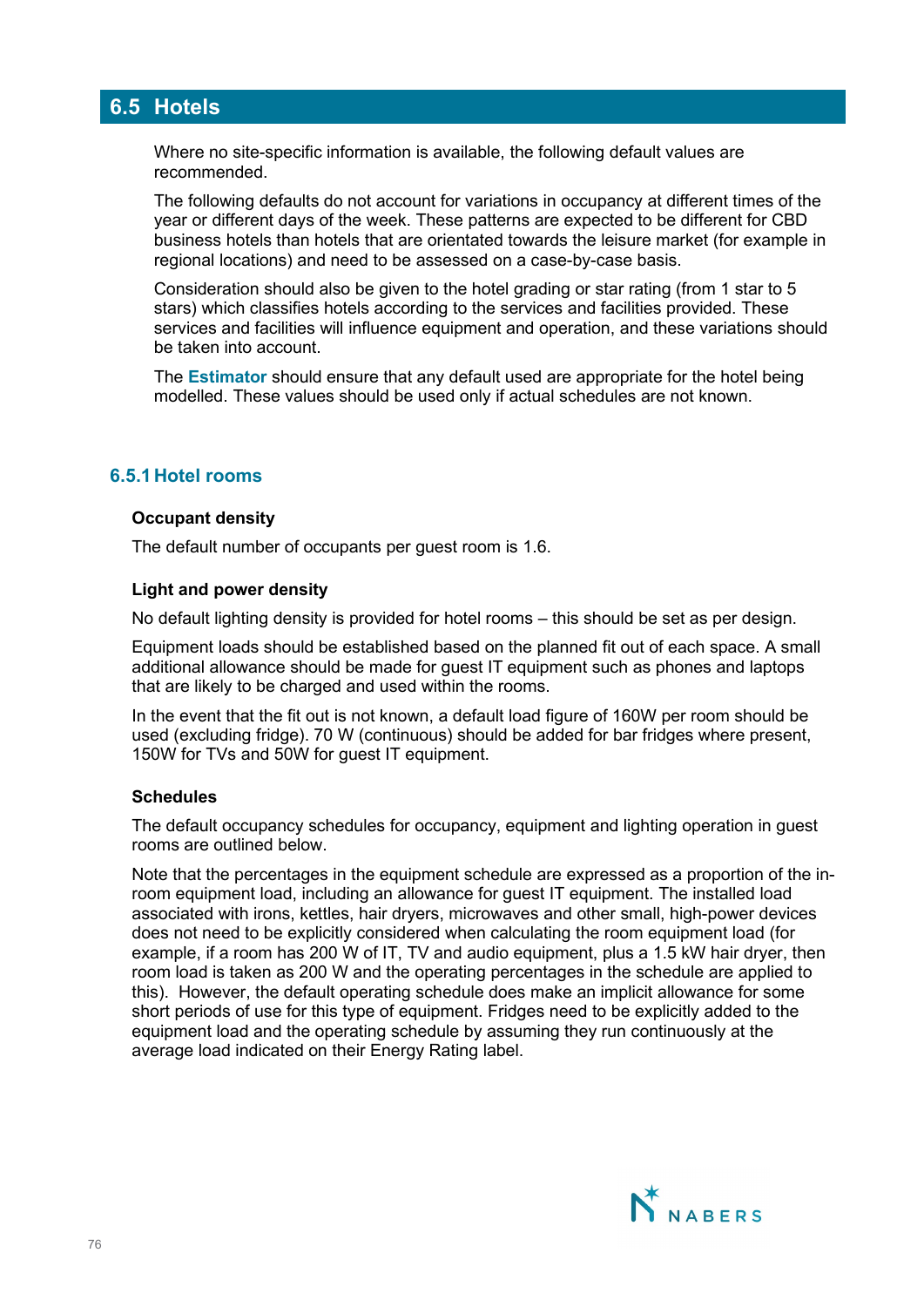Consideration should be given to guest room lighting during "welcome" mode operation, including when and how this is initiated. If such operating patterns are not known, then the default schedules provided with this Handbook may be used. However, these schedules are based on observed lighting hours of operation at existing hotel sites, where lighting controls and controllability are likely to be poorer than at new hotel sites (for example due to increased use of LED fittings at new sites compared with less responsive lighting types such as HID and fluorescents). These schedules are therefore considered to be conservative. In all areas, modellers are advised to consider setup and cleaning times.

If key cards or occupancy sensing are used to prevent lights from being left on in vacant rooms, the **Estimator** can also consider reducing lighting hours during low-occupancy periods (for example with minimum daytime lighting loading falling from 20% to 5%).

Note that many hotels have financial or business models with expected occupancy for the hotel being designed, based on occupancy patterns of similar hotels. If these models exist and seem appropriate, they should be used instead of the occupancy outlined in the schedule below. However, changes in occupancy patterns throughout the day, as shown in the schedule below, should be modelled as appropriate given the maximum occupancy determined from the hotel's financial or business model.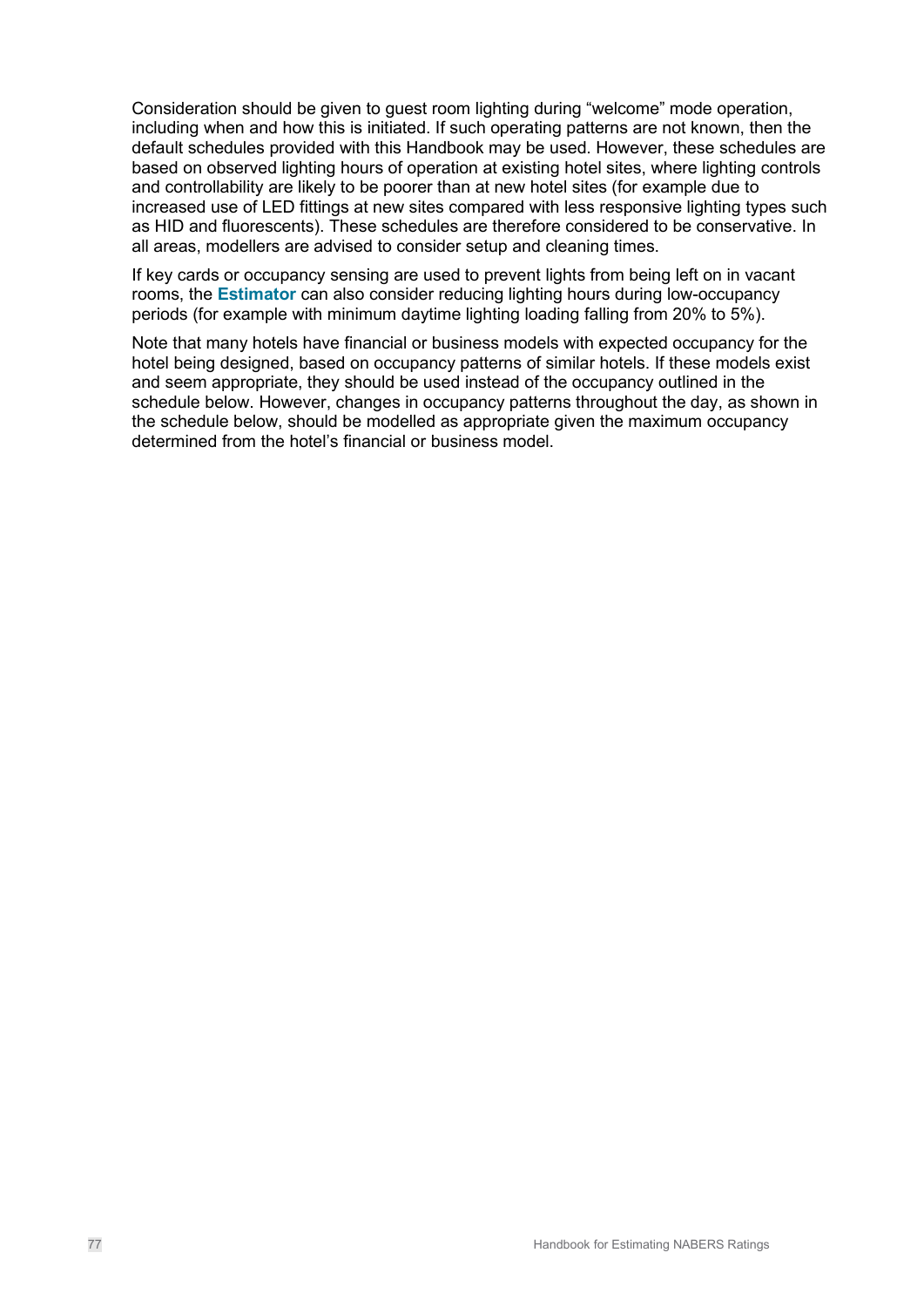|             | <b>Weekdays (Mon - Thu)</b> |          |                  | Fri       |          |                  | <b>Sat</b> |          |           | Sun       |          |           |
|-------------|-----------------------------|----------|------------------|-----------|----------|------------------|------------|----------|-----------|-----------|----------|-----------|
| <b>Time</b> | Occupancy                   | Lighting | <b>Equipment</b> | Occupancy | Lighting | <b>Equipment</b> | Occupancy  | Lighting | Equipment | Occupancy | Lighting | Equipment |
| 0:00        | 90%                         | 30%      | 20%              | 90%       | 30%      | 20%              | 100%       | 31%      | 21%       | 100%      | 31%      | 21%       |
| 1:00        | 90%                         | 20%      | 20%              | 90%       | 20%      | 20%              | 100%       | 21%      | 21%       | 100%      | 21%      | 21%       |
| 2:00        | 90%                         | 20%      | 15%              | 90%       | 20%      | 15%              | 100%       | 21%      | 16%       | 100%      | 21%      | 16%       |
| 3:00        | 90%                         | 20%      | 15%              | 90%       | 20%      | 15%              | 100%       | 21%      | 16%       | 100%      | 21%      | 16%       |
| 4:00        | 90%                         | 20%      | 15%              | 90%       | 20%      | 15%              | 100%       | 21%      | 16%       | 100%      | 21%      | 16%       |
| 5:00        | 80%                         | 20%      | 15%              | 80%       | 20%      | 15%              | 100%       | 21%      | 16%       | 100%      | 21%      | 16%       |
| 6:00        | 70%                         | 20%      | 40%              | 70%       | 20%      | 40%              | 87%        | 21%      | 42%       | 87%       | 21%      | 42%       |
| 7:00        | 60%                         | 30%      | 80%              | 60%       | 30%      | 80%              | 75%        | 31%      | 84%       | 75%       | 31%      | 84%       |
| 8:00        | 60%                         | 40%      | 50%              | 60%       | 40%      | 50%              | 75%        | 42%      | 52%       | 75%       | 42%      | 52%       |
| 9:00        | 30%                         | 40%      | 30%              | 30%       | 40%      | 30%              | 37%        | 42%      | 31%       | 37%       | 42%      | 31%       |
| 10:00       | 10%                         | 20%      | 20%              | 10%       | 20%      | 20%              | 12%        | 21%      | 21%       | 12%       | 21%      | 21%       |
| 11:00       | 10%                         | 20%      | 20%              | 10%       | 20%      | 20%              | 12%        | 21%      | 21%       | 12%       | 21%      | 21%       |
| 12:00       | 10%                         | 20%      | 20%              | 10%       | 20%      | 20%              | 10%        | 20%      | 20%       | 10%       | 20%      | 20%       |
| 13:00       | 10%                         | 20%      | 20%              | 10%       | 20%      | 20%              | 10%        | 20%      | 20%       | 10%       | 20%      | 20%       |
| 14:00       | 10%                         | 20%      | 20%              | 10%       | 20%      | 20%              | 10%        | 20%      | 20%       | 10%       | 20%      | 20%       |
| 15:00       | 10%                         | 20%      | 20%              | 10%       | 20%      | 20%              | 10%        | 20%      | 20%       | 10%       | 20%      | 20%       |
| 16:00       | 20%                         | 20%      | 20%              | 20%       | 20%      | 20%              | 20%        | 20%      | 20%       | 18%       | 20%      | 20%       |
| 17:00       | 30%                         | 50%      | 40%              | 37%       | 52%      | 42%              | 37%        | 52%      | 42%       | 27%       | 43%      | 35%       |
| 18:00       | 40%                         | 60%      | 40%              | 50%       | 63%      | 42%              | 50%        | 63%      | 42%       | 36%       | 52%      | 35%       |
| 19:00       | 50%                         | 70%      | 50%              | 62%       | 73%      | 52%              | 62%        | 73%      | 52%       | 45%       | 61%      | 43%       |

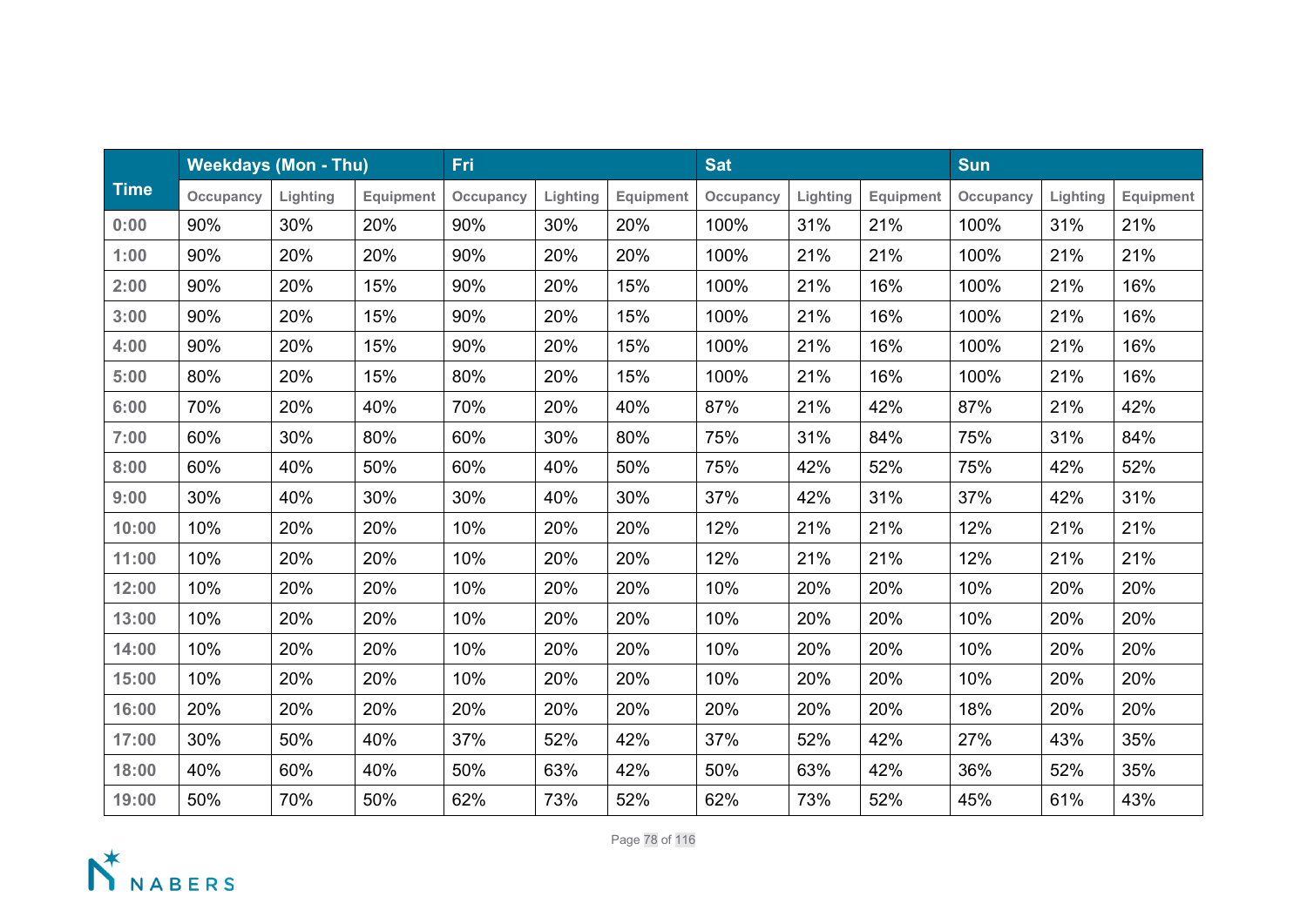|             | <b>Weekdays (Mon - Thu)</b> |          | <b>Fri</b>       |           | <b>Sat</b> |           | <b>Sun</b> |          |           |           |          |                  |
|-------------|-----------------------------|----------|------------------|-----------|------------|-----------|------------|----------|-----------|-----------|----------|------------------|
| <b>Time</b> | Occupancy                   | Lighting | <b>Equipment</b> | Occupancy | Lighting   | Equipment | Occupancy  | Lighting | Equipment | Occupancy | Lighting | <b>Equipment</b> |
| 20:00       | 60%                         | 70%      | 60%              | 75%       | 73%        | 63%       | 75%        | 73%      | 63%       | 54%       | 61%      | 52%              |
| 21:00       | 70%                         | 60%      | 60%              | 87%       | 63%        | 63%       | 87%        | 63%      | 63%       | 63%       | 52%      | 52%              |
| 22:00       | 70%                         | 60%      | 40%              | 87%       | 63%        | 42%       | 87%        | 63%      | 42%       | 63%       | 52%      | 35%              |
| 23:00       | 90%                         | 40%      | 20%              | 100%      | 42%        | 21%       | 100%       | 42%      | 21%       | 81%       | 35%      | 17%              |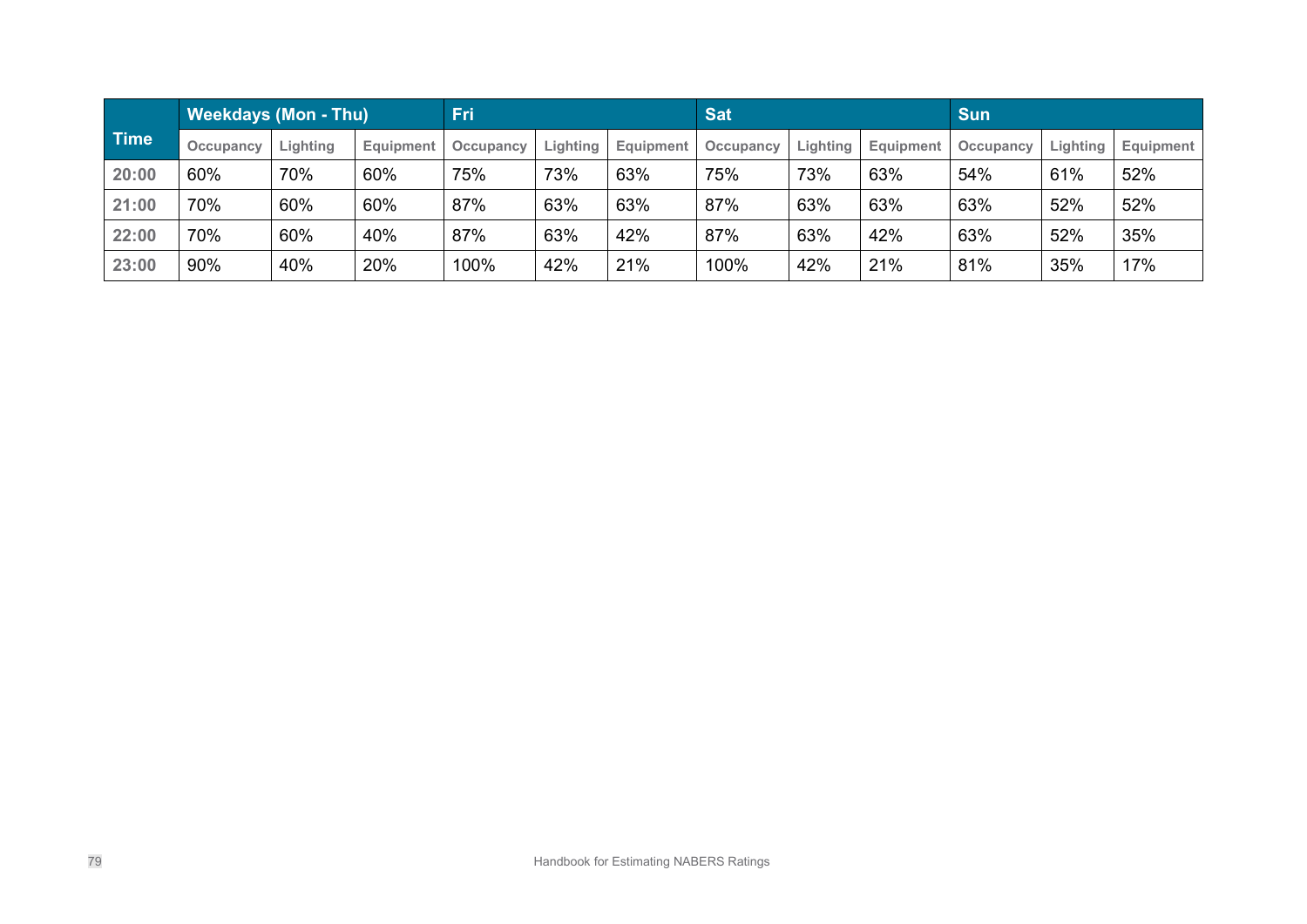# **6.5.2 Common areas (lobbies, foyer and corridors)**

Consideration should be given to the hotel grading or star rating from 1 star to 5 stars which classifies hotels according to the services or facilities provided. The **Estimator** should ensure that any schedule used is appropriate for the hotel being modelled.

# **Occupant density**

Occupant density in corridors and hotel lift lobbies is ignored due to the transient nature of occupancy in these spaces.

Peak occupant density for the main entry lobby can be set at 1 person per 1.5 m<sup>2</sup> in the area immediately adjacent to the reception counter, that is, in front of the reception counter and to a depth of 5m. Elsewhere in the foyer, the peak occupant density can be set to 1 person per 6m².

For dining rooms, function rooms and adjacent breakout spaces, please refer to appropriate sections below.

#### **Occupancy schedule**

Default occupancy schedule for the foyer is listed in the following table:

| <b>Time</b> | <b>Weekday</b> | <b>Weekend</b> |
|-------------|----------------|----------------|
| 0:00        | 0%             | 0%             |
| 1:00        | 0%             | 0%             |
| 2:00        | 0%             | 0%             |
| 3:00        | 0%             | 0%             |
| 4:00        | 0%             | 0%             |
| 5:00        | 10%            | 0%             |
| 6:00        | 20%            | 10%            |
| 7:00        | 50%            | 20%            |
| 8:00        | 90%            | 50%            |
| 9:00        | 50%            | 100%           |
| 10:00       | 30%            | 50%            |
| 11:00       | 30%            | 30%            |
| 12:00       | 30%            | 50%            |
| 13:00       | 30%            | 50%            |
| 14:00       | 30%            | 30%            |
| 15:00       | 30%            | 30%            |
| 16:00       | 30%            | 30%            |
| 17:00       | 50%            | 50%            |

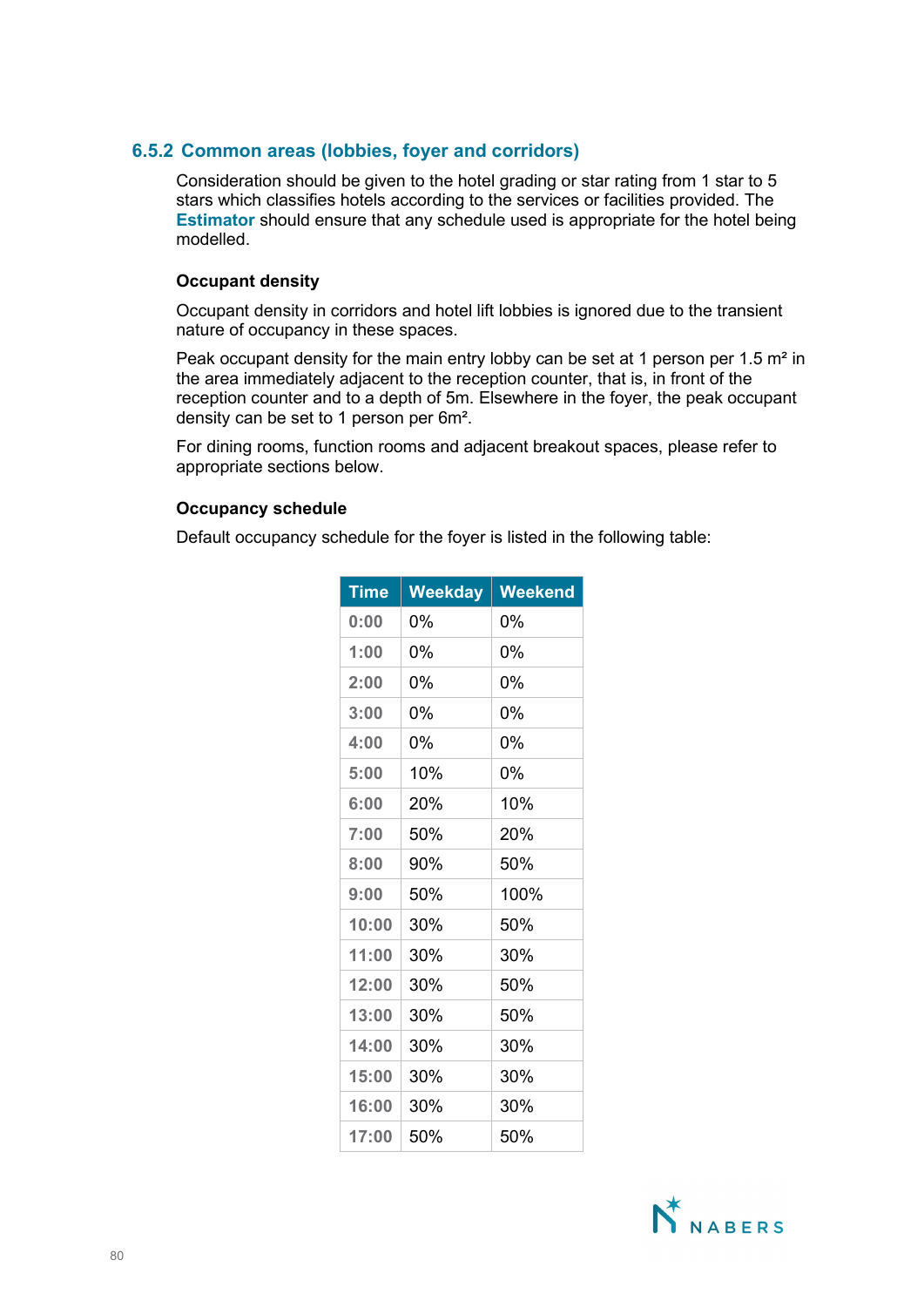| <b>Time</b> | <b>Weekday</b> | <b>Weekend</b> |
|-------------|----------------|----------------|
| 18:00       | 90%            | 50%            |
| 19:00       | 50%            | 50%            |
| 20:00       | 30%            | 30%            |
| 21:00       | 30%            | 30%            |
| 22:00       | 20%            | 30%            |
| 23:00       | 10%            | 20%            |

# **Lighting density**

No default lighting density is provided for these spaces – design values should be used.

# **Lighting schedule**

Lighting should be assumed to run continuously at 100% of installed power except where automatic controls are provided. No adjustment is made for scheduled on/off controls (i.e. due to the likely unreliability of this control method in most circulation spaces in hotels, which could be sporadically occupied at any time of day). The following table shows the fraction of common area lighting that is assumed to operate during each hour for a variety of other automatic control arrangements (expressed as a percentage of the installed lighting). Where daylight sensors are also in use, their effectiveness should be evaluated through an appropriate **simulation package** and applied as an additional factor together with any occupancy-sensing controls.

| <b>Time</b> | <b>No</b><br><b>automatic</b><br><b>controls</b> | <b>Motion</b><br>detectors<br>controlling 7+<br>fittings | <b>Motion</b><br>detectors<br>controlling<br>$3 - 6$<br>fittings | <b>Motion</b><br>detectors<br>controlling<br>1-2 fittings | <b>Daylight</b><br>sensors - for<br>internal fittings<br>adjacent to roof<br>lights and<br>windows |
|-------------|--------------------------------------------------|----------------------------------------------------------|------------------------------------------------------------------|-----------------------------------------------------------|----------------------------------------------------------------------------------------------------|
| 0:00        | 100%                                             | 90%                                                      | 70%                                                              | 55%                                                       | 100%                                                                                               |
| 1:00        | 100%                                             | 90%                                                      | 70%                                                              | 55%                                                       | 100%                                                                                               |
| 2:00        | 100%                                             | 90%                                                      | 70%                                                              | 55%                                                       | 100%                                                                                               |
| 3:00        | 100%                                             | 90%                                                      | 70%                                                              | 55%                                                       | 100%                                                                                               |
| 4:00        | 100%                                             | 90%                                                      | 70%                                                              | 55%                                                       | 100%                                                                                               |
| 5:00        | 100%                                             | 90%                                                      | 70%                                                              | 55%                                                       | 100%                                                                                               |
| 6:00        | 100%                                             | 90%                                                      | 70%                                                              | 55%                                                       | 100%                                                                                               |
| 7:00        | 100%                                             | 90%                                                      | 70%                                                              | 55%                                                       | 50%                                                                                                |
| 8:00        | 100%                                             | 90%                                                      | 70%                                                              | 55%                                                       | 50%                                                                                                |
| 9:00        | 100%                                             | 90%                                                      | 70%                                                              | 55%                                                       | 50%                                                                                                |
| 10:00       | 100%                                             | 90%                                                      | 70%                                                              | 55%                                                       | 50%                                                                                                |
| 11:00       | 100%                                             | 90%                                                      | 70%                                                              | 55%                                                       | 50%                                                                                                |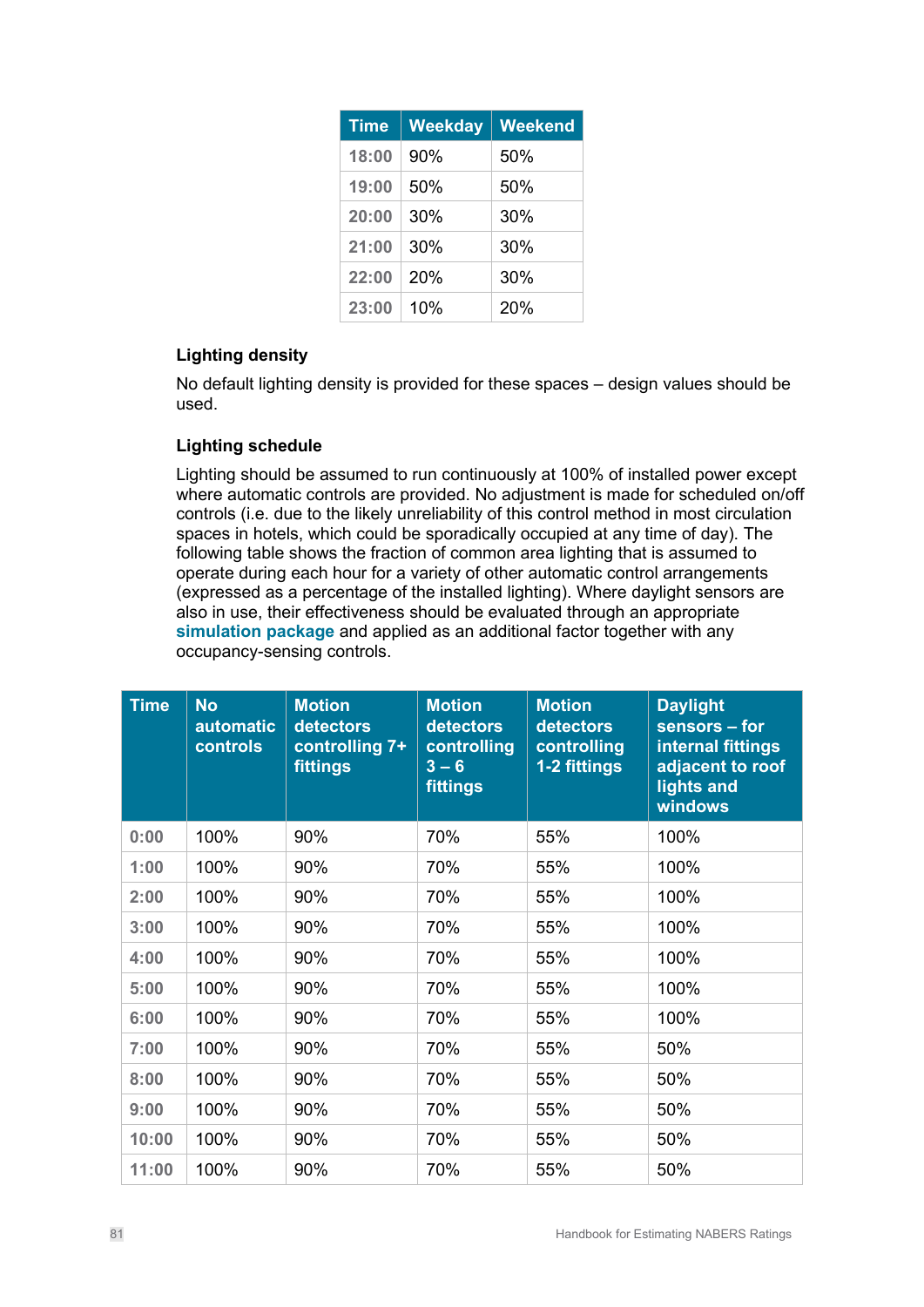| <b>Time</b> | <b>No</b><br><b>automatic</b><br>controls | <b>Motion</b><br>detectors<br>controlling 7+<br>fittings | <b>Motion</b><br>detectors<br>controlling<br>$3 - 6$<br>fittings | <b>Motion</b><br>detectors<br>controlling<br>1-2 fittings | <b>Daylight</b><br>sensors - for<br>internal fittings<br>adjacent to roof<br>lights and<br>windows |
|-------------|-------------------------------------------|----------------------------------------------------------|------------------------------------------------------------------|-----------------------------------------------------------|----------------------------------------------------------------------------------------------------|
| 12:00       | 100%                                      | 90%                                                      | 70%                                                              | 55%                                                       | 50%                                                                                                |
| 13:00       | 100%                                      | 90%                                                      | 70%                                                              | 55%                                                       | 50%                                                                                                |
| 14:00       | 100%                                      | 90%                                                      | 70%                                                              | 55%                                                       | 50%                                                                                                |
| 15:00       | 100%                                      | 90%                                                      | 70%                                                              | 55%                                                       | 50%                                                                                                |
| 16:00       | 100%                                      | 90%                                                      | 70%                                                              | 55%                                                       | 50%                                                                                                |
| 17:00       | 100%                                      | 90%                                                      | 70%                                                              | 55%                                                       | 50%                                                                                                |
| 18:00       | 100%                                      | 90%                                                      | 70%                                                              | 55%                                                       | 50%                                                                                                |
| 19:00       | 100%                                      | 90%                                                      | 70%                                                              | 55%                                                       | 100%                                                                                               |
| 20:00       | 100%                                      | 90%                                                      | 70%                                                              | 55%                                                       | 100%                                                                                               |
| 21:00       | 100%                                      | 90%                                                      | 70%                                                              | 55%                                                       | 100%                                                                                               |
| 22:00       | 100%                                      | 90%                                                      | 70%                                                              | 55%                                                       | 100%                                                                                               |
| 23:00       | 100%                                      | 90%                                                      | 70%                                                              | 55%                                                       | 100%                                                                                               |

- De-rate operating power from 100% to 90% where motion detectors control an area of 200 m2 or less, and motion sensors control groups of more than 6 fittings.
- De-rate operating power from 100% to 70% where motion detectors control groups of 3-6 light fittings
- De-rate operating power from 100% to 55% where motion detectors control groups of 2 or fewer light fittings
- During daylight hours, de-rate operating power from 100% to 50% for light fittings adjacent to windows or roof lights that are controlled by daylight sensors.

# **Equipment density**

No default equipment density is provided for these spaces – values as expected in operation should be used.

#### **Equipment schedule**

Monitors and associated computers used for directional displays or tourist information displays in public spaces should be assumed to run at 100% from 6am – 10pm and 75% outside these hours.

Water features should be assumed to run at 100% on a 24/7 basis, provided that the **Estimator** makes adequate allowance for normal duty cycling of the pumping equipment.

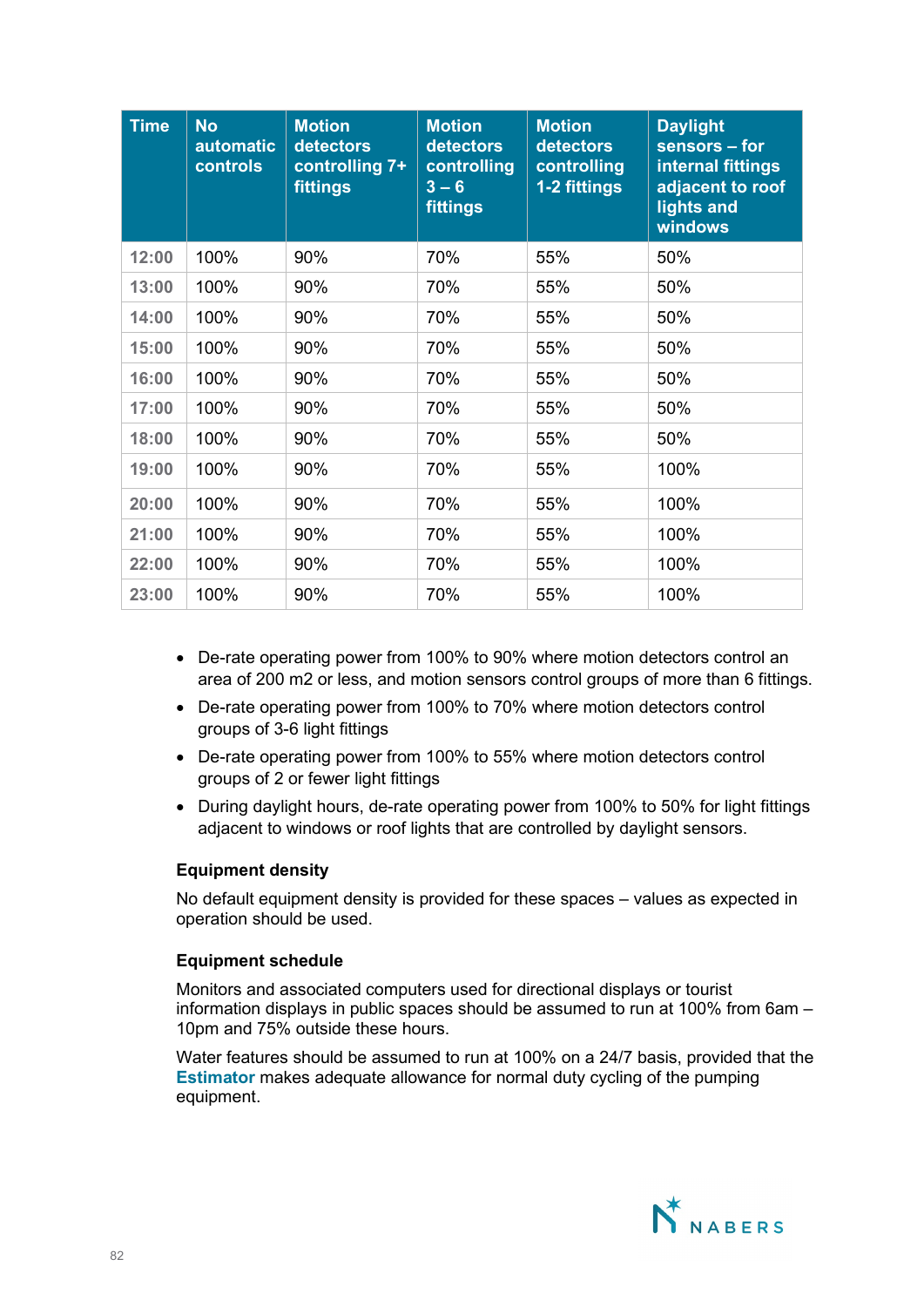# **6.5.3Dining areas (restaurants and cafes)**

# **Occupant density**

Occupant density should be established based on the planned fit out of the space. If this information is not available, then a default figure of 1 person per 3 m² could be used.

If the facility is a bar only (i.e. no restaurant), the peak occupant density could be set to 1 m² per person.

#### **Occupancy schedule**

Occupancy schedule for hotel restaurants should be confirmed with consideration of the trading hours of the facility.

Default occupancy schedules for restaurants are suggested below. Peak occupancy hours should be extended during the earlier and later evening if the facility functions as a bar.

| <b>Time</b> | <b>Weekday</b> | <b>Weekend</b> |
|-------------|----------------|----------------|
| 0:00        | 0%             | 0%             |
| 1:00        | 0%             | 0%             |
| 2:00        | 0%             | 0%             |
| 3:00        | 0%             | 0%             |
| 4:00        | 0%             | 0%             |
| 5:00        | 10%            | 10%            |
| 6:00        | 60%            | 30%            |
| 7:00        | 80%            | 60%            |
| 8:00        | 60%            | 80%            |
| 9:00        | 30%            | 60%            |
| 10:00       | 10%            | 30%            |
| 11:00       | 30%            | 30%            |
| 12:00       | 80%            | 80%            |
| 13:00       | 60%            | 80%            |
| 14:00       | 30%            | 60%            |
| 15:00       | 10%            | 30%            |
| 16:00       | 10%            | 10%            |
| 17:00       | 30%            | 30%            |
| 18:00       | 60%            | 60%            |
| 19:00       | 80%            | 80%            |
| 20:00       | 80%            | 80%            |
| 21:00       | 60%            | 60%            |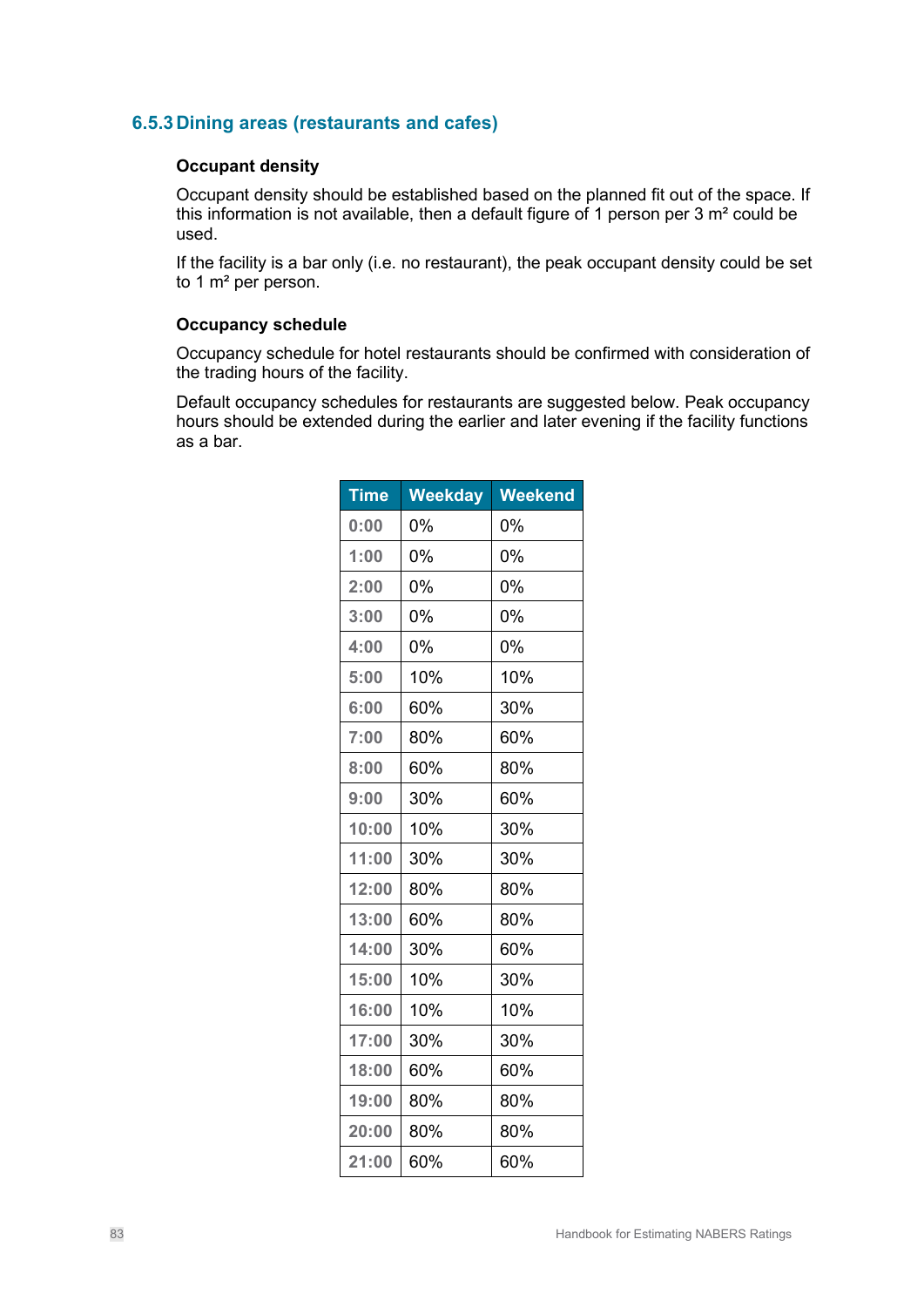| Time          | <b>Weekday Weekend</b> |     |
|---------------|------------------------|-----|
| $22:00$   30% |                        | 30% |
| 23:00         | 10%                    | 30% |

#### **Light and power density and schedule**

Lighting and power density for the eating area of the restaurant should be established on the basis of the planned fit out of the space.

If no automatic controls are fitted in the space, the lighting could be assumed to operate from 2 hours before the start of the first service until 1 hour after the end of the last service, with lighting running at 100% during service periods and for 1 hour before and 1 hour after and switch off down to 30% of normal service lighting hours overnight. If automatic occupancy sensing is installed, then lighting could be assumed to switch down to 5% of its full power during times that the restaurant is closed, allowing for 1 hour set up and clean-up before and after each meal service. If programmable scene controls are fitted without occupancy sensing, then lighting could be assumed to switch down to 15% of its full power during times that the restaurant is closed, allowing for 1 hour set up and clean-up before and after each meal service.

By default, in-restaurant equipment (for example toasters, bain-maries, coffee machines) could be assumed to run at 60% of the installed load during service periods. The default assumption is that 2/3 of the heat gain from these appliances is sensible, 1/3 is latent. Note that there is an assumption that no exhaust hoods are applied to food preparation equipment in the dining area.

Most equipment will be switched off between service periods, except for coffee machines which are likely to be left in standby mode. Installed load could be established from the unit specification, or a default value of 2 kW per unit could be used if no other information is available.

Refrigeration equipment located within the dining / service area (i.e. not walk-in refrigerators) could be assumed to run at 320W per unit on a 24/7 basis if the size and type of the unit is unknown. Where the size is known, energy consumption should be based on the Energy Label or advice from the manufacturers or Table 5 of ASHRAE Fundamentals Section 29[1](#page-83-0) .

An example schedule for a restaurant with breakfast, lunch and dinner service periods is shown below. The total equipment schedule should be built up based on the proportions of refrigeration equipment vs other food and beverage equipment in the space. When applying these schedules, the **Estimator** should consider whether the equipment is likely to be used during all service periods (for example, a toaster is only likely to be switched on at breakfast).

| Time | <b>Refrigeration equipment</b> |                | <b>Other in-restaurant food</b><br>prep/heating equipment |                |  |
|------|--------------------------------|----------------|-----------------------------------------------------------|----------------|--|
|      | Weekday                        | <b>Weekend</b> | Weekday                                                   | <b>Weekend</b> |  |
| 0:00 | 100%                           | 100%           | 10%                                                       | 10%            |  |
| 1:00 | 100%                           | 100%           | 10%                                                       | 10%            |  |

<span id="page-83-0"></span> $1$  Note that the values provided in this section are 24-hour averages which consider variation in loads at different times of the day. They are not full rated power.

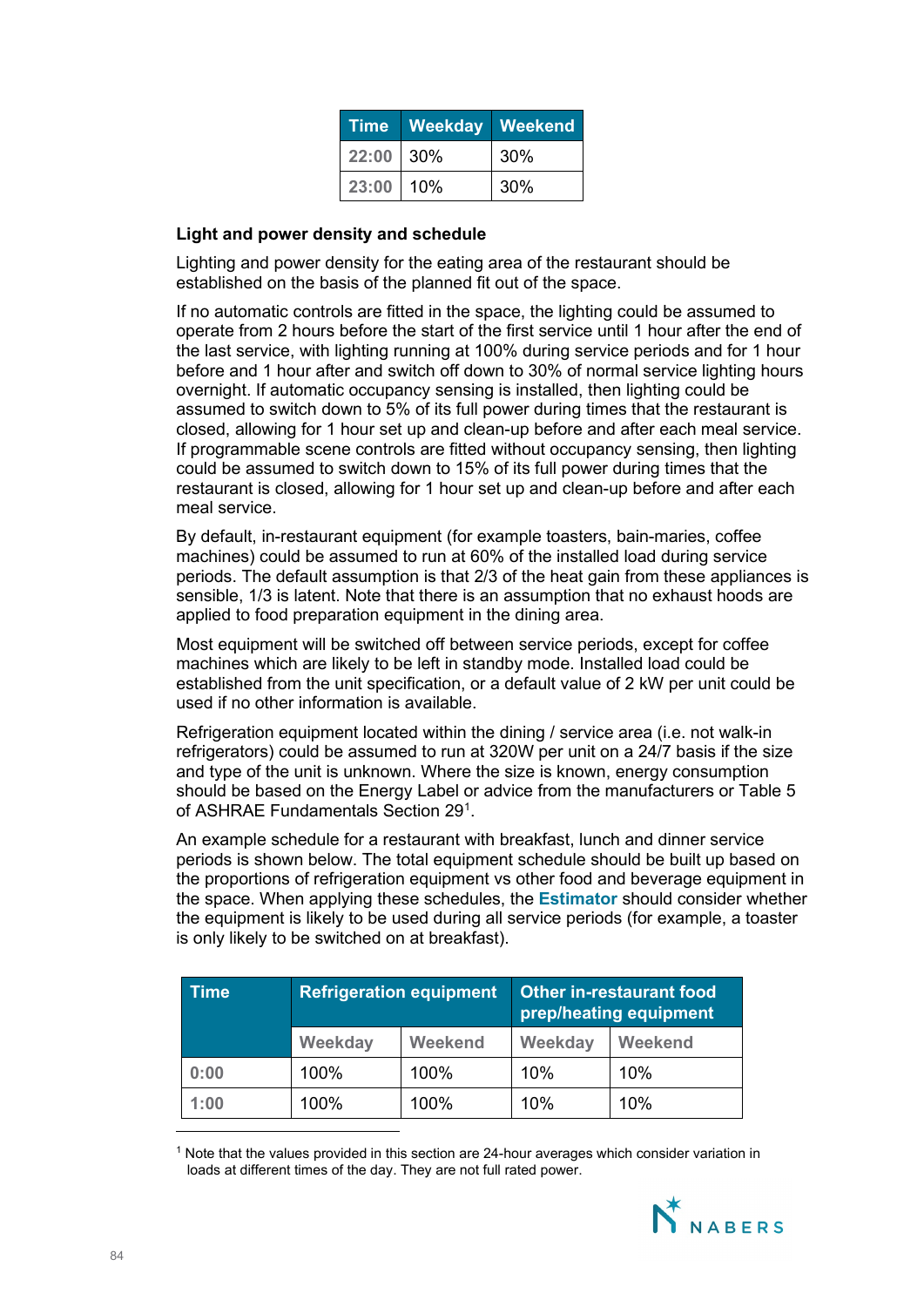| <b>Time</b> | <b>Refrigeration equipment</b> |         |         | <b>Other in-restaurant food</b><br>prep/heating equipment |
|-------------|--------------------------------|---------|---------|-----------------------------------------------------------|
|             | Weekday                        | Weekend | Weekday | Weekend                                                   |
| 2:00        | 100%                           | 100%    | 10%     | 10%                                                       |
| 3:00        | 100%                           | 100%    | 10%     | 10%                                                       |
| 4:00        | 100%                           | 100%    | 10%     | 10%                                                       |
| 5:00        | 100%                           | 100%    | 30%     | 30%                                                       |
| 6:00        | 100%                           | 100%    | 60%     | 30%                                                       |
| 7:00        | 100%                           | 100%    | 60%     | 60%                                                       |
| 8:00        | 100%                           | 100%    | 60%     | 60%                                                       |
| 9:00        | 100%                           | 100%    | 30%     | 60%                                                       |
| 10:00       | 100%                           | 100%    | 10%     | 30%                                                       |
| 11:00       | 100%                           | 100%    | 30%     | 30%                                                       |
| 12:00       | 100%                           | 100%    | 60%     | 60%                                                       |
| 13:00       | 100%                           | 100%    | 60%     | 60%                                                       |
| 14:00       | 100%                           | 100%    | 30%     | 60%                                                       |
| 15:00       | 100%                           | 100%    | 10%     | 30%                                                       |
| 16:00       | 100%                           | 100%    | 10%     | 10%                                                       |
| 17:00       | 100%                           | 100%    | 30%     | 30%                                                       |
| 18:00       | 100%                           | 100%    | 60%     | 60%                                                       |
| 19:00       | 100%                           | 100%    | 60%     | 60%                                                       |
| 20:00       | 100%                           | 100%    | 60%     | 60%                                                       |
| 21:00       | 100%                           | 100%    | 60%     | 60%                                                       |
| 22:00       | 100%                           | 100%    | 30%     | 60%                                                       |
| 23:00       | 100%                           | 100%    | 10%     | 20%                                                       |

# **6.5.4 Kitchen equipment energy use**

Kitchen energy use will vary depending on operating hours, menu type, appliance selection, layout and operator behaviour. International research shows relatively strong relationships between kitchen energy use and financial turnover. The preferred method of estimating consumption is therefore to create a benchmark using operational data from similar sites (for example other sites operated as part of the same hotel chain), adjusted for projected sales.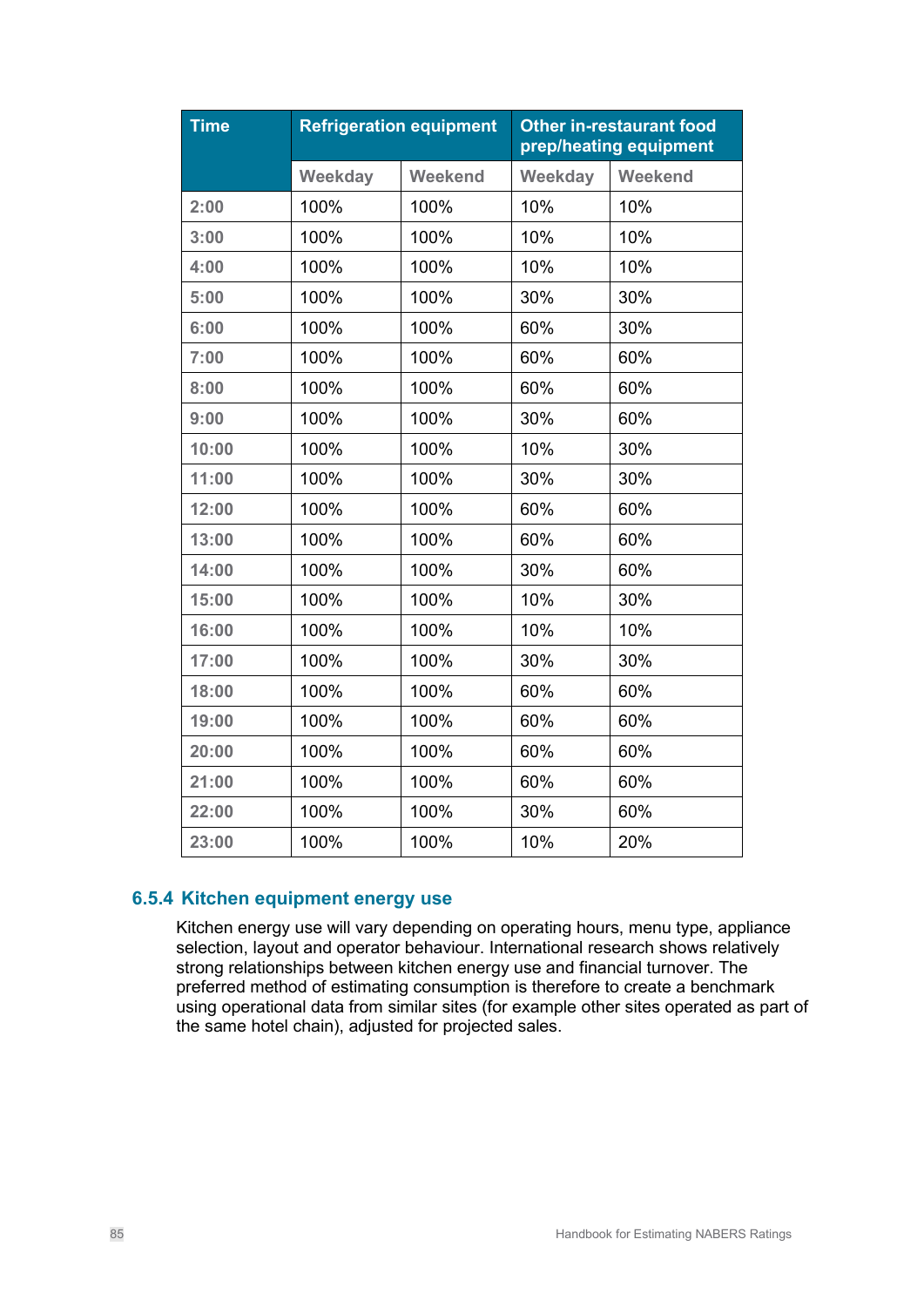Otherwise, a default kitchen energy consumption figure of 2.4 kWh / meal could be used for electricity and 1.9 kWh / meal used for gas. This figure is for cooked meals with multiple courses and does not include lighting and ventilation energy use, which must be modelled and accounted for separately. The appropriateness of this figure should be considered for the hotel being modelled, and could be adjusted to reflect simpler or uncooked meals. Number of meals should be based on business projections for the hotel. If this is not available, a default figure of 2.5 meals per guest per day can be used. The **Estimator** should ensure that the default energy use is appropriate for the hotel type.

Alternatively, if the fit out is broadly known, appliance energy consumption using Table 5 of ASHRAE Fundamentals Section 29 can be used.

No time of use profiles are presented as the kitchen equipment is assumed to have only a very limited impact on thermal load in the hotel due to the typical practice of providing supply/exhaust ventilation in this area, i.e. so that air is not recirculated.

# **6.5.5Laundry equipment energy use and schedule**

In the absence of other information, the laundry equipment energy use could be estimated as: 23,100 MJ / annum per guest room (gas) with full laundry service (all sheets, towels and other items washed at the on-site laundry). This figure can be scaled down where needed, and should be adjusted for the proportion of rooms receiving full or part laundry services.

Equipment power density should be estimated from the fit out or use of the space (for example for a laundry). When modelling laundry heat loads, take care to adjust for any equipment that is directly exhausted (for example gas dryers), as this will reduce the contribution of the equipment to the heat loads in the space.

In the absence of other information, laundry equipment density can be based on default laundry energy **Estimate**, evenly divided over the operating hours of the laundry.

### **6.5.6 Back of house areas**

#### **Occupant density**

Occupant density could be assessed on the following basis:

- 1 person per 15 m<sup>2</sup> for management office areas, kitchens and laundries, or based on peak shift size in laundry and kitchen areas
- 1 person per 20  $m^2$  for maintenance workshop areas, or based on peak shift size
- Negligible occupancy in plant rooms and corridors.

#### **Occupancy schedule**

Occupancy schedule should be assessed based on the planned staffing roster for each area.

#### **Light density**

Lighting density in these spaces should be established based on lighting drawings.

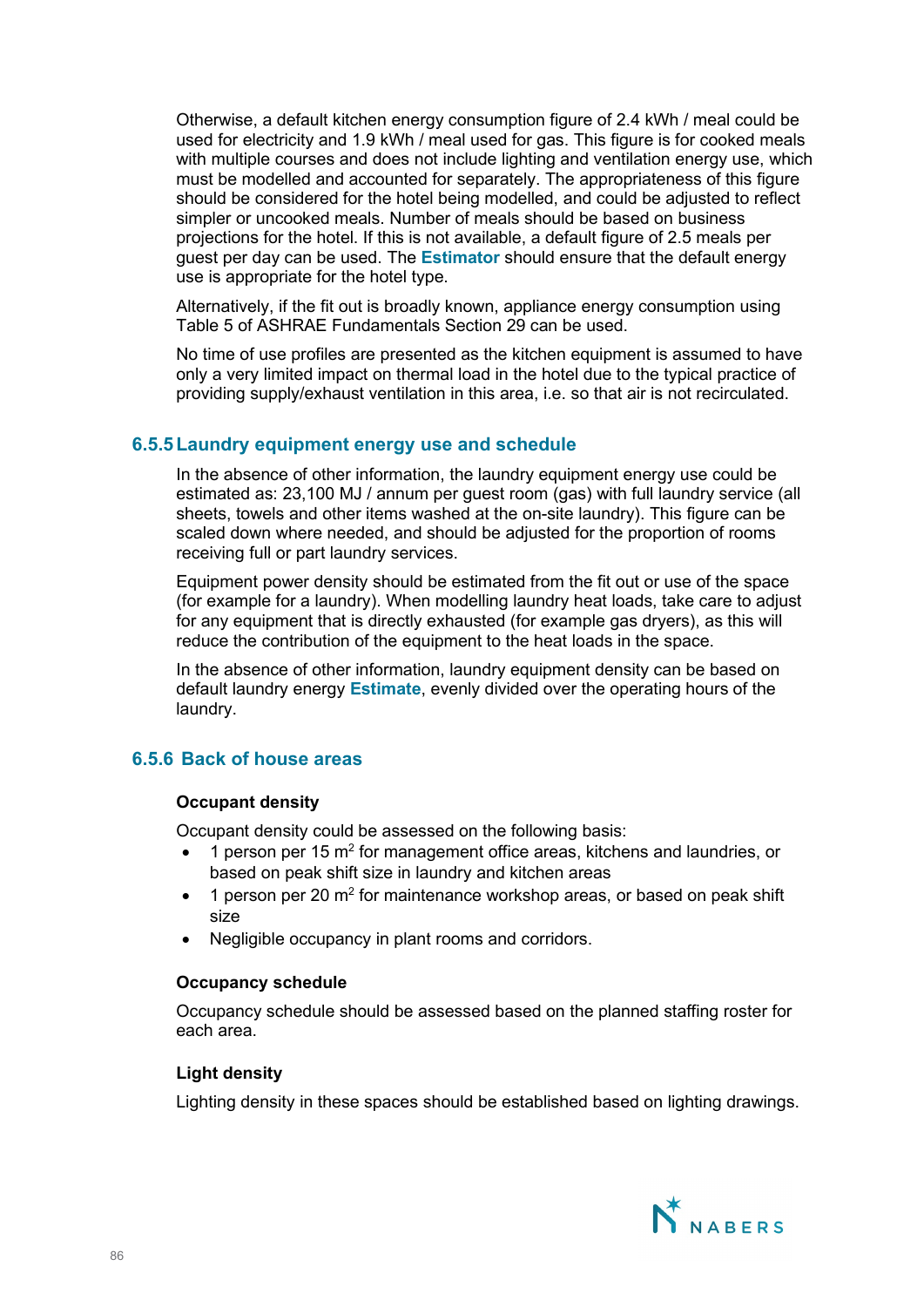# **Light schedule**

Back of house corridor lighting should be modelled as operating 24/7, unless automatic controls are provided. Where automatic controls are provided, lighting power density can be de-rated as described below.

Workspace lighting time of use and management office equipment defaults are as follows. These schedules assume service hours of 8am to 7pm. The schedules could be adapted for areas with longer and shorter operating hours (for example based on shift times).

| <b>Time</b> | <b>Lighting (limited</b><br>time of use control:<br>manual or<br>timeclock) | <b>Lighting (advanced</b><br>time of use control<br>e.g. occupancy<br>sensors) |
|-------------|-----------------------------------------------------------------------------|--------------------------------------------------------------------------------|
| 0:00        | 15%                                                                         | 5%                                                                             |
| 1:00        | 15%                                                                         | 5%                                                                             |
| 2:00        | 15%                                                                         | 5%                                                                             |
| 3:00        | 15%                                                                         | 5%                                                                             |
| 4:00        | 15%                                                                         | 5%                                                                             |
| 5:00        | 15%                                                                         | 5%                                                                             |
| 6:00        | 40%                                                                         | 30%                                                                            |
| 7:00        | 90%                                                                         | 75%                                                                            |
| 8:00        | 100%                                                                        | 100%                                                                           |
| 9:00        | 100%                                                                        | 100%                                                                           |
| 10:00       | 100%                                                                        | 100%                                                                           |
| 11:00       | 100%                                                                        | 100%                                                                           |
| 12:00       | 100%                                                                        | 100%                                                                           |
| 13:00       | 100%                                                                        | 100%                                                                           |
| 14:00       | 100%                                                                        | 100%                                                                           |
| 15:00       | 100%                                                                        | 100%                                                                           |
| 16:00       | 100%                                                                        | 100%                                                                           |
| 17:00       | 100%                                                                        | 100%                                                                           |
| 18:00       | 100%                                                                        | 100%                                                                           |
| 19:00       | 80%                                                                         | 75%                                                                            |
| 20:00       | 60%                                                                         | 25%                                                                            |
| 21:00       | 60%                                                                         | 15%                                                                            |
| 22:00       | 50%                                                                         | 15%                                                                            |
| 23:00       | 15%                                                                         | 5%                                                                             |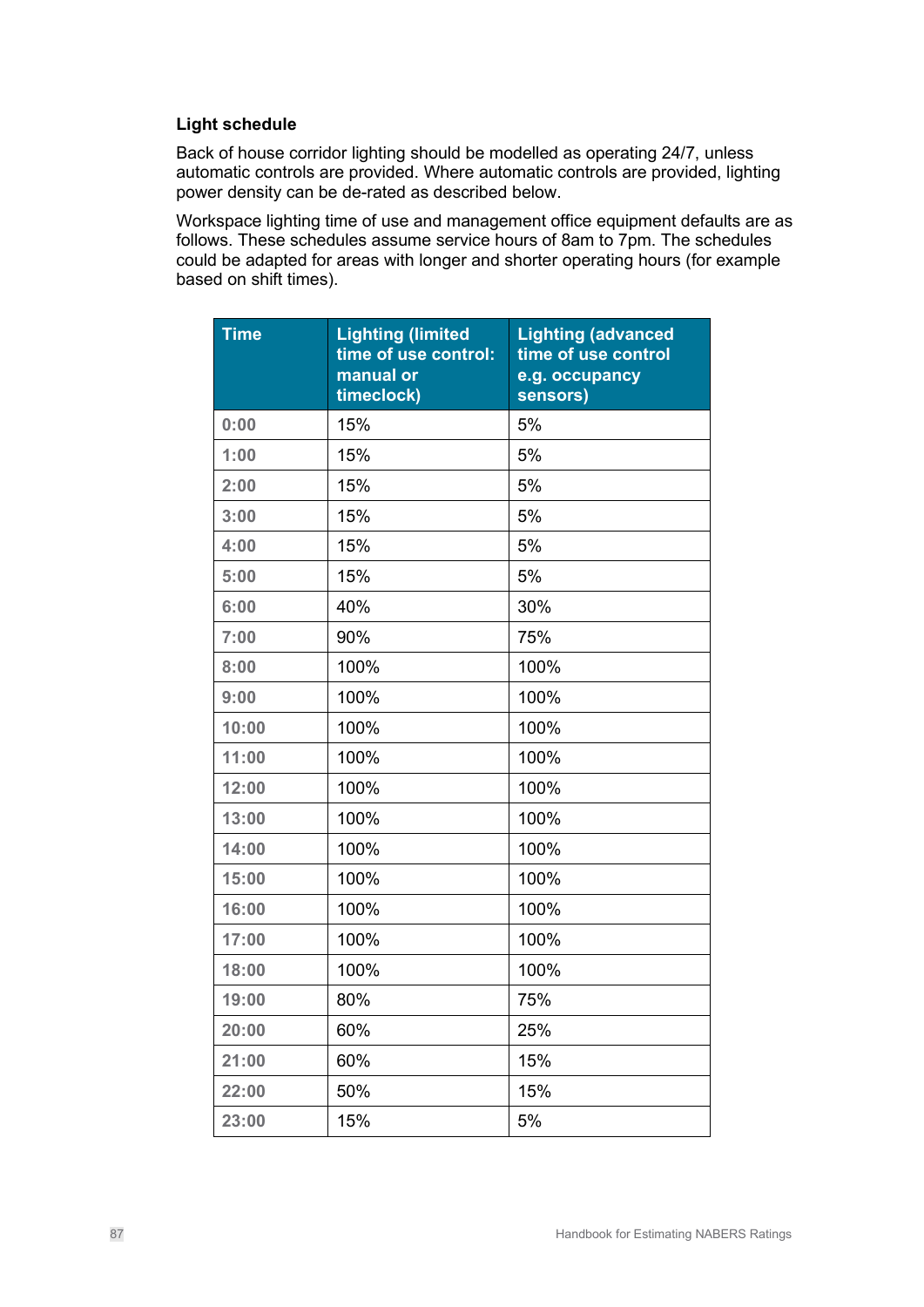#### **Equipment density and schedule**

Equipment density and schedule should be assessed based on the planned staffing roster and use of each space. For office spaces, the default values provided in Section 6.2 could be used.

# **6.5.7Conference areas (including function rooms)**

#### **Occupant density**

Occupant density in these rooms is highly variable and could be based on the number of advertised seats in the room. For function room foyers, the occupant density should be based on the advertised capacity.

#### **Occupancy schedule**

The use of function rooms is highly variable. The default schedule is based on analysis of 12 months of booking patterns at an existing business hotel. The schedule reflects both the probability that a room will be booked, and the number of occupants for the booking relative to the maximum advertised capacity of the room. Where no further details are available, the default schedule could be applied across all the rooms, with Day 1 to Day 7 reassigned on a rolling basis i.e. so that for Room 1, Day 1 = Monday Room 2, Day 1 = Tuesday Room 3, Day 1 = Wednesday, etc.

|             | Day 1                | Day 2   | Day 3                  | Day 4               | Day 5   | Day 6                | Day 7          |
|-------------|----------------------|---------|------------------------|---------------------|---------|----------------------|----------------|
| <b>Time</b> | <b>No</b><br>booking | All day | <b>Morning</b><br>only | Lunch-<br>afternoon | All day | <b>No</b><br>booking | <b>Evening</b> |
| 0:00        | $0\%$                | 0%      | 0%                     | $0\%$               | 0%      | 0%                   | 0%             |
| 1:00        | 0%                   | 0%      | 0%                     | $0\%$               | 0%      | 0%                   | 0%             |
| 2:00        | $0\%$                | $0\%$   | $0\%$                  | $0\%$               | 0%      | 0%                   | 0%             |
| 3:00        | $0\%$                | 0%      | 0%                     | 0%                  | 0%      | 0%                   | 0%             |
| 4:00        | 0%                   | 0%      | 0%                     | 0%                  | 0%      | 0%                   | 0%             |
| 5:00        | 0%                   | 0%      | 0%                     | 0%                  | 0%      | 0%                   | 0%             |
| 6:00        | 0%                   | 0%      | 20%                    | 0%                  | 0%      | 0%                   | 0%             |
| 7:00        | 0%                   | 20%     | 20%                    | 0%                  | 20%     | 0%                   | 0%             |
| 8:00        | 0%                   | 20%     | 80%                    | 0%                  | 40%     | 0%                   | 0%             |
| 9:00        | 0%                   | 20%     | 80%                    | 0%                  | 40%     | 0%                   | 0%             |
| 10:00       | 0%                   | 20%     | 80%                    | 20%                 | 60%     | 0%                   | 0%             |
| 11:00       | $0\%$                | 40%     | 60%                    | 40%                 | 60%     | $0\%$                | 0%             |
| 12:00       | 0%                   | 40%     | 60%                    | 40%                 | 60%     | 0%                   | 0%             |
| 13:00       | 0%                   | 40%     | 20%                    | 40%                 | 80%     | 0%                   | 0%             |
| 14:00       | 0%                   | 40%     | 0%                     | 40%                 | 60%     | 0%                   | 0%             |
| 15:00       | 0%                   | 40%     | 0%                     | 100%                | 40%     | 0%                   | 20%            |
| 16:00       | 0%                   | 40%     | 0%                     | 100%                | 20%     | 0%                   | 20%            |

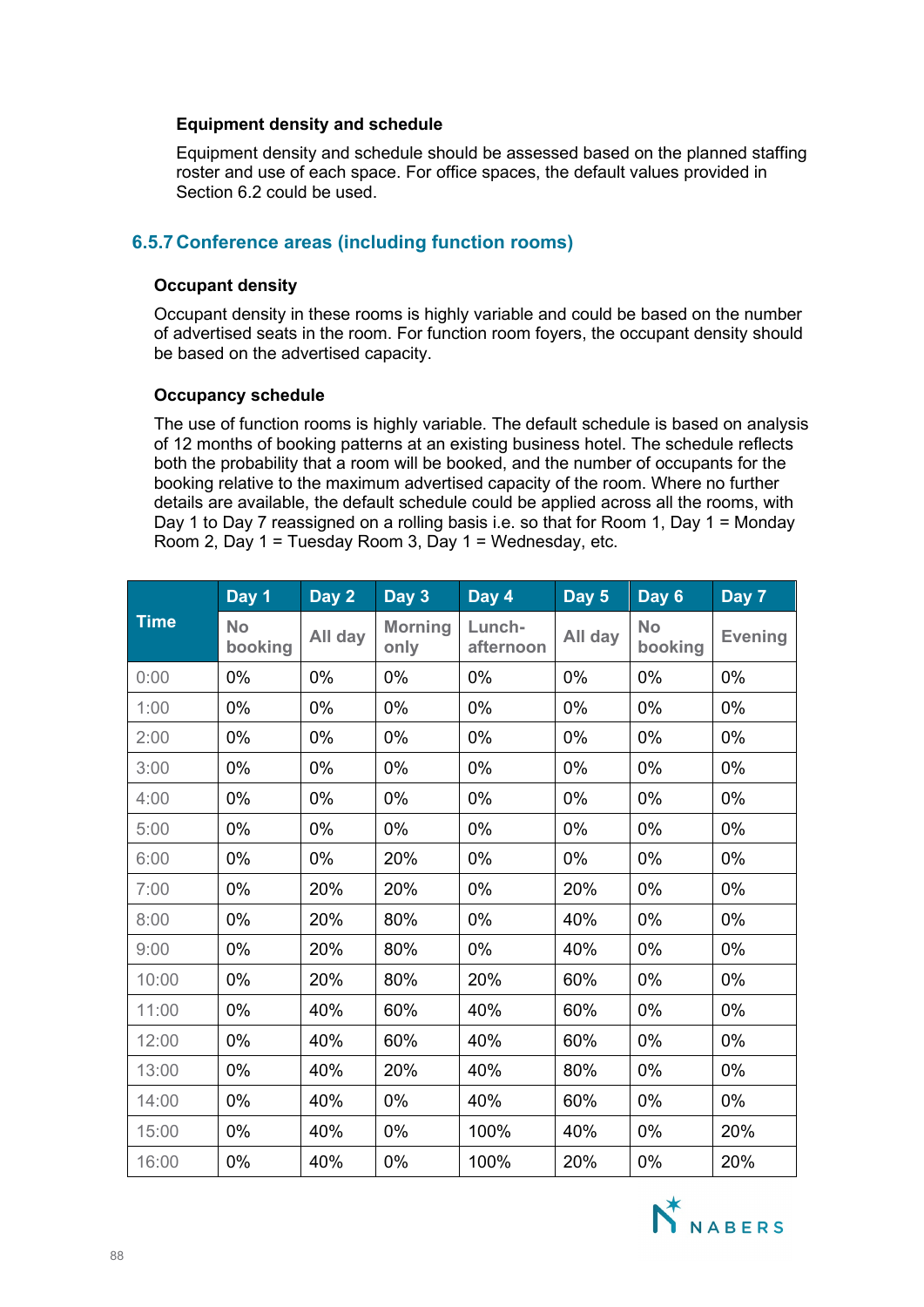|             | Day 1                | Day 2   | Day 3                  | Day 4               | Day 5   | Day 6                | Day 7          |
|-------------|----------------------|---------|------------------------|---------------------|---------|----------------------|----------------|
| <b>Time</b> | <b>No</b><br>booking | All day | <b>Morning</b><br>only | Lunch-<br>afternoon | All day | <b>No</b><br>booking | <b>Evening</b> |
| 17:00       | $0\%$                | 20%     | $0\%$                  | 100%                | 20%     | 0%                   | 40%            |
| 18:00       | $0\%$                | 20%     | $0\%$                  | 20%                 | 20%     | $0\%$                | 80%            |
| 19:00       | $0\%$                | $0\%$   | 0%                     | 0%                  | $0\%$   | $0\%$                | 100%           |
| 20:00       | $0\%$                | $0\%$   | 0%                     | 0%                  | 0%      | 0%                   | 80%            |
| 21:00       | $0\%$                | $0\%$   | $0\%$                  | $0\%$               | $0\%$   | $0\%$                | 60%            |
| 22:00       | $0\%$                | $0\%$   | 0%                     | $0\%$               | 0%      | 0%                   | 60%            |
| 23:00       | 0%                   | $0\%$   | 0%                     | 0%                  | 0%      | 0%                   | 20%            |

# **Light and power density**

No default is set for conference room lighting power density – this should be assessed based on the design fit out.

Equipment should be based on the fit-out information if available, allowing in addition for 20 W of IT equipment per guest for weekday daytime functions. If no information is available on in-room projection and IT equipment, assume 150 W per room.

Bain-maries and tea / coffee urns also need to be allowed defaults values can be found in Table 5 Section 29 of ASHRAE Fundamentals or CIBSE Guide A Section 6.6.

# **Light and power schedule**

The default function room lighting schedule is below. This schedule includes a set-up / clean-up (bump in / bump out) of one hour before and after each booking. The percentage of lighting running outside occupancy times could be reduced from 15% to 5% if an automated control system is used to switch off the lights when the space is not in use (for example, scene controller linked to room booking times). In all areas, modellers are advised to consider setup and cleaning times.

|             | Day 1                | Day 2   | Day 3                  | Day 4               | Day 5   | Day 6                | Day 7          |
|-------------|----------------------|---------|------------------------|---------------------|---------|----------------------|----------------|
| <b>Time</b> | <b>No</b><br>booking | All day | <b>Morning</b><br>only | Lunch-<br>afternoon | All day | <b>No</b><br>booking | <b>Evening</b> |
| 0:00        | 15%                  | 15%     | 15%                    | 15%                 | $0\%$   | 15%                  | 15%            |
| 1:00        | 15%                  | 15%     | 15%                    | 15%                 | $0\%$   | 15%                  | 15%            |
| 2:00        | 15%                  | 15%     | 15%                    | 15%                 | 0%      | 15%                  | 15%            |
| 3:00        | 15%                  | 15%     | 15%                    | 15%                 | 0%      | 15%                  | 15%            |
| 4:00        | 15%                  | 15%     | 15%                    | 15%                 | $0\%$   | 15%                  | 15%            |
| 5:00        | 15%                  | 15%     | 15%                    | 15%                 | $0\%$   | 15%                  | 15%            |
| 6:00        | 15%                  | 15%     | 90%                    | 15%                 | 0%      | 15%                  | 15%            |
| 7:00        | 15%                  | 90%     | 90%                    | 15%                 | 90%     | 15%                  | 15%            |
| 8:00        | 15%                  | 90%     | 90%                    | 15%                 | 90%     | 15%                  | 15%            |
| 9:00        | 15%                  | 90%     | 90%                    | 15%                 | 90%     | 15%                  | 15%            |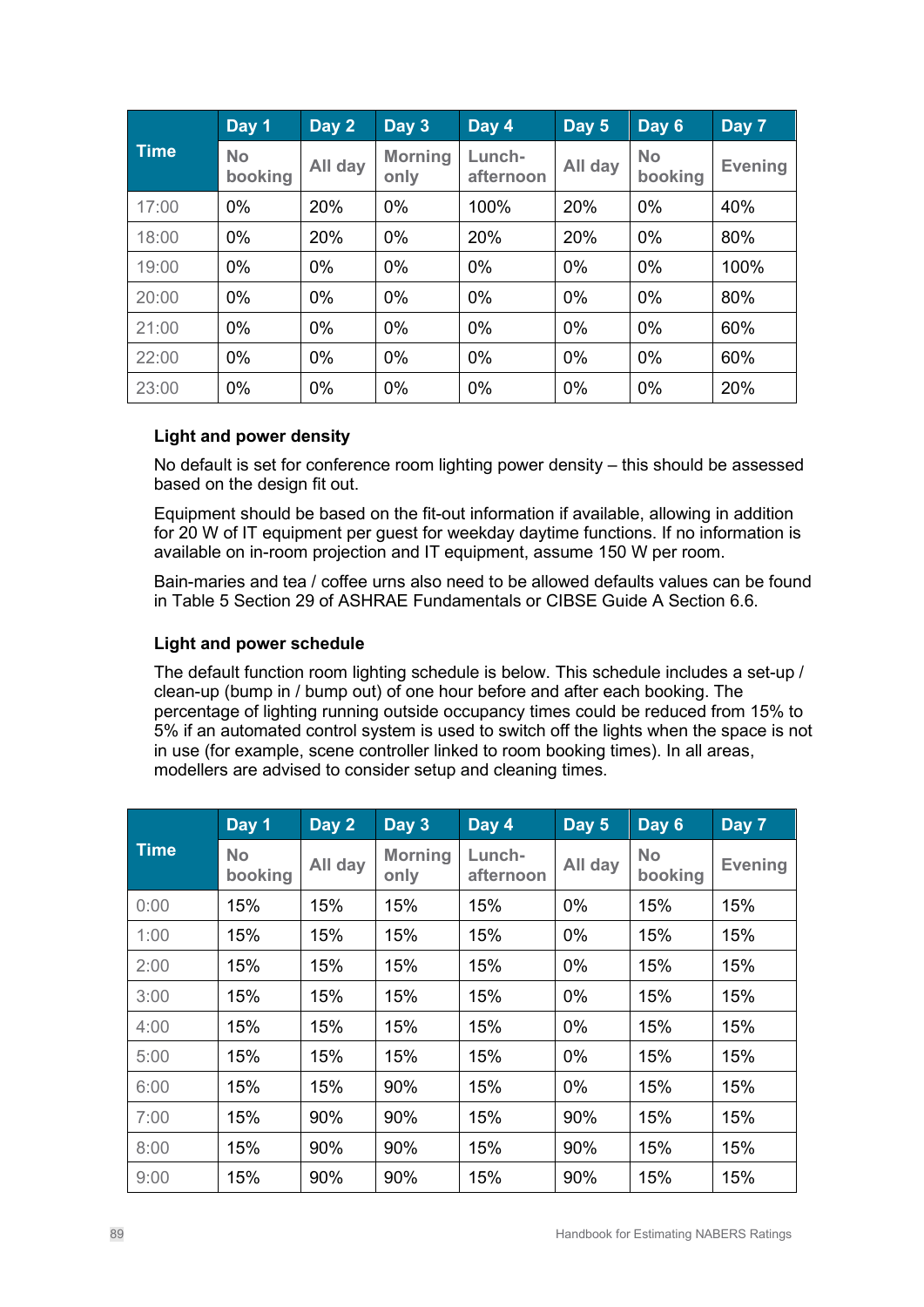|             | Day 1                | Day 2   | Day 3                  | Day 4               | Day 5   | Day 6                | Day 7          |
|-------------|----------------------|---------|------------------------|---------------------|---------|----------------------|----------------|
| <b>Time</b> | <b>No</b><br>booking | All day | <b>Morning</b><br>only | Lunch-<br>afternoon | All day | <b>No</b><br>booking | <b>Evening</b> |
| 10:00       | 15%                  | 90%     | 90%                    | 90%                 | 90%     | 15%                  | 15%            |
| 11:00       | 15%                  | 90%     | 90%                    | 90%                 | 90%     | 15%                  | 15%            |
| 12:00       | 15%                  | 90%     | 90%                    | 90%                 | 90%     | 15%                  | 15%            |
| 13:00       | 15%                  | 90%     | 90%                    | 90%                 | 90%     | 15%                  | 15%            |
| 14:00       | 15%                  | 90%     | 15%                    | 90%                 | 90%     | 15%                  | 15%            |
| 15:00       | 15%                  | 90%     | 15%                    | 90%                 | 90%     | 15%                  | 90%            |
| 16:00       | 15%                  | 90%     | 15%                    | 90%                 | 90%     | 15%                  | 90%            |
| 17:00       | 15%                  | 90%     | 15%                    | 90%                 | 90%     | 15%                  | 90%            |
| 18:00       | 15%                  | 90%     | 15%                    | 90%                 | 90%     | 15%                  | 90%            |
| 19:00       | 15%                  | 15%     | 15%                    | 15%                 | 15%     | 15%                  | 90%            |
| 20:00       | 15%                  | 15%     | 15%                    | 15%                 | 15%     | 15%                  | 90%            |
| 21:00       | 15%                  | 15%     | 15%                    | 15%                 | 15%     | 15%                  | 90%            |
| 22:00       | 15%                  | 15%     | 15%                    | 15%                 | 15%     | 15%                  | 90%            |
| 23:00       | 15%                  | 15%     | 15%                    | 15%                 | 15%     | 15%                  | 90%            |

The default function room equipment schedule is as follows:

| <b>Time</b> | Day 1                | <b>Day</b><br>$\overline{\mathbf{2}}$ | Day 3                  | Day 4               | <b>Day</b><br>5 <sup>5</sup> | Day 6                | Day 7          |
|-------------|----------------------|---------------------------------------|------------------------|---------------------|------------------------------|----------------------|----------------|
|             | <b>No</b><br>booking | All<br>day                            | <b>Morning</b><br>only | Lunch-<br>afternoon | All<br>day                   | <b>No</b><br>booking | <b>Evening</b> |
| 0:00        | 5%                   | 5%                                    | 5%                     | 5%                  | 5%                           | 5%                   | 5%             |
| 1:00        | 5%                   | 5%                                    | 5%                     | 5%                  | 5%                           | 5%                   | 5%             |
| 2:00        | 5%                   | 5%                                    | 5%                     | 5%                  | 5%                           | 5%                   | 5%             |
| 3:00        | 5%                   | 5%                                    | 5%                     | 5%                  | 5%                           | 5%                   | 5%             |
| 4:00        | 5%                   | 5%                                    | 5%                     | 5%                  | 5%                           | 5%                   | 5%             |
| 5:00        | 5%                   | 5%                                    | 5%                     | 5%                  | 5%                           | 5%                   | 5%             |
| 6:00        | 5%                   | 5%                                    | 70%                    | 5%                  | 5%                           | 5%                   | 5%             |
| 7:00        | 5%                   | 70%                                   | 70%                    | 5%                  | 70%                          | 5%                   | 5%             |
| 8:00        | 5%                   | 70%                                   | 70%                    | 5%                  | 70%                          | 5%                   | 5%             |
| 9:00        | 5%                   | 70%                                   | 70%                    | 5%                  | 70%                          | 5%                   | 5%             |
| 10:00       | 5%                   | 70%                                   | 70%                    | 70%                 | 70%                          | 5%                   | 5%             |
| 11:00       | 5%                   | 70%                                   | 70%                    | 70%                 | 70%                          | 5%                   | 5%             |

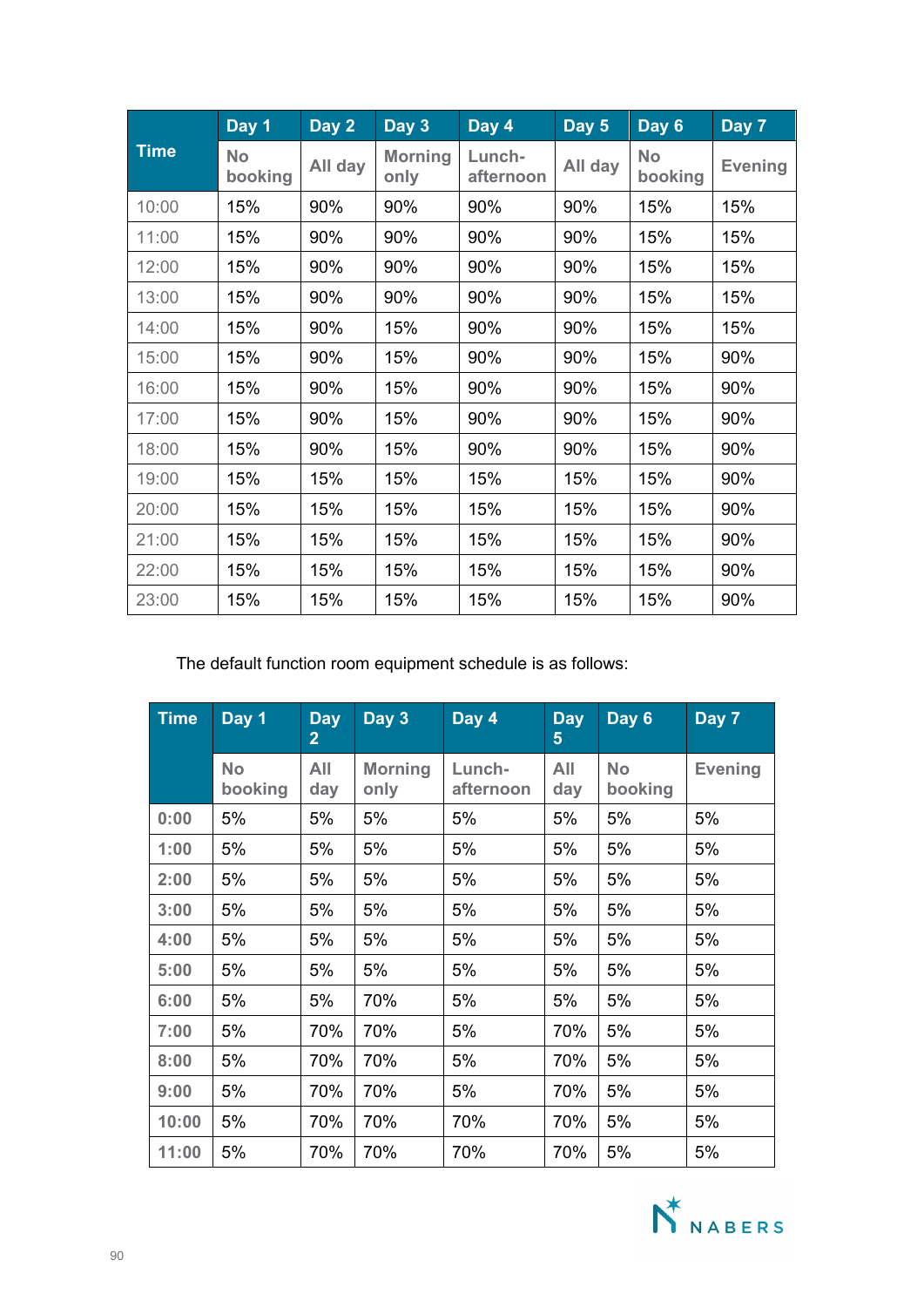| <b>Time</b> | Day 1                | <b>Day</b><br>$\overline{2}$ | Day 3                  | Day 4               | <b>Day</b><br>5 <sup>5</sup> | Day 6                | Day 7          |
|-------------|----------------------|------------------------------|------------------------|---------------------|------------------------------|----------------------|----------------|
|             | <b>No</b><br>booking | All<br>day                   | <b>Morning</b><br>only | Lunch-<br>afternoon | All<br>day                   | <b>No</b><br>booking | <b>Evening</b> |
| 12:00       | 5%                   | 70%                          | 70%                    | 70%                 | 70%                          | 5%                   | 5%             |
| 13:00       | 5%                   | 70%                          | 70%                    | 70%                 | 70%                          | 5%                   | 5%             |
| 14:00       | 5%                   | 70%                          | 5%                     | 70%                 | 70%                          | 5%                   | 5%             |
| 15:00       | 5%                   | 70%                          | 5%                     | 70%                 | 70%                          | 5%                   | 70%            |
| 16:00       | 5%                   | 70%                          | 5%                     | 70%                 | 70%                          | 5%                   | 70%            |
| 17:00       | 5%                   | 70%                          | 5%                     | 70%                 | 70%                          | 5%                   | 70%            |
| 18:00       | 5%                   | 70%                          | 5%                     | 70%                 | 70%                          | 5%                   | 70%            |
| 19:00       | 5%                   | 5%                           | 5%                     | 5%                  | 5%                           | 5%                   | 70%            |
| 20:00       | 5%                   | 5%                           | 5%                     | 5%                  | 5%                           | 5%                   | 70%            |
| 21:00       | 5%                   | 5%                           | 5%                     | 5%                  | 5%                           | 5%                   | 70%            |
| 22:00       | 5%                   | 5%                           | 5%                     | 5%                  | 5%                           | 5%                   | 70%            |
| 23:00       | 5%                   | 5%                           | 5%                     | 5%                  | 5%                           | 5%                   | 70%            |

# **6.5.8Swimming pools**

No default figure is provided for swimming pool heating energy or pumping energy. This should instead be built up based on swimming pool latent and sensible heat losses to the surrounding environment. Pool covering arrangements, ventilation rate and temperature / humidity set points in the pool room, and heating and pump plant selections and distribution systems will also need to be considered. As a guide, the NABERS Hotels correction factor for heated pools is 11,000 MJ gas per year per square meter of heated pool area. Heating requirements for individual pools will vary based on the factors described above.

# **6.5.9Domestic hot water**

Hot water use could be assumed to be 75 L per sole occupancy unit per day for hotel guest rooms and 9L per meal for dining room, restaurant and cafe areas. Where the number of meals is not known, an overall figure of 120 L per day per leased room can be used.

Alternatively, this can be revised based on tapware selections and expected patterns of showering and bathing based on other sites from the same portfolio.

Appropriate allowances for generation and distribution hot water need to be included.

# **6.5.10 Vertical transport**

Lift energy can be calculated using ISO 25745-2 (2015). Where this is impractical or unsuitable, the GBCA's Energy Consumption and Greenhouse Gas Emissions Calculator Guide available from [www.gbca.org.au](http://www.gbca.org.au/) can be used.

The following default can also be used: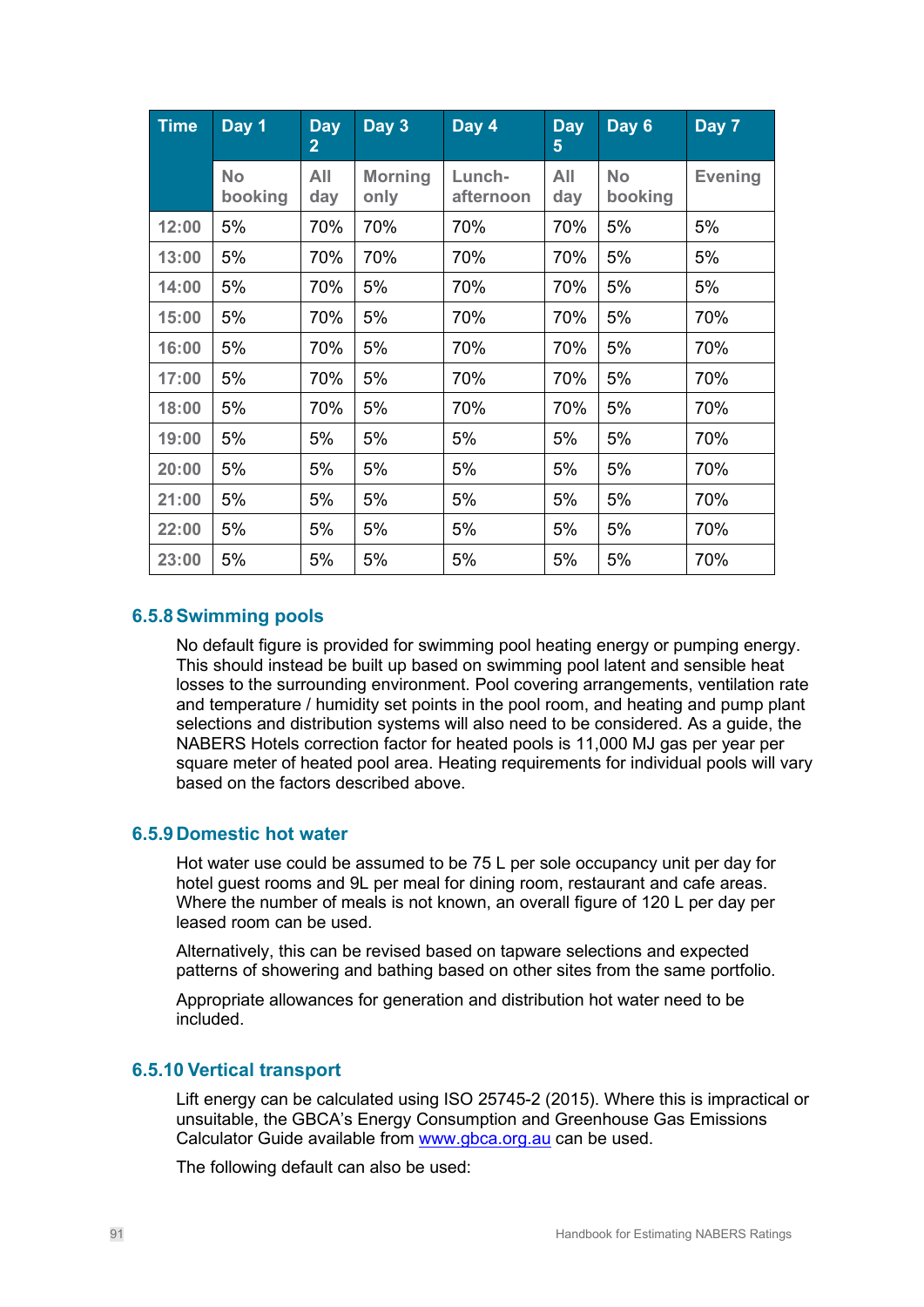Annual energy consumption (kWh) = 1700 x lift floors, where "lift floors" is the total number of floors served by lifts. For example, a five-floor high building with two fivefloor high lifts has 10 lift floors.

# **6.5.11 Infiltration**

Infiltration schedules for modelling should be based on the design of the hotel. Large, covered areas with a limited number of access doorways (particularly with motorised doors) will have limited infiltration deep in the building. The manner in which the model has been divided into thermal zones will also impact infiltration. Zones near the perimeter will have higher infiltration rates compared to zones located in the interior.

The preferred method of modelling is to simulate openings based on wind direction and speed, i.e. using air network method or similar.

Alternatively, a simple default value of 0.7 air changes per hour throughout all zones during hours when the zone has no mechanically supplied outside air and 0.35 air changes per hour at all other times can be used. This number should be reviewed and increased for designs with a large amount of exposure to the outside.

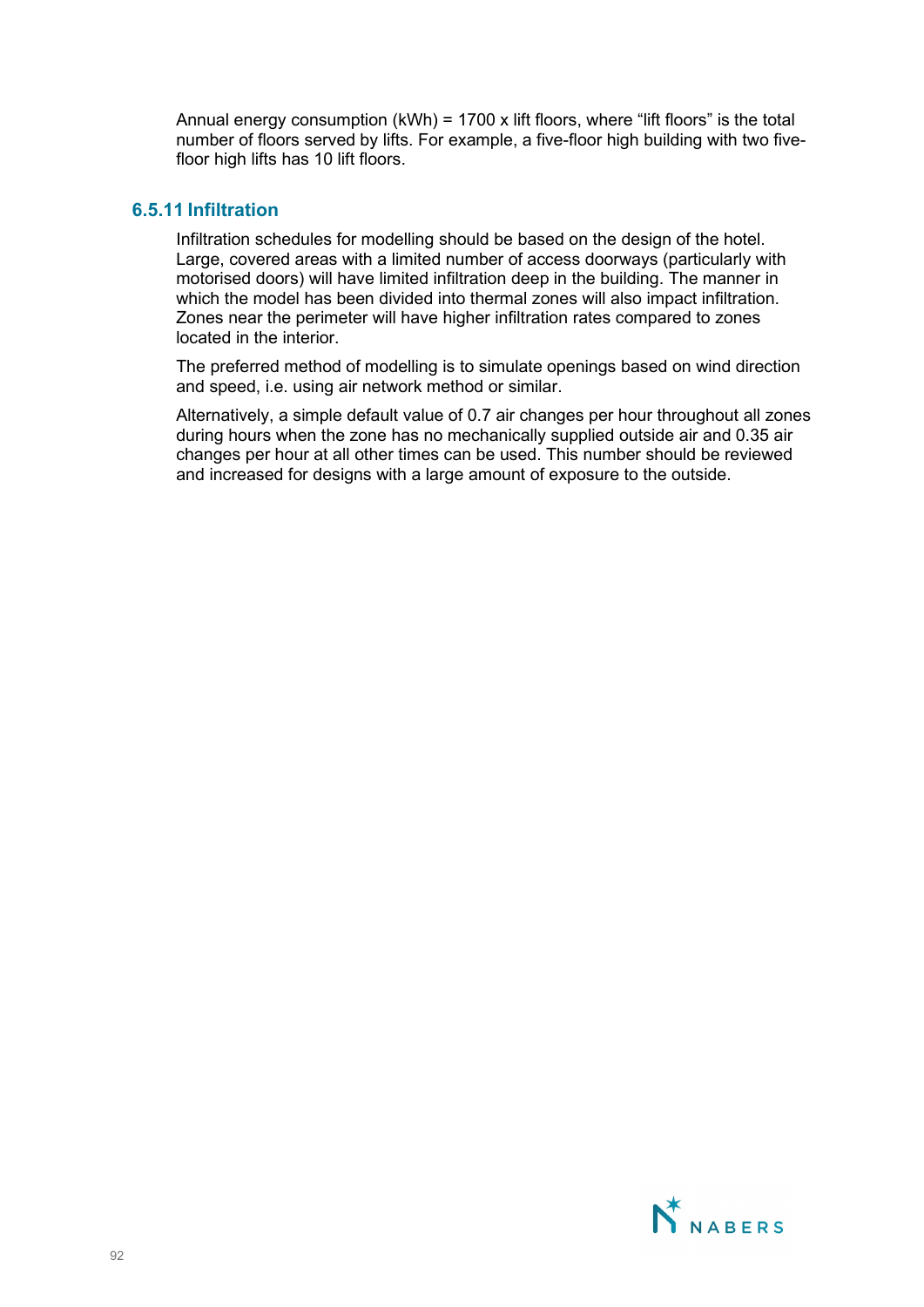# **6.6 Data centres – Infrastructure**

Where no site-specific information is available, the following default values are recommended for Infrastructure ratings.

No defaults are provided for IT Equipment Ratings as the actual equipment values should be used. For Whole Facility ratings, the client will generally be known. As such, defaults should not need to be used.

# **6.6.1 IT equipment density**

No default is provided for equipment density: this should be based on "expected" IT load from business growth models. It is recommended that a range of 50% to 150% of the base assumption equipment density should be modelled to allow for the uncertainties in this area.

By way of general guidance:

- If the data centre clients are known, then IT equipment density should be discussed with IT staff from the client organisations or their IT equipment suppliers.
- For co-location data centres, the load is difficult to predict. An Australian data centre operator indicated that Power Use Effectiveness targets were modelled over ranges of 10% - 90% of capacity in order to address this uncertainty.
- American Power Conversion indicates that "Studies conducted by reputable consulting engineering firms and power supply manufacturers indicate that the nameplate rating of most IT devices is well in excess of the actual running load by a factor of at least 33%".
- Schneider Electric note that "The research is clear: The average data centre operates at 65% below the design [IT Equipment capacity] value."
- Schneider also indicates that data centres typically take up to 5 years to ramp up to their normal operating IT load, and that this eventual level is up to one third below the business expectations.

# **6.6.2Equipment schedule**

While data centre equipment loads will vary in response to the number and intensity of active processes, the default assumption is that IT equipment power use is flat over a 24/7 basis. For Whole Facility and IT Equipment projects with known users, this assumption should be tested based on the existing operating profile.

# **6.6.3Lighting density**

No default lighting density is given – the **Estimator** should reference the design values.

# **6.6.4Occupant density**

Default peak occupant density for the data centre can be set at 1 person per 25  $m^2$ . This is based on the egress provisions of Table D.1.13 of the Section J of the National Construction Code. However, typical occupancy is likely to be much lower than this. This is reflected in the default occupancy schedules.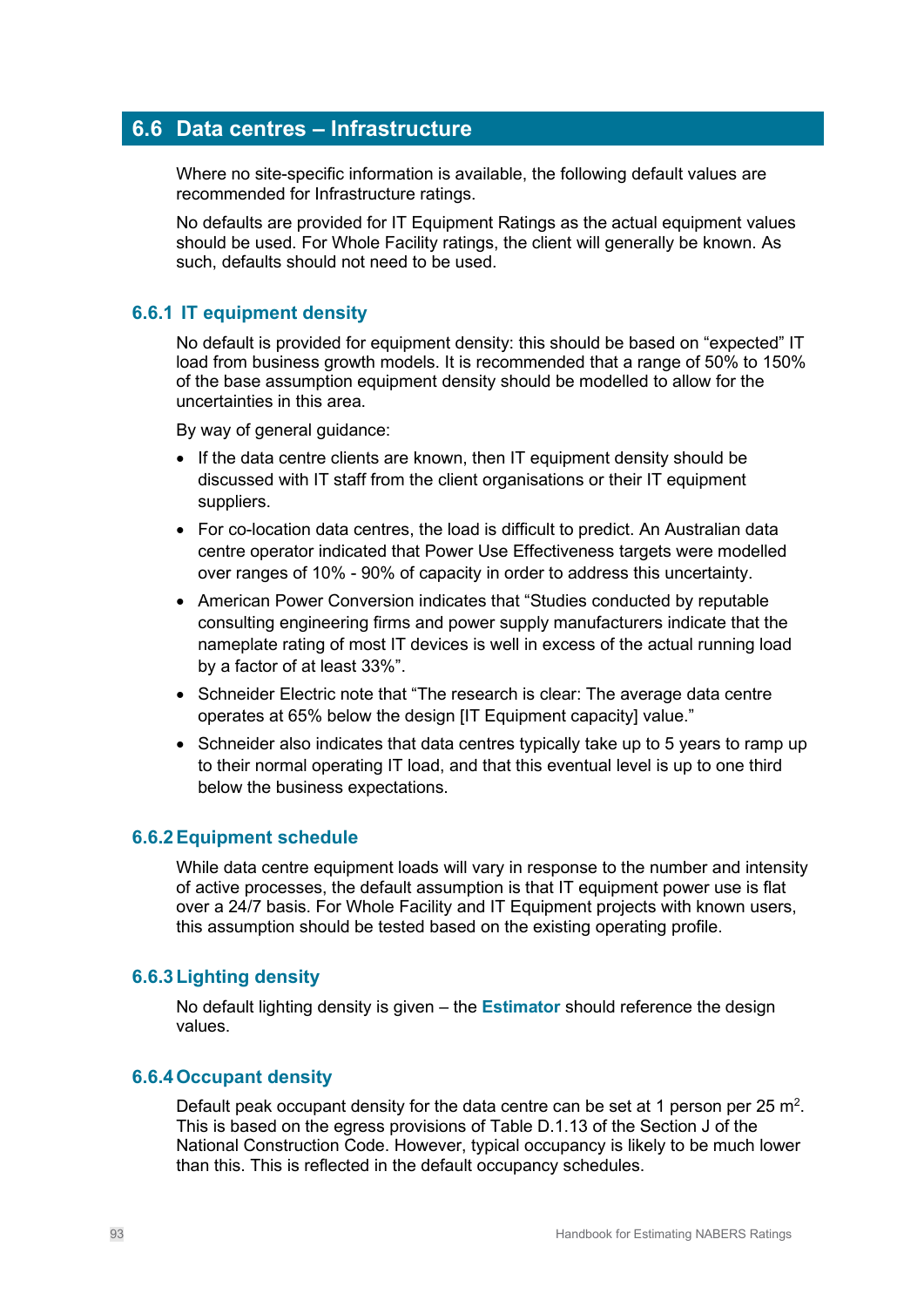# **6.6.5Lighting and occupancy schedule**

The default lighting and occupancy schedule is as follows. Two occupancy schedules are provided, i.e. for standalone data centres and for data centres that are housed as a secondary function within another facility (for example a data centre housed within an office building). Occupant densities are likely to be higher in these data centres due to their smaller size and the practice of housing some IT technical staff close to or within the data centre area.

| <b>Time</b> | Lighting -<br>advanced<br>control | <b>Occupancy -</b><br>standalone data<br>centre | <b>Occupancy - data</b><br>centre located as a<br>secondary service<br>within another facility |
|-------------|-----------------------------------|-------------------------------------------------|------------------------------------------------------------------------------------------------|
| 0:00        | 5%                                | 5%                                              | 5%                                                                                             |
| 1:00        | 5%                                | 5%                                              | 5%                                                                                             |
| 2:00        | 5%                                | 5%                                              | 5%                                                                                             |
| 3:00        | 5%                                | 5%                                              | 5%                                                                                             |
| 4:00        | 5%                                | 5%                                              | 5%                                                                                             |
| 5:00        | 5%                                | 5%                                              | 5%                                                                                             |
| 6:00        | 5%                                | 5%                                              | 5%                                                                                             |
| 7:00        | 5%                                | 5%                                              | 5%                                                                                             |
| 8:00        | 15%                               | 15%                                             | 30%                                                                                            |
| 9:00        | 15%                               | 15%                                             | 30%                                                                                            |
| 10:00       | 15%                               | 15%                                             | 30%                                                                                            |
| 11:00       | 15%                               | 15%                                             | 30%                                                                                            |
| 12:00       | 15%                               | 15%                                             | 30%                                                                                            |
| 13:00       | 15%                               | 15%                                             | 30%                                                                                            |
| 14:00       | 15%                               | 15%                                             | 30%                                                                                            |
| 15:00       | 15%                               | 15%                                             | 30%                                                                                            |
| 16:00       | 15%                               | 15%                                             | 30%                                                                                            |
| 17:00       | 15%                               | 15%                                             | 30%                                                                                            |
| 18:00       | 5%                                | 5%                                              | 5%                                                                                             |
| 19:00       | 5%                                | 5%                                              | 5%                                                                                             |
| 20:00       | 5%                                | 5%                                              | 5%                                                                                             |
| 21:00       | 5%                                | 5%                                              | 5%                                                                                             |
| 22:00       | 5%                                | 5%                                              | 5%                                                                                             |
| 23:00       | 5%                                | 5%                                              | 5%                                                                                             |

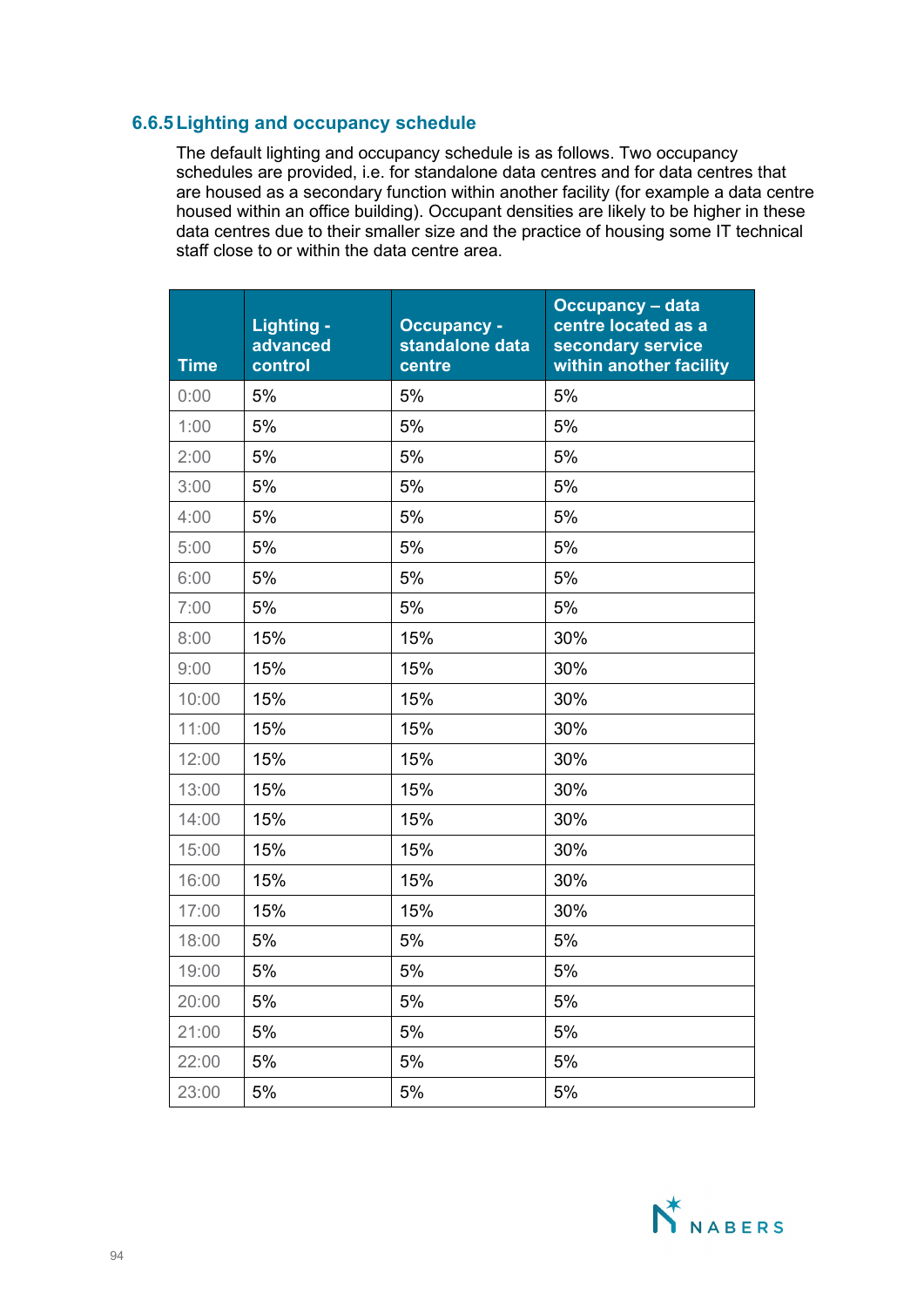# **6.7 Apartment buildings**

Where no site-specific information is available, the following default values can be used. However, given variability in apartment buildings, it is recommended designers and modellers consider the appropriateness of these values for each project. Any other values used should be justified for the Independent Design Review report.

# **6.7.1Apartments**

# **Occupant density**

The default figure which could be used for occupancy, where occupancy is not known, is 2 occupants per apartment.

# **Light and power density**

Lighting should be based on the lighting design of each apartment. In the event that this is not known, the default lighting load in apartments can be set at the relevant minimum compliance value as detailed in the National Construction Code.

Equipment loads could be set at the following levels:

- Living spaces with a kitchen: 1100W (sensible) and 750W (latent)
- Living spaces without a kitchen and bedrooms: 0W

#### **Schedules**

The default schedule which could be used for the primary living space within an apartment and for the kitchen space if separate is as follows. Note that this schedule could be used for all days of the week.

| <b>Time</b> | <b>Occupancy</b> | <b>Lighting</b> | <b>Equipment</b><br>- Sensible | <b>Equipment</b><br>- Latent | <b>HVAC</b> |
|-------------|------------------|-----------------|--------------------------------|------------------------------|-------------|
| 0:00        | 0%               | 0%              | 9.1%                           | 0%                           | <b>OFF</b>  |
| 1:00        | 0%               | 0%              | 9.1%                           | 0%                           | <b>OFF</b>  |
| 2:00        | 0%               | 0%              | 9.1%                           | 0%                           | <b>OFF</b>  |
| 3:00        | 0%               | 0%              | 9.1%                           | 0%                           | <b>OFF</b>  |
| 4:00        | 0%               | $0\%$           | 9.1%                           | $0\%$                        | <b>OFF</b>  |
| 5:00        | 0%               | 0%              | 9.1%                           | 0%                           | <b>OFF</b>  |
| 6:00        | $0\%$            | $0\%$           | 9.1%                           | $0\%$                        | <b>OFF</b>  |
| 7:00        | 100%             | 60%             | 36.4%                          | 40.3%                        | ON          |
| 8:00        | 100%             | 60%             | 9.1%                           | 9.3%                         | <b>ON</b>   |
| 9:00        | 50%              | 0%              | 9.1%                           | 4.7%                         | ON          |
| 10:00       | 50%              | 0%              | 9.1%                           | 4.7%                         | ON          |
| 11:00       | 50%              | $0\%$           | 9.1%                           | 4.7%                         | <b>ON</b>   |
| 12:00       | 50%              | 0%              | 9.1%                           | 4.7%                         | ON          |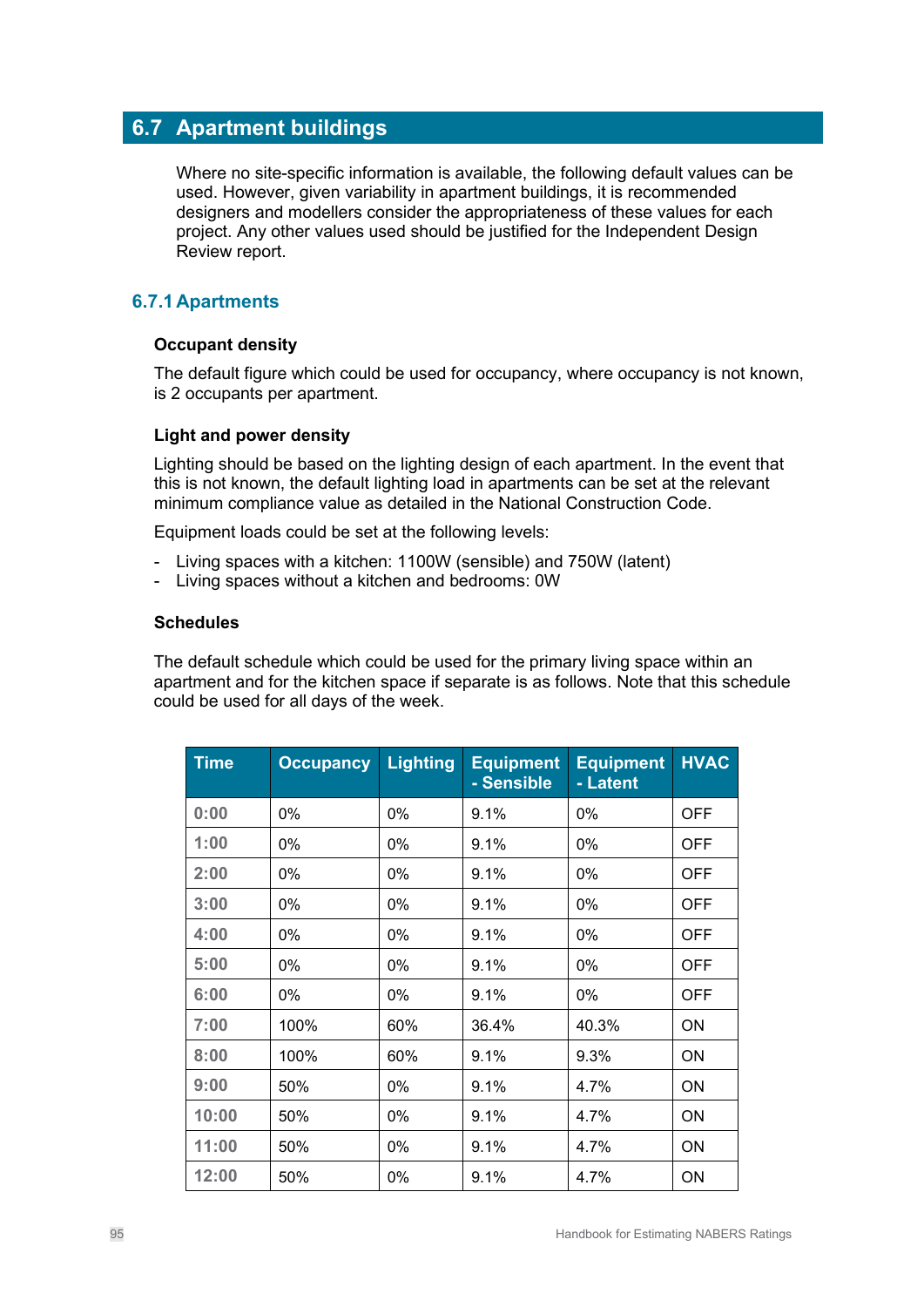| <b>Time</b> | <b>Occupancy</b> | <b>Lighting</b> | <b>Equipment</b><br>- Sensible | <b>Equipment</b><br>- Latent | <b>HVAC</b> |
|-------------|------------------|-----------------|--------------------------------|------------------------------|-------------|
| 13:00       | 50%              | 0%              | 9.1%                           | 4.7%                         | ON          |
| 14:00       | 50%              | 0%              | 9.1%                           | 4.7%                         | ON          |
| 15:00       | 50%              | 0%              | 9.1%                           | 4.7%                         | ON          |
| 16:00       | 50%              | 0%              | 9.1%                           | 4.7%                         | ON          |
| 17:00       | 75%              | 100%            | 9.1%                           | 7.0%                         | ON          |
| 18:00       | 75%              | 100%            | 100%                           | 100%                         | ON          |
| 19:00       | 75%              | 100%            | 22.7%                          | 7.0%                         | ON          |
| 20:00       | 75%              | 100%            | 22.7%                          | 7.0%                         | ON          |
| 21:00       | 75%              | 100%            | 22.7%                          | 7.0%                         | ON          |
| 22:00       | 0%               | 0%              | 9.1%                           | 0%                           | ON          |
| 23:00       | 0%               | 0%              | 9.1%                           | 0%                           | ON          |
|             |                  |                 |                                |                              |             |

The default schedule which could be used for the secondary living space within an apartment (excluding kitchens) and for all corridors and amenity spaces within an apartment is as follows. Note that this schedule could be used for all days of the week.

| <b>Hour of</b><br><b>Day</b> | <b>Occupancy</b> | <b>Lighting</b> | <b>Equipment</b><br>- Sensible | <b>Equipment</b><br>- Latent | <b>HVAC</b> |
|------------------------------|------------------|-----------------|--------------------------------|------------------------------|-------------|
| 0:00                         | 0%               | 0%              | 0%                             | 0%                           | <b>OFF</b>  |
| 1:00                         | 0%               | 0%              | 0%                             | 0%                           | OFF         |
| 2:00                         | 0%               | 0%              | 0%                             | 0%                           | <b>OFF</b>  |
| 3:00                         | 0%               | 0%              | 0%                             | 0%                           | <b>OFF</b>  |
| 4:00                         | 0%               | 0%              | 0%                             | 0%                           | <b>OFF</b>  |
| 5:00                         | 0%               | 0%              | 0%                             | 0%                           | <b>OFF</b>  |
| 6:00                         | 0%               | 0%              | 0%                             | 0%                           | <b>OFF</b>  |
| 7:00                         | 100%             | 60%             | 0%                             | 0%                           | ON          |
| 8:00                         | 100%             | 60%             | 0%                             | 0%                           | ON          |
| 9:00                         | 50%              | 0%              | 0%                             | 0%                           | ON          |
| 10:00                        | 50%              | 0%              | 0%                             | 0%                           | ON          |
| 11:00                        | 50%              | 0%              | 0%                             | 0%                           | ON          |
| 12:00                        | 50%              | 0%              | 0%                             | 0%                           | ON          |
| 13:00                        | 50%              | 0%              | 0%                             | 0%                           | ON          |
| 14:00                        | 50%              | 0%              | 0%                             | 0%                           | ON          |

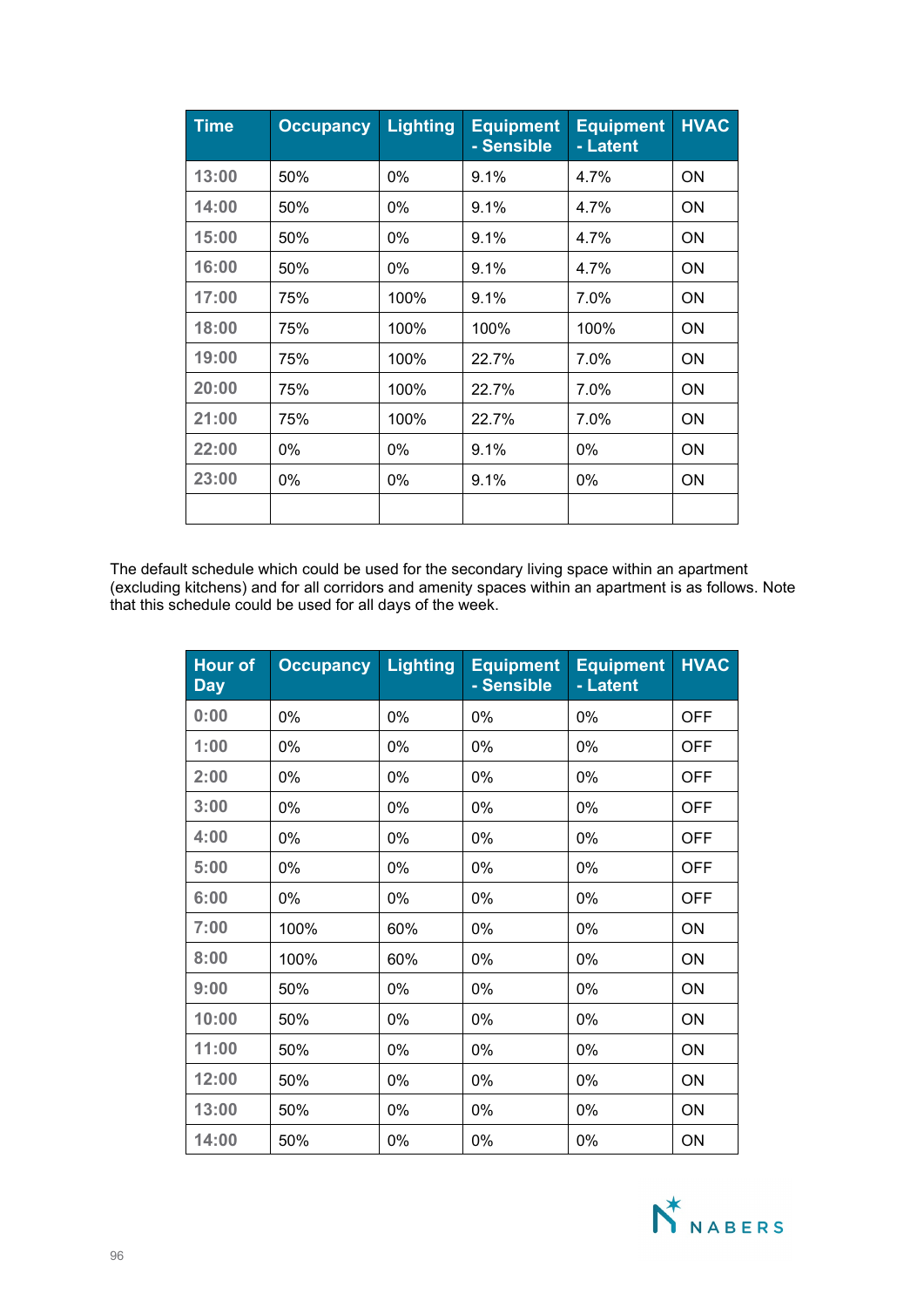| <b>Hour of</b><br><b>Day</b> | <b>Occupancy</b> | <b>Lighting</b> | <b>Equipment</b><br>- Sensible | <b>Equipment</b><br>- Latent | <b>HVAC</b> |
|------------------------------|------------------|-----------------|--------------------------------|------------------------------|-------------|
| 15:00                        | 50%              | $0\%$           | $0\%$                          | $0\%$                        | <b>ON</b>   |
| 16:00                        | 50%              | $0\%$           | $0\%$                          | $0\%$                        | <b>ON</b>   |
| 17:00                        | 75%              | 100%            | $0\%$                          | $0\%$                        | <b>ON</b>   |
| 18:00                        | 75%              | 100%            | $0\%$                          | $0\%$                        | <b>ON</b>   |
| 19:00                        | 75%              | 100%            | $0\%$                          | 0%                           | <b>ON</b>   |
| 20:00                        | 75%              | 100%            | $0\%$                          | $0\%$                        | <b>ON</b>   |
| 21:00                        | 75%              | 100%            | $0\%$                          | $0\%$                        | <b>ON</b>   |
| 22:00                        | $0\%$            | $0\%$           | $0\%$                          | $0\%$                        | <b>ON</b>   |
| 23:00                        | $0\%$            | $0\%$           | $0\%$                          | 0%                           | <b>ON</b>   |

The default schedule which could be used for bedrooms within an apartment is as follows. Note that this schedule could be used for all days of the week.

| <b>Hour of</b><br><b>Day</b> | <b>Occupancy</b> | <b>Lighting</b> | <b>Equipment</b><br>- Sensible | <b>Equipment</b><br>- Latent | <b>HVAC</b> |
|------------------------------|------------------|-----------------|--------------------------------|------------------------------|-------------|
| 0:00                         | 100%             | 0%              | 0%                             | 0%                           | ON          |
| 1:00                         | 100%             | 0%              | 0%                             | 0%                           | ON          |
| 2:00                         | 100%             | 0%              | 0%                             | 0%                           | ON          |
| 3:00                         | 100%             | 0%              | 0%                             | 0%                           | ON          |
| 4:00                         | 100%             | 0%              | 0%                             | 0%                           | ON          |
| 5:00                         | 100%             | 0%              | 0%                             | 0%                           | ON          |
| 6:00                         | 100%             | 0%              | 0%                             | 0%                           | ON          |
| 7:00                         | 0%               | 0%              | 0%                             | 0%                           | ON          |
| 8:00                         | 0%               | 0%              | 0%                             | 0%                           | ON          |
| 9:00                         | 0%               | 0%              | 0%                             | 0%                           | <b>OFF</b>  |
| 10:00                        | 0%               | 0%              | 0%                             | 0%                           | <b>OFF</b>  |
| 11:00                        | 0%               | 0%              | 0%                             | 0%                           | <b>OFF</b>  |
| 12:00                        | 0%               | 0%              | 0%                             | 0%                           | <b>OFF</b>  |
| 13:00                        | 0%               | 0%              | 0%                             | 0%                           | <b>OFF</b>  |
| 14:00                        | 0%               | 0%              | 0%                             | 0%                           | <b>OFF</b>  |
| 15:00                        | 0%               | 0%              | 0%                             | 0%                           | <b>OFF</b>  |
| 16:00                        | 0%               | 0%              | 0%                             | 0%                           | ON          |
| 17:00                        | 0%               | 0%              | 0%                             | 0%                           | ON          |
| 18:00                        | 0%               | 0%              | 0%                             | 0%                           | ON          |
| 19:00                        | 0%               | 100%            | 0%                             | 0%                           | ON          |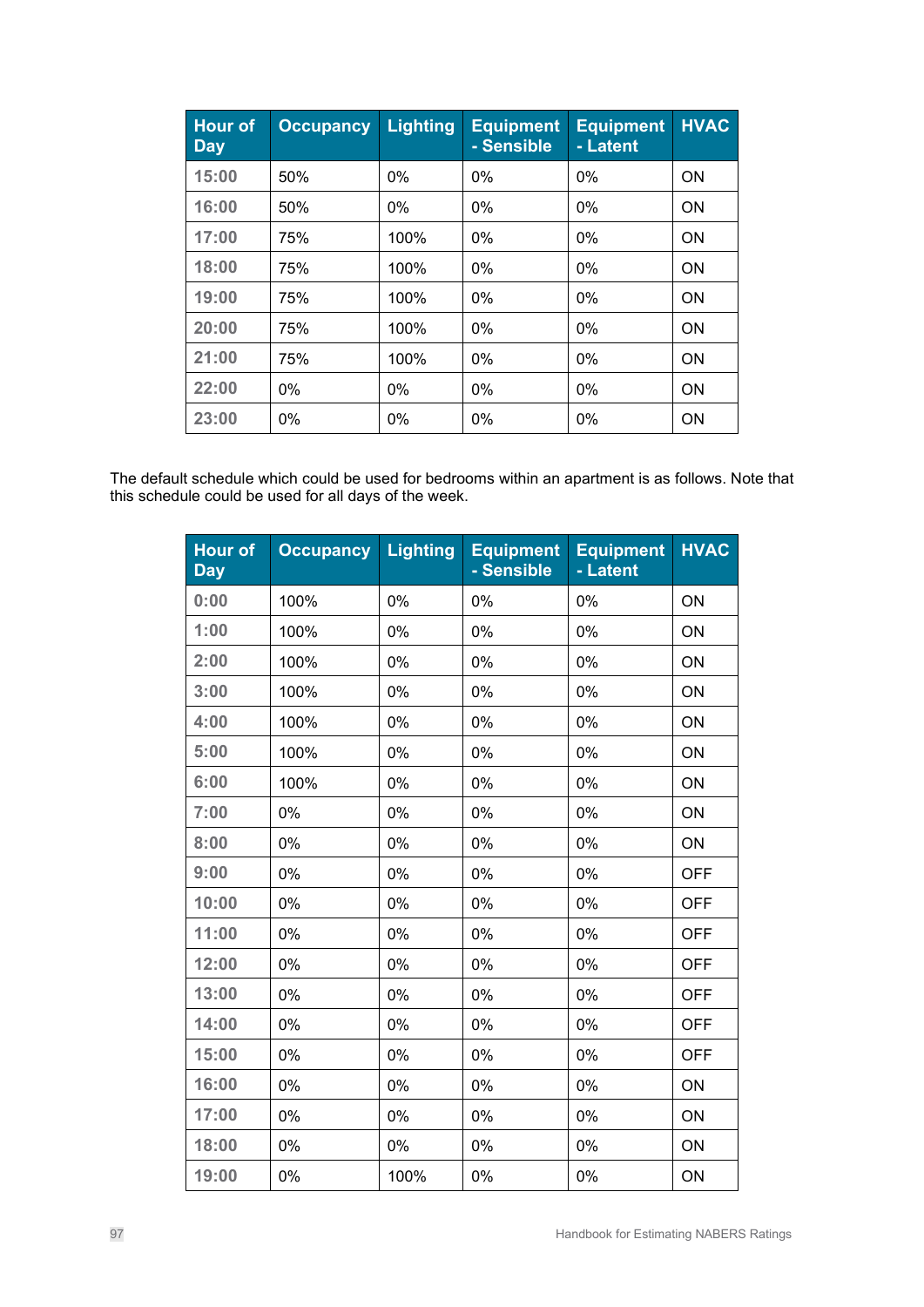| <b>Hour of</b><br><b>Day</b> | <b>Occupancy</b> | Lighting | <b>Equipment</b><br>- Sensible | <b>Equipment</b><br>- Latent | <b>HVAC</b> |
|------------------------------|------------------|----------|--------------------------------|------------------------------|-------------|
| 20:00                        | 0%               | 100%     | $0\%$                          | $0\%$                        | <b>ON</b>   |
| 21:00                        | 0%               | 100%     | 0%                             | 0%                           | <b>ON</b>   |
| 22:00                        | 100%             | 100%     | $0\%$                          | $0\%$                        | <b>ON</b>   |
| 23:00                        | 100%             | 0%       | 0%                             | 0%                           | <b>ON</b>   |

# **6.7.2Common areas (lobbies, foyer and corridors)**

# **Occupant density**

Occupant density in corridors and lift lobbies is ignored due to the transient nature of occupancy in these spaces.

# **Lighting density**

No default lighting density is provided for these spaces – design values should be used.

# **Lighting schedule**

Lighting should be assumed to run continuously at 100% of installed power except where automatic controls are provided. No adjustment is made for scheduled on/off controls (i.e. due to the likely unreliability of this control method in most circulation spaces in apartment buildings, which could be sporadically occupied at any time of day) – these are to be treated as having no automatic controls.

The following table shows the fraction of common area lighting that is assumed to operate during each hour for a variety of other automatic control arrangements (expressed as a percentage of the installed lighting). Where daylight sensors are also in use, their effectiveness should be evaluated through an appropriate **simulation package** and applied as an additional factor together with any occupancy-sensing controls.

Alternatively, the project team may wish to use the default profiles in the NCC, but they must justify use in accordance with the control strategy in place.

| <b>Time</b> | <b>No</b><br><b>automatic</b><br><b>controls</b> | <b>Motion</b><br>detectors<br>controlling 7+<br>fittings | <b>Motion</b><br>detectors<br>controlling<br>$3 - 6$<br>fittings | <b>Motion</b><br>detectors<br>controlling<br>1-2 fittings | <b>Daylight</b><br>sensors - for<br>internal fittings<br>adjacent to roof<br>lights and<br>windows |
|-------------|--------------------------------------------------|----------------------------------------------------------|------------------------------------------------------------------|-----------------------------------------------------------|----------------------------------------------------------------------------------------------------|
| 0:00        | 100%                                             | 90%                                                      | 70%                                                              | 55%                                                       | 100%                                                                                               |
| 1:00        | 100%                                             | 90%                                                      | 70%                                                              | 55%                                                       | 100%                                                                                               |
| 2:00        | 100%                                             | 90%                                                      | 70%                                                              | 55%                                                       | 100%                                                                                               |
| 3:00        | 100%                                             | 90%                                                      | 70%                                                              | 55%                                                       | 100%                                                                                               |

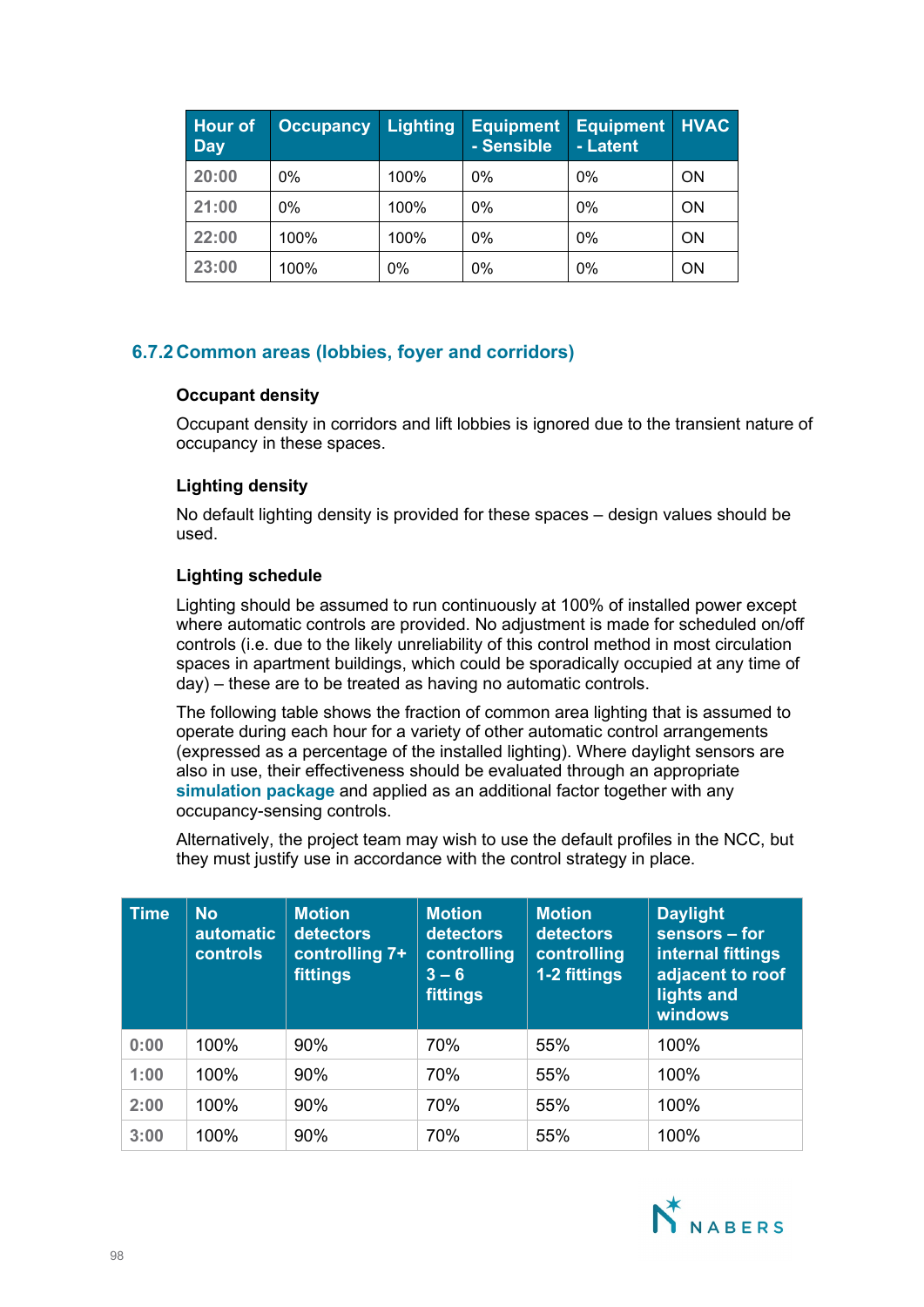| <b>Time</b> | <b>No</b><br>automatic<br>controls | <b>Motion</b><br>detectors<br>controlling 7+<br>fittings | <b>Motion</b><br>detectors<br>controlling<br>$3 - 6$<br>fittings | <b>Motion</b><br>detectors<br>controlling<br>1-2 fittings | <b>Daylight</b><br>sensors - for<br>internal fittings<br>adjacent to roof<br>lights and<br>windows |
|-------------|------------------------------------|----------------------------------------------------------|------------------------------------------------------------------|-----------------------------------------------------------|----------------------------------------------------------------------------------------------------|
| 4:00        | 100%                               | 90%                                                      | 70%                                                              | 55%                                                       | 100%                                                                                               |
| 5:00        | 100%                               | 90%                                                      | 70%                                                              | 55%                                                       | 100%                                                                                               |
| 6:00        | 100%                               | 90%                                                      | 70%                                                              | 55%                                                       | 100%                                                                                               |
| 7:00        | 100%                               | 90%                                                      | 70%                                                              | 55%                                                       | 50%                                                                                                |
| 8:00        | 100%                               | 90%                                                      | 70%                                                              | 55%                                                       | 50%                                                                                                |
| 9:00        | 100%                               | 90%                                                      | 70%                                                              | 55%                                                       | 50%                                                                                                |
| 10:00       | 100%                               | 90%                                                      | 70%                                                              | 55%                                                       | 50%                                                                                                |
| 11:00       | 100%                               | 90%                                                      | 70%                                                              | 55%                                                       | 50%                                                                                                |
| 12:00       | 100%                               | 90%                                                      | 70%                                                              | 55%                                                       | 50%                                                                                                |
| 13:00       | 100%                               | 90%                                                      | 70%                                                              | 55%                                                       | 50%                                                                                                |
| 14:00       | 100%                               | 90%                                                      | 70%                                                              | 55%                                                       | 50%                                                                                                |
| 15:00       | 100%                               | 90%                                                      | 70%                                                              | 55%                                                       | 50%                                                                                                |
| 16:00       | 100%                               | 90%                                                      | 70%                                                              | 55%                                                       | 50%                                                                                                |
| 17:00       | 100%                               | 90%                                                      | 70%                                                              | 55%                                                       | 50%                                                                                                |
| 18:00       | 100%                               | 90%                                                      | 70%                                                              | 55%                                                       | 50%                                                                                                |
| 19:00       | 100%                               | 90%                                                      | 70%                                                              | 55%                                                       | 100%                                                                                               |
| 20:00       | 100%                               | 90%                                                      | 70%                                                              | 55%                                                       | 100%                                                                                               |
| 21:00       | 100%                               | 90%                                                      | 70%                                                              | 55%                                                       | 100%                                                                                               |
| 22:00       | 100%                               | 90%                                                      | 70%                                                              | 55%                                                       | 100%                                                                                               |
| 23:00       | 100%                               | 90%                                                      | 70%                                                              | 55%                                                       | 100%                                                                                               |

- De-rate operating power from 100% to 90% where motion detectors control an area of 200 m2 or less, and motion sensors control groups of more than 6 fittings.
- De-rate operating power from 100% to 70% where motion detectors control groups of 3-6 light fittings
- De-rate operating power from 100% to 55% where motion detectors control groups of 2 or fewer light fittings.
- During daylight hours, de-rate operating power from 100% to 50% for light fittings adjacent to windows or roof lights that are controlled by daylight sensors.

# **Equipment density**

No default equipment density is provided for these spaces – values as expected in operation should be used.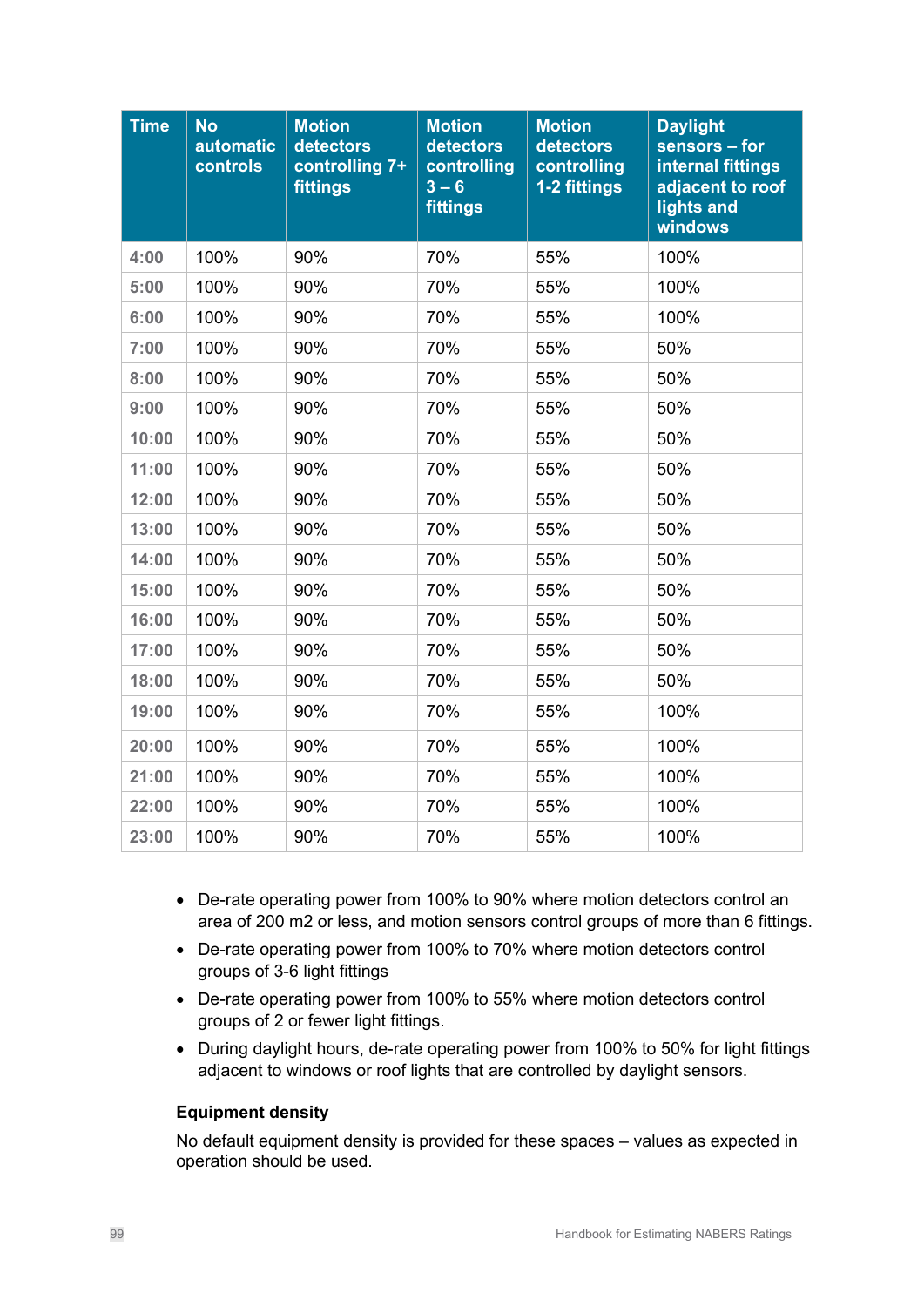## **Equipment schedule**

Monitors and associated computers used for informational displays in common areas should be assumed to run at 100% from 6am – 10pm and 75% outside these hours.

Water features should be assumed to run at 100% on a 24/7 basis, provided that the **Estimator** makes adequate allowance for normal duty cycling of the pumping equipment.

# **6.7.1Other facilities**

#### **Common laundry facilities**

No default figure is provided for common laundry facilities as the energy consumption should be based on the design of the facility. When modelling laundry heat loads, take care to adjust for any equipment that is directly exhausted (for example gas dryers), as this will reduce the contribution of the equipment to the heat loads in the space.

#### **Swimming pools and saunas**

No default figure is provided for swimming pool and sauna heating energy or pumping energy. This should instead be built up based on swimming pool latent and sensible heat losses to the surrounding environment. Pool covering arrangements, ventilation rate and temperature / humidity set points in the pool room, and heating and pump plant selections and distribution systems will also need to be considered. Heating requirements for individual pools will vary based on the factors described above. If the apartment building being modelled has a heated pool, contact the NABERS **National Administrator** for default heating energy values to be used.

#### **Gymnasiums**

No default figures are provided for gymnasiums as the energy consumption should be based on the design of the facility.

# **6.7.2Back of house areas**

Back of house areas in apartment buildings could include building or facility management offices, strata committee meeting rooms, storage spaces, contractor workspaces or other non-apartment spaces not listed above that will be the responsibility of the body corporate.

#### **Occupant density**

Occupant density could be assessed on the following basis:

- $\bullet$  1 person per 15 m<sup>2</sup> for management office areas
- 1 person per 20  $m^2$  for maintenance workshop areas
- Negligible occupancy in plant rooms, corridors,

# **Occupancy schedule**

Occupancy schedule should be assessed based on the expected occupancy or staffing for each area.

# **Light density**

Lighting density in these spaces should be established based on lighting drawings.

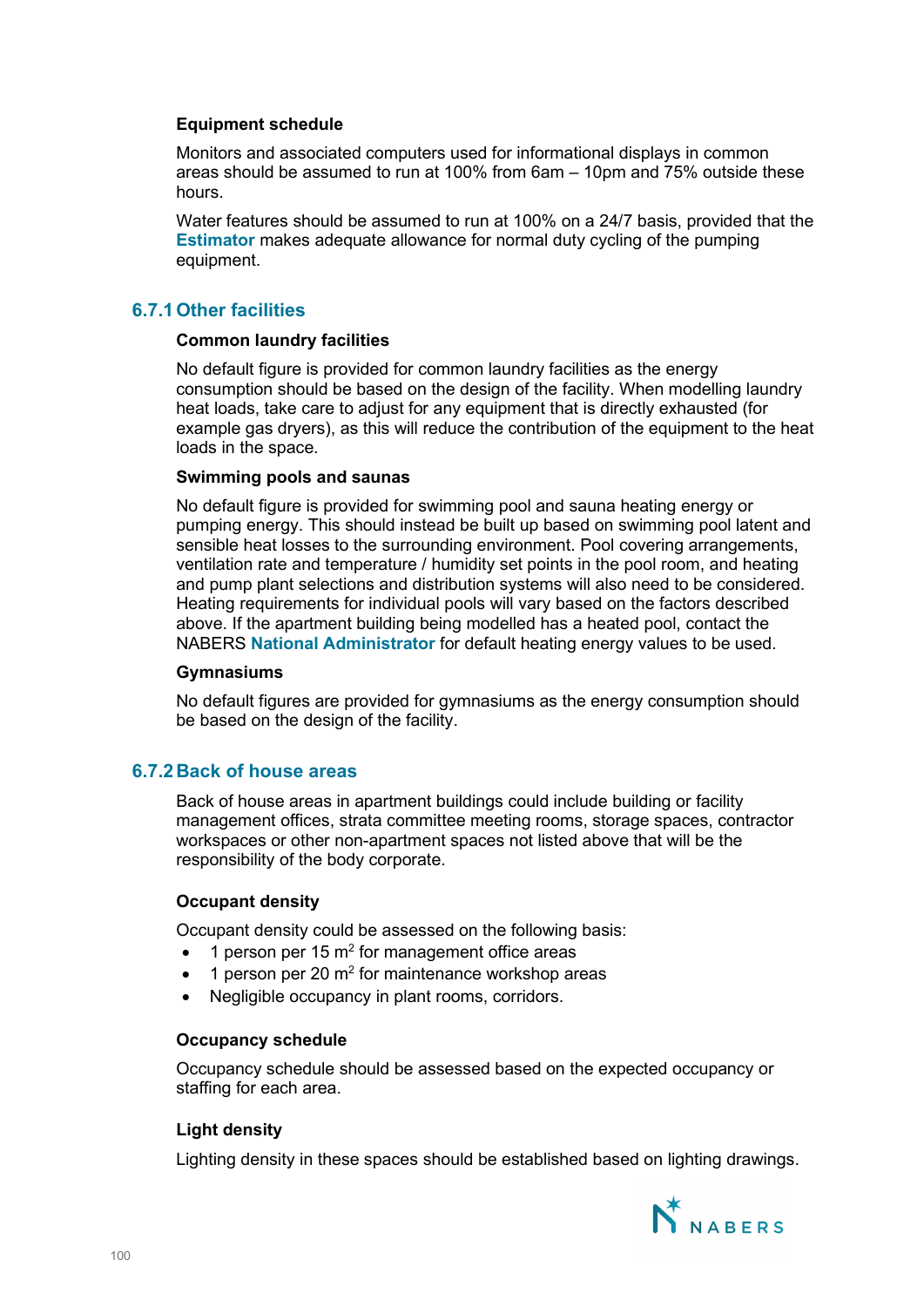# **Light schedule**

Back of house corridor lighting should be modelled as operating 24/7, unless automatic controls are provided. Where automatic controls are provided, lighting power density can be de-rated as described below.

Workspace lighting time of use and management office equipment defaults are as follows. These schedules assume service hours of 8am to 7pm. The schedules could be adapted for areas with longer and shorter operating hours (for example based on shift times).

| <b>Time</b> | <b>Lighting (limited</b><br>time of use control:<br>manual or<br>timeclock) | <b>Lighting (advanced</b><br>time of use control<br>e.g. occupancy<br>sensors) |
|-------------|-----------------------------------------------------------------------------|--------------------------------------------------------------------------------|
| 0:00        | 15%                                                                         | 5%                                                                             |
| 1:00        | 15%                                                                         | 5%                                                                             |
| 2:00        | 15%                                                                         | 5%                                                                             |
| 3:00        | 15%                                                                         | 5%                                                                             |
| 4:00        | 15%                                                                         | 5%                                                                             |
| 5:00        | 15%                                                                         | 5%                                                                             |
| 6:00        | 40%                                                                         | 30%                                                                            |
| 7:00        | 90%                                                                         | 75%                                                                            |
| 8:00        | 100%                                                                        | 100%                                                                           |
| 9:00        | 100%                                                                        | 100%                                                                           |
| 10:00       | 100%                                                                        | 100%                                                                           |
| 11:00       | 100%                                                                        | 100%                                                                           |
| 12:00       | 100%                                                                        | 100%                                                                           |
| 13:00       | 100%                                                                        | 100%                                                                           |
| 14:00       | 100%                                                                        | 100%                                                                           |
| 15:00       | 100%                                                                        | 100%                                                                           |
| 16:00       | 100%                                                                        | 100%                                                                           |
| 17:00       | 100%                                                                        | 100%                                                                           |
| 18:00       | 100%                                                                        | 100%                                                                           |
| 19:00       | 80%                                                                         | 75%                                                                            |
| 20:00       | 60%                                                                         | 25%                                                                            |
| 21:00       | 60%                                                                         | 15%                                                                            |
| 22:00       | 50%                                                                         | 15%                                                                            |
| 23:00       | 15%                                                                         | 5%                                                                             |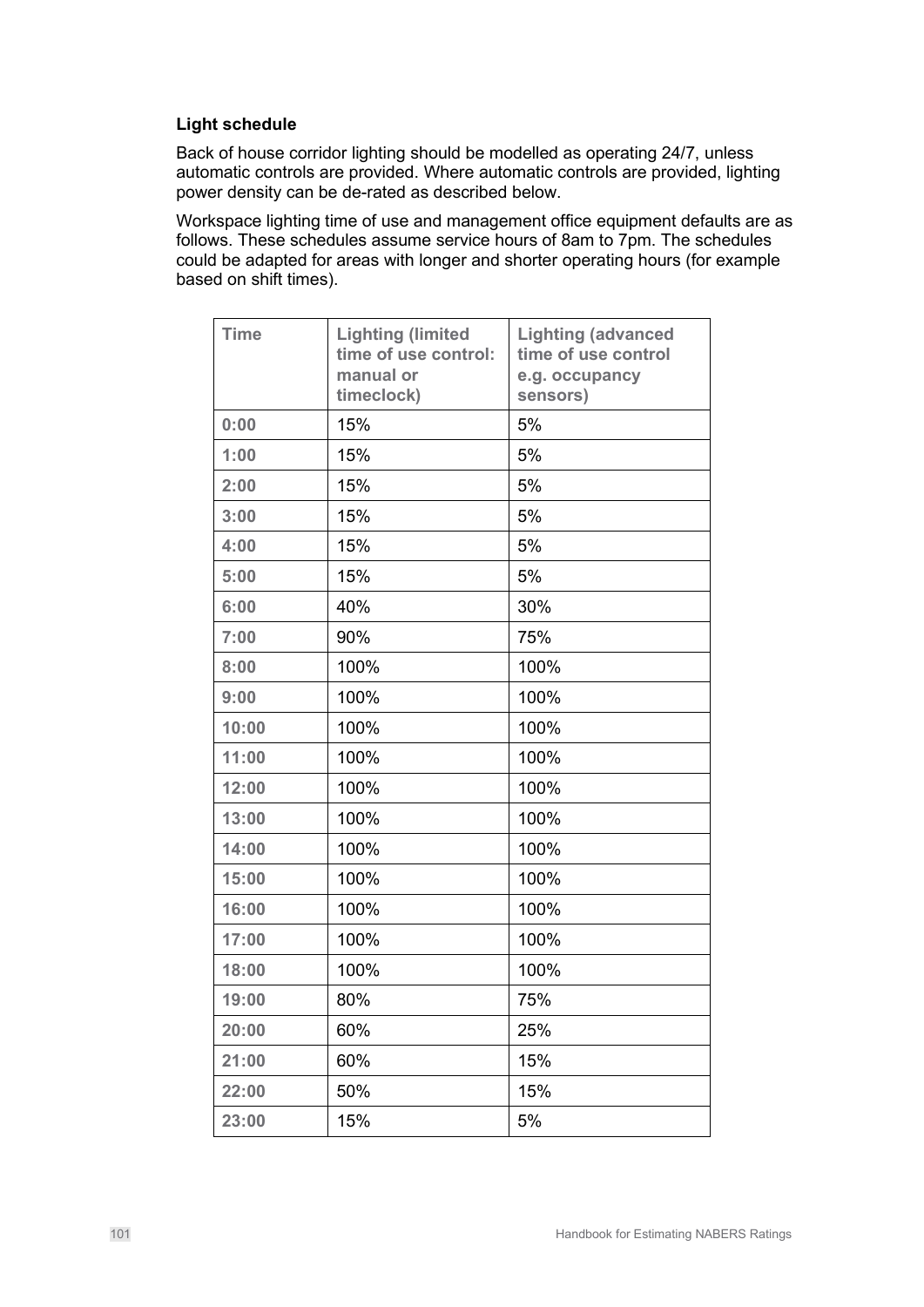#### **Equipment density and schedule**

Equipment density and schedule should be assessed based on the planned occupancy or staffing and use of each space. For office spaces, the default values provided in Section 6.2 could be used.

# **6.7.3Domestic hot water**

Hot water use could be assumed to be 75 L per apartment per day if there is a shared system servicing both common areas and apartments. Hot water use should only be included to the extent that it services common areas such as gyms or pools. Requirements for metering to exclude energy not attributable to common areas should be noted in the appropriate version of the **Rules** to ensure that an eventual performance rating does not need to include more energy than necessary.

Alternatively, hot water use can be calculated based on tapware selections and expected patterns of water use based on other similar apartment buildings.

Appropriate allowances for generation and distribution hot water need to be included.

# **6.7.4Vertical transport**

Lift energy can be calculated using ISO 25745-2 (2015). Where this is impractical or unsuitable, the GBCA's Energy Consumption and Greenhouse Gas Emissions Calculator Guide available from [www.gbca.org.au](http://www.gbca.org.au/) can be used.

The following default can also be used:

Annual energy consumption  $(kWh) = 1700$  x lift floors, where "lift floors" is the total number of floors served by lifts. For example, a five-floor high building with two fivefloor high lifts has 10 lift floors.

# **6.7.5 Infiltration**

Infiltration schedules for modelling should be based on the design of the apartment building. Large, covered areas with a limited number of access doorways (particularly with motorised doors) will have limited infiltration deep in the centre. The manner in which the model has been divided into thermal zones will also impact infiltration. Zones near the perimeter will have higher infiltration rates compared to zones located in the interior.

The preferred method of modelling is to simulate openings based on wind direction and speed, i.e. using air network method or similar.

Alternatively, a simple default value of 0.7 air changes per hour throughout all zones during hours when the zone has no mechanically supplied outside air and 0.35 air changes per hour at all other times can be used. This number should be reviewed and increased for designs with a large amount of exposure to the outside.

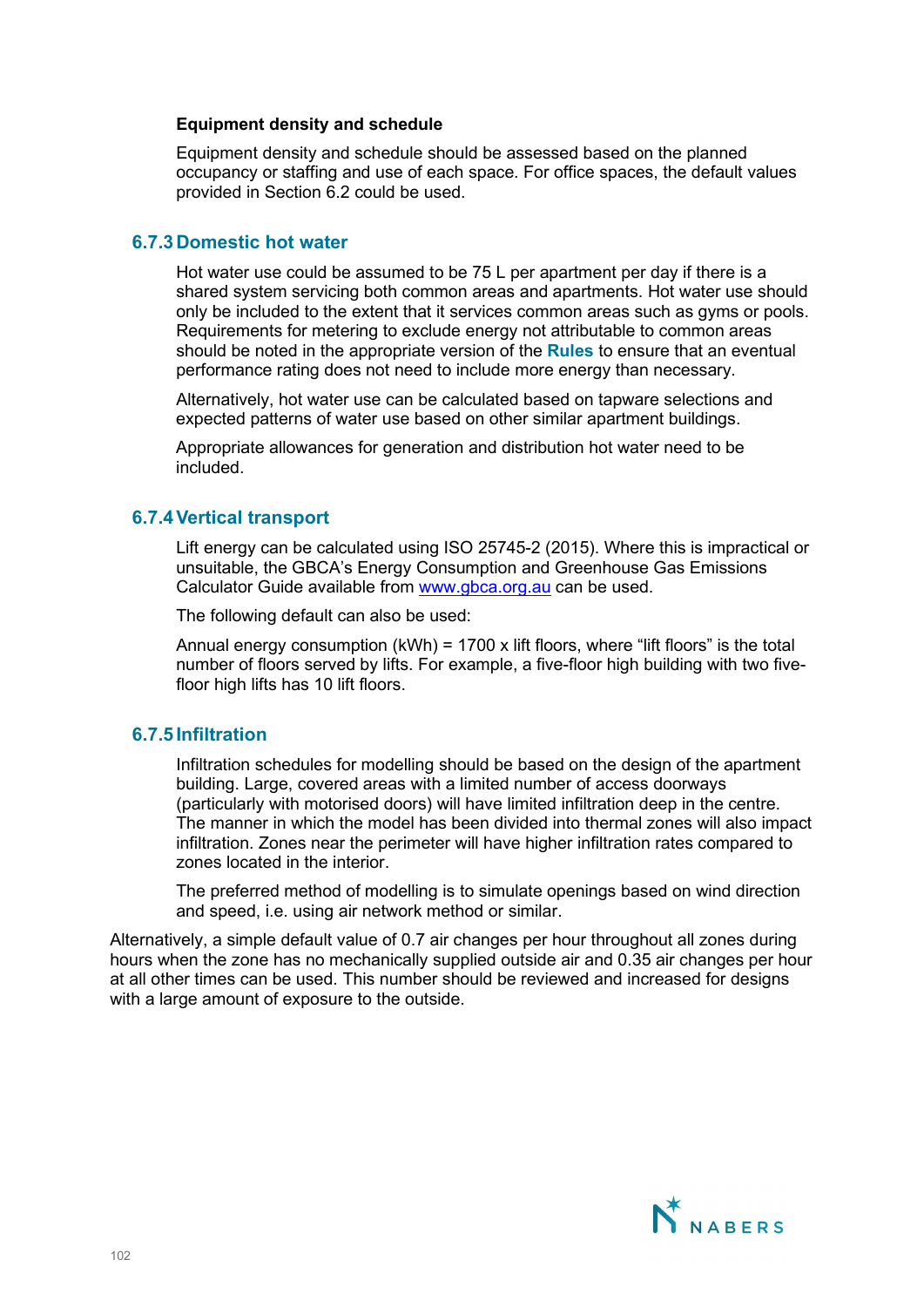# **6.8 Residential Aged Care**

Where no site-specific information is available, the following default values can be used. However, given the variability of service offerings in aged care facilities, it is recommended the **Estimator** considers the appropriateness of these values for each project. For example, facilities providing 'premium' services may have higher internal equipment loads, specialist lighting and meal options requiring the default values to be scaled up as required.

Any other values used should be justified for the Independent Design Review report.

# **6.8.1Bedrooms**

#### **Occupant density**

Occupancy of bedrooms should be as per the design. The default figure which could be used for occupancy, where occupancy is not known, is 1 occupant per bedroom.

#### **Light and power density**

Lighting should be based on the lighting design of each bedroom. In the event that this is not known, the default lighting load in apartments can be set at the relevant minimum compliance value as detailed in the National Construction Code.

The **Estimator** is to determine the heat load for each bedroom based on the facilities and equipment provided. Default values may be found in Chapter 17 and 18 of the ASHRAE Handbook - Fundamentals. In the event that the fit out is not known, a default load figure of 160W per room should be used (excluding fridge). 70W (continuous) should be added for bar fridges where present and 150W for TVs.

# **Schedules**

The default schedule which could be used for bedrooms in standard level care areas is as follows. Note that this schedule could be used for all days of the week.

| <b>Hour</b><br>оf<br><b>Day</b> | <b>Occupancy</b> | <b>Lighting</b> | <b>Equipment</b> |
|---------------------------------|------------------|-----------------|------------------|
| 0:00                            | 90%              | 30%             | 20%              |
| 1:00                            | 90%              | 20%             | 20%              |
| 2:00                            | 90%              | 20%             | 15%              |
| 3:00                            | 90%              | 20%             | 15%              |
| 4:00                            | 90%              | 20%             | 15%              |
| 5:00                            | 80%              | 20%             | 15%              |
| 6:00                            | 70%              | 20%             | 40%              |
| 7:00                            | 60%              | 30%             | 80%              |
| 8:00                            | 60%              | 40%             | 50%              |
| 9:00                            | 30%              | 40%             | 30%              |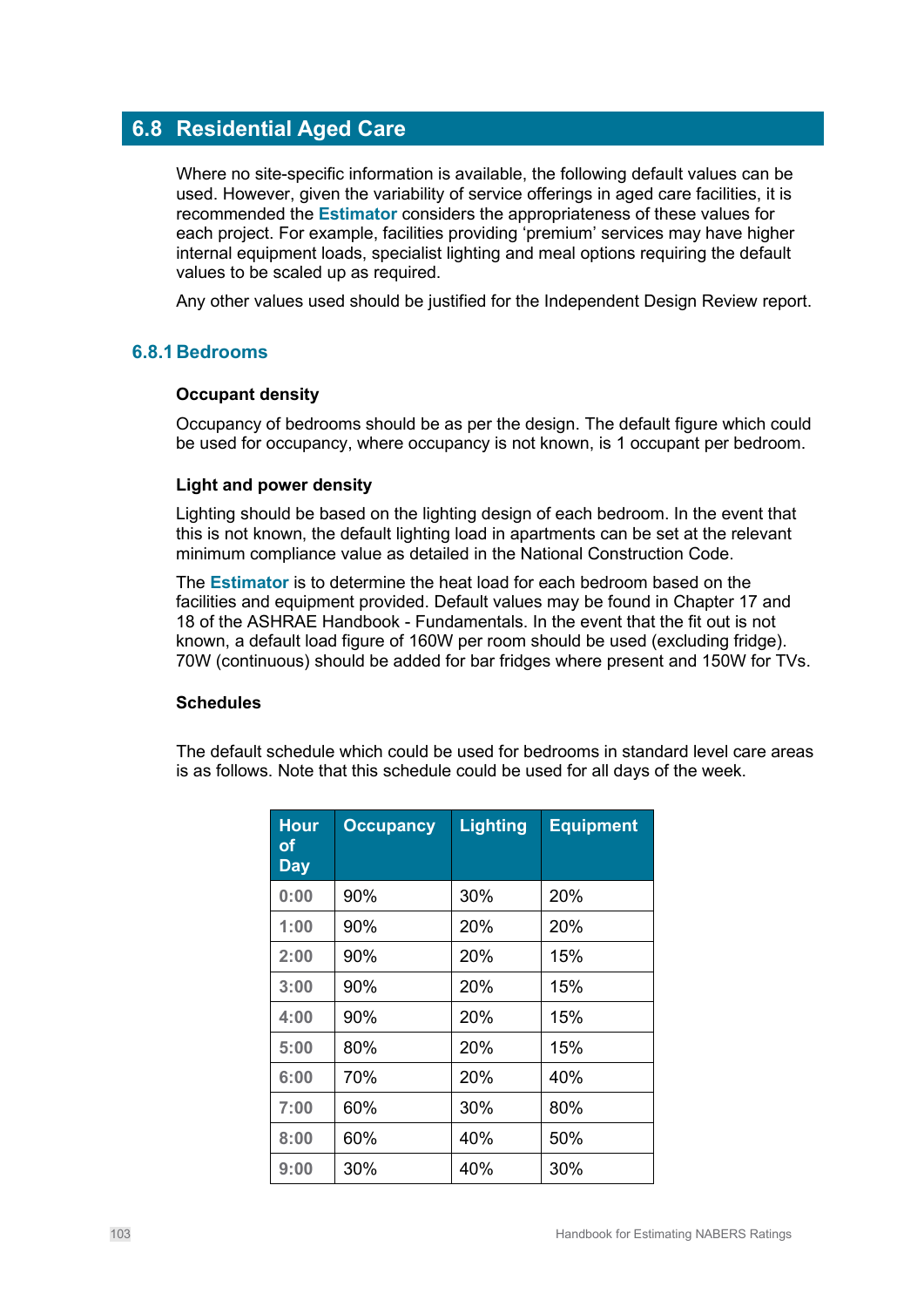| <b>Hour</b><br><u>of</u><br><b>Day</b> | <b>Occupancy</b> | <b>Lighting</b> | <b>Equipment</b> |
|----------------------------------------|------------------|-----------------|------------------|
| 10:00                                  | 10%              | 20%             | 20%              |
| 11:00                                  | 10%              | 20 <sup>%</sup> | <b>20%</b>       |
| 12:00                                  | 10%              | 20%             | 20%              |
| 13:00                                  | 10%              | 20%             | 20%              |
| 14:00                                  | 10%              | 20 <sup>%</sup> | 20%              |
| 15:00                                  | 10%              | 20%             | 20%              |
| 16:00                                  | 20%              | 20%             | 20%              |
| 17:00                                  | 30%              | 50%             | 40%              |
| 18:00                                  | 40%              | 60%             | 40%              |
| 19:00                                  | 50%              | 70%             | 50%              |
| 20:00                                  | 60%              | 70%             | 60%              |
| 21:00                                  | 70%              | 60%             | 60%              |
| 22:00                                  | 70%              | 60%             | 40%              |
| 23:00                                  | 90%              | 40%             | 20%              |

The default schedule which could be used for bedrooms in high level care areas is as follows. Note that this schedule could be used for all days of the week.

| <b>Hour</b><br><u>of</u><br><b>Day</b> | <b>Occupancy</b> | <b>Lighting</b> | <b>Equipment</b> |
|----------------------------------------|------------------|-----------------|------------------|
| 0:00                                   | 90%              | 30%             | 20%              |
| 1:00                                   | 90%              | 20%             | 20%              |
| 2:00                                   | 90%              | 20%             | 15%              |
| 3:00                                   | 90%              | 20%             | 15%              |
| 4:00                                   | 90%              | 20%             | 15%              |
| 5:00                                   | 80%              | 20%             | 15%              |
| 6:00                                   | 70%              | 20%             | 40%              |
| 7:00                                   | 60%              | 30%             | 80%              |
| 8:00                                   | 60%              | 40%             | 50%              |
| 9:00                                   | 50%              | 40%             | 30%              |
| 10:00                                  | 50%              | 20%             | 20%              |
| 11:00                                  | 50%              | 20%             | 20%              |
| 12:00                                  | 50%              | 20%             | 20%              |

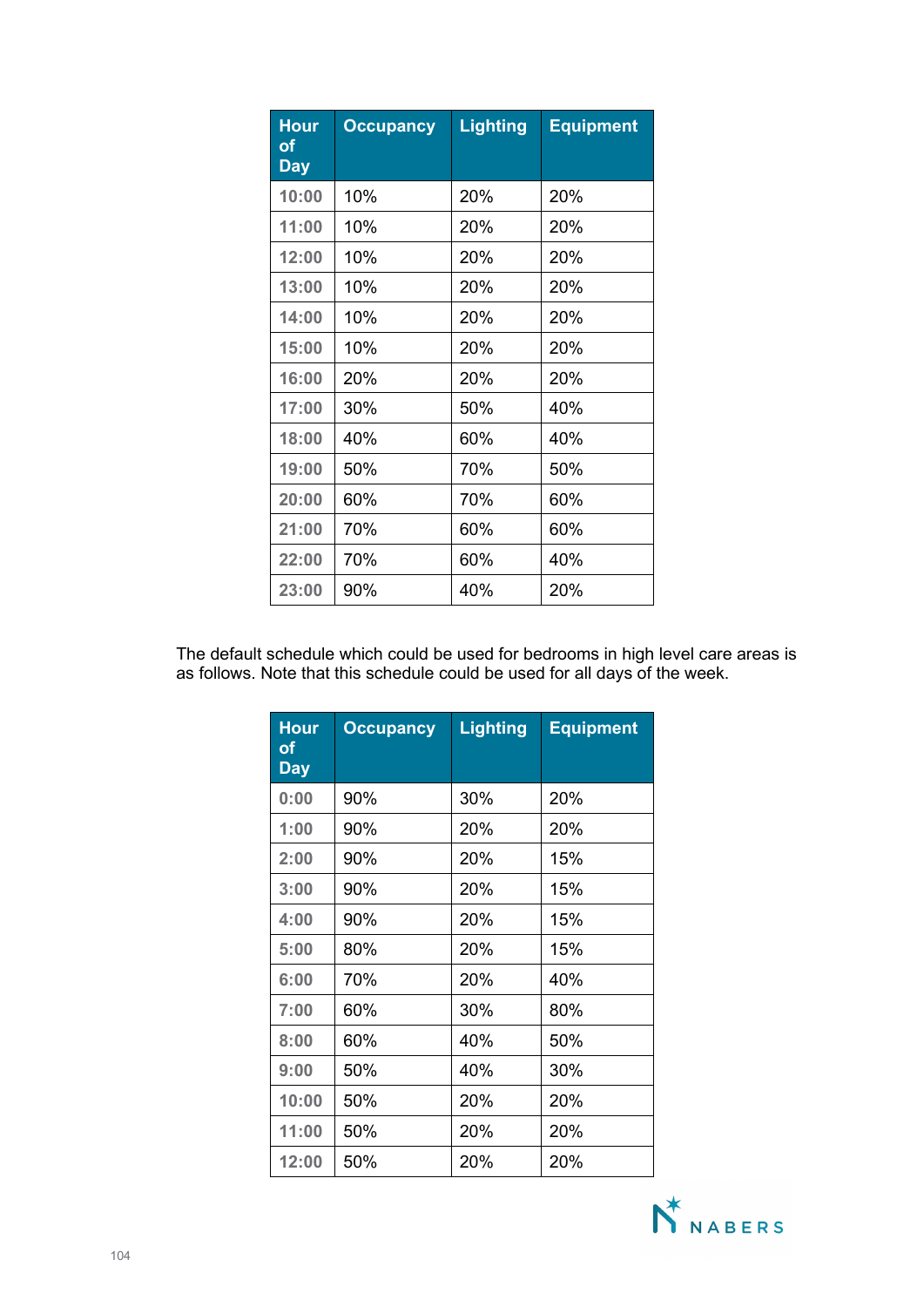| <b>Hour</b><br>оf<br><b>Day</b> | <b>Occupancy</b> | <b>Lighting</b> | <b>Equipment</b> |
|---------------------------------|------------------|-----------------|------------------|
| 13:00                           | 50%              | 20%             | 20%              |
| 14:00                           | 50%              | 20%             | 20%              |
| 15:00                           | 50%              | 20%             | 20%              |
| 16:00                           | 50%              | 20%             | 20%              |
| 17:00                           | 50%              | 50%             | 40%              |
| 18:00                           | 60%              | 60%             | 40%              |
| 19:00                           | 60%              | 70%             | 50%              |
| 20:00                           | 70%              | 70%             | 60%              |
| 21:00                           | 90%              | 60%             | 60%              |
| 22:00                           | 90%              | 60%             | 40%              |
| 23:00                           | 90%              | 40%             | 20%              |

# **6.8.2Common areas (lobbies, foyer and corridors)**

# **Occupant density**

Occupant density in foyers, lobbies, corridors and lift lobbies is not considered due to the transient nature of occupancy in these spaces.

# **Lighting density**

Lighting should be based on the lighting design of each space. In the event that this is not known, the default lighting load in apartments can be set at the relevant minimum compliance value as detailed in the National Construction Code.

# **Lighting schedule**

Lighting should be assumed to run continuously at 100% of installed power except where automatic controls are provided. No adjustment is made for scheduled on/off controls (due to the likely unreliability of this control method in most circulation spaces in aged care facilities, which could be sporadically occupied at any time of day) – these are to be treated as having no automatic controls.

The following table shows the fraction of common area lighting that is assumed to operate during each hour for a variety of other automatic control arrangements (expressed as a percentage of the installed lighting). Where daylight sensors are also in use, their effectiveness should be evaluated through an appropriate simulation package and applied as an additional factor together with any occupancysensing controls.

Alternatively, the project team may wish to use the default profiles in the NCC, but they must justify use in accordance with the control strategy in place.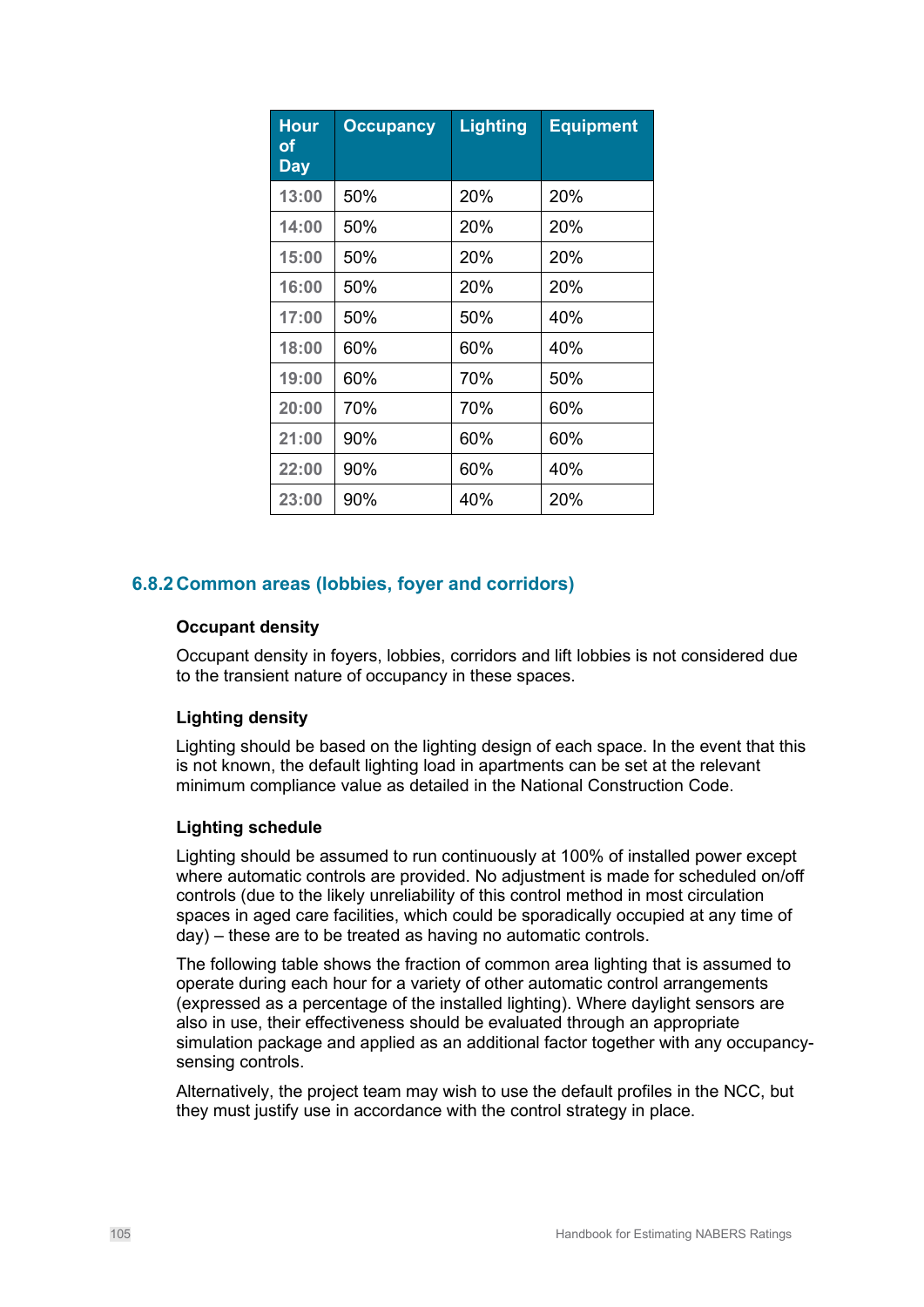| <b>Time</b> | <b>No</b><br>automatic<br>controls | <b>Motion</b><br>detectors<br>controlling 7+<br>fittings | <b>Motion</b><br>detectors<br>controlling<br>$3 - 6$<br>fittings | <b>Motion</b><br><b>detectors</b><br>controlling<br>1-2 fittings | <b>Daylight</b><br>sensors – for<br>internal fittings<br>adjacent to roof<br>lights and<br>windows |
|-------------|------------------------------------|----------------------------------------------------------|------------------------------------------------------------------|------------------------------------------------------------------|----------------------------------------------------------------------------------------------------|
| 0:00        | 100%                               | 90%                                                      | 70%                                                              | 55%                                                              | 100%                                                                                               |
| 1:00        | 100%                               | 90%                                                      | 70%                                                              | 55%                                                              | 100%                                                                                               |
| 2:00        | 100%                               | 90%                                                      | 70%                                                              | 55%                                                              | 100%                                                                                               |
| 3:00        | 100%                               | 90%                                                      | 70%                                                              | 55%                                                              | 100%                                                                                               |
| 4:00        | 100%                               | 90%                                                      | 70%                                                              | 55%                                                              | 100%                                                                                               |
| 5:00        | 100%                               | 90%                                                      | 70%                                                              | 55%                                                              | 100%                                                                                               |
| 6:00        | 100%                               | 90%                                                      | 70%                                                              | 55%                                                              | 100%                                                                                               |
| 7:00        | 100%                               | 90%                                                      | 70%                                                              | 55%                                                              | 50%                                                                                                |
| 8:00        | 100%                               | 90%                                                      | 70%                                                              | 55%                                                              | 50%                                                                                                |
| 9:00        | 100%                               | 90%                                                      | 70%                                                              | 55%                                                              | 50%                                                                                                |
| 10:00       | 100%                               | 90%                                                      | 70%                                                              | 55%                                                              | 50%                                                                                                |
| 11:00       | 100%                               | 90%                                                      | 70%                                                              | 55%                                                              | 50%                                                                                                |
| 12:00       | 100%                               | 90%                                                      | 70%                                                              | 55%                                                              | 50%                                                                                                |
| 13:00       | 100%                               | 90%                                                      | 70%                                                              | 55%                                                              | 50%                                                                                                |
| 14:00       | 100%                               | 90%                                                      | 70%                                                              | 55%                                                              | 50%                                                                                                |
| 15:00       | 100%                               | 90%                                                      | 70%                                                              | 55%                                                              | 50%                                                                                                |
| 16:00       | 100%                               | 90%                                                      | 70%                                                              | 55%                                                              | 50%                                                                                                |
| 17:00       | 100%                               | 90%                                                      | 70%                                                              | 55%                                                              | 50%                                                                                                |
| 18:00       | 100%                               | 90%                                                      | 70%                                                              | 55%                                                              | 50%                                                                                                |
| 19:00       | 100%                               | 90%                                                      | 70%                                                              | 55%                                                              | 100%                                                                                               |
| 20:00       | 100%                               | 90%                                                      | 70%                                                              | 55%                                                              | 100%                                                                                               |
| 21:00       | 100%                               | 90%                                                      | 70%                                                              | 55%                                                              | 100%                                                                                               |
| 22:00       | 100%                               | 90%                                                      | 70%                                                              | 55%                                                              | 100%                                                                                               |
| 23:00       | 100%                               | 90%                                                      | 70%                                                              | 55%                                                              | 100%                                                                                               |

- De-rate operating power from 100% to 90% where motion detectors control an area of 200 m2 or less, and motion sensors control groups of more than 6 fittings.
- De-rate operating power from 100% to 70% where motion detectors control groups of 3-6 light fittings
- De-rate operating power from 100% to 55% where motion detectors control groups of 2 or fewer light fittings

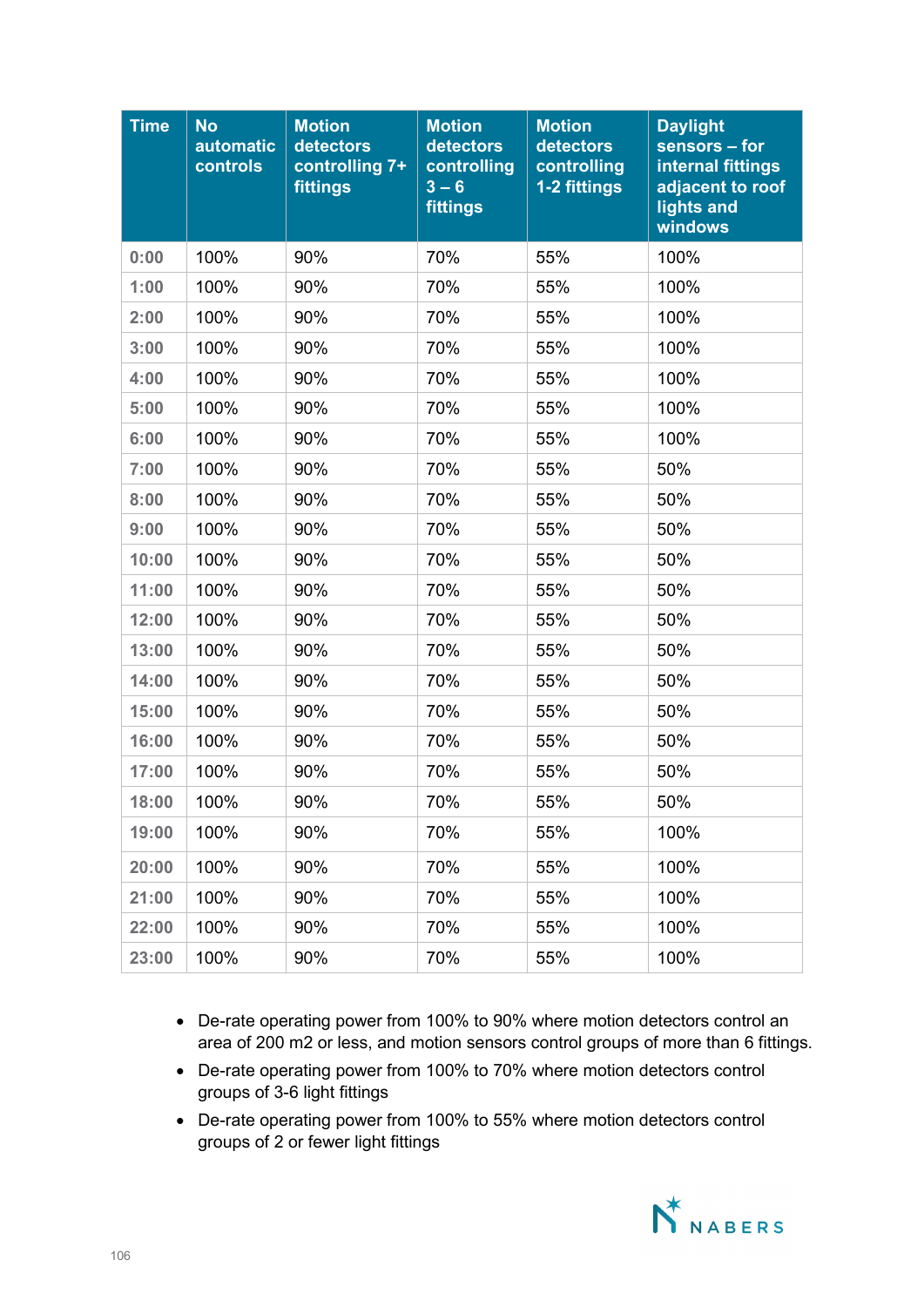• During daylight hours, de-rate operating power from 100% to 50% for light fittings adjacent to windows or roof lights that are controlled by daylight sensors.

### **Equipment density**

No default equipment density is provided for these spaces – values as expected in operation should be used.

#### **Equipment schedule**

Monitors and associated computers used for directional displays or information displays in public spaces should be assumed to run at 100% from 6am – 10pm and 75% outside these hours.

Water features should be assumed to run at 100% on a 24/7 basis, provided that the **Estimator** makes adequate allowance for normal duty cycling of the pumping equipment.

# **6.8.3Lounge / Clubrooms**

#### **Occupant density**

Occupant density should be established based on the planned fit out of the space. If this information is not available, then a default figure of 1 person per 2 m² could be used.

#### **Light and power density**

Lighting should be based on the design values for each space. In the event that this is not known, the default lighting load in apartments can be set at the relevant minimum compliance value as detailed in the National Construction Code. The effect of lighting controls can be considered in line with Section 6.2.3.

The **Estimator** is to determine the heat load for each space based on the facilities and equipment provided. Default values may be found in Chapter 17 and 18 of the ASHRAE Handbook - Fundamentals.

#### **Schedules**

The default schedule which could be used for lounge areas is as follows. Note that this schedule could be used for all days of the week.

| <b>Hour of</b><br><b>Day</b> | <b>Occupancy</b> | <b>Lighting</b> | <b>Equipment</b> |
|------------------------------|------------------|-----------------|------------------|
| 0:00                         | $0\%$            | 5%              | 5%               |
| 1:00                         | $0\%$            | 5%              | 5%               |
| 2:00                         | $0\%$            | 5%              | 5%               |
| 3:00                         | $0\%$            | 5%              | 5%               |
| 4:00                         | 0%               | 5%              | 5%               |
| 5:00                         | 0%               | 5%              | 5%               |
| 6:00                         | $0\%$            | 5%              | 5%               |
| 7:00                         | 5%               | 30%             | 5%               |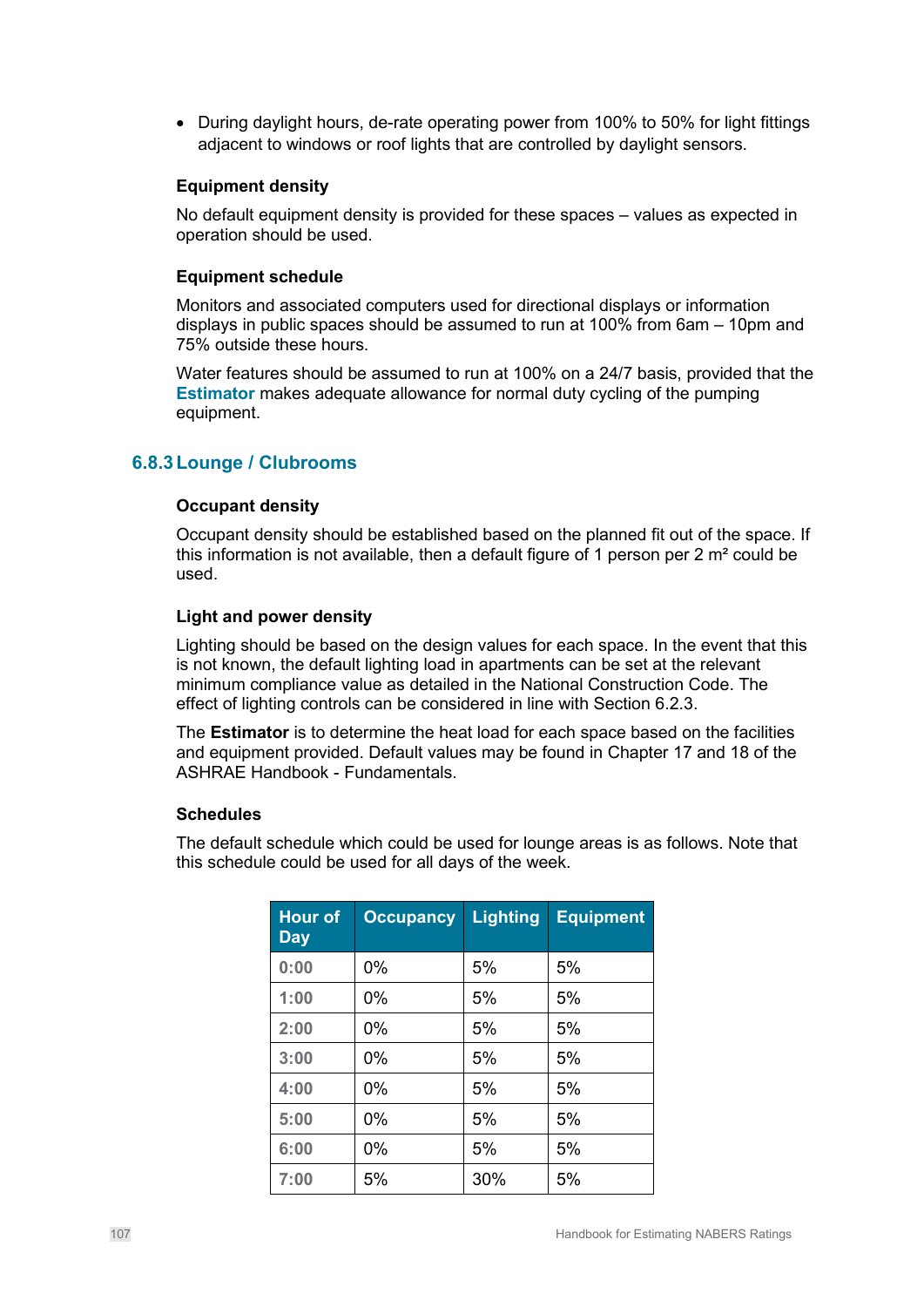| <b>Hour of</b><br>Day | <b>Occupancy</b> | <b>Lighting</b> | <b>Equipment</b> |
|-----------------------|------------------|-----------------|------------------|
| 8:00                  | 15%              | 30%             | 5%               |
| 9:00                  | 50%              | 60%             | 5%               |
| 10:00                 | 100%             | 100%            | 5%               |
| 11:00                 | 90%              | 100%            | 5%               |
| 12:00                 | 70%              | 90%             | 5%               |
| 13:00                 | 90%              | 80%             | 5%               |
| 14:00                 | 100%             | 100%            | 5%               |
| 15:00                 | 100%             | 100%            | 5%               |
| 16:00                 | 100%             | 100%            | 5%               |
| 17:00                 | 100%             | 100%            | 5%               |
| 18:00                 | 50%              | 60%             | 5%               |
| 19:00                 | 15%              | 30%             | 5%               |
| 20:00                 | 5%               | 5%              | 5%               |
| 21:00                 | $0\%$            | 5%              | 5%               |
| 22:00                 | $0\%$            | 5%              | 5%               |
| 23:00                 | 0%               | 5%              | 5%               |

# **Equipment density**

No default equipment density is provided for these spaces – values as expected in operation should be used.

# **6.8.4Dining areas**

# **Occupant density**

Occupant density should be established based on the planned fit out of the space. If this information is not available, then a default figure of 1 person per 3 m² could be used.

# **Occupancy schedule**

Default occupancy schedules for dining areas are suggested below.

| <b>Time</b> | Weekday | Weekend |
|-------------|---------|---------|
| 0:00        | $0\%$   | $0\%$   |
| 1:00        | 0%      | $0\%$   |
| 2:00        | 0%      | 0%      |

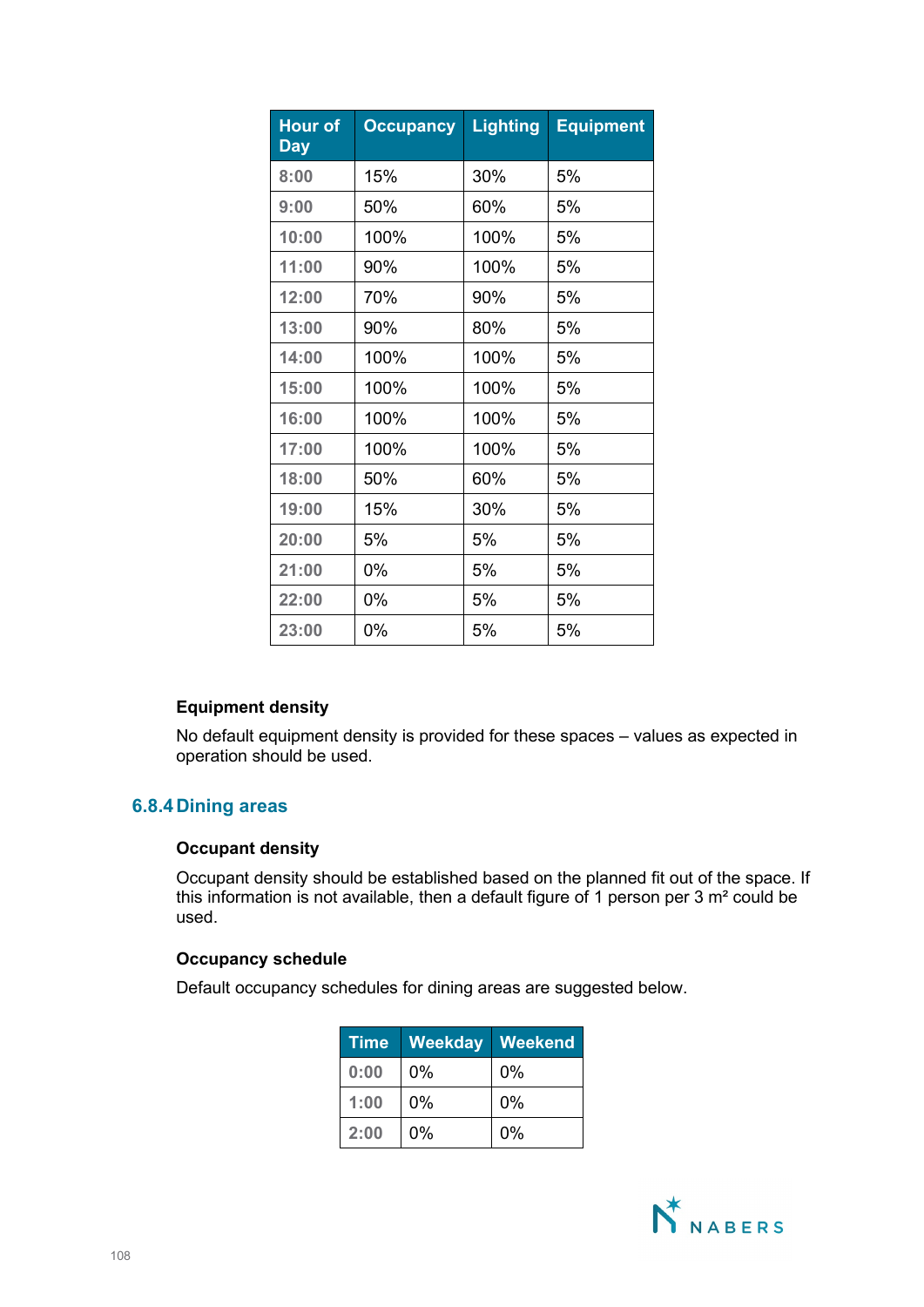| <b>Time</b> | <b>Weekday</b> | <b>Weekend</b> |
|-------------|----------------|----------------|
| 3:00        | 0%             | 0%             |
| 4:00        | 0%             | 0%             |
| 5:00        | 10%            | 10%            |
| 6:00        | 60%            | 30%            |
| 7:00        | 80%            | 60%            |
| 8:00        | 60%            | 80%            |
| 9:00        | 30%            | 60%            |
| 10:00       | 10%            | 30%            |
| 11:00       | 30%            | 30%            |
| 12:00       | 80%            | 80%            |
| 13:00       | 60%            | 80%            |
| 14:00       | 30%            | 60%            |
| 15:00       | 10%            | 30%            |
| 16:00       | 10%            | 10%            |
| 17:00       | 30%            | 30%            |
| 18:00       | 60%            | 60%            |
| 19:00       | 80%            | 80%            |
| 20:00       | 80%            | 80%            |
| 21:00       | 60%            | 60%            |
| 22:00       | 30%            | 30%            |
| 23:00       | 10%            | 30%            |

# **Light and power density and schedule**

Lighting should be based on the design values for each space. In the event that this is not known, the default lighting load in spaces can be set at the relevant minimum compliance value as detailed in the National Construction Code. The effect of lighting controls can be considered in line with Section 6.2.3.

By default, service equipment (for example toasters, bain-maries, coffee machines) could be assumed to run at 60% of the installed load during service periods. The default assumption is that 2/3 of the heat gain from these appliances is sensible, 1/3 is latent. Note that there is an assumption that no exhaust hoods are applied to food preparation equipment in the dining area.

Most equipment will be switched off between service periods, except for coffee machines which are likely to be left in standby mode. Installed load could be established from the unit specification, or a default value of 2 kW per unit could be used if no other information is available.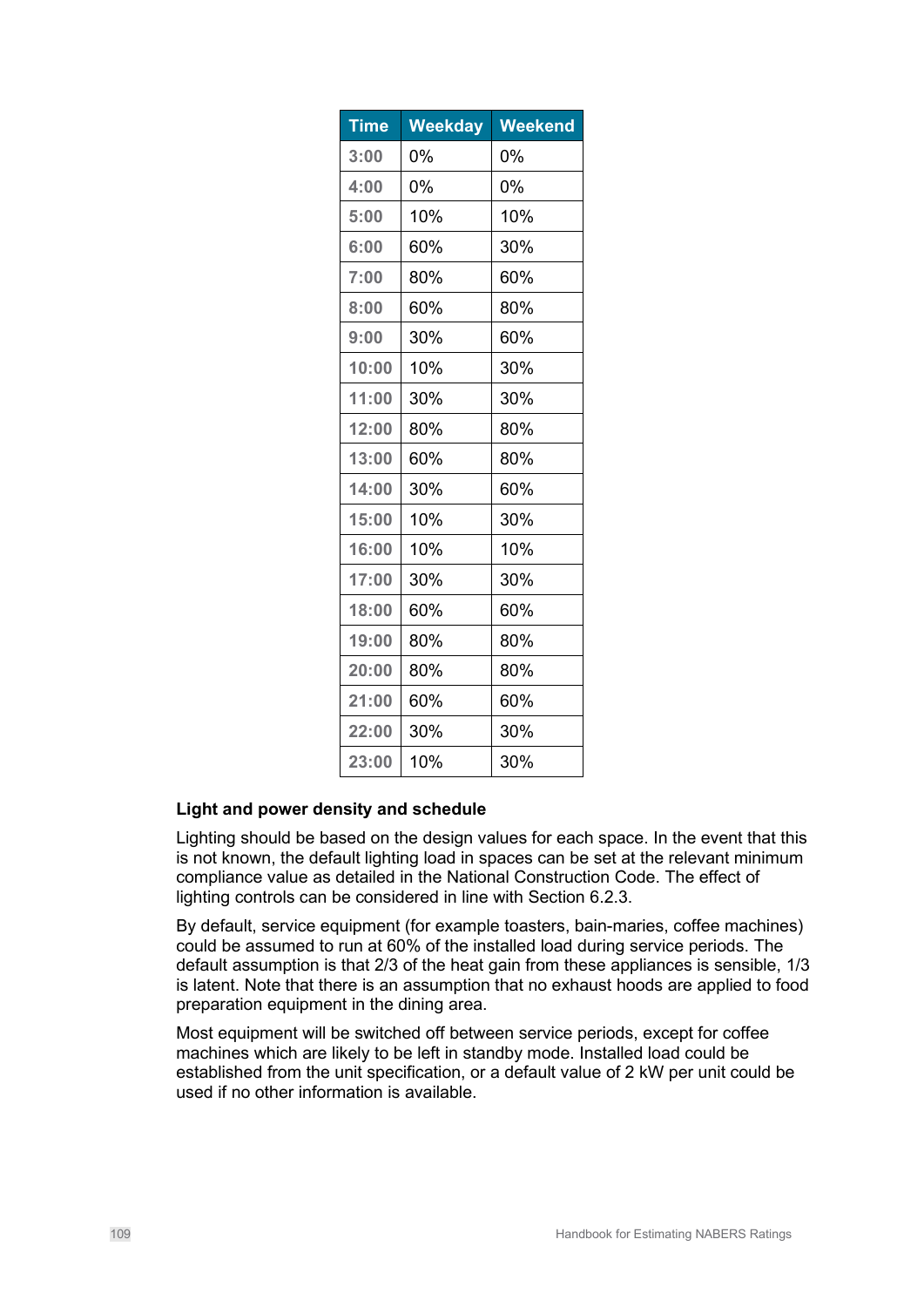Refrigeration equipment located within the dining / service area (i.e. not walk-in refrigerators) should be calculated as per the specified equipment. Where the size is known, energy consumption should be based on the Energy Label or advice from the manufacturers or Table 5 of ASHRAE Fundamentals Section [2](#page-109-0)9 $^{\rm 2}$ .

An example schedule for a dining area with breakfast, lunch and dinner service periods is shown below. The total equipment schedule should be built up based on the proportions of refrigeration equipment vs other food and beverage equipment in the space. When applying these schedules, the **Estimator** should consider whether the equipment is likely to be used during all service periods (for example, a toaster is only likely to be switched on at breakfast).

| <b>Time</b> | <b>Refrigeration equipment</b> |         | <b>Other in-restaurant food</b><br>prep/heating equipment |         |
|-------------|--------------------------------|---------|-----------------------------------------------------------|---------|
|             | Weekday                        | Weekend | Weekday                                                   | Weekend |
| 0:00        | 100%                           | 100%    | 10%                                                       | 10%     |
| 1:00        | 100%                           | 100%    | 10%                                                       | 10%     |
| 2:00        | 100%                           | 100%    | 10%                                                       | 10%     |
| 3:00        | 100%                           | 100%    | 10%                                                       | 10%     |
| 4:00        | 100%                           | 100%    | 10%                                                       | 10%     |
| 5:00        | 100%                           | 100%    | 30%                                                       | 30%     |
| 6:00        | 100%                           | 100%    | 60%                                                       | 30%     |
| 7:00        | 100%                           | 100%    | 60%                                                       | 60%     |
| 8:00        | 100%                           | 100%    | 60%                                                       | 60%     |
| 9:00        | 100%                           | 100%    | 30%                                                       | 60%     |
| 10:00       | 100%                           | 100%    | 10%                                                       | 30%     |
| 11:00       | 100%                           | 100%    | 30%                                                       | 30%     |
| 12:00       | 100%                           | 100%    | 60%                                                       | 60%     |
| 13:00       | 100%                           | 100%    | 60%                                                       | 60%     |
| 14:00       | 100%                           | 100%    | 30%                                                       | 60%     |
| 15:00       | 100%                           | 100%    | 10%                                                       | 30%     |
| 16:00       | 100%                           | 100%    | 10%                                                       | 10%     |
| 17:00       | 100%                           | 100%    | 30%                                                       | 30%     |
| 18:00       | 100%                           | 100%    | 60%                                                       | 60%     |
| 19:00       | 100%                           | 100%    | 60%                                                       | 60%     |
| 20:00       | 100%                           | 100%    | 60%                                                       | 60%     |
| 21:00       | 100%                           | 100%    | 60%                                                       | 60%     |

<span id="page-109-0"></span><sup>&</sup>lt;sup>2</sup> Note that the values provided in this section are 24-hour averages which consider variation in loads at different times of the day. They are not full rated power.

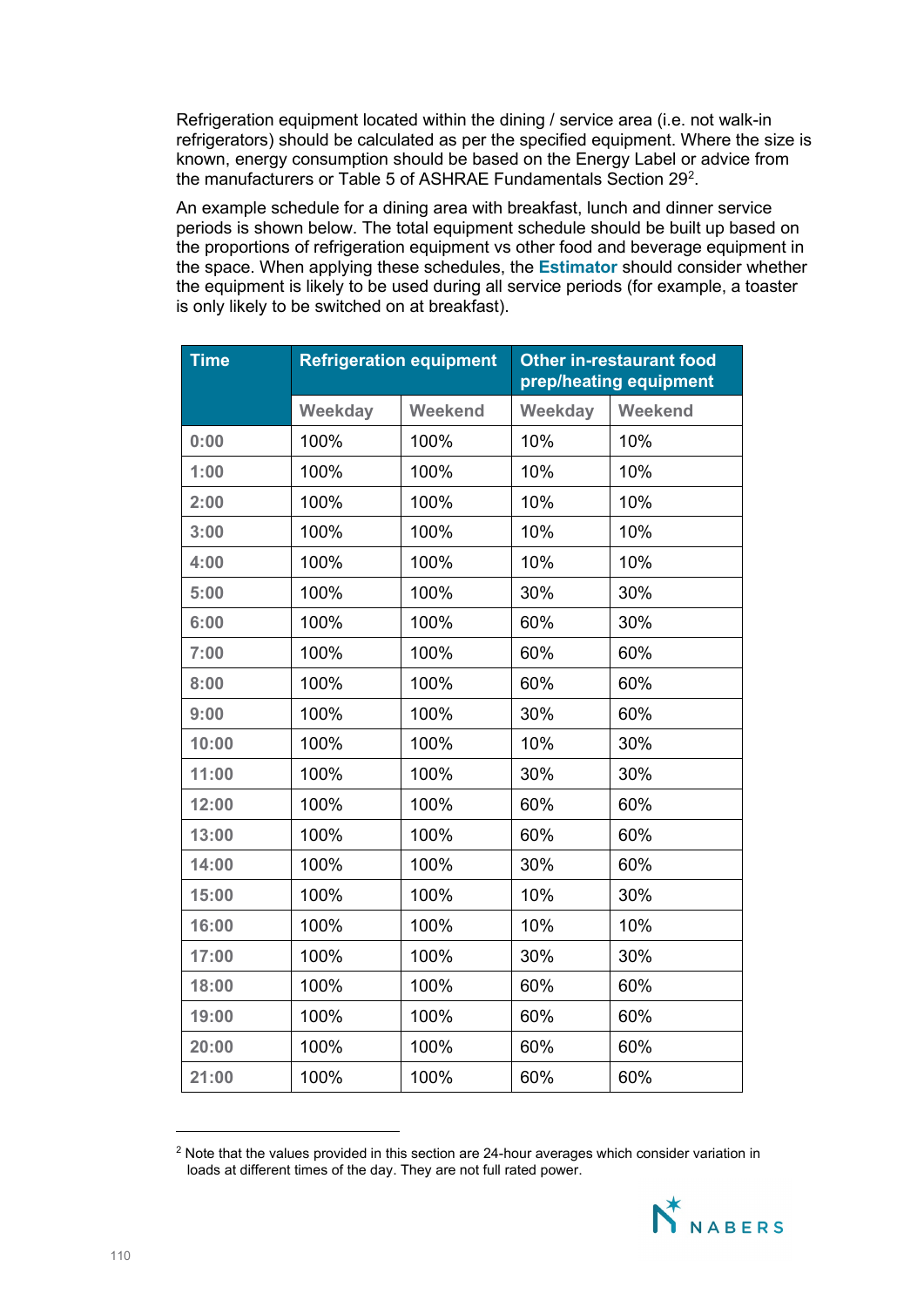| <b>Time</b> | <b>Refrigeration equipment</b> |                | <b>Other in-restaurant food</b><br>prep/heating equipment |                |
|-------------|--------------------------------|----------------|-----------------------------------------------------------|----------------|
|             | Weekday                        | <b>Weekend</b> | Weekday                                                   | <b>Weekend</b> |
| 22:00       | 100%                           | 100%           | 30%                                                       | 60%            |
| 23:00       | 100%                           | 100%           | 10%                                                       | 20%            |

# **6.8.5 Kitchen equipment energy use**

Kitchen energy use will vary depending on operating hours, menu type (for example, whether all food is cooked in bulk or if there is an a la carte service), appliance selection, layout and operator behaviour.

The preferred method of estimating consumption is to create a benchmark using operational data from similar sites (for example other sites operated as part of the same aged care provider), adjusted for number of occupants.

Otherwise, a default kitchen energy consumption figure of 2.0 kWh / meal could be used. Number of meals should be based on the level of service provided. If this is not available, a default figure of 3.5 meals per occupant per day. This does not include lighting and ventilation energy use which must be modelled and accounted for separately.

Alternatively, if the fit out is broadly known, appliance energy consumption using Table 5 of ASHRAE Fundamentals Section 29 can be used.

No time of use profiles are presented as the kitchen equipment is assumed to have only a very limited impact on thermal load in the facility due to the typical practice of providing supply/exhaust ventilation in this area, i.e. so that air is not recirculated.

#### **6.8.6Laundry equipment energy use and schedule**

In the absence of other information, the laundry equipment energy use could be estimated as: 5,000 MJ / annum per bedroom (electric).

Equipment power density should be estimated from the fit out or use of the space (for example for a laundry). When modelling laundry heat loads, take care to adjust for any equipment that is directly exhausted (for example gas dryers), as this will reduce the contribution of the equipment to the heat loads in the space.

In the absence of other information, laundry equipment density can be based on default laundry energy estimate, evenly divided over the operating hours of the laundry.

#### **6.8.7Other facilities**

#### **Swimming pools and saunas**

No default figure is provided for swimming pool and sauna heating energy or pumping energy. This should instead be built up based on swimming pool latent and sensible heat losses to the surrounding environment. Pool covering arrangements, ventilation rate and temperature / humidity set points in the pool room, and heating and pump plant selections and distribution systems will also need to be considered. Heating requirements for individual pools will vary based on the factors described above. If the residential aged care facility being modelled has a heated pool, contact the NABERS National Administrator for default heating energy values to be used.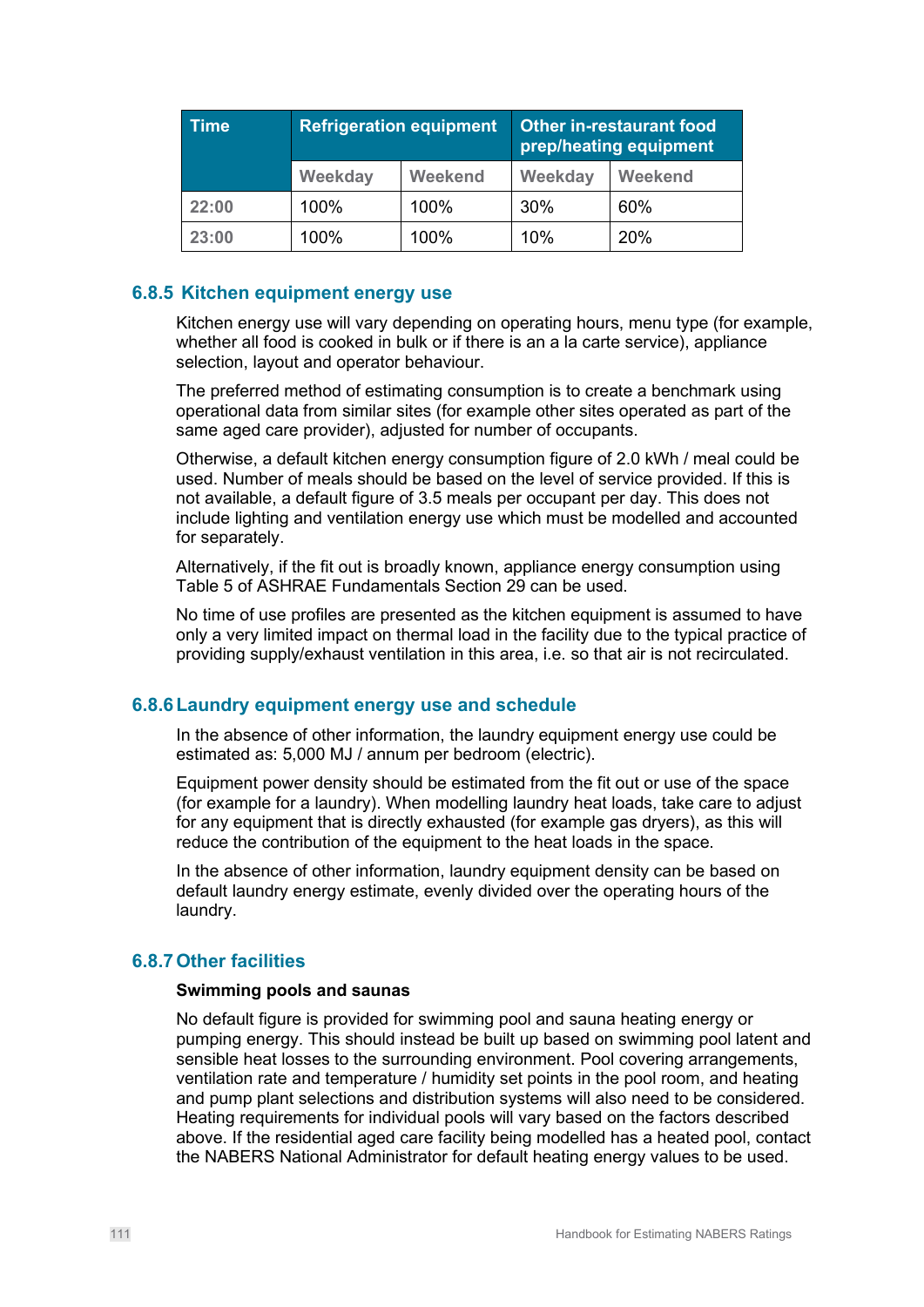# **6.8.8Staff Areas**

#### **Occupant density**

Occupant density should be established based on the planned fit out of the space. If this information is not available, then a default figure of 1 person per 10 m² could be used.

# **Light and power density**

Lighting should be based on the design values for each space. In the event that this is not known, the default lighting load in apartments can be set at the relevant minimum compliance value as detailed in the National Construction Code. The effect of lighting controls can be considered in line with Section 6.2.3.

The **Estimator** is to determine the heat load for each space based on the facilities and equipment provided. Default values may be found in Section 6.2 or Chapter 17 and 18 of the ASHRAE Handbook - Fundamentals.

# **Schedule**

The default schedule which could be used for staff areas is as follows. Note that this schedule could be used for all days of the week.

| <b>Hour of</b><br><b>Day</b> | <b>Occupancy</b> | <b>Lighting</b> | <b>Equipment</b> |
|------------------------------|------------------|-----------------|------------------|
| 0:00                         | 10%              | 25%             | 30%              |
| 1:00                         | 10%              | 25%             | 30%              |
| 2:00                         | 10%              | 25%             | 30%              |
| 3:00                         | 10%              | 25%             | 30%              |
| 4:00                         | 10%              | 25%             | 30%              |
| 5:00                         | 10%              | 25%             | 30%              |
| 6:00                         | 10%              | 25%             | 30%              |
| 7:00                         | 10%              | 25%             | 30%              |
| 8:00                         | 15%              | 40%             | 50%              |
| 9:00                         | 60%              | 80%             | 70%              |
| 10:00                        | 70%              | 100%            | 100%             |
| 11:00                        | 70%              | 100%            | 100%             |
| 12:00                        | 70%              | 100%            | 100%             |
| 13:00                        | 70%              | 100%            | 100%             |
| 14:00                        | 70%              | 100%            | 100%             |
| 15:00                        | 70%              | 100%            | 100%             |
| 16:00                        | 70%              | 100%            | 100%             |
| 17:00                        | 70%              | 100%            | 100%             |

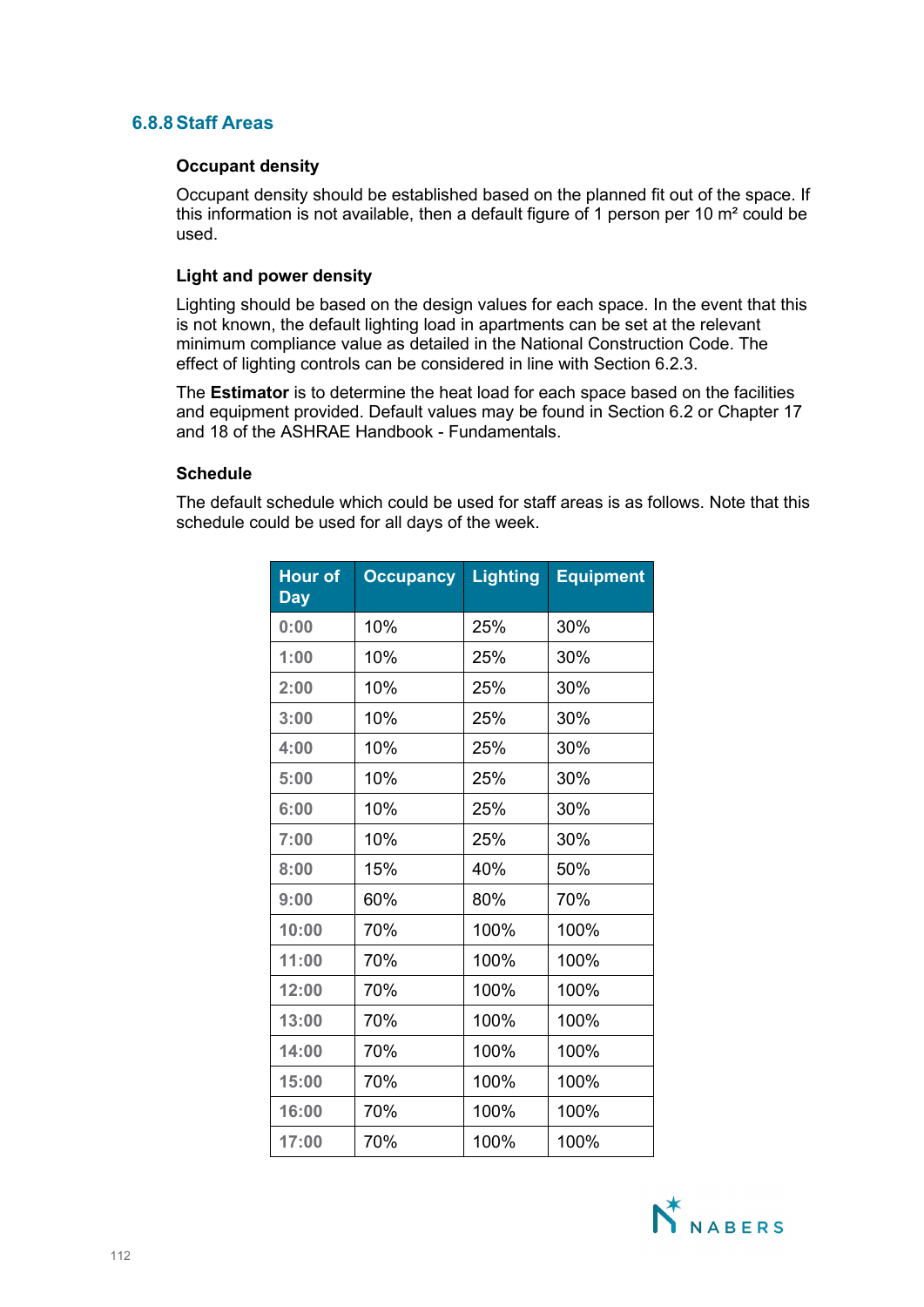| <b>Hour of</b><br><b>Day</b> | <b>Occupancy</b> | <b>Lighting</b> | <b>Equipment</b> |
|------------------------------|------------------|-----------------|------------------|
| 18:00                        | 50%              | 80%             | 60%              |
| 19:00                        | 15%              | 60%             | 30%              |
| 20:00                        | 10%              | 40%             | 30%              |
| 21:00                        | 10%              | 25%             | 30%              |
| 22:00                        | 10%              | 25%             | 30%              |
| 23:00                        | 10%              | 25%             | 30%              |

# **6.8.9Domestic hot water**

Hot water use should be established based on tapware and shower selections and expected patterns of showering and bathing. Where this is not known, this could be assumed to be 75 L per room per day and 9L per meal per day.

Appropriate allowances for generation and distribution hot water need to be included.

#### **6.8.10 Vertical transport**

Lift energy can be calculated using ISO 25745-2 (2015). Where this is impractical or unsuitable, the GBCA's Energy Consumption and Greenhouse Gas Emissions Calculator Guide available from www.gbca.org.au can be used.

The **Estimator** is to determine the number of lift trips based on the number of floors, resident mobility, level of care and building layout. It is suggested that either the 'Low' or 'Medium' lift duty options are used from the GBCA's Energy Consumption and Greenhouse Gas Emissions Calculator Guide.

#### **6.8.11 Ancillary Allowance**

The Estimator is to allow for an additional allowance for ancillary uses, which could include but is not limited to:

- Cleaning
- Motorised beds
- Electric cart charging
- Electric barbecues
- CCTV
- Personal device charging.

#### **6.8.12 Cafes and other facilities**

The energy use of cafes and other facilities such as hairdressers operated primarily for resident and guest use should be considered by the **Estimator** and included in the Estimate. The **Estimator** is to determine the estimated energy use based on operating hours, menu type, appliance selection, layout and operator behaviour.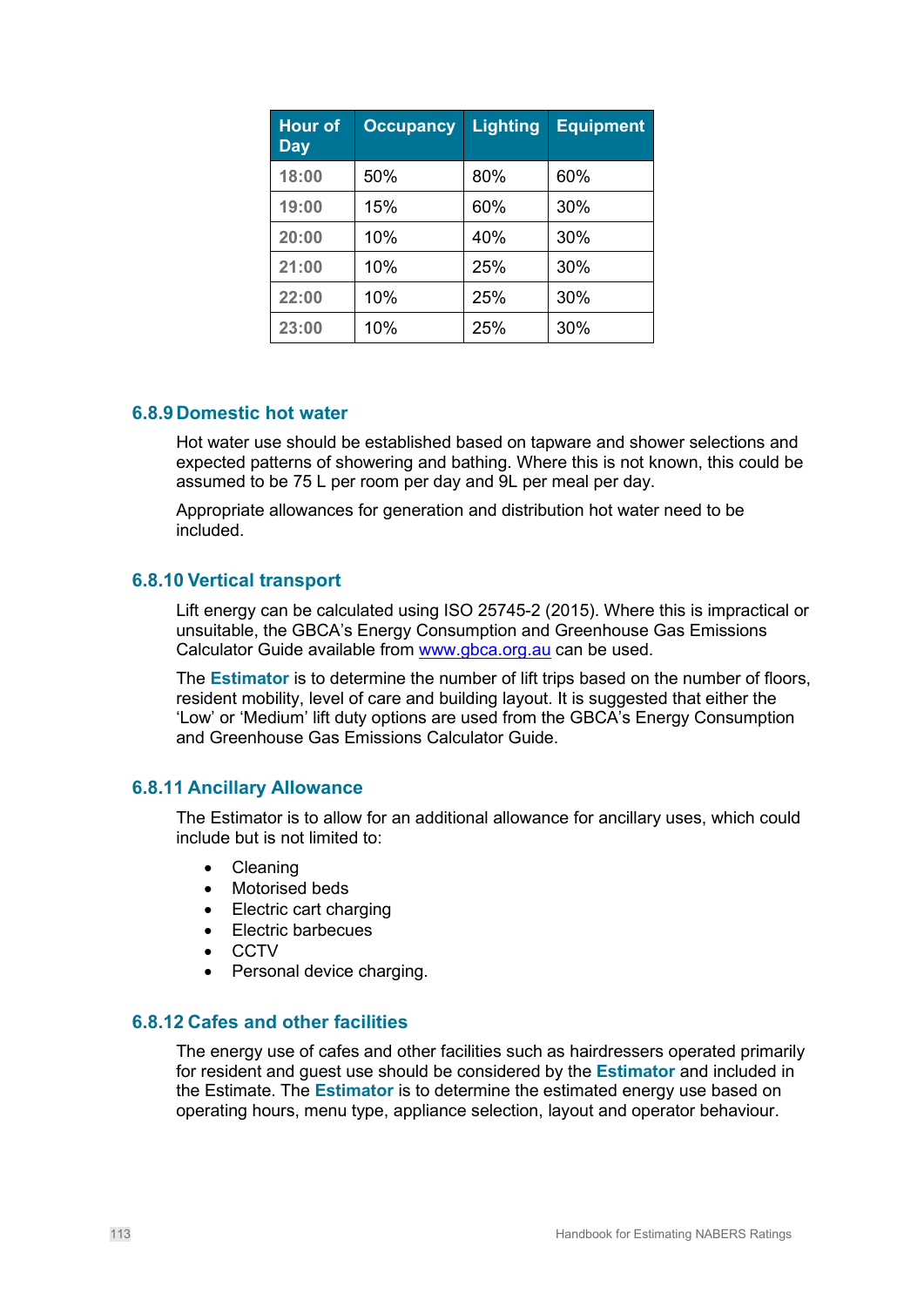# **6.8.13 Infiltration**

Infiltration schedules for modelling should be based on the design of the building. Large, covered areas with a limited number of access doorways (particularly with motorised doors) will have limited infiltration deep in the centre. The manner in which the model has been divided into thermal zones will also impact infiltration. Zones near the perimeter will have higher infiltration rates compared to zones located in the interior.

The preferred method of modelling is to simulate openings based on wind direction and speed, i.e. using air network method or similar.

Alternatively, a simple default value of 0.7 air changes per hour throughout all zones during hours when the zone has no mechanically supplied outside air and 0.35 air changes per hour at all other times can be used. This number should be reviewed and increased for designs with a large amount of exposure to the outside.

Where operable windows are provided, such as in aged care facilities, **Estimators** must incorporate the expected operation of these windows in the simulation including the effect of reasonable human controls.

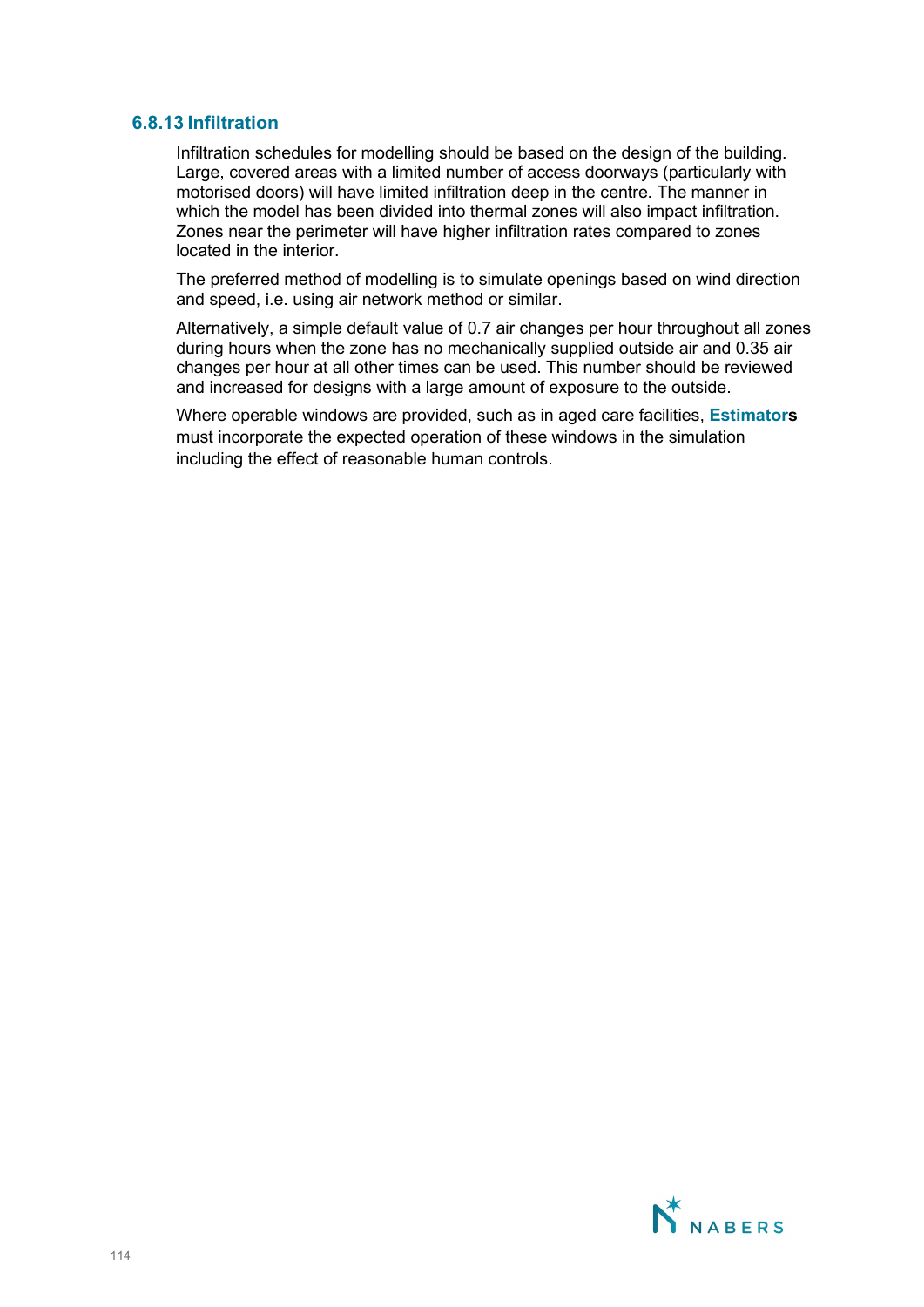# **6.9 Retirement Living**

Retirement living buildings are typically very similar to apartments. As such, where no site-specific information is available, the **Estimator** can use the default values presented in Section 6.7.

Given variability of service offering in retirement living buildings, where additional services are provided, the **Estimator** can use the default values presented in Section 6.8 while considering the appropriateness of these values for each project. Any other values used should be justified for the Independent Design Review report.